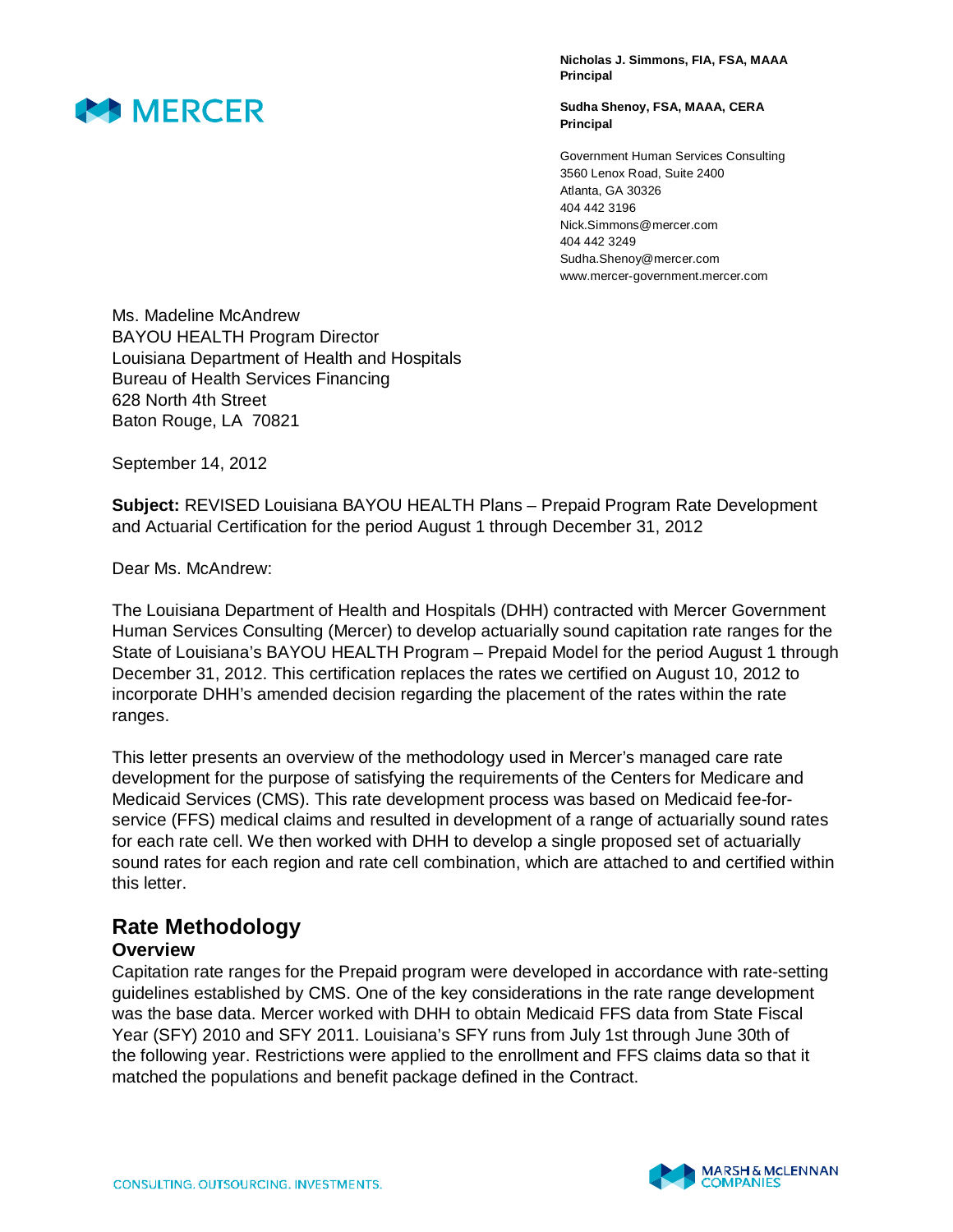

Page 2 September 14, 2012 Ms. Madeline McAndrew Louisiana Department of Health and Hospitals

To develop capitation rates, adjustments were applied to the base data consistent with the CMS Capitated Rate-Setting Checklist:

- Removal of enrollment and claims during periods of retroactive eligibility (AA.3.4);
- Completion factors to account for unpaid claims at the time of the data submission (AA.3.14);
- Adjustment to reflect amounts paid outside of the Louisiana Medicaid Management Information System (MMIS), including but not limited to inpatient outlier stays, inpatient and outpatient cost reconciliations, and fraud and abuse recoupments (AA.3.0);
- Trend factors to forecast the expenditures and utilization to the appropriate contract period (AA.3.10);
- Prospective and historic program changes not reflected in the base data (AA.3.1);
- Data smoothing (AA.5.0); and
- Administration loading, including projected underwriting gain (AA.3.2).

The resulting rate ranges for each individual rate cell were gross of Graduate Medical Education (GME) payments to teaching hospitals provided in the Louisiana Medicaid State Plan. Mercer then worked with DHH to develop a single, actuarially sound rate, gross of GME for each rate cell. Finally, Mercer developed a GME adjustment for each rate cell designed to reduce the gross rates to net rates consistent with DHH's decision to continue paying exactly the same GME amounts as in the State Plan directly to the teaching hospitals. The resulting net rates are certified as actuarially sound later in this letter.

#### **Base Data Development**

Mercer was provided with Medicaid FFS enrollment and claims data from SFY10 and SFY11 with runout through August 2011, to develop the capitation rates. Mercer was also provided with supplemental data files containing information on outlier claims paid outside of the MMIS system, fraud and abuse recoupments, GME payments, and inpatient and outpatient hospital cost settlements. These payments/recoupments outside of the MMIS system (in some instances based on estimates) have been added to or subtracted from the base claims data, as appropriate, so that the relevant cost for the population eligible for enrollment in the Prepaid program is replicated.

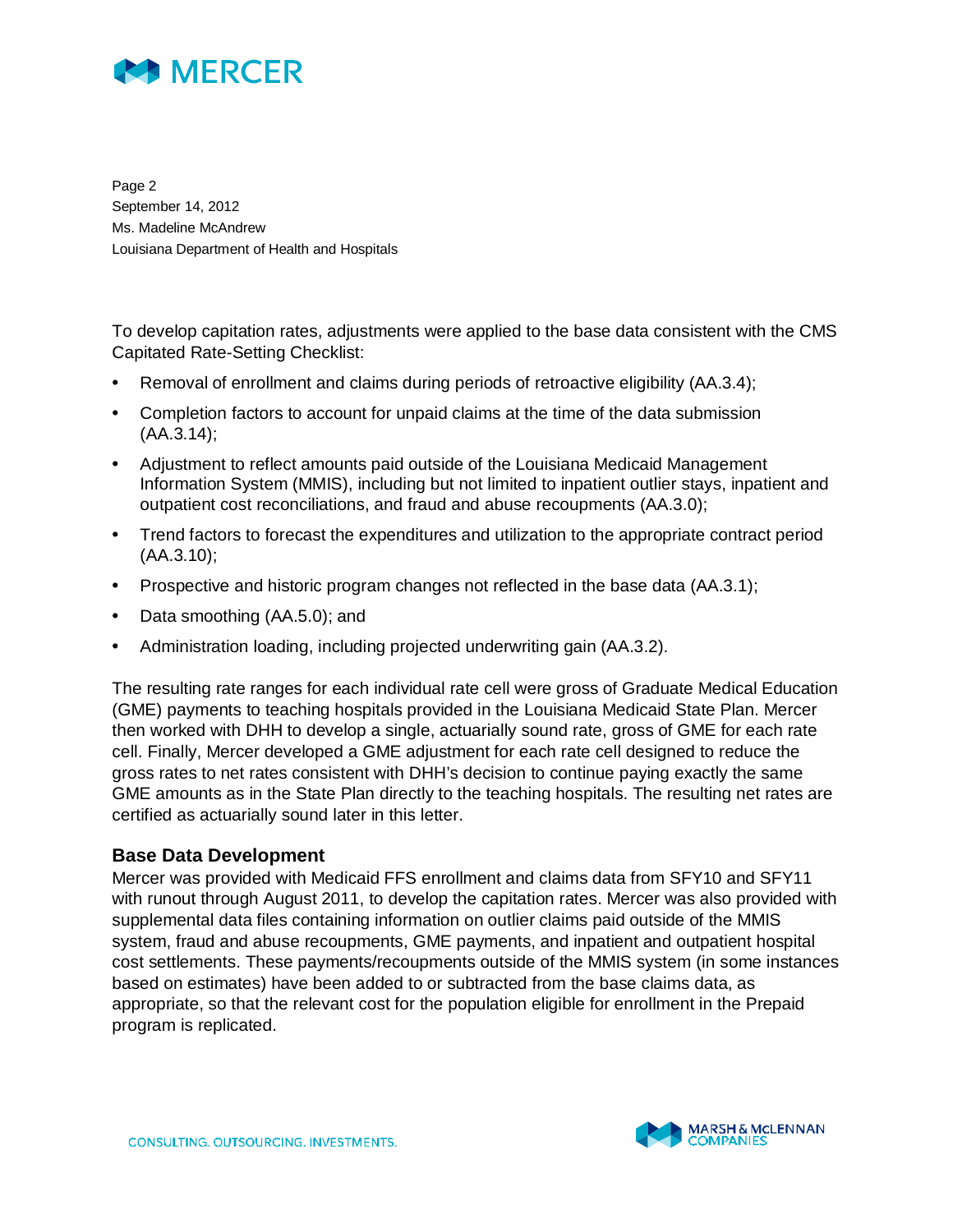

Page 3 September 14, 2012 Ms. Madeline McAndrew Louisiana Department of Health and Hospitals

Mercer reviewed the data provided by the State for consistency and reasonableness and determined that the data appears appropriate for the purpose of setting capitation rates for the Prepaid program. Attachment D provides the certification by the State for the data used for setting prepaid capitation rates.

#### *Enrollment Data*

The enrollment file supplied by DHH's fiscal agent provided all enrollment records for each member for each month. Therefore, if a member's eligibility status was retroactively changed, both the old and the new records were present. Most often this occurred because a recipient was retroactively categorized as SSI from Family and Children. In this case, the enrollment file would have included both the SSI enrollment record and the Family and Children record for the same month. Mercer worked with DHH to develop a hierarchy to determine the appropriate unique enrollment record to use – typically the SSI record. This treatment is consistent with DHH's proposed policy to recoup the prior capitation payments and re-pay the corrected rates for up to twelve months when status changes retroactively.

#### *Claims Data*

Mercer used SFY10 and SFY11 FFS data as the data source. The FFS data reflects the actual medical expenses to DHH of providing health care coverage for the Prepaid eligible population. The expenses are net Third Party Liability and subrogation. Mercer reviewed the FFS data to ensure it appeared reasonable and appropriate but did not audit the data. Specifically, Mercer reviewed the following issues:

- Completeness and consistency of incurred claims over time;
- Consistency between FFS claims data and DHH published reports;
- All payments outside of the MMIS claims system appeared to be properly accounted for; and
- The data appeared to have been properly restricted to those services and populations to be covered under the Prepaid program.

Adjustments were made to the FFS data to reflect the complete cost of an actuarially equivalent population for the Prepaid contract.

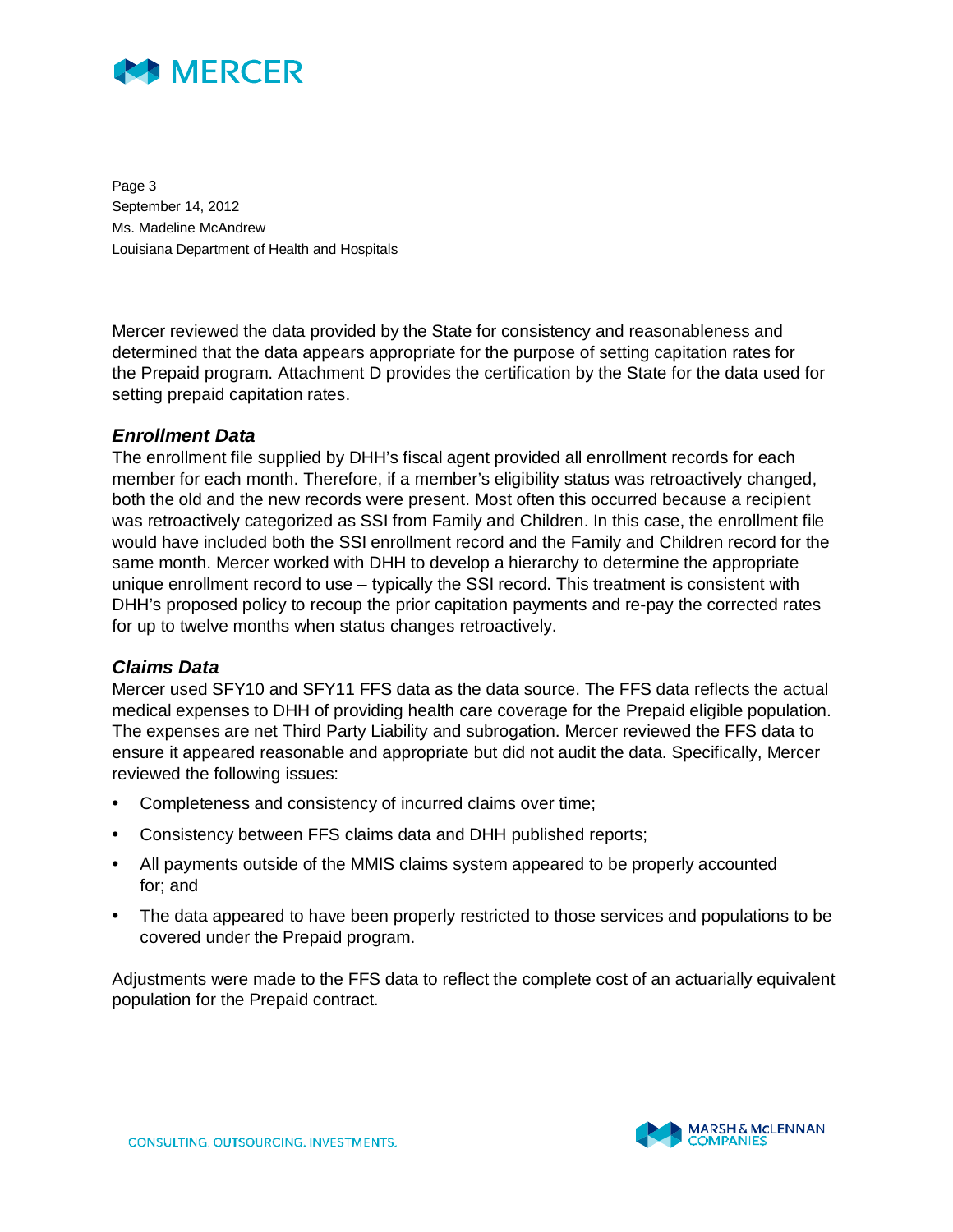

Page 4 September 14, 2012 Ms. Madeline McAndrew Louisiana Department of Health and Hospitals

**Outlier Claims for Children Under 6 Years –** DHH makes payments to a maximum of \$10 million, annually, for outlier claims incurred during an inpatient admission for children under 6 years old outside of the MMIS. Adding outlier claims with a cap of \$10 million per year to the base data resulted in an increase to cost of 0.57% in SFY10 and 0.61% in SFY11.

**Incurred-but-not-Reported Claims Adjustments –** Mercer estimated and adjusted for the remaining liability associated with incurred-but-not-reported claims for SFY10 and SFY11. The overall adjustments for SFY10 and SFY11, using paid claims data through August 2011, were -0.06% and 3.68%, respectively.

**Fraud-and-Abuse Recoupments –** Adjustments were made for recoupments due to fraud-andabuse recoveries. Those adjustments were -0.10% in SFY10 and -0.20% in SFY11.

**Graduate Medical Education (GME) (AA.3.8) –** DHH will be making payments for GME outside of the capitation rates. Therefore, after developing the gross rates, Mercer made adjustments to remove GME payments from the net rates.

**Inpatient, Outpatient Hospital Cost Settlements, and Supplemental Payments to High Medicaid Community Hospitals –** LSU state hospitals and other hospitals receive settlements based on cost reports. Certain "High Medicaid Community Hospitals" also receive supplemental payments that are provided for in the State plan. BAYOU HEALTH plans are required to pay at least the FFS Medicaid rate when contracting with the hospitals including the impact of cost settlements. Mercer applied adjustments of 1.06% in SFY10, and 0.98% in SFY11, to capture the impact of cost settlements made outside of the MMIS.

**Retroactive Eligibility (AA.3.4) –** Individuals will not enroll with a health plan until Medicaid eligible. Even after receiving Medicaid eligibility, it may take 30 days to become enrolled in a health plan. Therefore, enrollment and claims incurred during the retroactive period and those during the first month of Medicaid eligibility have been removed from our calculations. Infants are an exception because they are covered under the mother's plan from the date of birth.

**Non-covered Populations (AA.2.1, AA.2.2) –** In general, the Prepaid program includes individuals classified as SSI, Family and Children, Foster Children, Breast and Cervical Cancer, and HCBS Waiver. The following individuals are excluded from participation in the Prepaid program:

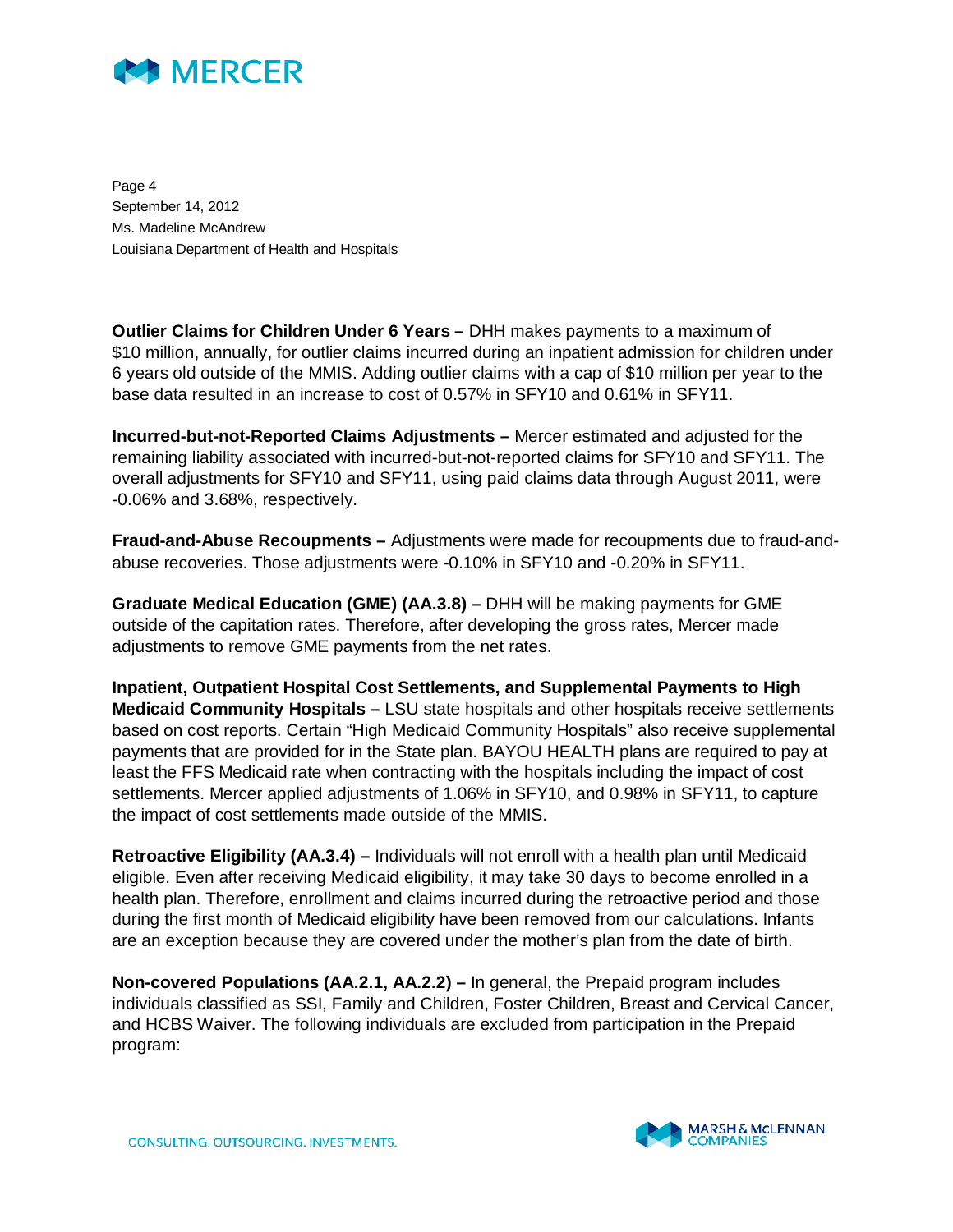

Page 5 September 14, 2012 Ms. Madeline McAndrew Louisiana Department of Health and Hospitals

- Medicare Dually Eligible Individuals;
- Chisholm Class Members;
- Individuals Receiving Medicaid Hospice Services;
- Individuals Residing in Long-Term Care Facilities (Nursing Home, ICF/DD);
- Individuals Receiving Services for Three Months or Less (Medically Needy Spend-down);
- Undocumented Immigrants Eligible for Emergency Services Only;
- Enrollees receiving single service (family planning only); and
- LaCHIP Affordable Plan.

**Non-covered Services (AA.2.4) –** The Prepaid rates are based on services covered under the provider agreement. The following services have been excluded in the determination of the capitation rates:

- Services provided through DHH's Early-Steps Program;
- Dental Services:
- ICF/DD Services;
- Hospice;
- Personal Care Services (EPSDT and LT-PCS);
- Nursing Facility Services;
- Pharmacy;
- School-based Individualized Education Plan Services provided by a school district and billed through the intermediate school district, or school-based services funded with certified public expenditures including school nurses;
- Home and Community-Based Waiver Services;
- Specialized Behavioral Health, including hospital services provided to recipients with a mental health diagnosis; and
- Targeted Case Management Services.

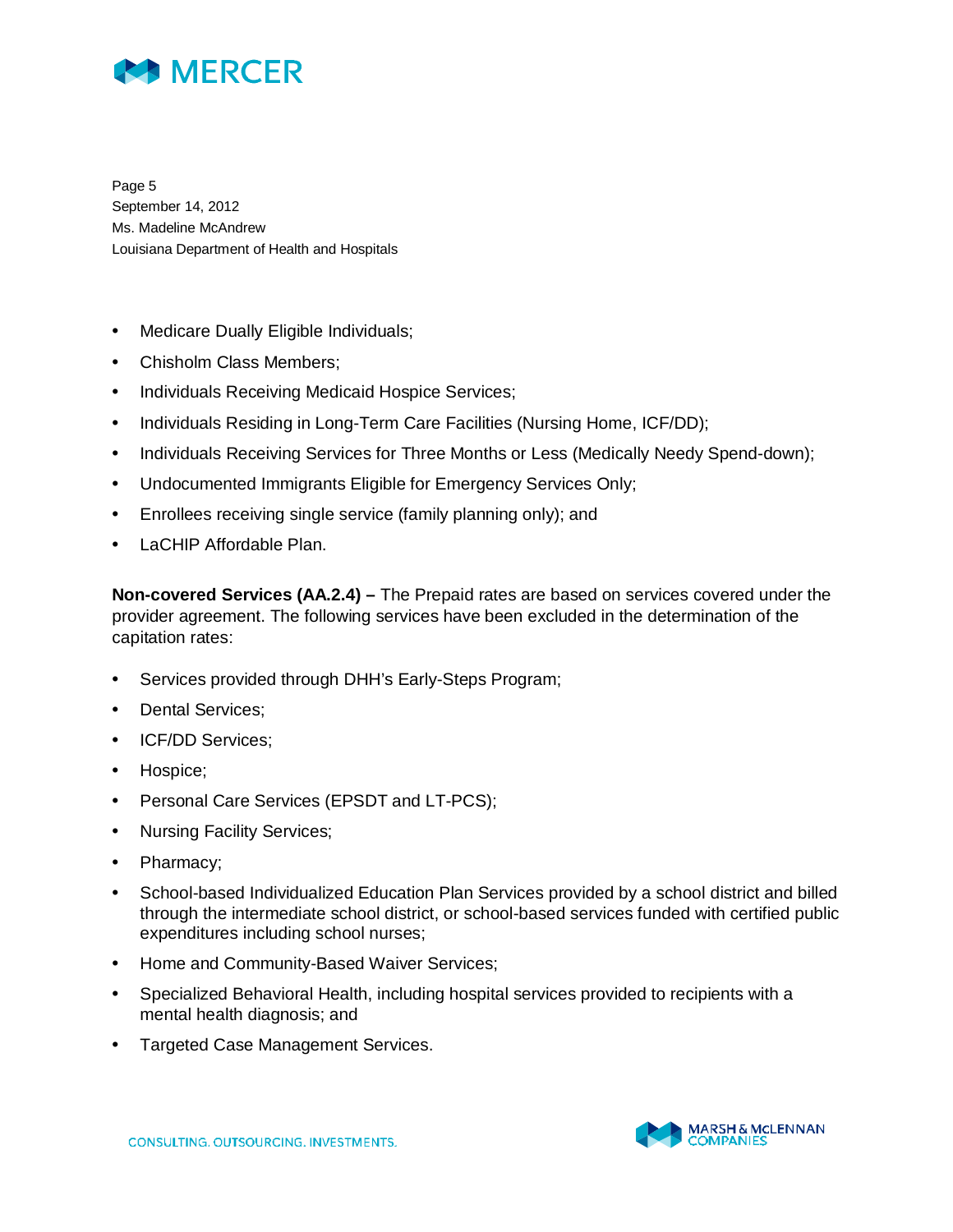

Page 6 September 14, 2012 Ms. Madeline McAndrew Louisiana Department of Health and Hospitals

**Client Participation Amounts (AA.2.3, AA.3.13) –** Costs associated with "spend-down" and post-eligibility treatment of income are not included in the base data.

**Third-Party Liability (AA.3.6) –** Recoveries associated with Third Party Liability and subrogation have been removed from claims.

**DSH Payments (AA.3.5) –** DSH payments are made outside of the MMIS system and have not been included in the capitation rates. Any such payments will be made outside of the capitation rates by DHH after implementation of the Prepaid program.

**FQHC and RHC Reimbursement (AA.3.9) –** DHH requires that all health plans reimburse FQHCs and RHCs at the Prospective Payment System (PPS) rate so that cash flows will be improved to these facilities. DHH will perform reconciliation quarterly to ensure that the PPS rate has been paid. In the unlikely event of a shortfall, the plans will pay the amount necessary to bring reimbursements to these facilities up to the PPS rate.

**Co-payments (AA.3.7) –** Co-pays are only applicable to prescription drugs. Since prescription drugs have been carved out of the Prepaid program, no additional adjustment is necessary for co-pays.

**Primary Case Care Management (PCCM) Fee (AA.3.0) – Historically, Louisiana has paid a** PCCM fee for members assigned to a primary care provider under the PCCM program. Since the PCCM fee is not allowed to be included in the capitation rates, Mercer has excluded the PCCM fee by excluding payments associated with procedure code CC001.

#### **Rate Category Groupings**

Rates will vary by the major categories of eligibility. Furthermore, where appropriate, the rates within a particular category of eligibility are subdivided into different age and gender bands to reflect differences in risk due to age and gender and during child bearing ages. In addition, due to the high cost associated with pregnancies, DHH will pay a maternity kickpayment to the plans for each delivery that takes place. The following is a list of the different rate cells for each eligibility category including the maternity kickpayment.

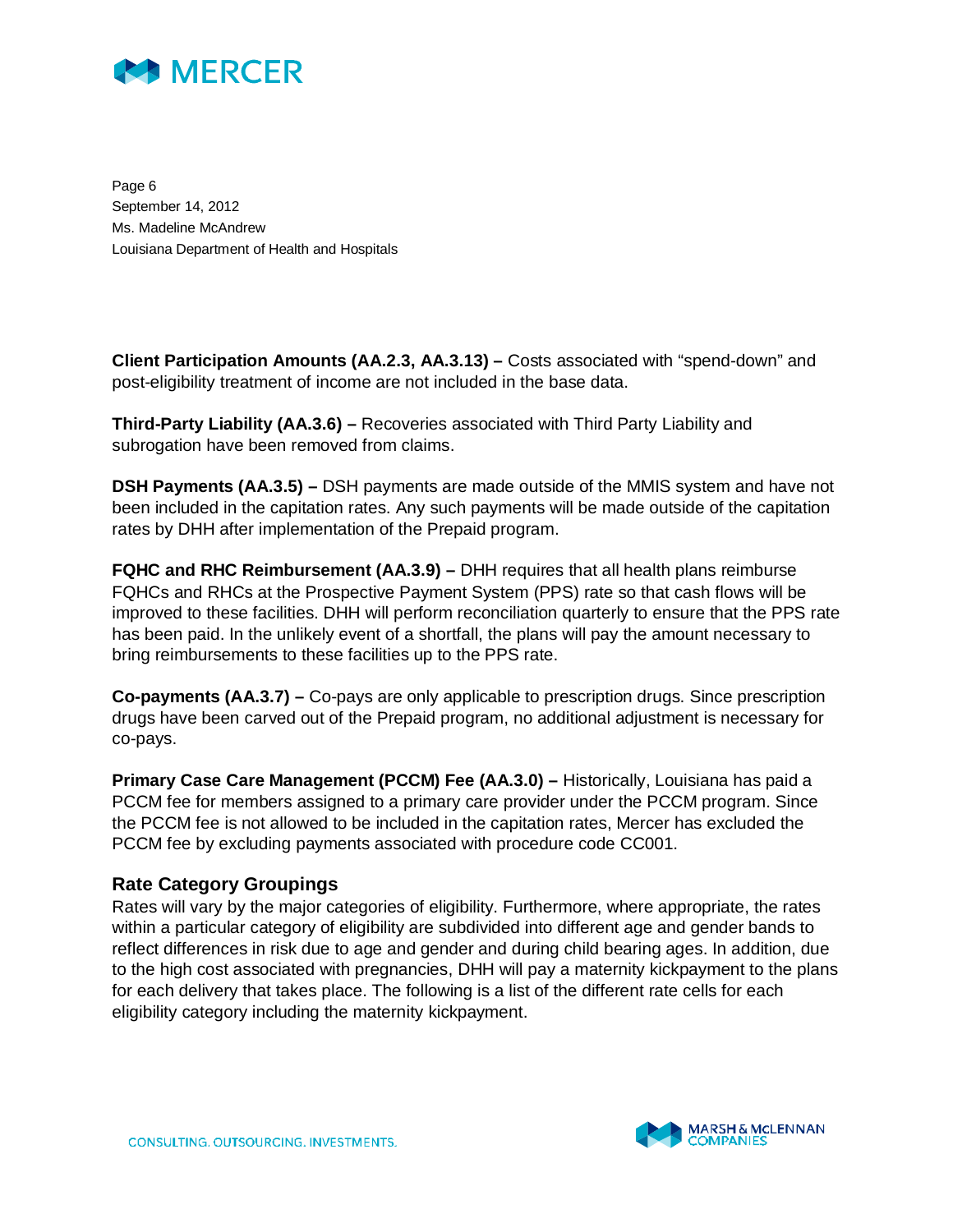

Page 7 September 14, 2012 Ms. Madeline McAndrew Louisiana Department of Health and Hospitals

| SSI       |                                       |           |                                             |  |  |
|-----------|---------------------------------------|-----------|---------------------------------------------|--|--|
|           | 0 - 2 Months, Male and Female         | ٠         | 14 - 18 Years, Male and Female              |  |  |
| $\bullet$ | 3 - 11 Months, Male and Female        | $\bullet$ | 19 - 44 Years, Male and Female              |  |  |
|           | 1 - 5 Years, Male and Female          |           | 45+ Years, Male and Female                  |  |  |
|           | 6 - 13 Years, Male and Female         |           |                                             |  |  |
|           | <b>Family &amp; Children</b>          |           |                                             |  |  |
|           | 0 - 2 Months, Male and Female         | $\bullet$ | 14 - 18 Years, Male                         |  |  |
|           | 3 - 11 Months, Male and Female        | ٠         | 19 - 44 Years, Female                       |  |  |
|           | 1 - 5 Years, Male and Female          |           | 19 - 44 Years, Male                         |  |  |
|           | 6 - 13 Years, Male and Female         |           | 45+ Years, Female                           |  |  |
|           | 14 - 18 Years, Female                 | ٠         | 45+ Years, Male                             |  |  |
|           | <b>Foster Care Children, All Ages</b> |           | <b>Breast and Cervical Cancer, All Ages</b> |  |  |
|           | <b>HCBS Waiver</b>                    |           |                                             |  |  |
|           | 0 - 18 Years, Male and Female         | ٠         | 19+ Years, Male and Female                  |  |  |
|           | <b>Maternity Kickpayment</b>          |           |                                             |  |  |

#### **Trend Development**

Trend is an estimate of the change in the overall cost of providing health care benefits over a finite period of time. A trend factor is necessary to estimate the expenses of providing health care services in a future period. Mercer reviewed a variety of sources to develop the trend assumptions. These sources included, but were not limited to:

- Health care economic indices such as Consumer Price Index for the South-Atlantic region,
- Mercer's regression analysis applied to trends exhibited in the FFS claims data,
- Trends in other state Medicaid programs for similar populations, and
- Judgment regarding economic outlook balancing a variety of sources.

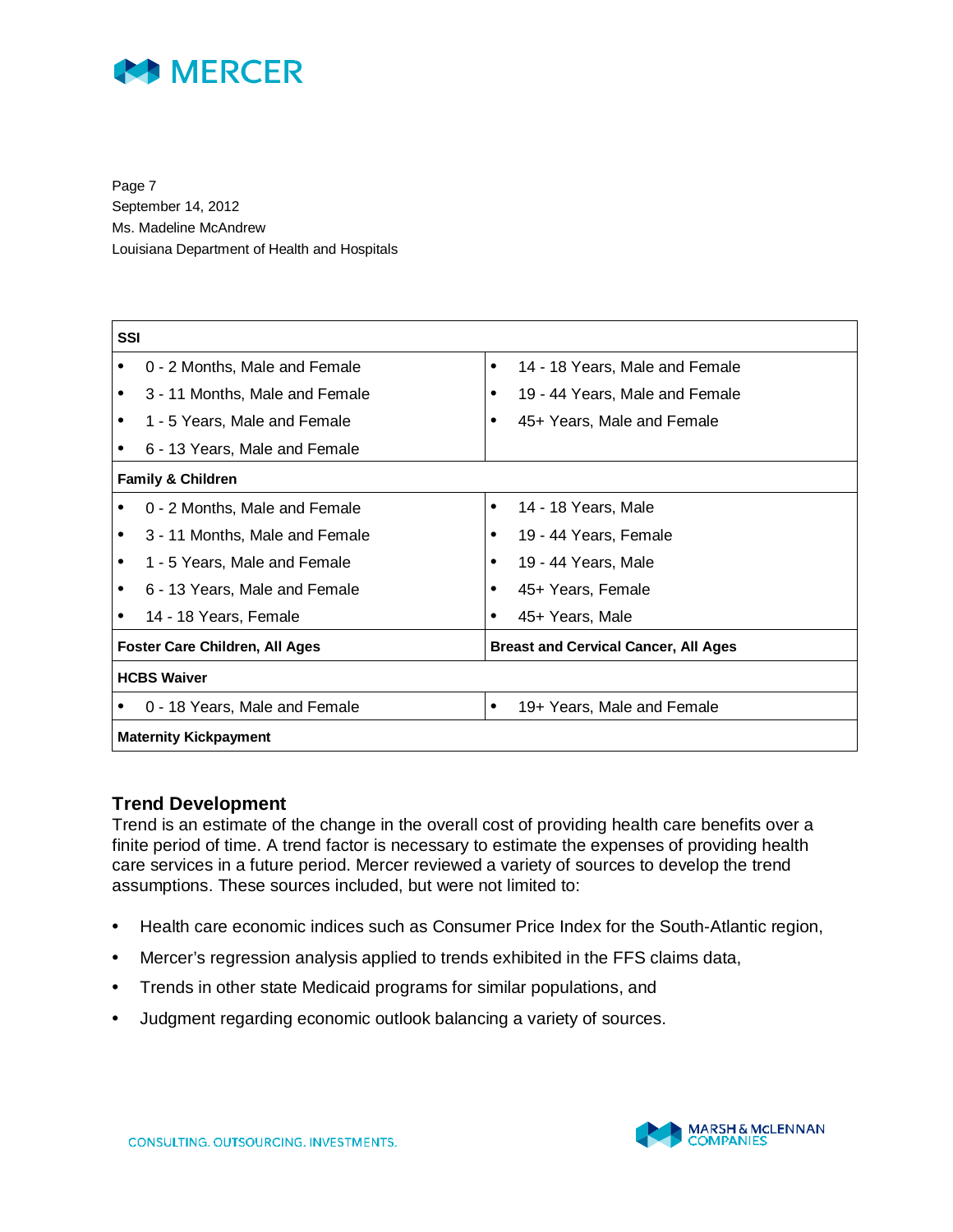

Page 8 September 14, 2012 Ms. Madeline McAndrew Louisiana Department of Health and Hospitals

Mercer developed individual trends for each category of eligibility and service category. Mercer's target trend can be found in the following table.

| <b>COA Description</b> | <b>COS Description</b>                              | <b>Utilization</b> | <b>Unit Cost</b> | <b>PMPM Trend</b> |
|------------------------|-----------------------------------------------------|--------------------|------------------|-------------------|
| SSI                    | Inpatient Hospital                                  | 1.31%              | 0.00%            | 1.31%             |
| SSI                    | <b>Outpatient Hospital</b>                          | 5.74%              | 3.75%            | 9.71%             |
| SSI                    | Primary Care Physician                              | 3.62%              | 0.00%            | 3.62%             |
| SSI                    | Specialty Care Physician                            | 3.62%              | 0.00%            | 3.62%             |
| SSI                    | <b>FQHC/RHC</b>                                     | 3.62%              | 2.00%            | 5.69%             |
| SSI                    | <b>EPSDT</b>                                        | 3.62%              | 0.00%            | 3.62%             |
| SSI                    | <b>Certified Nurse Practitioners/Clinical Nurse</b> | 3.62%              | 0.00%            | 3.62%             |
| SSI                    | Lab/Radiology                                       | 3.62%              | 0.00%            | 3.62%             |
| SSI                    | Home Health                                         | 3.62%              | 0.00%            | 3.62%             |
| SSI                    | <b>Emergency Transportation</b>                     | 3.74%              | 0.00%            | 3.74%             |
| SSI                    | Non-Emergency Transportation                        | 3.74%              | 0.00%            | 3.74%             |
| SSI                    | Rehabilitation Services (OT, PT, ST)                | 3.62%              | 0.00%            | 3.62%             |
| SSI                    | <b>DME</b>                                          | 3.62%              | 0.00%            | 3.62%             |
| SSI                    | Clinic                                              | 3.62%              | 0.00%            | 3.62%             |
| SSI                    | Family Planning                                     | 3.62%              | 0.00%            | 3.62%             |
| SSI                    | Other                                               | 3.62%              | 0.00%            | 3.62%             |
| SSI                    | <b>Emergency Room</b>                               | 5.74%              | 3.75%            | 9.71%             |
| SSI                    | <b>Basic Behavioral Health</b>                      | 3.62%              | $0.00\%$         | 3.62%             |
| Family and Children    | Inpatient Hospital                                  | 0.87%              | 0.00%            | 0.87%             |
| Family and Children    | <b>Outpatient Hospital</b>                          | 4.74%              | 3.75%            | 8.68%             |
| Family and Children    | Primary Care Physician                              | 2.74%              | $0.00\%$         | 2.74%             |
| Family and Children    | Specialty Care Physician                            | 2.74%              | 0.00%            | 2.74%             |
| Family and Children    | <b>FQHC/RHC</b>                                     | 2.74%              | 2.00%            | 4.80%             |
| Family and Children    | <b>EPSDT</b>                                        | 2.74%              | 0.00%            | 2.74%             |
| Family and Children    | <b>Certified Nurse Practitioners/Clinical Nurse</b> | 2.74%              | 0.00%            | 2.74%             |
| Family and Children    | Lab/Radiology                                       | 3.62%              | $0.00\%$         | 3.62%             |
| Family and Children    | Home Health                                         | 3.62%              | 0.00%            | 3.62%             |
| Family and Children    | <b>Emergency Transportation</b>                     | 3.74%              | $0.00\%$         | 3.74%             |
| Family and Children    | Non-Emergency Transportation                        | 3.74%              | 0.00%            | 3.74%             |
| Family and Children    | Rehabilitation Services (OT, PT, ST)                | 3.62%              | 0.00%            | 3.62%             |

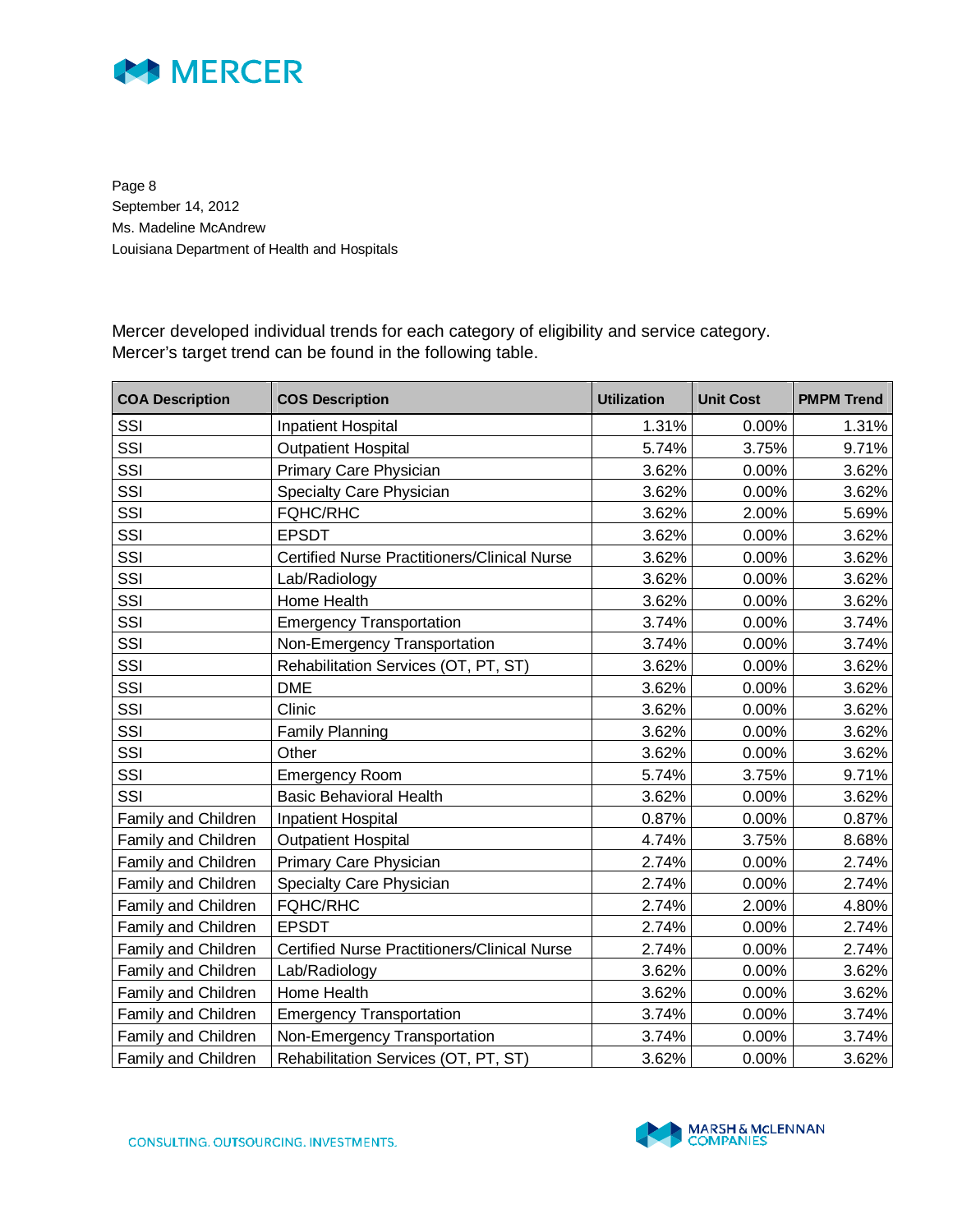

Page 9 September 14, 2012 Ms. Madeline McAndrew Louisiana Department of Health and Hospitals

| <b>COA Description</b>      | <b>COS Description</b>                              | <b>Utilization</b> | <b>Unit Cost</b> | <b>PMPM Trend</b> |
|-----------------------------|-----------------------------------------------------|--------------------|------------------|-------------------|
| Family and Children         | <b>DME</b>                                          | 3.62%              | 0.00%            | 3.62%             |
| Family and Children         | Clinic                                              | 2.74%              | 0.00%            | 2.74%             |
| Family and Children         | <b>Family Planning</b>                              | 2.74%              | 0.00%            | 2.74%             |
| Family and Children         | Other                                               | 3.62%              | 0.00%            | 3.62%             |
| Family and Children         | <b>Emergency Room</b>                               | 4.74%              | 3.75%            | 8.68%             |
| Family and Children         | <b>Basic Behavioral Health</b>                      | 2.74%              | 0.00%            | 2.74%             |
| <b>Foster Care Children</b> | <b>Inpatient Hospital</b>                           | 1.31%              | 0.00%            | 1.31%             |
| Foster Care Children        | <b>Outpatient Hospital</b>                          | 5.74%              | 3.75%            | 9.71%             |
| Foster Care Children        | Primary Care Physician                              | 3.62%              | 0.00%            | 3.62%             |
| Foster Care Children        | Specialty Care Physician                            | 3.62%              | 0.00%            | 3.62%             |
| <b>Foster Care Children</b> | <b>FQHC/RHC</b>                                     | 3.62%              | 2.00%            | 5.69%             |
| Foster Care Children        | <b>EPSDT</b>                                        | 3.62%              | 0.00%            | 3.62%             |
| Foster Care Children        | <b>Certified Nurse Practitioners/Clinical Nurse</b> | 3.62%              | 0.00%            | 3.62%             |
| Foster Care Children        | Lab/Radiology                                       | 3.62%              | 0.00%            | 3.62%             |
| Foster Care Children        | Home Health                                         | 3.62%              | 0.00%            | 3.62%             |
| Foster Care Children        | <b>Emergency Transportation</b>                     | 3.74%              | 0.00%            | 3.74%             |
| Foster Care Children        | Non-Emergency Transportation                        | 3.74%              | 0.00%            | 3.74%             |
| Foster Care Children        | Rehabilitation Services (OT, PT, ST)                | 3.62%              | 0.00%            | 3.62%             |
| Foster Care Children        | <b>DME</b>                                          | 3.62%              | 0.00%            | 3.62%             |
| Foster Care Children        | Clinic                                              | 3.62%              | 0.00%            | 3.62%             |
| Foster Care Children        | Family Planning                                     | 3.62%              | 0.00%            | 3.62%             |
| Foster Care Children        | Other                                               | 3.62%              | 0.00%            | 3.62%             |
| Foster Care Children        | <b>Emergency Room</b>                               | 5.74%              | 3.75%            | 9.71%             |
| Foster Care Children        | <b>Basic Behavioral Health</b>                      | 3.62%              | 0.00%            | 3.62%             |
| <b>Breast and Cervical</b>  |                                                     |                    |                  |                   |
| Cancer                      | Inpatient Hospital                                  | 1.31%              | 0.00%            | 1.31%             |
| <b>Breast and Cervical</b>  |                                                     |                    |                  |                   |
| Cancer                      | <b>Outpatient Hospital</b>                          | 5.74%              | 3.76%            | 9.71%             |
| <b>Breast and Cervical</b>  |                                                     |                    |                  |                   |
| Cancer                      | Primary Care Physician                              | 3.62%              | 0.00%            | 3.62%             |
| <b>Breast and Cervical</b>  |                                                     |                    |                  |                   |
| Cancer                      | Specialty Care Physician                            | 3.62%              | 0.00%            | 3.62%             |

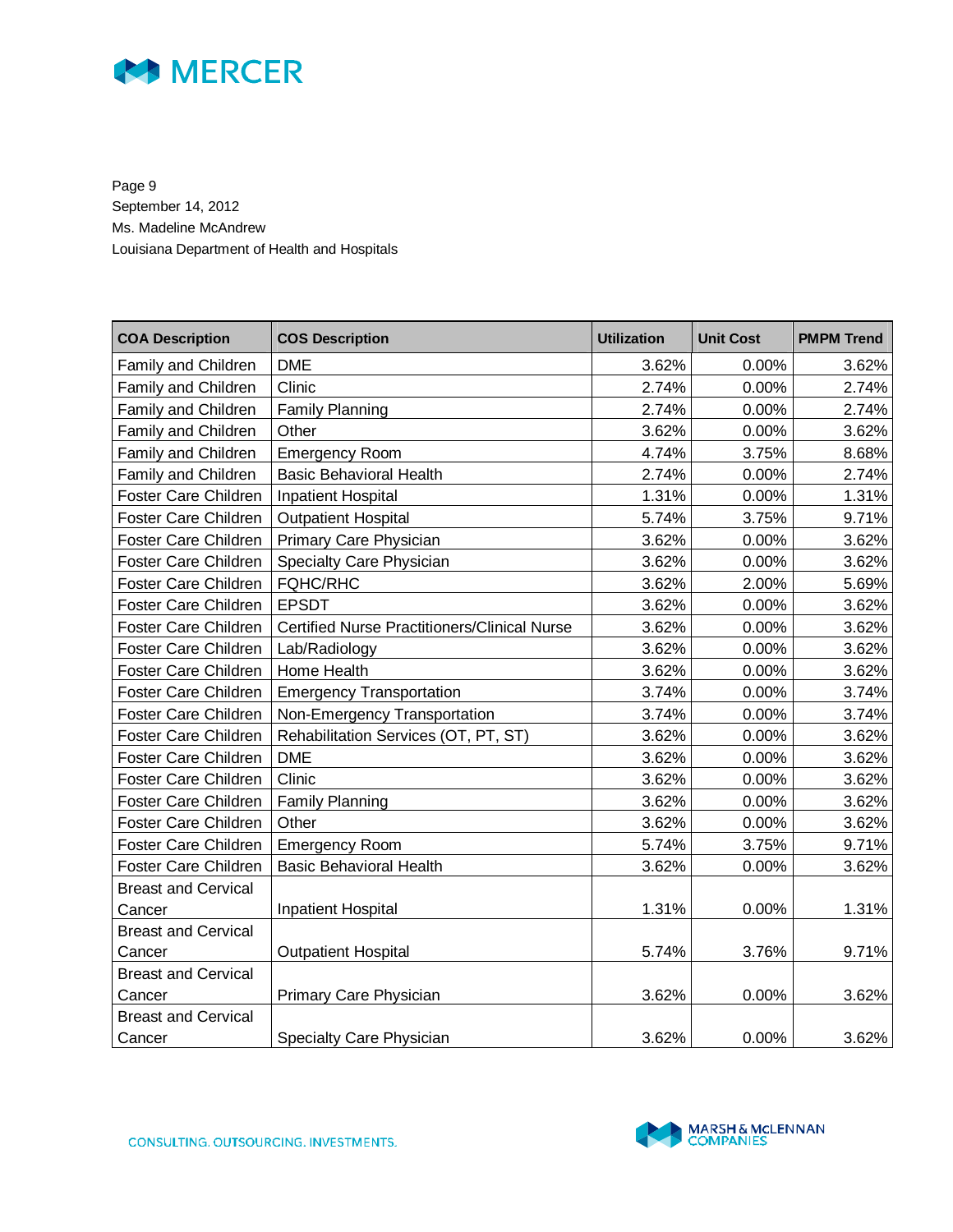

Page 10 September 14, 2012 Ms. Madeline McAndrew Louisiana Department of Health and Hospitals

| <b>COA Description</b>     | <b>COS Description</b>                              | <b>Utilization</b> | <b>Unit Cost</b> | <b>PMPM Trend</b> |
|----------------------------|-----------------------------------------------------|--------------------|------------------|-------------------|
| <b>Breast and Cervical</b> |                                                     |                    |                  |                   |
| Cancer                     | <b>FQHC/RHC</b>                                     | 3.62%              | 2.00%            | 5.69%             |
| <b>Breast and Cervical</b> |                                                     |                    |                  |                   |
| Cancer                     | <b>EPSDT</b>                                        | 3.62%              | 0.00%            | 3.62%             |
| <b>Breast and Cervical</b> |                                                     |                    |                  |                   |
| Cancer                     | <b>Certified Nurse Practitioners/Clinical Nurse</b> | 3.62%              | 0.00%            | 3.62%             |
| <b>Breast and Cervical</b> |                                                     |                    |                  |                   |
| Cancer                     | Lab/Radiology                                       | 3.62%              | 0.00%            | 3.62%             |
| <b>Breast and Cervical</b> |                                                     |                    |                  |                   |
| Cancer                     | Home Health                                         | 3.62%              | 0.00%            | 3.62%             |
| <b>Breast and Cervical</b> |                                                     |                    |                  |                   |
| Cancer                     | <b>Emergency Transportation</b>                     | 3.74%              | 0.00%            | 3.74%             |
| <b>Breast and Cervical</b> |                                                     |                    |                  |                   |
| Cancer                     | Non-Emergency Transportation                        | 3.74%              | 0.00%            | 3.74%             |
| <b>Breast and Cervical</b> |                                                     |                    |                  |                   |
| Cancer                     | Rehabilitation Services (OT, PT, ST)                | 3.62%              | 0.00%            | 3.62%             |
| <b>Breast and Cervical</b> |                                                     |                    |                  |                   |
| Cancer                     | <b>DME</b>                                          | 3.62%              | 0.00%            | 3.62%             |
| <b>Breast and Cervical</b> |                                                     |                    |                  |                   |
| Cancer                     | Clinic                                              | 3.62%              | 0.00%            | 3.62%             |
| <b>Breast and Cervical</b> |                                                     |                    |                  |                   |
| Cancer                     | <b>Family Planning</b>                              | 3.62%              | 0.00%            | 3.62%             |
| <b>Breast and Cervical</b> |                                                     |                    |                  |                   |
| Cancer                     | Other                                               | 3.62%              | 0.00%            | 3.62%             |
| <b>Breast and Cervical</b> |                                                     |                    |                  |                   |
| Cancer                     | <b>Emergency Room</b>                               | 5.74%              | 3.75%            | 9.71%             |
| <b>Breast and Cervical</b> |                                                     |                    |                  |                   |
| Cancer                     | <b>Basic Behavioral Health</b>                      | 3.62%              | 0.00%            | 3.62%             |
| <b>HCBS Waiver</b>         | <b>Inpatient Hospital</b>                           | 3.62%              | 0.00%            | 3.62%             |
| <b>HCBS Waiver</b>         | <b>Outpatient Hospital</b>                          | 7.62%              | 4.01%            | 11.94%            |
| <b>HCBS Waiver</b>         | Primary Care Physician                              | 5.62%              | 0.00%            | 5.62%             |
| <b>HCBS Waiver</b>         | Specialty Care Physician                            | 5.62%              | 0.00%            | 5.62%             |
| <b>HCBS Waiver</b>         | <b>FQHC/RHC</b>                                     | 5.62%              | 2.00%            | 7.73%             |

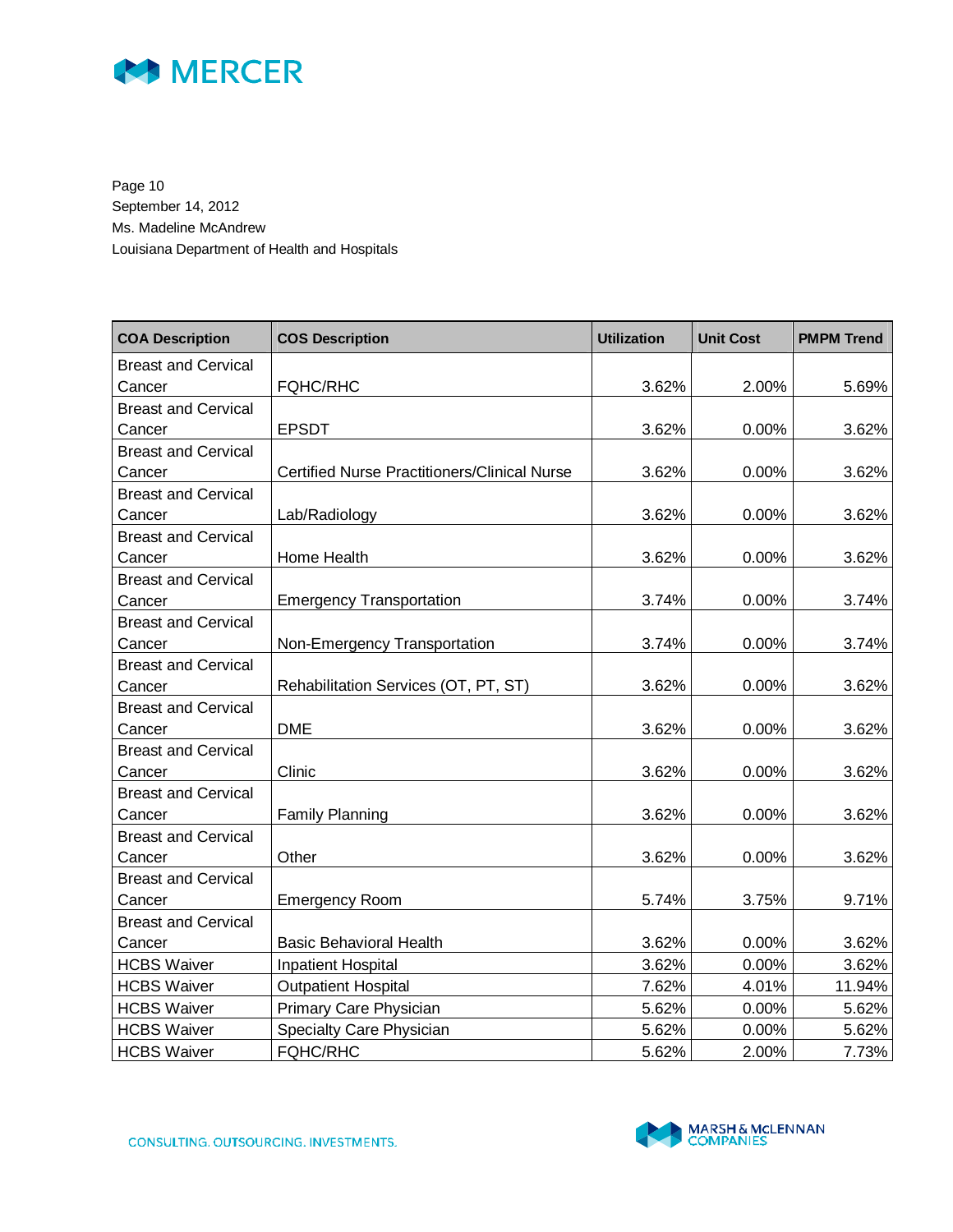

Page 11 September 14, 2012 Ms. Madeline McAndrew Louisiana Department of Health and Hospitals

| <b>COA Description</b> | <b>COS Description</b>                              | <b>Utilization</b> | <b>Unit Cost</b> | <b>PMPM Trend</b> |
|------------------------|-----------------------------------------------------|--------------------|------------------|-------------------|
| <b>HCBS Waiver</b>     | <b>EPSDT</b>                                        | 5.62%              | $0.00\%$         | 5.62%             |
| <b>HCBS Waiver</b>     | <b>Certified Nurse Practitioners/Clinical Nurse</b> | 5.62%              | $0.00\%$         | 5.62%             |
| <b>HCBS Waiver</b>     | Lab/Radiology                                       | 7.74%              | $0.00\%$         | 7.74%             |
| <b>HCBS Waiver</b>     | Home Health                                         | 7.74%              | 0.00%            | 7.74%             |
| <b>HCBS Waiver</b>     | <b>Emergency Transportation</b>                     | 6.74%              | $0.00\%$         | 6.74%             |
| <b>HCBS Waiver</b>     | Non-Emergency Transportation                        | 6.74%              | $0.00\%$         | 6.74%             |
| <b>HCBS Waiver</b>     | Rehabilitation Services (OT, PT, ST)                | 7.74%              | $0.00\%$         | 7.74%             |
| <b>HCBS Waiver</b>     | <b>DME</b>                                          | 7.74%              | $0.00\%$         | 7.74%             |
| <b>HCBS Waiver</b>     | Clinic                                              | 5.62%              | $0.00\%$         | 5.62%             |
| <b>HCBS Waiver</b>     | <b>Family Planning</b>                              | 5.62%              | $0.00\%$         | 5.62%             |
| <b>HCBS Waiver</b>     | Other                                               | 7.74%              | $0.00\%$         | 7.74%             |
| <b>HCBS Waiver</b>     | <b>Emergency Room</b>                               | 8.04%              | 3.81%            | 12.16%            |
| <b>HCBS Waiver</b>     | <b>Basic Behavioral Health</b>                      | 5.62%              | $0.00\%$         | 5.62%             |
| Maternity              |                                                     |                    |                  |                   |
| Kickpayment            | Maternity Kickpayment                               | $0.00\%$           | $0.00\%$         | $0.00\%$          |

The overall annualized per member per month (PMPM) trend assumption for the Prepaid program is 3.50%.

#### **Programmatic Changes/Rate Issues**

Programmatic change adjustments recognize the impact of benefit or eligibility changes that took place during or after the base year. Mercer applied programmatic change adjustments to incorporate factors not fully reflected in the base data. These adjustments were mutually exclusive and made only once in the rate-setting process.

**Changes to Inpatient Hospital Reimbursement –** Various changes have been made to hospital per diem rates. Effective for dates of service on or after August 1, 2012, the inpatient per diem rates as of January 1, 2011, and applicable cost settlements are reduced by 3.7% for children's and private hospitals and 10% for State hospitals. Rural hospitals continue to be excluded from the rate reductions.

**Changes to the Laboratory/Radiology Fee Schedule –** There have been various changes to fee schedules. Most recently, effective for dates of service on or after July 1, 2012, the

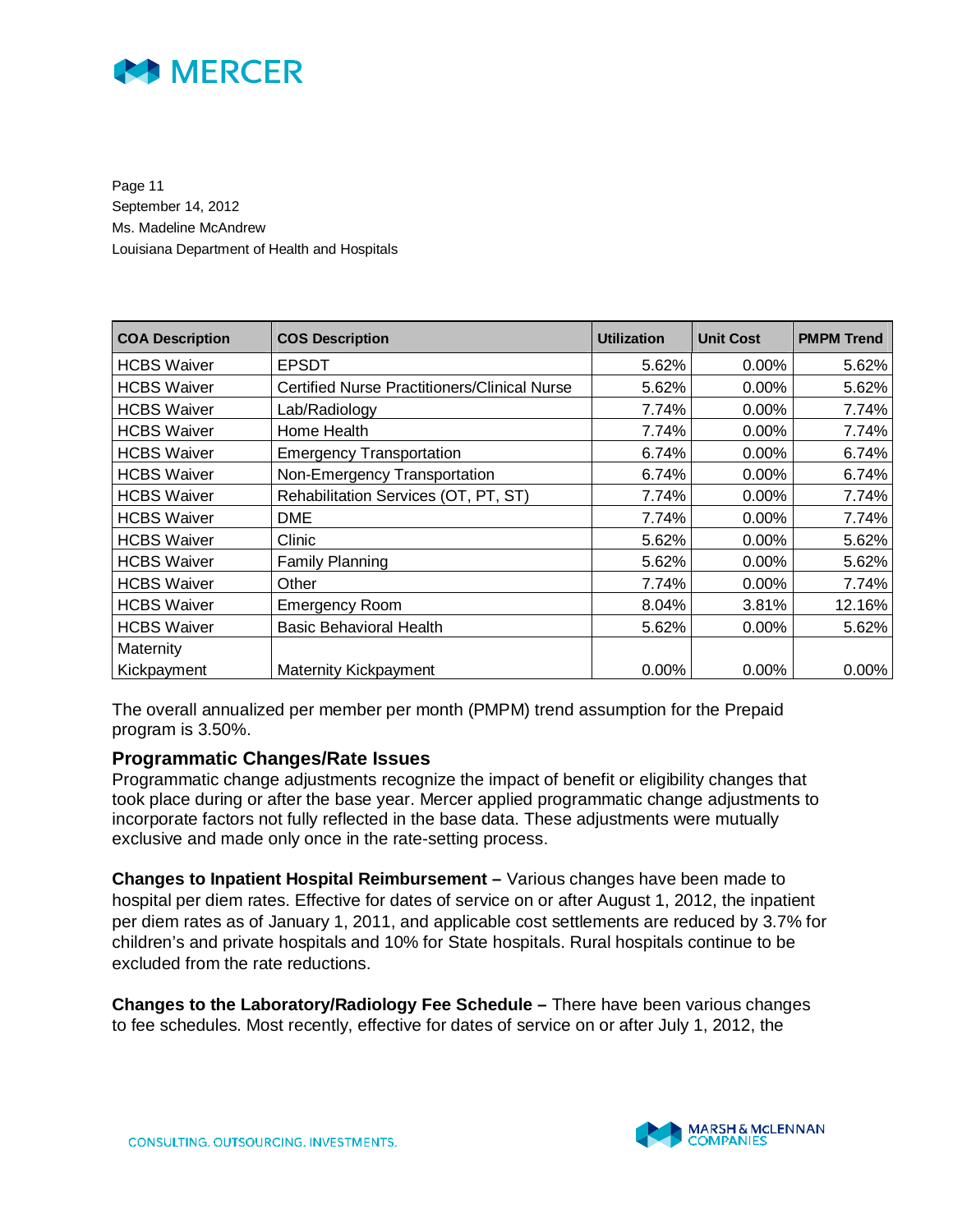

Page 12 September 14, 2012 Ms. Madeline McAndrew Louisiana Department of Health and Hospitals

reimbursement rates for laboratory services was reduced by 3.7% of the fee amounts on file as of January 1, 2011.

#### **Outpatient Hospital Fee Schedule Changes**  *Children's Specialty Hospitals*

Effective for dates of service on or after August 1, 2012, the reimbursement paid to children's specialty hospitals for clinical diagnostic laboratory, rehabilitation services, and outpatient hospital facility fees for office/outpatient visits is reduced by 3.7% of the fee schedule on file as of January 1, 2011.

Through August 3, 2009, children's specialty hospitals were cost settled at 83.18% of allowable cost for other outpatient hospital services. From August 4, 2009 through August 31, 2009, these hospitals were cost settled at 78.48% of allowable cost. From September 1, 2009 through February 2, 2010, these hospitals were cost settled at 97.00% of allowable cost. From February 3, 2010 through July 31, 2010, these hospitals were cost settled at 92.15% of allowable cost. From August 1, 2010 through December 31, 2010, these hospitals were cost settled at 87.91% of allowable cost. From January 1, 2011 through July 31, 2012, these hospitals were cost settled at 86.15% of allowable cost. From August 1, 2012 forward, these hospitals' cost settlements are to be reduced by 3.7% of allowable cost as calculated through the cost report settlement process, making final reimbursement 82.96%.

#### *Non-State and Non-Rural Hospitals*

Again, there have been various changes to fee schedules. Most recently, effective for dates of service on or after August 1, 2012, the reimbursement paid to non-rural, non-state hospitals for outpatient clinical diagnostic laboratory services, surgeries, rehabilitation services, and hospital facility fees for office/outpatient visits is reduced by 3.7% of the fee schedule on file as of January 1, 2011.

Through August 3, 2009, non-state and non-rural outpatient hospitals were cost settled at 83.18% of cost. From August 4, 2009 through February 2, 2010, these hospitals were cost settled at 78.48% of cost. From February 3, 2010 through July 31, 2010, these hospitals were cost settled at 74.56% of cost. From August 1, 2010 through December 31, 2010, these hospitals were cost settled at 71.13% of cost. From January 1, 2011 through July 31, 2012, these hospitals were cost settled at 69.71% of allowable cost. From August 1, 2012 forward, these hospitals' cost settlements are to be reduced by 3.7% of allowable cost as calculated through the cost report settlement process, making final reimbursement 67.13%.

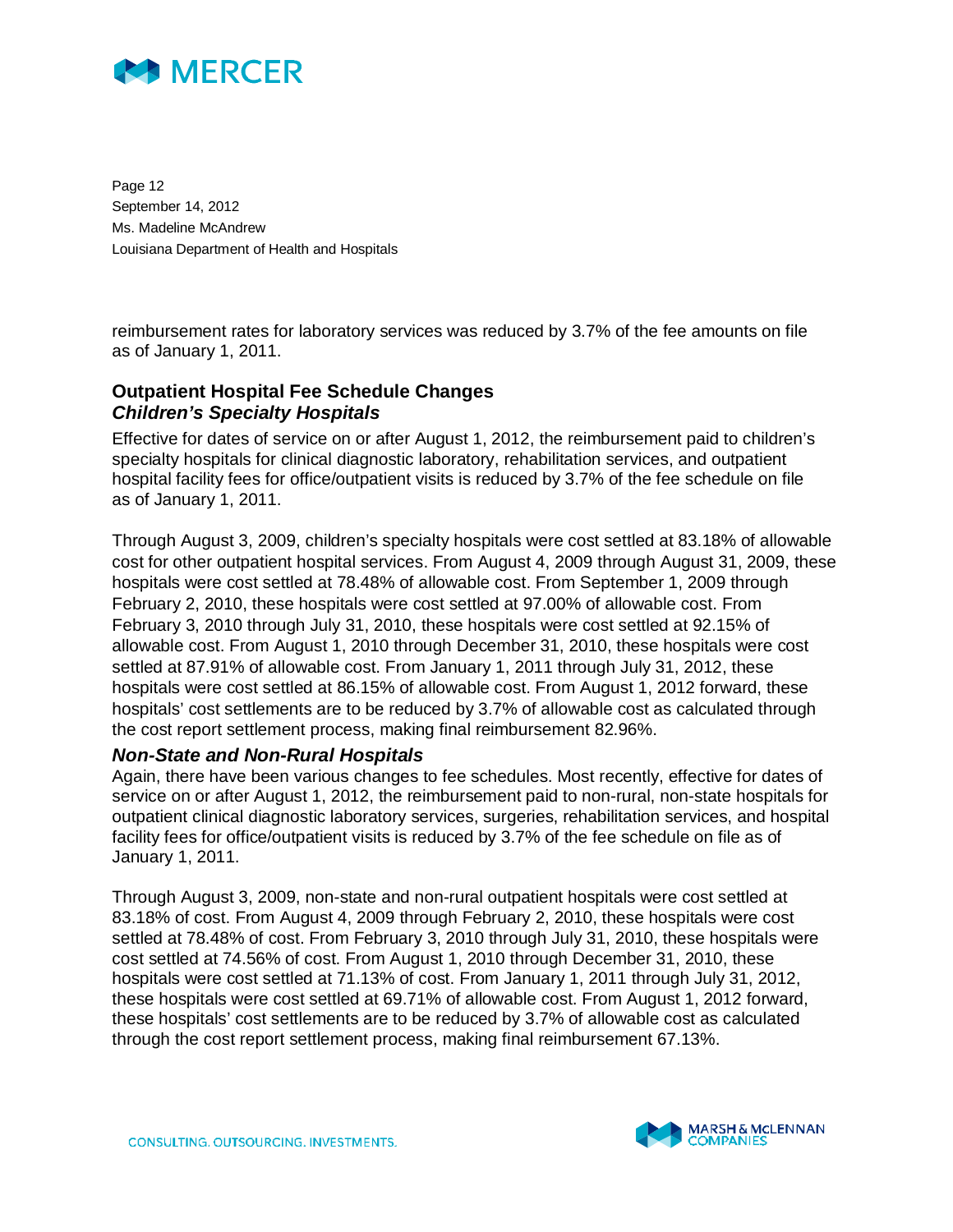

Page 13 September 14, 2012 Ms. Madeline McAndrew Louisiana Department of Health and Hospitals

#### *State Hospitals*

Effective for dates of service on or after August 1, 2012, the reimbursement paid to State hospitals for outpatient clinical diagnostic laboratory services, surgeries, rehabilitation services, and hospital facility fees for office/outpatient visits is reduced by 10.0% of the fee schedule on file as of July 31, 2012.

Through July 31, 2012, State hospitals were cost settled at 100.0% of allowable cost for other outpatient services. From August 1, 2012 forward, these hospitals' cost settlements are to be reduced by 10.0% of allowable cost as calculated through the cost report settlement process, making final reimbursement 90.0%.

#### **Physician Fee Schedule Changes**

Effective July 1, 2012, in general, the reimbursement for non-FQHC/RHC physician services was reduced by 3.4% of the rates in effect on January 22, 2010. Exceptions to the general rule are primary care codes (99201-99499) and vaccine administration codes (90460-1, 90471-4) with specialties of Family Practice, Pediatrics, and Internal Medicine that are subject to reimbursement at 100% of Medicare in 2013, under the Affordable Care Act. In addition, cesarean deliveries and consult codes are reimbursed at the vaginal delivery rate or evaluation and management (E&M) rate, respectively.

#### **Clinical Services-End Stage Renal Disease Facilities Non-Medicare Claims Reimbursement Rate Reduction**

Various changes, most recently, effective for dates of service on or after July 1, 2012, the reimbursement to ESRD facilities was reduced by 3.7% of the rates in effect on January 1, 2011.

**Non-Emergency Medical Transportation –** Most recently, effective for dates of service on or after July 1, 2012, the reimbursement rates for non-emergency, non-ambulance medical transportation services was reduced by 3.7% of the rates in effect on January 1, 2011.

**Emergency Medical Transportation –** Most recently, effective on or after August 1, 2012, the reimbursement rates for emergency ambulance transportation services is reduced by 5.0% of the rate on file as of July 1, 2012.

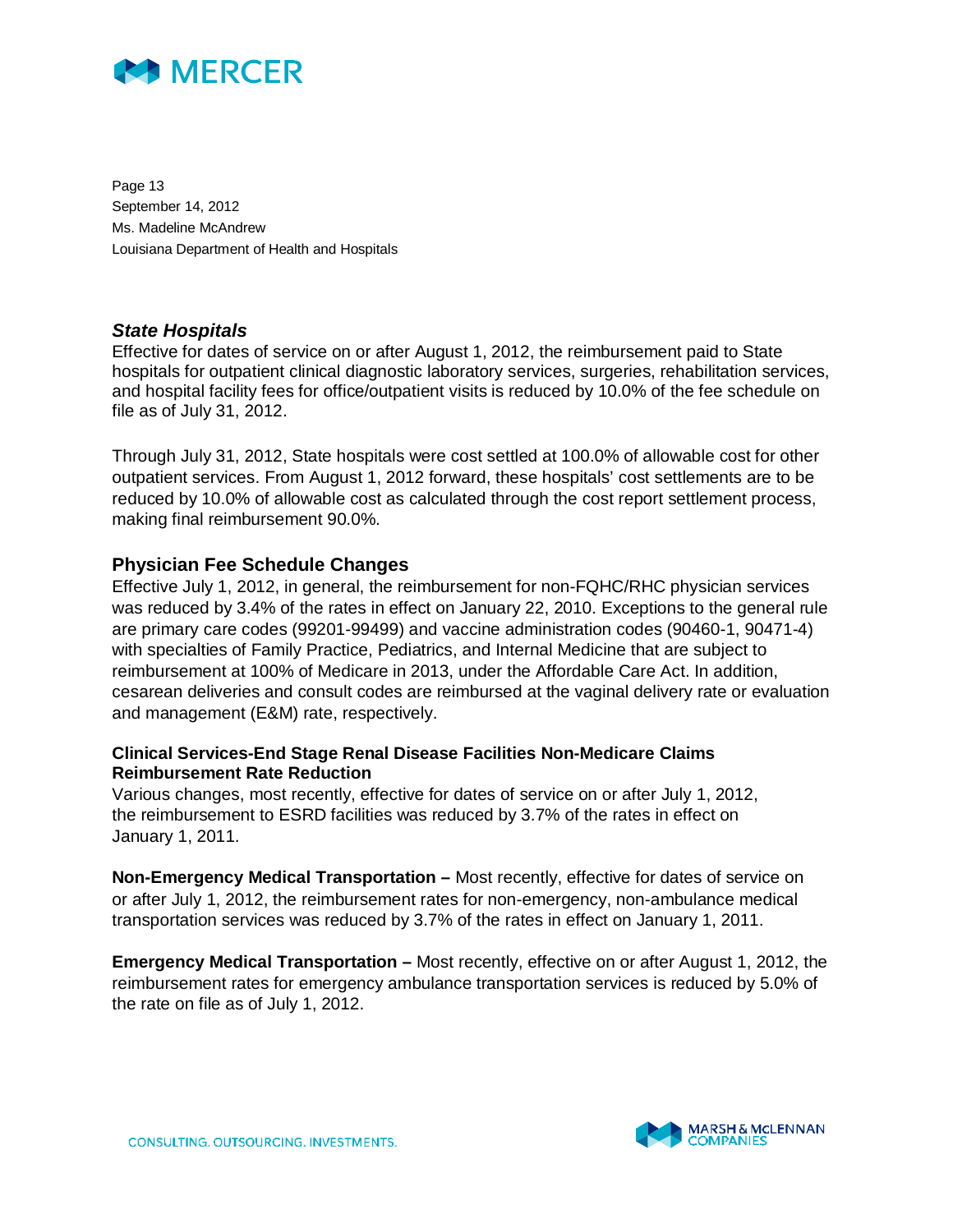

Page 14 September 14, 2012 Ms. Madeline McAndrew Louisiana Department of Health and Hospitals

The compounded effect of all of the fee schedule changes by category of aid and category of service can be found in the table below. Overall, the fee schedule changes since the base data period reduced cost by approximately 8.88% for SFY10 and 3.36% for SFY11.

| <b>Mercer COA Description</b> | <b>Final Mercer COS Description</b>                 | <b>Adjustment for</b><br><b>Fee Schedule</b><br><b>Changes</b><br>(SFY10) | <b>Adjustment for</b><br><b>Fee Schedule</b><br><b>Changes</b><br>(SFY11) |
|-------------------------------|-----------------------------------------------------|---------------------------------------------------------------------------|---------------------------------------------------------------------------|
| SSI                           | Inpatient Hospital                                  | $-11.82%$                                                                 | $-5.66%$                                                                  |
| SSI                           | <b>Outpatient Hospital</b>                          | $-10.29%$                                                                 | $-6.78%$                                                                  |
| SSI                           | Primary Care Physician                              | $-3.41%$                                                                  | 0.54%                                                                     |
| SSI                           | Specialty Care Physician                            | $-5.51%$                                                                  | 0.29%                                                                     |
| SSI                           | <b>FQHC/RHC</b>                                     | 0.02%                                                                     | 0.03%                                                                     |
| SSI                           | <b>EPSDT</b>                                        | $-2.54%$                                                                  | $-1.27%$                                                                  |
| SSI                           | <b>Certified Nurse Practitioners/Clinical Nurse</b> | $-3.74%$                                                                  | $-3.68%$                                                                  |
| SSI                           | Lab/Radiology                                       | $-11.62%$                                                                 | $-4.60%$                                                                  |
| SSI                           | Home Health                                         | $-5.63%$                                                                  | $-4.66%$                                                                  |
| SSI                           | <b>Emergency Transportation</b>                     | $-14.27%$                                                                 | $-10.89%$                                                                 |
| SSI                           | Non-Emergency Transportation                        | $-12.41%$                                                                 | $-5.02%$                                                                  |
| SSI                           | Rehabilitation Services (OT, PT, ST)                | $-3.70%$                                                                  | $-3.70%$                                                                  |
| SSI                           | <b>DME</b>                                          | $-3.70%$                                                                  | $-3.70%$                                                                  |
| SSI                           | Clinic                                              | $-11.57%$                                                                 | $-4.65%$                                                                  |
| SSI                           | <b>Family Planning</b>                              | $-8.36%$                                                                  | $-7.12%$                                                                  |
| SSI                           | Other                                               | $-19.52%$                                                                 | $-3.66%$                                                                  |
| SSI                           | <b>Emergency Room</b>                               | $-8.39%$                                                                  | $-3.38%$                                                                  |
| SSI                           | <b>Basic Behavioral Health</b>                      | $-0.65%$                                                                  | 0.91%                                                                     |
| Family and Children           | <b>Inpatient Hospital</b>                           | $-8.66%$                                                                  | $-2.93%$                                                                  |
| Family and Children           | <b>Outpatient Hospital</b>                          | $-10.36%$                                                                 | $-5.00%$                                                                  |

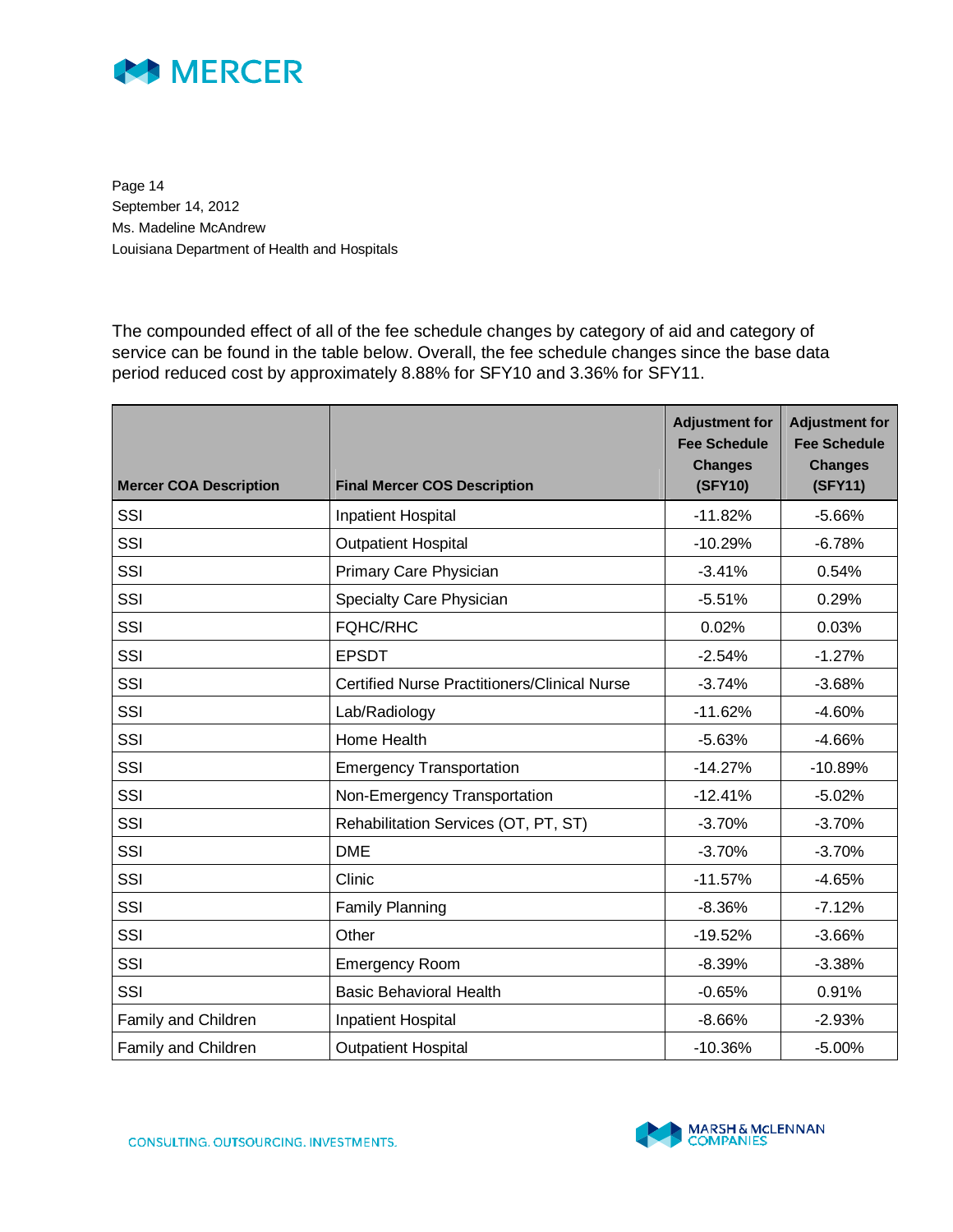

Page 15 September 14, 2012 Ms. Madeline McAndrew Louisiana Department of Health and Hospitals

| <b>Mercer COA Description</b> | <b>Final Mercer COS Description</b>                 | <b>Adjustment for</b><br><b>Fee Schedule</b><br><b>Changes</b><br>(SFY10) | <b>Adjustment for</b><br><b>Fee Schedule</b><br><b>Changes</b><br>(SFY11) |
|-------------------------------|-----------------------------------------------------|---------------------------------------------------------------------------|---------------------------------------------------------------------------|
| Family and Children           | Primary Care Physician                              | $-3.71%$                                                                  | 2.57%                                                                     |
| Family and Children           | Specialty Care Physician                            | $-8.49%$                                                                  | $-1.10%$                                                                  |
| Family and Children           | <b>FQHC/RHC</b>                                     | 0.02%                                                                     | 0.04%                                                                     |
| Family and Children           | <b>EPSDT</b>                                        | $-3.07%$                                                                  | $-1.48%$                                                                  |
| Family and Children           | <b>Certified Nurse Practitioners/Clinical Nurse</b> | $-3.70%$                                                                  | $-3.70%$                                                                  |
| Family and Children           | Lab/Radiology                                       | $-10.32%$                                                                 | $-3.74%$                                                                  |
| Family and Children           | Home Health                                         | $-5.63%$                                                                  | $-4.66%$                                                                  |
| Family and Children           | <b>Emergency Transportation</b>                     | $-14.27%$                                                                 | $-10.89%$                                                                 |
| Family and Children           | Non-Emergency Transportation                        | $-12.41%$                                                                 | $-5.02%$                                                                  |
| Family and Children           | Rehabilitation Services (OT, PT, ST)                | $-3.70%$                                                                  | $-3.70%$                                                                  |
| Family and Children           | <b>DME</b>                                          | $-3.70%$                                                                  | $-3.70%$                                                                  |
| Family and Children           | Clinic                                              | $-4.56%$                                                                  | $-4.02%$                                                                  |
| Family and Children           | <b>Family Planning</b>                              | $-10.43%$                                                                 | $-6.97%$                                                                  |
| Family and Children           | Other                                               | $-12.02%$                                                                 | $-2.95%$                                                                  |
| Family and Children           | <b>Emergency Room</b>                               | $-8.80%$                                                                  | $-2.63%$                                                                  |
| Family and Children           | <b>Basic Behavioral Health</b>                      | 1.93%                                                                     | 4.17%                                                                     |
| <b>Foster Care Children</b>   | <b>Inpatient Hospital</b>                           | $-11.62%$                                                                 | $-12.48%$                                                                 |
| Foster Care Children          | <b>Outpatient Hospital</b>                          | $-10.94%$                                                                 | $-5.83%$                                                                  |
| <b>Foster Care Children</b>   | Primary Care Physician                              | $-4.78%$                                                                  | 3.27%                                                                     |
| Foster Care Children          | Specialty Care Physician                            | $-9.67%$                                                                  | $-1.68%$                                                                  |
| <b>Foster Care Children</b>   | <b>FQHC/RHC</b>                                     | 0.02%                                                                     | 0.04%                                                                     |
| <b>Foster Care Children</b>   | <b>EPSDT</b>                                        | $-3.55%$                                                                  | $-1.61%$                                                                  |
| Foster Care Children          | <b>Certified Nurse Practitioners/Clinical Nurse</b> | $-3.70%$                                                                  | $-3.70%$                                                                  |

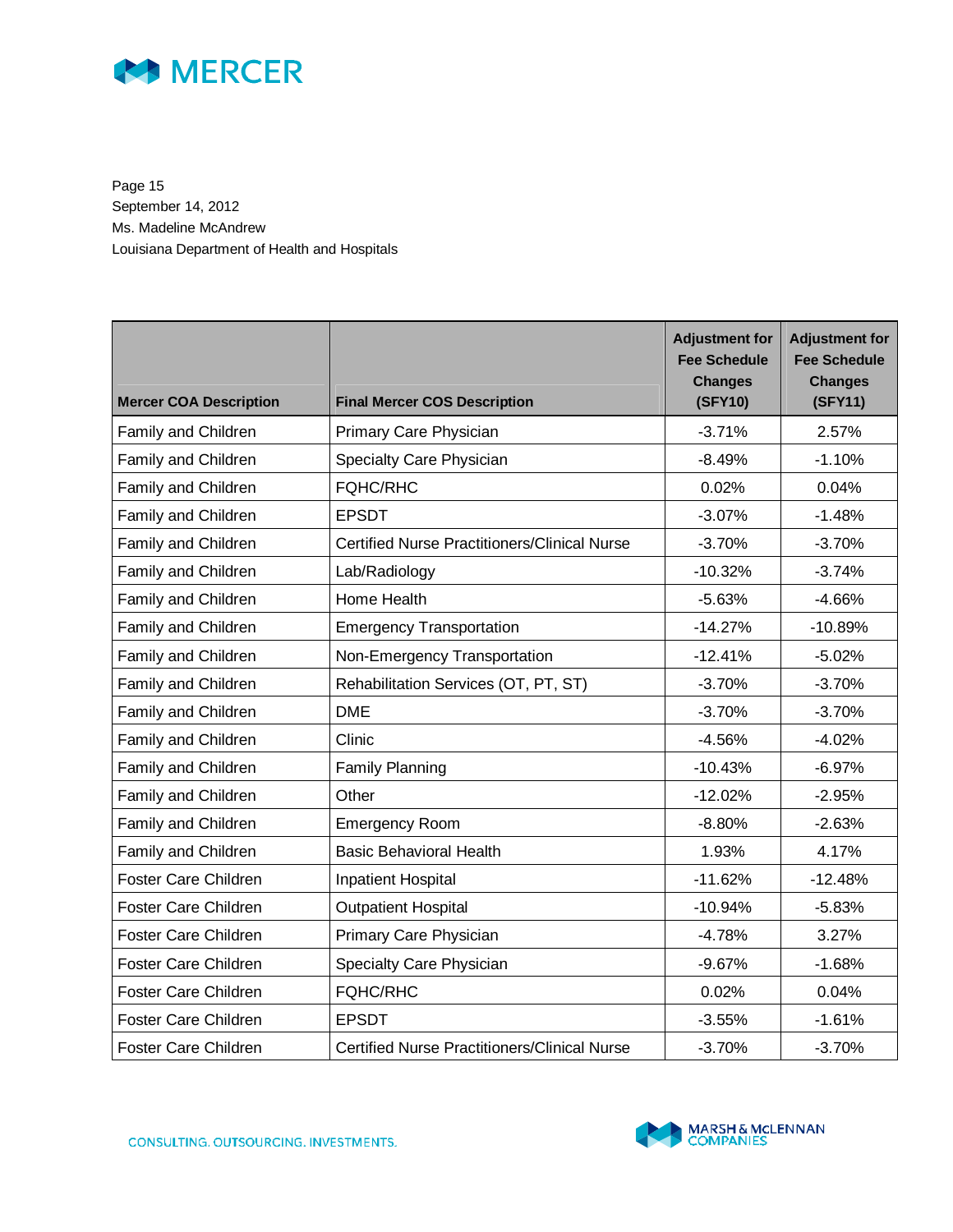

Page 16 September 14, 2012 Ms. Madeline McAndrew Louisiana Department of Health and Hospitals

| <b>Mercer COA Description</b>     | <b>Final Mercer COS Description</b>                 | <b>Adjustment for</b><br><b>Fee Schedule</b><br><b>Changes</b><br>(SFY10) | <b>Adjustment for</b><br><b>Fee Schedule</b><br><b>Changes</b><br>(SFY11) |
|-----------------------------------|-----------------------------------------------------|---------------------------------------------------------------------------|---------------------------------------------------------------------------|
| Foster Care Children              | Lab/Radiology                                       | $-10.63%$                                                                 | $-3.92%$                                                                  |
| Foster Care Children              | Home Health                                         | $-5.63%$                                                                  | $-4.66%$                                                                  |
| Foster Care Children              | <b>Emergency Transportation</b>                     | $-14.27%$                                                                 | $-10.89%$                                                                 |
| <b>Foster Care Children</b>       | Non-Emergency Transportation                        | $-12.41%$                                                                 | $-5.02%$                                                                  |
| <b>Foster Care Children</b>       | Rehabilitation Services (OT, PT, ST)                | $-3.70%$                                                                  | $-3.70%$                                                                  |
| <b>Foster Care Children</b>       | <b>DME</b>                                          | $-3.70%$                                                                  | $-3.70%$                                                                  |
| <b>Foster Care Children</b>       | Clinic                                              | $-4.83%$                                                                  | $-4.96%$                                                                  |
| <b>Foster Care Children</b>       | <b>Family Planning</b>                              | $-5.93%$                                                                  | $-5.39%$                                                                  |
| <b>Foster Care Children</b>       | Other                                               | $-6.11%$                                                                  | $-2.28%$                                                                  |
| <b>Foster Care Children</b>       | <b>Emergency Room</b>                               | $-8.52%$                                                                  | $-2.24%$                                                                  |
| <b>Foster Care Children</b>       | <b>Basic Behavioral Health</b>                      | $-1.03%$                                                                  | 5.26%                                                                     |
| <b>Breast and Cervical Cancer</b> | <b>Inpatient Hospital</b>                           | $-20.71%$                                                                 | $-10.26%$                                                                 |
| <b>Breast and Cervical Cancer</b> | <b>Outpatient Hospital</b>                          | $-10.67%$                                                                 | $-8.92%$                                                                  |
| <b>Breast and Cervical Cancer</b> | Primary Care Physician                              | $-1.81%$                                                                  | 1.72%                                                                     |
| <b>Breast and Cervical Cancer</b> | Specialty Care Physician                            | $-6.27%$                                                                  | $-0.64%$                                                                  |
| <b>Breast and Cervical Cancer</b> | <b>FQHC/RHC</b>                                     | 0.02%                                                                     | 0.02%                                                                     |
| <b>Breast and Cervical Cancer</b> | <b>EPSDT</b>                                        | $-2.00%$                                                                  | 0.00%                                                                     |
| <b>Breast and Cervical Cancer</b> | <b>Certified Nurse Practitioners/Clinical Nurse</b> | $-3.71%$                                                                  | $-3.70%$                                                                  |
| <b>Breast and Cervical Cancer</b> | Lab/Radiology                                       | $-12.59%$                                                                 | $-2.87%$                                                                  |
| <b>Breast and Cervical Cancer</b> | Home Health                                         | $-5.63%$                                                                  | $-4.66%$                                                                  |
| <b>Breast and Cervical Cancer</b> | <b>Emergency Transportation</b>                     | $-14.27%$                                                                 | $-10.89%$                                                                 |
| <b>Breast and Cervical Cancer</b> | Non-Emergency Transportation                        | $-12.41%$                                                                 | $-5.02%$                                                                  |
| <b>Breast and Cervical Cancer</b> | Rehabilitation Services (OT, PT, ST)                | $-3.70%$                                                                  | $-3.70%$                                                                  |

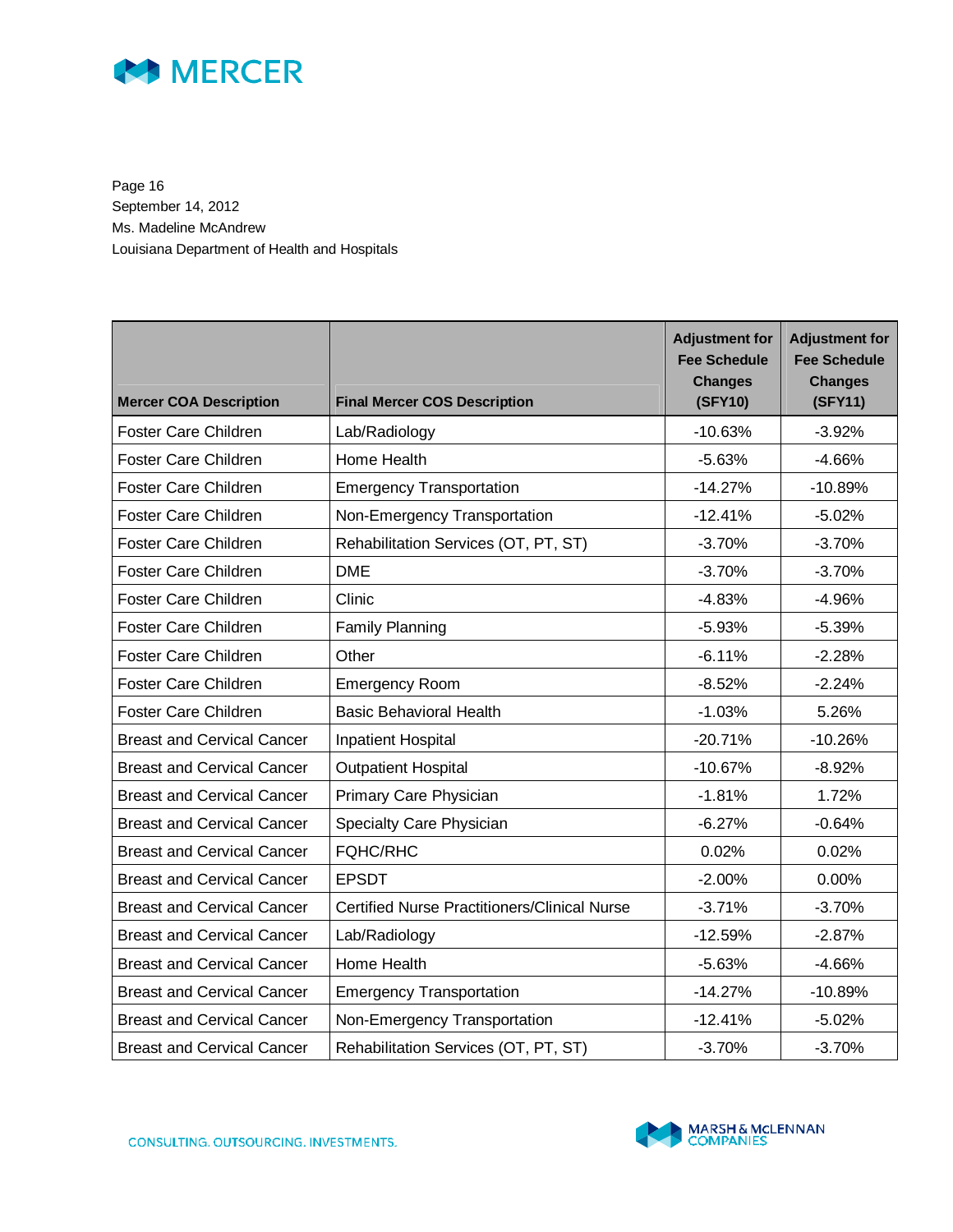

Page 17 September 14, 2012 Ms. Madeline McAndrew Louisiana Department of Health and Hospitals

| <b>Mercer COA Description</b>     | <b>Final Mercer COS Description</b>                 | <b>Adjustment for</b><br><b>Fee Schedule</b><br><b>Changes</b><br>(SFY10) | <b>Adjustment for</b><br><b>Fee Schedule</b><br><b>Changes</b><br>(SFY11) |
|-----------------------------------|-----------------------------------------------------|---------------------------------------------------------------------------|---------------------------------------------------------------------------|
| <b>Breast and Cervical Cancer</b> | <b>DME</b>                                          | $-3.70%$                                                                  | $-3.70%$                                                                  |
| <b>Breast and Cervical Cancer</b> | Clinic                                              | $-4.99%$                                                                  | 5.96%                                                                     |
| <b>Breast and Cervical Cancer</b> | <b>Family Planning</b>                              | $-14.37%$                                                                 | $-12.82%$                                                                 |
| <b>Breast and Cervical Cancer</b> | Other                                               | $-10.48%$                                                                 | $-3.70%$                                                                  |
| <b>Breast and Cervical Cancer</b> | <b>Emergency Room</b>                               | $-8.64%$                                                                  | $-4.73%$                                                                  |
| <b>Breast and Cervical Cancer</b> | <b>Basic Behavioral Health</b>                      | $-3.49%$                                                                  | $-1.65%$                                                                  |
| <b>HCBS Waiver</b>                | <b>Inpatient Hospital</b>                           | $-14.49%$                                                                 | $-8.66%$                                                                  |
| <b>HCBS Waiver</b>                | <b>Outpatient Hospital</b>                          | $-9.10%$                                                                  | $-4.73%$                                                                  |
| <b>HCBS Waiver</b>                | Primary Care Physician                              | $-1.07%$                                                                  | 0.78%                                                                     |
| <b>HCBS Waiver</b>                | Specialty Care Physician                            | $-6.20%$                                                                  | $-0.37%$                                                                  |
| <b>HCBS Waiver</b>                | <b>FQHC/RHC</b>                                     | 0.02%                                                                     | 0.03%                                                                     |
| <b>HCBS Waiver</b>                | <b>EPSDT</b>                                        | $-2.05%$                                                                  | $-1.04%$                                                                  |
| <b>HCBS Waiver</b>                | <b>Certified Nurse Practitioners/Clinical Nurse</b> | $-3.74%$                                                                  | $-3.65%$                                                                  |
| <b>HCBS Waiver</b>                | Lab/Radiology                                       | $-11.12%$                                                                 | $-4.37%$                                                                  |
| <b>HCBS Waiver</b>                | Home Health                                         | $-5.63%$                                                                  | $-4.66%$                                                                  |
| <b>HCBS Waiver</b>                | <b>Emergency Transportation</b>                     | $-14.27%$                                                                 | $-10.89%$                                                                 |
| <b>HCBS Waiver</b>                | Non-Emergency Transportation                        | $-12.41%$                                                                 | $-5.02%$                                                                  |
| <b>HCBS Waiver</b>                | Rehabilitation Services (OT, PT, ST)                | $-3.70%$                                                                  | $-3.70%$                                                                  |
| <b>HCBS Waiver</b>                | <b>DME</b>                                          | $-3.70%$                                                                  | $-3.70%$                                                                  |
| <b>HCBS Waiver</b>                | Clinic                                              | $-11.29%$                                                                 | $-4.49%$                                                                  |
| <b>HCBS Waiver</b>                | <b>Family Planning</b>                              | $-7.46%$                                                                  | $-5.84%$                                                                  |
| <b>HCBS Waiver</b>                | Other                                               | $-23.01%$                                                                 | $-3.70%$                                                                  |
| <b>HCBS Waiver</b>                | <b>Emergency Room</b>                               | $-8.09%$                                                                  | $-3.04%$                                                                  |

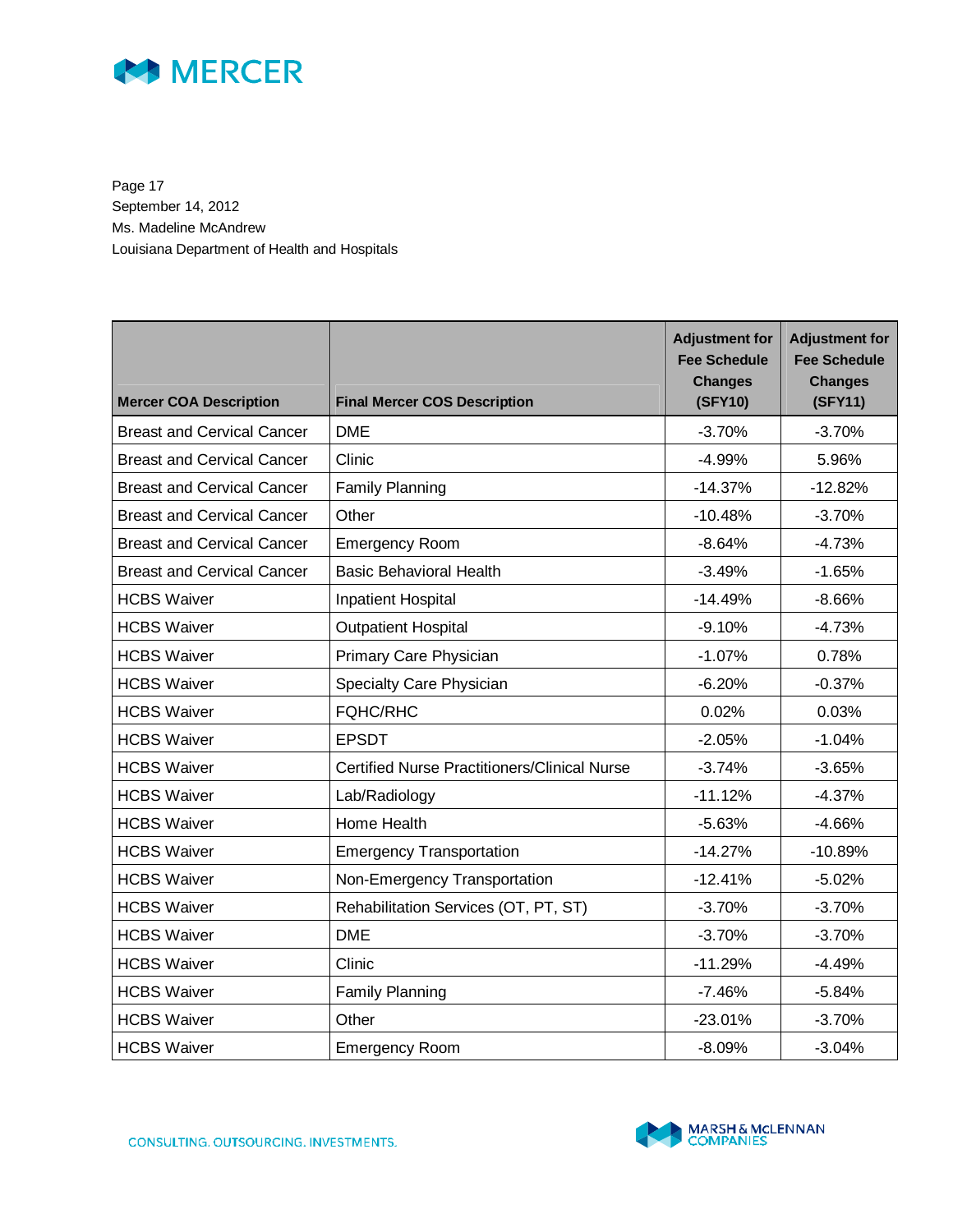

Page 18 September 14, 2012 Ms. Madeline McAndrew Louisiana Department of Health and Hospitals

| <b>Mercer COA Description</b> | <b>Final Mercer COS Description</b> | <b>Adjustment for</b><br><b>Fee Schedule</b><br><b>Changes</b><br>(SFY10) | <b>Adjustment for</b><br><b>Fee Schedule</b><br><b>Changes</b><br>(SFY11) |
|-------------------------------|-------------------------------------|---------------------------------------------------------------------------|---------------------------------------------------------------------------|
| <b>HCBS Waiver</b>            | <b>Basic Behavioral Health</b>      | $-0.95%$                                                                  | 0.05%                                                                     |
| <b>Maternity Kickpayment</b>  | Maternity Kickpayment               | $-12.48%$                                                                 | $-4.80\%$                                                                 |

#### **Data Smoothing**

As part of the rate development process, Mercer blended data from SFY10 and SFY11 to arrive at the overall data source for rate setting. The goal of the blending process is to obtain a set of base data that has sufficient credibility and reasonableness to develop actuarially-sound capitation rates. Mercer applied weights of 60% and 40% to the SFY11 and SFY10 data, respectively.

Beyond blending data from multiple years, Mercer also used Statewide figures where particular rate cells within a region had small enrollment. The cost PMPM for a small rate cell is subject to large fluctuations from one year to the next, thus rendering it less effective at predicting future cost. Using Statewide figures results in greater data credibility and reduces the impact of random fluctuations exhibited by the data.

Some categories of eligibility such as the Foster Children, Breast and Cervical Cancer, and HCBS Waiver populations are too small to have separate rate cells due to data credibility concerns. Therefore, Statewide figures are used for these populations and the data has been combined across all age and sex cells in determining the capitation rate.

#### **Managed Care Assumptions**

-

Mercer and DHH discussed areas for improvements in managed care efficiency. Prior studies of savings achieved in transitioning from FFS to Managed Care showed savings of 2%-19%<sup>1</sup>.

<sup>&</sup>lt;sup>1</sup> The Lewin Group – Medicaid Capitation Expansion's Potential Cost Savings.

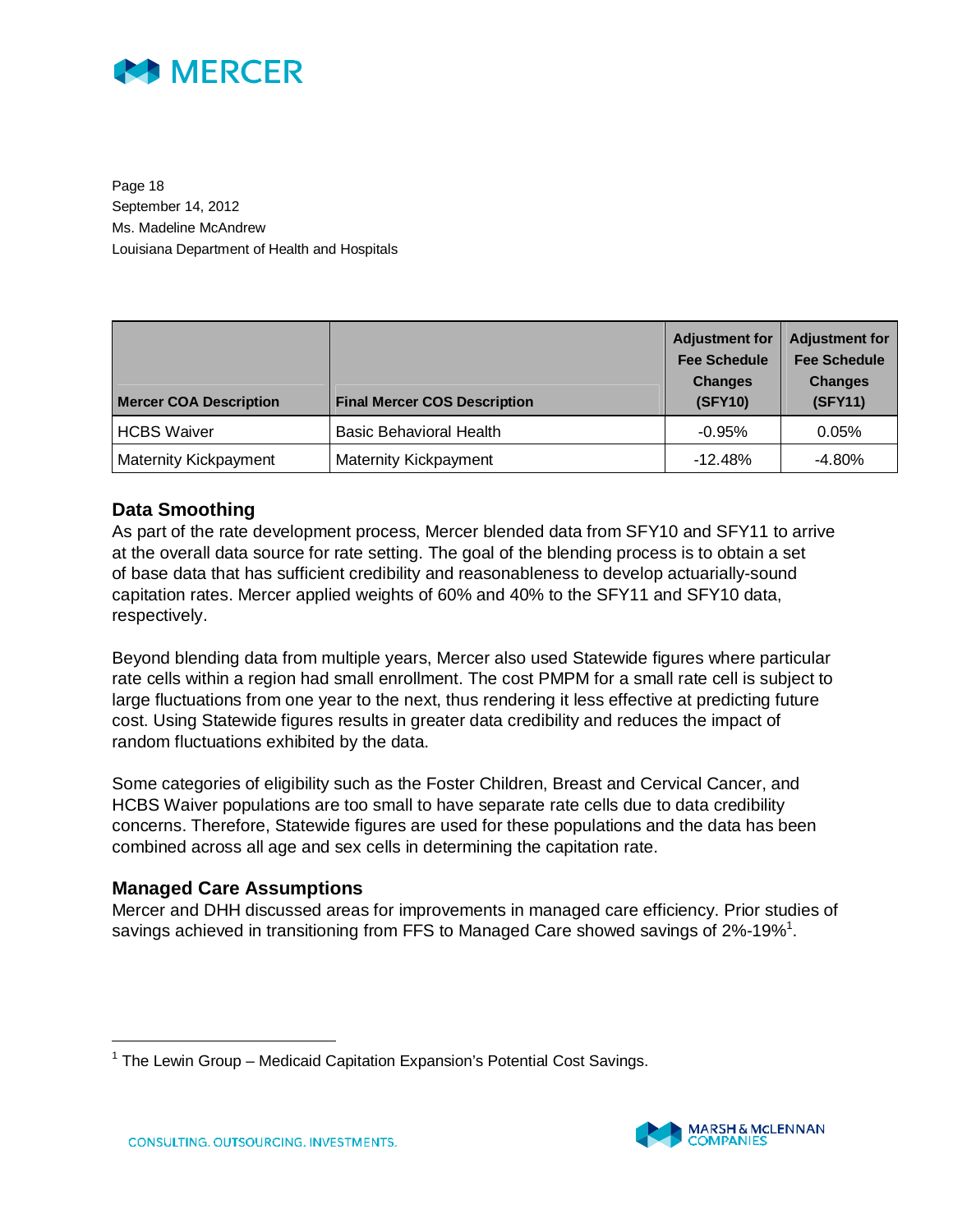

Page 19 September 14, 2012 Ms. Madeline McAndrew Louisiana Department of Health and Hospitals

Managed Care is able to generate savings by:

- Encouraging the use of preventive services so that acute conditions are not exacerbated to the point that requires a visit to the emergency room (ER) or hospitalization.
- Use of alternatives to the ER for conditions that are non-emergent in nature. Some Louisiana Medicaid recipients make very frequent use of the ER, and ERs are much more expensive than other viable alternatives. Those alternatives, such as extended hours for doctor's offices, after-hours urgent care clinics, or even nurse advice lines, may result in significantly more pleasant experiences than the hospital ER as well.
- By increasing access and providing member education, BAYOU HEALTH plans can steer some of the members away from the more costly ER setting when the condition is not emergent in nature.
- Minimizing duplication of services. When a recipient doesn't have a "medical home" or care coordinator, they often seek care from different providers, sometimes at different locations, each time they need care. The new provider must get to know them and their history over again and may order duplicative tests that have already been done by another provider. The provider that knows them may more easily focus in on their needs and provide more targeted care.
- Hospital discharge planning to ensure a smooth transition from facility-based care to community resources, and minimize readmissions.

Mercer has performed a study of the potentially preventable hospital admissions using the method prescribed by the Agency for Healthcare Research and Quality (AHRQ). The study confirmed that there were significant opportunities for savings due to hospital admissions associated with low birth weight babies, congestive heart failure, bacterial pneumonia, and other conditions which AHRQ has determined to be avoidable.

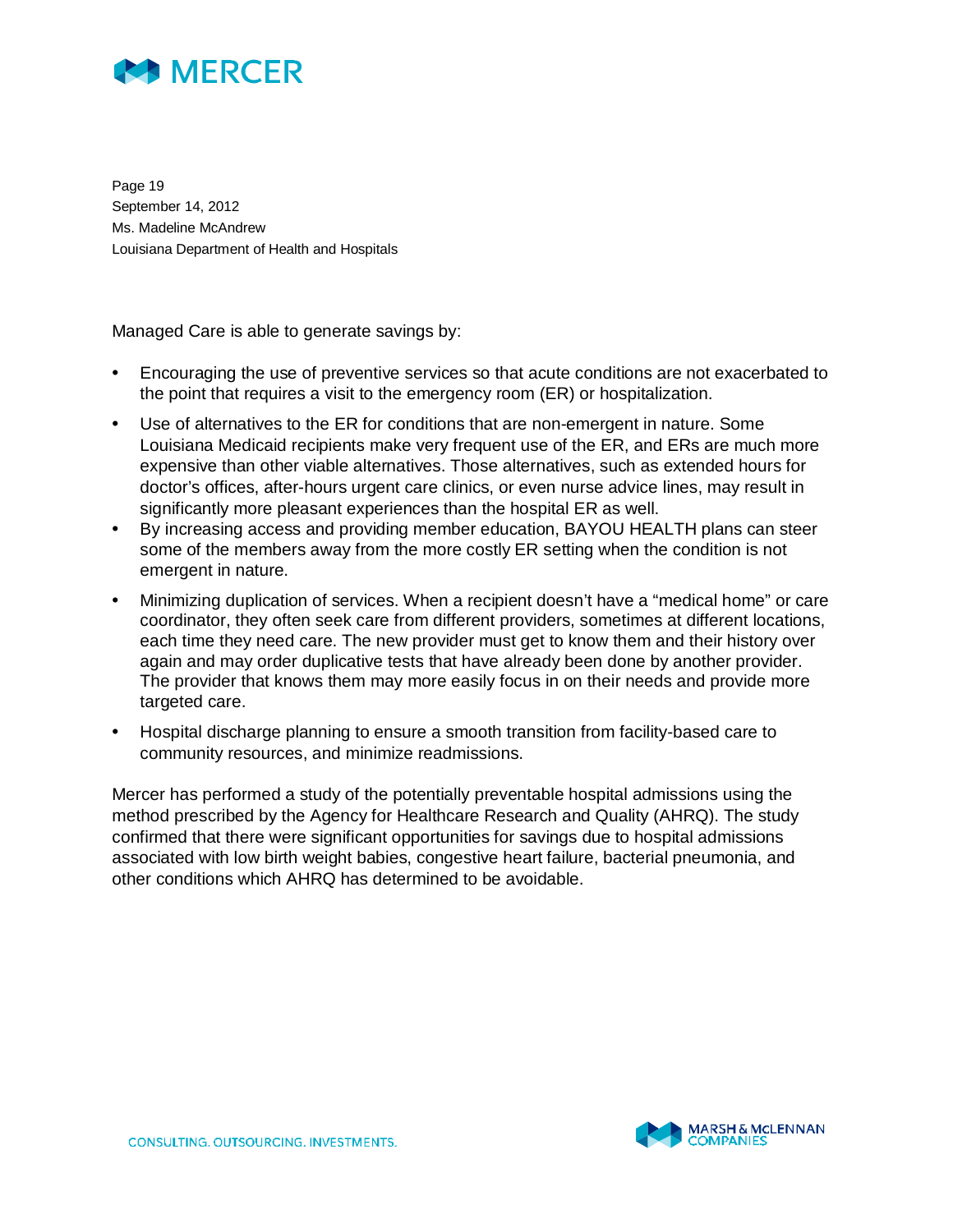

Page 20 September 14, 2012 Ms. Madeline McAndrew Louisiana Department of Health and Hospitals

The table below illustrates the savings applied by category of aid and categories of service.

| <b>COA Description</b> | <b>COS Description</b>                        | <b>Utilization</b> | <b>Unit Cost</b> | <b>PMPM</b> |
|------------------------|-----------------------------------------------|--------------------|------------------|-------------|
| SSI                    | <b>Inpatient Hospital</b>                     | $-20.63%$          | 4.52%            | $-17.04%$   |
| SSI                    | <b>Outpatient Hospital</b>                    | $-15.63%$          | 2.80%            | $-13.26%$   |
| SSI                    | <b>Primary Care Physician</b>                 | 9.39%              | 6.76%            | 16.79%      |
| SSI                    | Specialty Care Physician                      | $-15.61%$          | 1.77%            | $-14.12%$   |
| SSI                    | <b>FQHC/RHC</b>                               | 4.39%              | 1.76%            | 6.23%       |
| SSI                    | <b>EPSDT</b>                                  | 9.39%              | 6.76%            | 16.79%      |
|                        | <b>Certified Nurse Practitioners/Clinical</b> |                    |                  |             |
| SSI                    | <b>Nurse</b>                                  | 9.39%              | 6.76%            | 16.78%      |
| SSI                    | Lab/Radiology                                 | $-11.23%$          | 1.78%            | $-9.65%$    |
| SSI                    | Home Health                                   | 4.39%              | 1.76%            | 6.23%       |
| SSI                    | <b>Emergency Transportation</b>               | $-5.63%$           | 1.76%            | $-3.96%$    |
| SSI                    | Non-Emergency Transportation                  | 4.37%              | 1.76%            | 6.21%       |
| SSI                    | Rehabilitation Services (OT, PT, ST)          | $-5.61%$           | 1.77%            | $-3.95%$    |
| SSI                    | <b>DME</b>                                    | $-15.62%$          | 1.77%            | $-14.12%$   |
| SSI                    | Clinic                                        | $-15.61%$          | 1.77%            | $-14.12%$   |
| SSI                    | <b>Family Planning</b>                        | 4.39%              | 1.76%            | 6.23%       |
| SSI                    | Other                                         | 4.39%              | 1.77%            | 6.23%       |
| SSI                    | <b>Emergency Room</b>                         | $-25.63%$          | 6.81%            | $-20.56\%$  |
| SSI                    | <b>Basic Behavioral Health</b>                | 4.39%              | 1.76%            | 6.23%       |
| Family and Children    | <b>Inpatient Hospital</b>                     | $-30.64%$          | 4.52%            | $-27.50%$   |
| Family and Children    | <b>Outpatient Hospital</b>                    | $-15.63%$          | 2.80%            | $-13.26%$   |
| Family and Children    | Primary Care Physician                        | 9.37%              | 6.76%            | 16.77%      |
| Family and Children    | Specialty Care Physician                      | $-15.63%$          | 1.76%            | $-14.14%$   |
| Family and Children    | <b>FQHC/RHC</b>                               | 4.37%              | 1.76%            | 6.21%       |
| Family and Children    | <b>EPSDT</b>                                  | 9.37%              | 6.76%            | 16.77%      |
|                        | <b>Certified Nurse Practitioners/Clinical</b> |                    |                  |             |
| Family and Children    | <b>Nurse</b>                                  | 9.37%              | 6.76%            | 16.77%      |
| Family and Children    | Lab/Radiology                                 | $-11.23%$          | 1.78%            | $-9.65%$    |
| Family and Children    | Home Health                                   | 4.39%              | 1.77%            | 6.23%       |
| Family and Children    | <b>Emergency Transportation</b>               | $-5.63%$           | 1.76%            | $-3.96%$    |
| Family and Children    | Non-Emergency Transportation                  | 4.37%              | 1.76%            | 6.21%       |

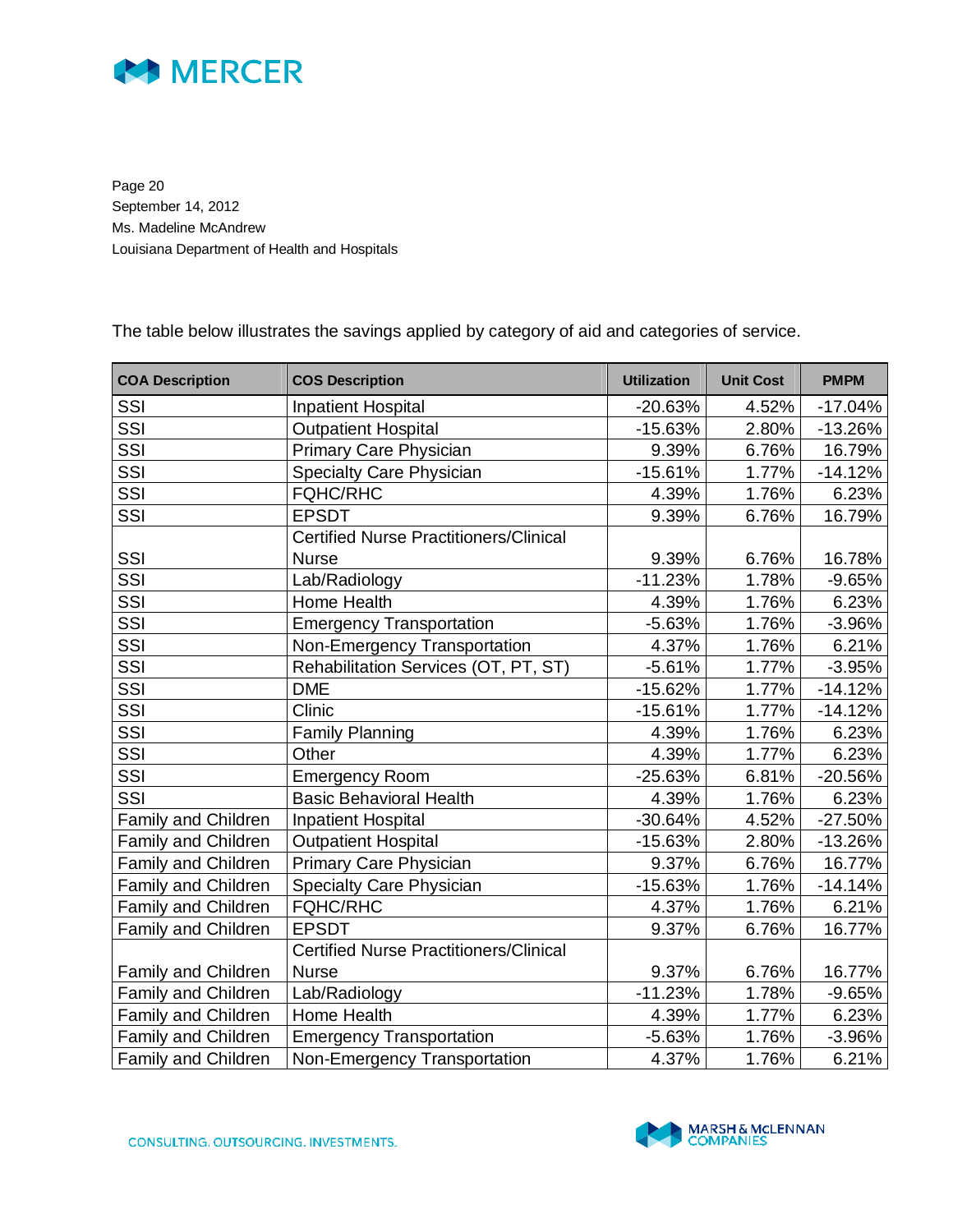

Page 21 September 14, 2012 Ms. Madeline McAndrew Louisiana Department of Health and Hospitals

| <b>COA Description</b>      | <b>COS Description</b>                        | <b>Utilization</b> | <b>Unit Cost</b> | <b>PMPM</b> |
|-----------------------------|-----------------------------------------------|--------------------|------------------|-------------|
| Family and Children         | Rehabilitation Services (OT, PT, ST)          | $-5.61%$           | 1.77%            | $-3.95%$    |
| Family and Children         | <b>DME</b>                                    | $-15.62%$          | 1.77%            | $-14.12%$   |
| Family and Children         | Clinic                                        | $-15.63%$          | 1.76%            | $-14.14%$   |
|                             |                                               |                    |                  |             |
| Family and Children         | <b>Family Planning</b>                        | 4.37%              | 1.76%            | 6.21%       |
| <b>Family and Children</b>  | Other                                         | 4.39%              | 1.77%            | 6.23%       |
| Family and Children         | <b>Emergency Room</b>                         | $-25.63%$          | 6.81%            | $-20.56%$   |
| Family and Children         | <b>Basic Behavioral Health</b>                | 4.37%              | 1.76%            | 6.21%       |
| <b>Foster Care Children</b> | <b>Inpatient Hospital</b>                     | $-20.63%$          | 4.52%            | $-17.04%$   |
| <b>Foster Care Children</b> | <b>Outpatient Hospital</b>                    | $-15.63%$          | 2.80%            | $-13.27%$   |
| Foster Care Children        | Primary Care Physician                        | 9.39%              | 6.76%            | 16.78%      |
| <b>Foster Care Children</b> | Specialty Care Physician                      | $-15.61%$          | 1.77%            | $-14.12%$   |
| <b>Foster Care Children</b> | <b>FQHC/RHC</b>                               | 4.39%              | 1.76%            | 6.23%       |
| Foster Care Children        | <b>EPSDT</b>                                  | 9.39%              | 6.76%            | 16.78%      |
|                             | <b>Certified Nurse Practitioners/Clinical</b> |                    |                  |             |
| Foster Care Children        | <b>Nurse</b>                                  | 9.39%              | 6.76%            | 16.78%      |
| <b>Foster Care Children</b> | Lab/Radiology                                 | $-11.23%$          | 1.78%            | $-9.65%$    |
| <b>Foster Care Children</b> | Home Health                                   | 4.39%              | 1.76%            | 6.22%       |
| Foster Care Children        | <b>Emergency Transportation</b>               | $-5.63%$           | 1.76%            | $-3.96%$    |
| <b>Foster Care Children</b> | Non-Emergency Transportation                  | 4.37%              | 1.76%            | 6.21%       |
| <b>Foster Care Children</b> | Rehabilitation Services (OT, PT, ST)          | $-5.61%$           | 1.76%            | $-3.95%$    |
| <b>Foster Care Children</b> | <b>DME</b>                                    | $-15.61%$          | 1.76%            | $-14.12%$   |
| <b>Foster Care Children</b> | Clinic                                        | $-15.61%$          | 1.77%            | $-14.12%$   |
| <b>Foster Care Children</b> | <b>Family Planning</b>                        | 4.39%              | 1.77%            | 6.23%       |
| <b>Foster Care Children</b> | Other                                         | 4.39%              | 1.77%            | 6.23%       |
| <b>Foster Care Children</b> | <b>Emergency Room</b>                         | $-25.63%$          | 6.81%            | $-20.56%$   |
| <b>Foster Care Children</b> | <b>Basic Behavioral Health</b>                | 4.39%              | 1.76%            | 6.23%       |
| <b>Breast and Cervical</b>  |                                               |                    |                  |             |
| Cancer                      | <b>Inpatient Hospital</b>                     | -20.63%            | 4.52%            | $-17.04%$   |
| <b>Breast and Cervical</b>  |                                               |                    |                  |             |
| Cancer                      | Outpatient Hospital                           | $-15.63%$          | 2.80%            | $-13.26%$   |
| <b>Breast and Cervical</b>  |                                               |                    |                  |             |
| Cancer                      | Primary Care Physician                        | 9.39%              | 6.76%            | 16.79%      |

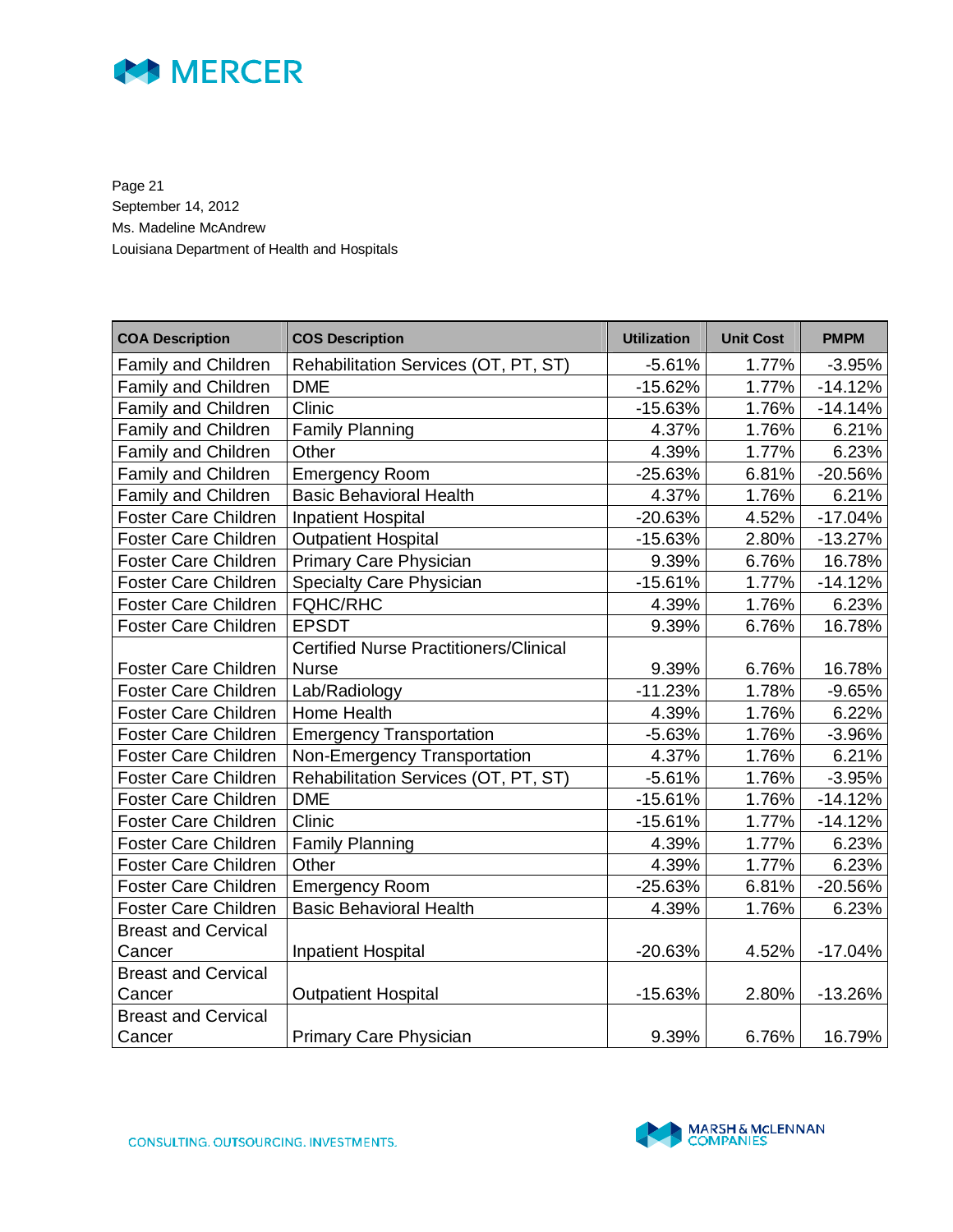

Page 22 September 14, 2012 Ms. Madeline McAndrew Louisiana Department of Health and Hospitals

| <b>COA Description</b>     | <b>COS Description</b>                        | <b>Utilization</b> | <b>Unit Cost</b> | <b>PMPM</b> |
|----------------------------|-----------------------------------------------|--------------------|------------------|-------------|
| <b>Breast and Cervical</b> |                                               |                    |                  |             |
| Cancer                     | Specialty Care Physician                      | $-15.61%$          | 1.77%            | $-14.12%$   |
| <b>Breast and Cervical</b> |                                               |                    |                  |             |
| Cancer                     | <b>FQHC/RHC</b>                               | 4.39%              | 1.76%            | 6.23%       |
| <b>Breast and Cervical</b> |                                               |                    |                  |             |
| Cancer                     | <b>EPSDT</b>                                  | 9.40%              | 6.77%            | 16.80%      |
| <b>Breast and Cervical</b> | <b>Certified Nurse Practitioners/Clinical</b> |                    |                  |             |
| Cancer                     | <b>Nurse</b>                                  | 9.39%              | 6.76%            | 16.78%      |
| <b>Breast and Cervical</b> |                                               |                    |                  |             |
| Cancer                     | Lab/Radiology                                 | $-11.23%$          | 1.78%            | $-9.65%$    |
| <b>Breast and Cervical</b> |                                               |                    |                  |             |
| Cancer                     | Home Health                                   | 4.39%              | 1.76%            | 6.23%       |
| <b>Breast and Cervical</b> |                                               |                    |                  |             |
| Cancer                     | <b>Emergency Transportation</b>               | $-5.63%$           | 1.76%            | $-3.96%$    |
| <b>Breast and Cervical</b> |                                               |                    |                  |             |
| Cancer                     | Non-Emergency Transportation                  | 4.37%              | 1.76%            | 6.21%       |
| <b>Breast and Cervical</b> |                                               |                    |                  |             |
| Cancer                     | Rehabilitation Services (OT, PT, ST)          | $-5.62%$           | 1.76%            | $-3.95%$    |
| <b>Breast and Cervical</b> |                                               |                    |                  |             |
| Cancer                     | <b>DME</b>                                    | $-15.62%$          | 1.77%            | $-14.12%$   |
| <b>Breast and Cervical</b> |                                               |                    |                  |             |
| Cancer                     | Clinic                                        | $-15.61%$          | 1.77%            | $-14.12%$   |
| <b>Breast and Cervical</b> |                                               |                    |                  |             |
| Cancer                     | <b>Family Planning</b>                        | 4.39%              | 1.77%            | 6.23%       |
| <b>Breast and Cervical</b> |                                               |                    |                  |             |
| Cancer                     | Other                                         | 4.39%              | 1.77%            | 6.23%       |
| <b>Breast and Cervical</b> |                                               |                    |                  |             |
| Cancer                     | <b>Emergency Room</b>                         | $-25.63%$          | 6.81%            | $-20.57%$   |
| <b>Breast and Cervical</b> |                                               |                    |                  |             |
| Cancer                     | <b>Basic Behavioral Health</b>                | 4.38%              | 1.77%            | 6.23%       |
| <b>HCBS Waiver</b>         | Inpatient Hospital                            | $-20.61%$          | 4.54%            | $-17.01%$   |
| <b>HCBS Waiver</b>         | <b>Outpatient Hospital</b>                    | $-15.62%$          | 2.80%            | $-13.25%$   |
| <b>HCBS Waiver</b>         | <b>Primary Care Physician</b>                 | 9.39%              | 6.76%            | 16.78%      |

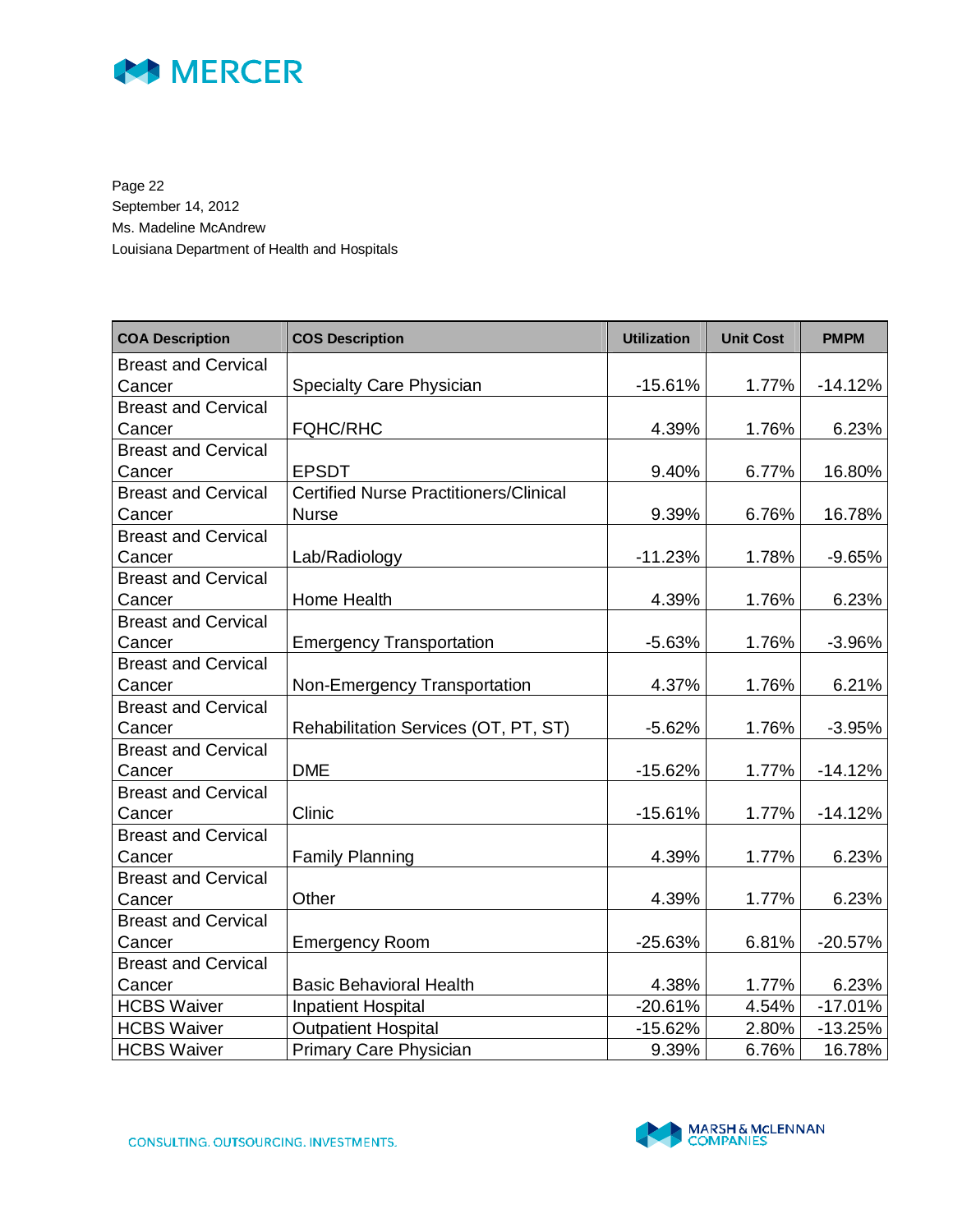

Page 23 September 14, 2012 Ms. Madeline McAndrew Louisiana Department of Health and Hospitals

| <b>COA Description</b> | <b>COS Description</b>                        | <b>Utilization</b> | <b>Unit Cost</b> | <b>PMPM</b> |
|------------------------|-----------------------------------------------|--------------------|------------------|-------------|
| <b>HCBS Waiver</b>     | <b>Specialty Care Physician</b>               | $-15.61%$          | 1.77%            | $-14.12%$   |
| <b>HCBS Waiver</b>     | <b>FQHC/RHC</b>                               | 4.38%              | 1.76%            | 6.23%       |
| <b>HCBS Waiver</b>     | <b>EPSDT</b>                                  | 9.39%              | 6.76%            | 16.79%      |
|                        | <b>Certified Nurse Practitioners/Clinical</b> |                    |                  |             |
| <b>HCBS Waiver</b>     | <b>Nurse</b>                                  | 9.39%              | 6.76%            | 16.78%      |
| <b>HCBS Waiver</b>     | Lab/Radiology                                 | $-11.25%$          | 1.77%            | $-9.68%$    |
| <b>HCBS Waiver</b>     | Home Health                                   | 4.37%              | 1.76%            | 6.21%       |
| <b>HCBS Waiver</b>     | <b>Emergency Transportation</b>               | $-5.63%$           | 1.76%            | $-3.96%$    |
| <b>HCBS Waiver</b>     | Non-Emergency Transportation                  | 4.37%              | 1.76%            | 6.21%       |
| <b>HCBS Waiver</b>     | Rehabilitation Services (OT, PT, ST)          | $-5.63%$           | 1.76%            | $-3.97%$    |
| <b>HCBS Waiver</b>     | <b>DME</b>                                    | $-15.63%$          | 1.76%            | $-14.14%$   |
| <b>HCBS Waiver</b>     | Clinic                                        | $-15.61%$          | 1.77%            | $-14.12%$   |
| <b>HCBS Waiver</b>     | <b>Family Planning</b>                        | 4.39%              | 1.76%            | 6.23%       |
| <b>HCBS Waiver</b>     | Other                                         | 4.38%              | 1.76%            | 6.22%       |
| <b>HCBS Waiver</b>     | <b>Emergency Room</b>                         | $-25.62%$          | 6.81%            | $-20.55%$   |
| <b>HCBS Waiver</b>     | <b>Basic Behavioral Health</b>                | 4.39%              | 1.76%            | 6.23%       |
| Maternity              |                                               |                    |                  |             |
| Kickpayment            | <b>Maternity Kickpayment</b>                  | 0.00%              | 1.74%            | 1.74%       |

The overall impact of managed care assumptions was a reduction of 9.63% to the rates.

#### **Commercial Reinsurance**

To provide protection against the risk of catastrophic claims, the Prepaid plans are encouraged to purchase reinsurance to insure against large claims incurred by an individual member.

#### **Administration, Profit, and Tax Load**

Mercer and DHH reviewed the components of the administrative allowance to evaluate the administrative rates paid to the BAYOU HEALTH plans. The review focused on the reporting and organizational requirements detailed in the BAYOU HEALTH provider agreement. Mercer modeled the cost structure for these requirements to determine the administrative load necessary for an average plan in this program. Based on the analysis and comparisons with other state Medicaid programs' administrative allowances, Mercer assumed an overall administration load of 9.6% for the final premium rates.

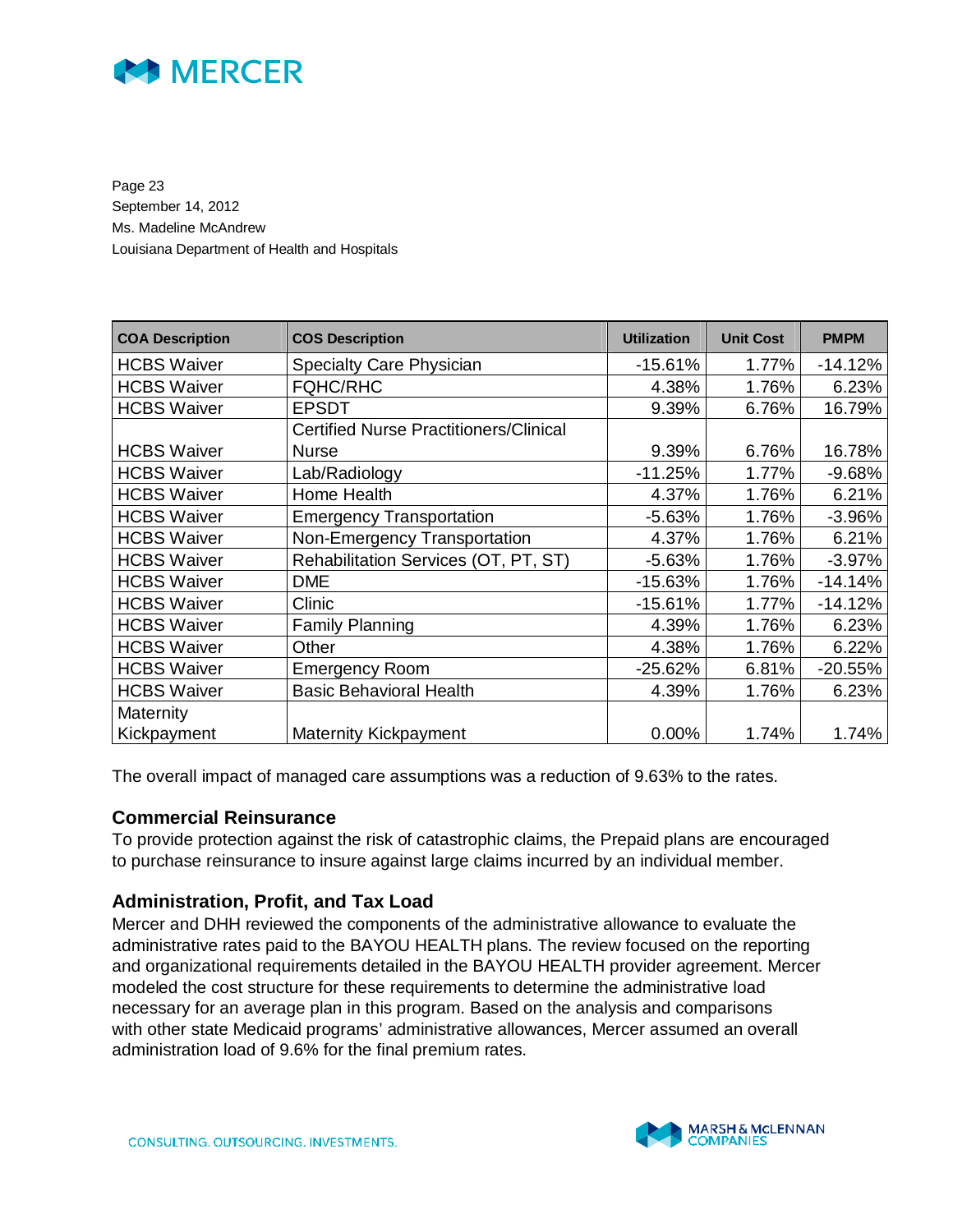

Page 24 September 14, 2012 Ms. Madeline McAndrew Louisiana Department of Health and Hospitals

In addition, Mercer included profit and margin considerations in the rate development explicitly through a load of 1.9% of premium. This is an acceptable rate consideration per AA.3.2 of the CMS Rate-Setting Checklist. As instructed by DHH, a load for premium tax of 2.25% was also included in the final premium loaded for administration and profit.

In total, the overall load applied to the rates for administration and profit/contingencies was approximately 13.5%. We applied this as a load of 8.2% on the Maternity Kickpayment and a load of 14.1% on all other rate cells.

#### **Risk Adjustment**

Risk adjustment will be applied to the rates in exhibit A to reflect differences in health status of the members served in each plan using the ACG model. The risk adjustment process does not increase or decrease the overall cost of the program but can change the distribution across the various BAYOU HEALTH plans according to the relative risk of their enrolled members. Actuarially sound risk adjustment protocols have been developed so as to be appropriate to rates that have been developed by underlying age and gender cells.

#### **Rate Ranges**

Mercer developed actuarially-sound rate ranges for DHH to use in determining the appropriate rates to pay the BAYOU HEALTH Plans. Mercer specifically priced the upper and lower bound of the rate ranges by varying the assumptions outlined above. Mercer varied the trend assumptions and the financial data adjustments to account for different levels of managed care efficiency and potential risk selection. As a result, the lower bound of the rate range represents a rate for a very efficient BAYOU HEALTH Plan and the upper bound represents the least amount of efficiency DHH is willing to purchase. The final rates to be paid by DHH are within the ranges and are included as Attachment A to this letter.

#### **Rate Development Overview**

To provide additional detail on the rate development, Mercer has also provided an overview of the adjustments applied to each rate cell in Attachment B. This exhibit presents the breakdown of the assumptions used to calculate the Target rate within the actuarially sound rate range.

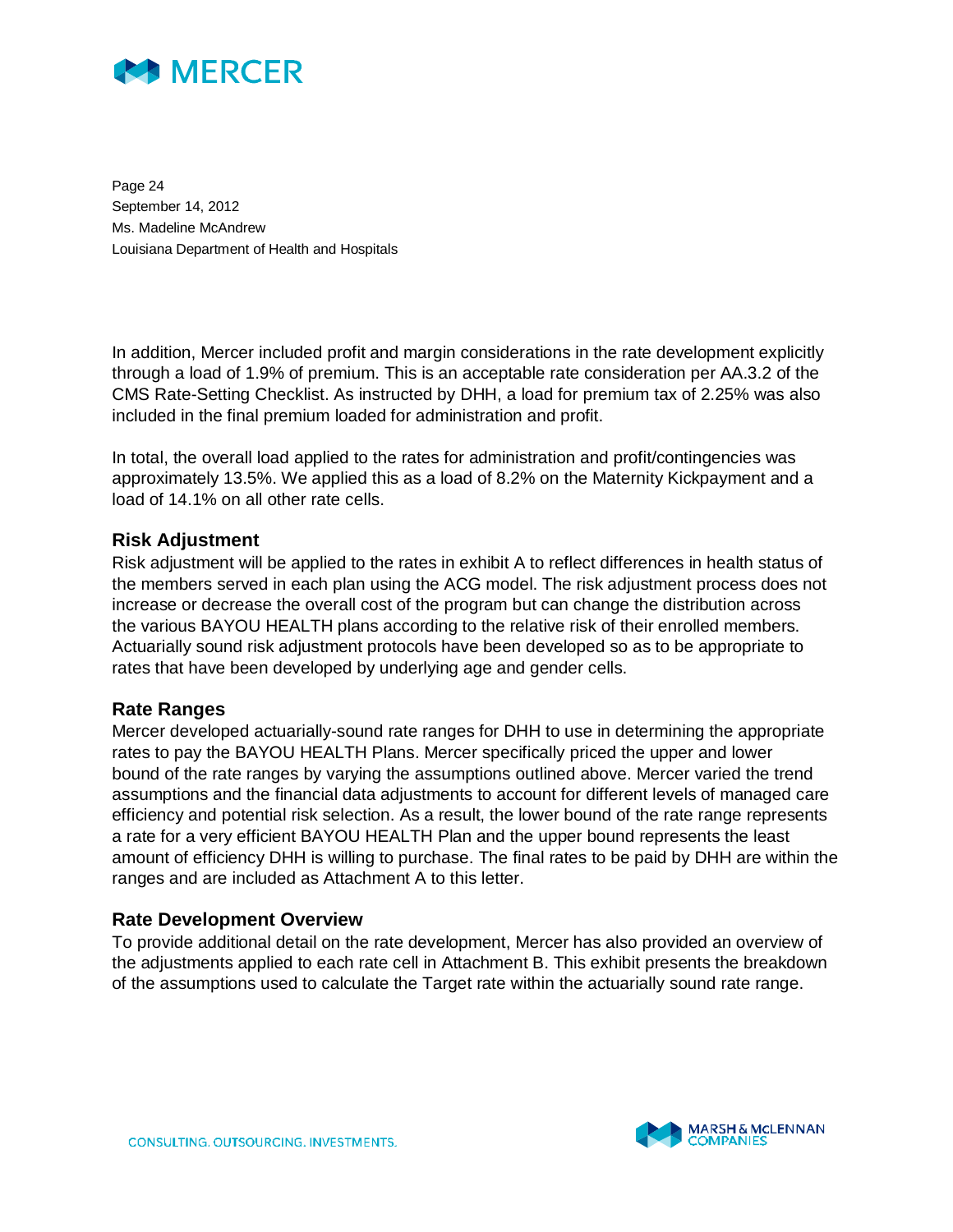

Page 25 September 14, 2012 Ms. Madeline McAndrew Louisiana Department of Health and Hospitals

#### **Family Planning Portion of the Rates**

Mercer has analyzed the component of the rates associated with Family Planning services so that DHH may claim the enhanced federal match of 90% on these services. CMS issued a guide in June 2009, to assist States in determining which services are allowed to be claimed at the enhanced federal match rate. Specific details on codes used to identify family planning services can be found in the document accompanying this letter.

Attachment C below contains the PMPMs associated with Family Planning that will be claimed at the enhanced match rate. Please note that these Family Planning PMPMs do not include load for administration and profit.

#### **Certification of Final Rate Ranges**

In preparing the rate ranges underlying the rates shown in Attachment A, Mercer has used and relied upon enrollment, FFS claims, reimbursement level, benefit design, and information supplied by the DHH and its fiscal agent. The DHH and its fiscal agent are responsible for the validity and completeness of this supplied data and information. We have reviewed the data and information for internal consistency and reasonableness but we did not audit it. In our opinion it is appropriate for the intended purposes. If the data and information are incomplete or inaccurate, the values shown in this report may need to be revised accordingly.

Mercer certifies that the rates in Attachment A were developed in accordance with generally accepted actuarial practices and principles and are appropriate for the Medicaid covered populations and services under the managed care contract. Rate estimates provided are based upon the information available at a point in time, and are subject to unforeseen and random events. Therefore, any projection must be interpreted as having a likely range of variability from the estimate. The undersigned actuaries are members of the American Academy of Actuaries and meet its qualification standards to certify to the actuarial soundness of Medicaid managed care capitation rates.

Rates and ranges developed by Mercer are actuarial projections of future contingent events. Actual BAYOU HEALTH plan costs will differ from these projections. Mercer has developed these rates on behalf of DHH to demonstrate compliance with the CMS requirements under 42 CFR 438.6(c), and in accordance with applicable law and regulations. Use of these rate ranges for any purpose beyond that stated may not be appropriate.

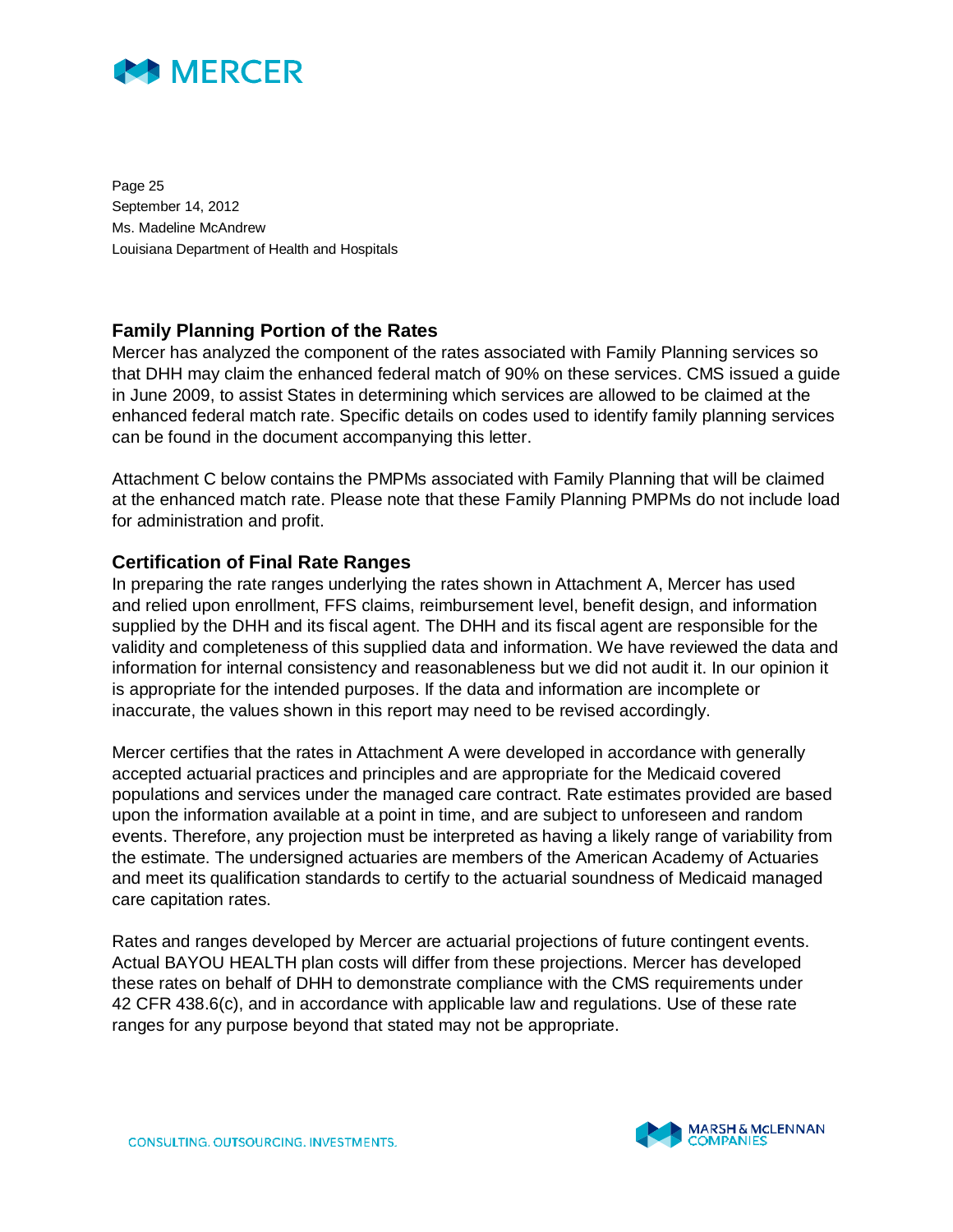

Page 26 September 14, 2012 Ms. Madeline McAndrew Louisiana Department of Health and Hospitals

BAYOU HEALTH plans are advised that the use of these rate ranges may not be appropriate for their particular circumstance and Mercer disclaims any responsibility for the use of these rate ranges by BAYOU HEALTH plans for any purpose. Mercer recommends that any BAYOU HEALTH plan considering contracting with the DHH should analyze its own projected medical expense, administrative expense, and any other premium needs for comparison to these rate ranges before deciding whether to contract with the DHH.

This certification letter assumes the reader is familiar with the BAYOU HEALTH Program, Medicaid eligibility rules, and actuarial rating techniques. It is intended for DHH and CMS, and should not be relied upon by third parties. Other readers should seek the advice of actuaries or other qualified professionals competent in the area of actuarial rate projections to understand the technical nature of these results.

If you have any questions on any of the information provided, please feel free to call Nick Simmons at 404 442 3196 and/or Sudha Shenoy at 404 442 3249.

Sincerely,

 $ldot_{\alpha}$ 

Nicholas J Simmons, FIA, FSA, MAAA Principal

Sudha Sheng

Sudha Shenoy, FSA, MAAA, CERA Principal

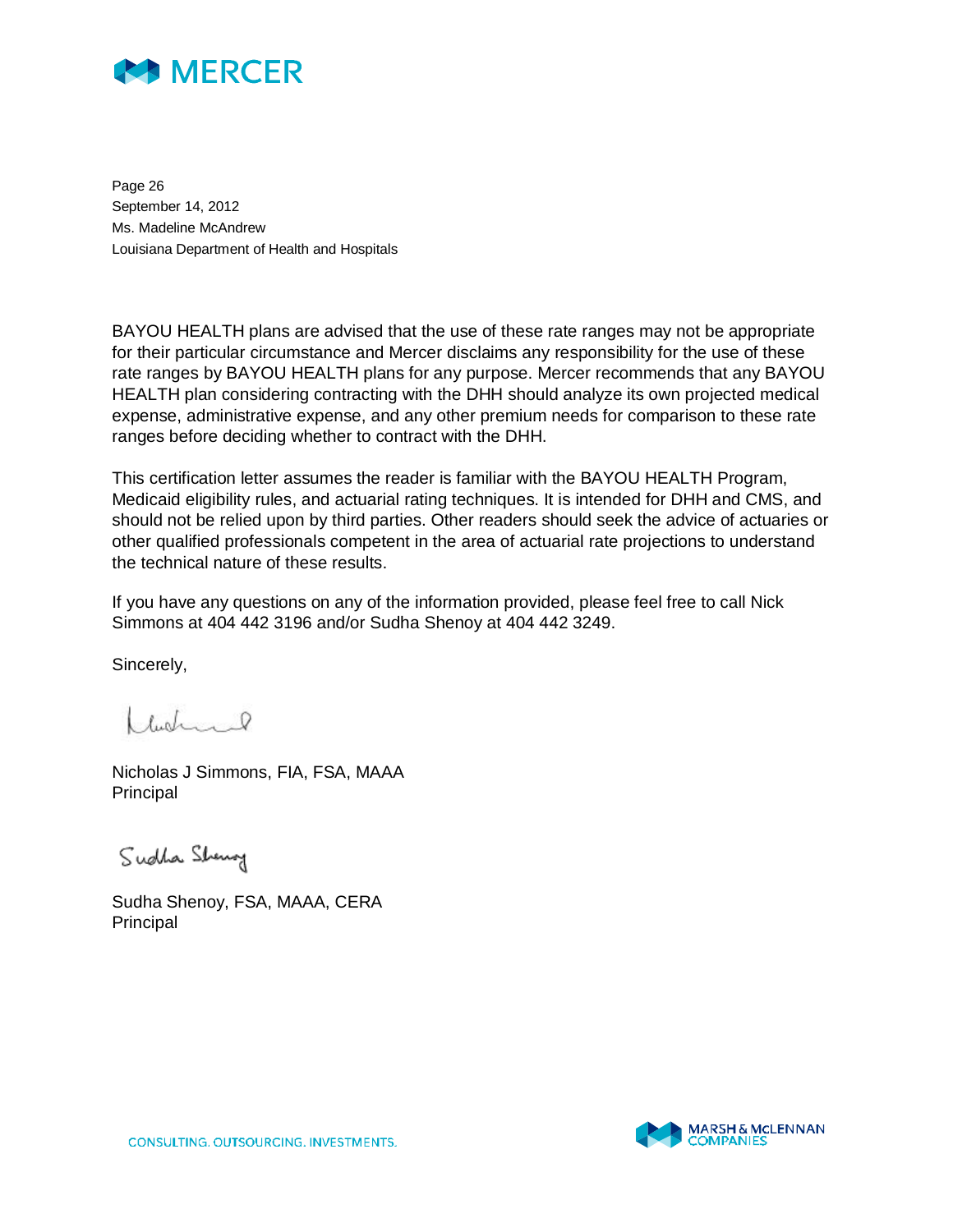|                                               |                              |                                   |                                     | 8/1/2012-12/31/2012                                         |                                                     |                       |                                                   |  |  |  |  |
|-----------------------------------------------|------------------------------|-----------------------------------|-------------------------------------|-------------------------------------------------------------|-----------------------------------------------------|-----------------------|---------------------------------------------------|--|--|--|--|
|                                               |                              |                                   |                                     |                                                             | <b>Prepaid Final Rates w/</b><br>Tax (Gross of GME) |                       | <b>Prepaid Final Rates w/</b><br>Tax (Net of GME) |  |  |  |  |
| <b>DHH</b><br><b>Administrative</b><br>Region | Region<br><b>Description</b> | <b>COA Description</b>            | <b>RC Description</b>               | <b>FY11 Member</b><br><b>Months or</b><br><b>Deliveries</b> | <b>PMPM or Cost/Delivery</b>                        | <b>GME Adjustment</b> | <b>PMPM or Cost/Delivery</b>                      |  |  |  |  |
| 01                                            | <b>New Orleans</b>           | SSI                               | 0-2 Months. Male and Female         | 294                                                         | \$<br>17.142.77                                     | 0.9466                | 16.227.77<br>\$.                                  |  |  |  |  |
| 01                                            | <b>New Orleans</b>           | SSI                               | 3-11 Months. Male and Female        | 1,232                                                       | \$<br>3,330.69                                      | 0.9450                | \$<br>3,147.45                                    |  |  |  |  |
| 01                                            | <b>New Orleans</b>           | SSI                               | 1-5 Years. Male and Female          | 15.362                                                      | $\mathbf{s}$<br>514.85                              | 0.9658                | \$<br>497.26                                      |  |  |  |  |
| 01                                            | <b>New Orleans</b>           | <b>SSI</b>                        | 6-13 Years, Male and Female         | 42,308                                                      | l \$<br>165.29                                      | 0.9740                | \$<br>161.00                                      |  |  |  |  |
| 01                                            | <b>New Orleans</b>           | SSI                               | 14-18 Years, Male and Female        | 27,513                                                      | l \$<br>170.61                                      | 0.9656                | \$<br>164.74                                      |  |  |  |  |
| 01                                            | <b>New Orleans</b>           | SSI                               | 19-44 Years, Male and Female        | 82,727                                                      | <b>S</b><br>402.79                                  | 0.8977                | \$<br>361.57                                      |  |  |  |  |
| 01                                            | <b>New Orleans</b>           | SSI                               | 45+ Years. Male and Female          | 114.401                                                     | l \$<br>618.59                                      | 0.9012                | $\mathfrak{s}$<br>557.49                          |  |  |  |  |
| 01                                            | <b>New Orleans</b>           | Family and Children               | 0-2 Months. Male and Female         | $32,904$ \$                                                 | 1,072.27                                            | 0.8509                | \$<br>912.44                                      |  |  |  |  |
| 01                                            | New Orleans                  | Family and Children               | 3-11 Months, Male and Female        | 75,824 \$                                                   | 173.63                                              | 0.9477                | \$<br>164.55                                      |  |  |  |  |
| 01                                            | <b>New Orleans</b>           | Family and Children               | 1-5 Years. Male and Female          | 476.472                                                     | l \$<br>75.31                                       | 0.9646                | \$<br>72.65                                       |  |  |  |  |
| 01                                            | <b>New Orleans</b>           | Family and Children               | 6-13 Years, Male and Female         | 555,798 \$                                                  | 46.87                                               | 0.9733                | $\mathfrak{L}$<br>45.62                           |  |  |  |  |
| 01                                            | New Orleans                  | Family and Children               | 14-18 Years, Female                 | 159,990                                                     | $\sqrt{3}$<br>72.46                                 | 0.9698                | 70.27<br>\$                                       |  |  |  |  |
| 01                                            | New Orleans                  | Family and Children               | 14-18 Years, Male                   | 145,692 \$                                                  | 57.18                                               | 0.9471                | \$<br>54.16                                       |  |  |  |  |
| 01                                            | <b>New Orleans</b>           | Family and Children               | 19-44 Years, Female                 | 242,741                                                     | l s<br>150.21                                       | 0.9483                | \$<br>142.45                                      |  |  |  |  |
| 01                                            | New Orleans                  | Family and Children               | 19-44 Years, Male                   | 10,938                                                      | <b>S</b><br>162.78                                  | 0.9775                | \$<br>159.13                                      |  |  |  |  |
| 01                                            | New Orleans                  | Family and Children               | 45+ Years. Female                   | 12.952                                                      | $\mathbf{s}$<br>255.66                              | 0.9766                | \$<br>249.68                                      |  |  |  |  |
| 01                                            | New Orleans                  | Family and Children               | 45+ Years, Male                     | 3,291                                                       | l \$<br>248.70                                      | 0.9738                | \$<br>242.17                                      |  |  |  |  |
| 01                                            | <b>New Orleans</b>           | Foster Care Children              | Foster Care, All Ages Male & Female | 12,874                                                      | l s<br>113.19                                       | 0.9844                | \$<br>111.42                                      |  |  |  |  |
| 01                                            | <b>New Orleans</b>           | <b>Breast and Cervical Cancer</b> | <b>BCC, All Ages Female</b>         | $2,509$ \$                                                  | 1,459.75                                            | 0.9762                | \$<br>1,424.98                                    |  |  |  |  |
| 01                                            | New Orleans                  | <b>HCBS Waiver</b>                | 0-18 Years, Male and Female         | 2.089                                                       | l \$<br>895.99                                      | 0.9919                | $\mathbf{s}$<br>888.77                            |  |  |  |  |
| 01                                            | New Orleans                  | <b>HCBS Waiver</b>                | 19+ Years. Male and Female          | 11,553                                                      | l \$<br>318.60                                      | 0.9750                | \$<br>310.63                                      |  |  |  |  |
| 01                                            | New Orleans                  | Maternity Kickpayment             | Maternity Kickpayment, All Ages     | 7.521                                                       | $\sqrt{3}$<br>6,660.96                              | 0.9488                | \$<br>6,319.93                                    |  |  |  |  |
| 09                                            | Mandeville                   | SSI                               | 0-2 Months. Male and Female         | $173$ \$                                                    | 17,142.77                                           | 0.9466                | 16.227.77<br>\$                                   |  |  |  |  |
| 09                                            | Mandeville                   | SSI                               | 3-11 Months. Male and Female        | 596                                                         | 3.330.69<br>l \$                                    | 0.9450                | $\mathfrak{s}$<br>3,147.45                        |  |  |  |  |
| 09                                            | Mandeville                   | SSI                               | 1-5 Years, Male and Female          | $6,518$ \$                                                  | 514.85                                              | 0.9658                | \$<br>497.26                                      |  |  |  |  |
| 09                                            | Mandeville                   | SSI                               | 6-13 Years. Male and Female         | $16.916$ \ \$                                               | 165.29                                              | 0.9740                | $\mathfrak{S}$<br>161.00                          |  |  |  |  |
| $\overline{09}$                               | Mandeville                   | SSI                               | 14-18 Years. Male and Female        | 10,695                                                      | l \$<br>170.61                                      | 0.9656                | \$<br>164.74                                      |  |  |  |  |
| 09                                            | Mandeville                   | SSI                               | 19-44 Years. Male and Female        | 38,299                                                      | $\overline{\mathsf{I}}$<br>372.18                   | 0.9919                | \$<br>369.15                                      |  |  |  |  |
| $\overline{09}$                               | Mandeville                   | SSI                               | 45+ Years, Male and Female          | 58,835                                                      | ls.<br>609.22                                       | 0.9961                | \$<br>606.84                                      |  |  |  |  |
| $\overline{09}$                               | Mandeville                   | Family and Children               | 0-2 Months. Male and Female         | 18.001                                                      | l s<br>948.02                                       | 0.9948                | \$<br>943.11                                      |  |  |  |  |
| $\overline{09}$                               | Mandeville                   | Family and Children               | 3-11 Months, Male and Female        | 41,145                                                      | l s<br>185.08                                       | 0.9985                | \$<br>184.80                                      |  |  |  |  |
| 09                                            | Mandeville                   | Family and Children               | 1-5 Years. Male and Female          | 266,364                                                     | l \$<br>92.53                                       | 0.9978                | \$<br>92.33                                       |  |  |  |  |
| 09                                            | Mandeville                   | Family and Children               | 6-13 Years, Male and Female         | 355,302                                                     | <b>S</b><br>64.43                                   | 0.9982                | \$<br>64.32                                       |  |  |  |  |
| 09                                            | Mandeville                   | Family and Children               | 14-18 Years, Female                 | 97,331                                                      | l \$<br>92.18                                       | 0.9986                | \$<br>92.06                                       |  |  |  |  |
| 09                                            | Mandeville                   | Family and Children               | 14-18 Years, Male                   | 94.301                                                      | l \$<br>67.96                                       | 0.9986                | \$<br>67.86                                       |  |  |  |  |
| 09                                            | Mandeville                   | Family and Children               | 19-44 Years, Female                 | 111,129                                                     | $\overline{\phantom{a}}$<br>175.95                  | 0.9989                | \$<br>175.75                                      |  |  |  |  |
| 09                                            | Mandeville                   | Family and Children               | 19-44 Years, Male                   | 8,316                                                       | l \$<br>162.78                                      | 0.9775                | \$<br>159.13                                      |  |  |  |  |
| 09                                            | Mandeville                   | Family and Children               | 45+ Years, Female                   | $5,016$ \$                                                  | 255.66                                              | 0.9766                | \$<br>249.68                                      |  |  |  |  |
| 09                                            | Mandeville                   | <b>Family and Children</b>        | 45+ Years. Male                     | 2.000                                                       | $\overline{\mathsf{I}}$<br>248.70                   | 0.9738                | \$<br>242.17                                      |  |  |  |  |
| 09                                            | Mandeville                   | Foster Care Children              | Foster Care, All Ages Male & Female | 19,842                                                      | \$<br>113.19                                        | 0.9844                | \$<br>111.42                                      |  |  |  |  |
| 09                                            | Mandeville                   | <b>Breast and Cervical Cancer</b> | <b>BCC, All Ages Female</b>         | 1,993                                                       | l \$<br>1,459.75                                    | 0.9762                | \$<br>1,424.98                                    |  |  |  |  |
| 09                                            | Mandeville                   | <b>HCBS Waiver</b>                | 0-18 Years. Male and Female         | 2,143                                                       | l s<br>895.99                                       | $0.9919$ \$           | 888.77                                            |  |  |  |  |
| 09                                            | Mandeville                   | <b>HCBS Waiver</b>                | 19+ Years. Male and Female          |                                                             | 318.60                                              | 0.9750                | \$<br>310.63                                      |  |  |  |  |
| 09                                            | Mandeville                   | <b>Maternity Kickpayment</b>      | Maternity Kickpayment, All Ages     | 4,165                                                       | l \$<br>4,955.64                                    | 0.9965                | \$<br>4,938.32                                    |  |  |  |  |

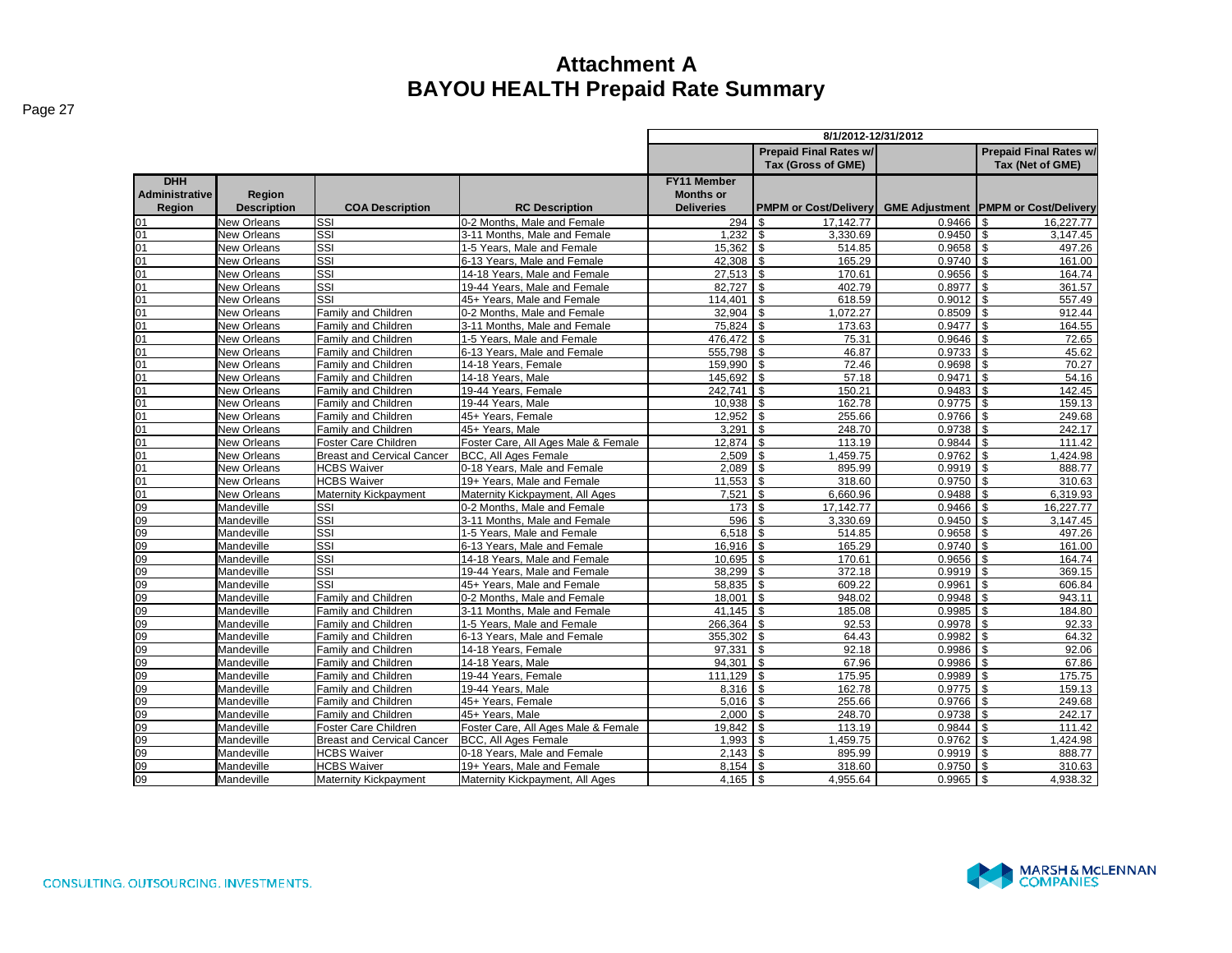|                                               |                                          |                                                    |                                                               | 8/1/2012-12/31/2012                                  |                                                     |                  |                                                   |  |  |  |  |
|-----------------------------------------------|------------------------------------------|----------------------------------------------------|---------------------------------------------------------------|------------------------------------------------------|-----------------------------------------------------|------------------|---------------------------------------------------|--|--|--|--|
|                                               |                                          |                                                    |                                                               |                                                      | <b>Prepaid Final Rates w/</b><br>Tax (Gross of GME) |                  | <b>Prepaid Final Rates w/</b><br>Tax (Net of GME) |  |  |  |  |
| <b>DHH</b><br><b>Administrative</b><br>Region | Region<br><b>Description</b>             | <b>COA Description</b>                             | <b>RC Description</b>                                         | FY11 Member<br><b>Months or</b><br><b>Deliveries</b> | <b>PMPM or Cost/Delivery</b>                        |                  | <b>GME Adjustment PMPM or Cost/Delivery</b>       |  |  |  |  |
| 02                                            | <b>Baton Rouge</b>                       | SSI                                                | 0-2 Months. Male and Female                                   | 219                                                  | l \$<br>17, 142. 77                                 | 0.9466           | 16,227.77                                         |  |  |  |  |
| $\overline{02}$                               | <b>Baton Rouge</b>                       | SSI                                                | 3-11 Months. Male and Female                                  | 1.074                                                | $\mathbf{s}$<br>3,330.69                            | 0.9450           | 3.147.45                                          |  |  |  |  |
| 02                                            | <b>Baton Rouge</b>                       | SSI                                                | 1-5 Years, Male and Female                                    | 13,466 \$                                            | 514.85                                              | 0.9658           | 497.26                                            |  |  |  |  |
| $\overline{02}$                               | <b>Baton Rouge</b>                       | SSI                                                | 6-13 Years. Male and Female                                   | $29.350$ \$                                          | 165.29                                              | 0.9740           | 161.00                                            |  |  |  |  |
| $\overline{02}$                               | <b>Baton Rouge</b>                       | SSI                                                | 14-18 Years, Male and Female                                  | $17,644$ \$                                          | 170.61                                              | 0.9656           | 164.74                                            |  |  |  |  |
| $\overline{02}$                               | <b>Baton Rouge</b>                       | SSI                                                | 19-44 Years, Male and Female                                  | 48,997                                               | l \$<br>405.45                                      | 0.9829           | 398.52                                            |  |  |  |  |
| $02\,$                                        | <b>Baton Rouge</b>                       | $\overline{\text{SSI}}$                            | 45+ Years. Male and Female                                    | 68,000 \$                                            | 585.88                                              | 0.9849           | 577.02                                            |  |  |  |  |
| $\overline{02}$                               | <b>Baton Rouge</b>                       | Family and Children                                | 0-2 Months. Male and Female                                   |                                                      | 1.046.65                                            | 0.9870           | 1,033.10<br>\$                                    |  |  |  |  |
| $\overline{02}$                               | <b>Baton Rouge</b>                       | Family and Children                                | 3-11 Months, Male and Female                                  | $55,139$ \$                                          | 190.42                                              | 0.9920           | 188.91<br>\$                                      |  |  |  |  |
| 02                                            | <b>Baton Rouge</b>                       | <b>Family and Children</b>                         | 1-5 Years, Male and Female                                    | 346,294                                              | l \$<br>74.64                                       | 0.9943           | 74.21                                             |  |  |  |  |
| 02                                            | <b>Baton Rouge</b>                       | Family and Children                                | 6-13 Years, Male and Female                                   | 442,619 \$                                           | 47.18                                               | 0.9956           | 46.97                                             |  |  |  |  |
| 02                                            | <b>Baton Rouge</b>                       | <b>Family and Children</b>                         | 4-18 Years, Female                                            | 122.643 \$                                           | 72.00                                               | 0.9949           | 71.63                                             |  |  |  |  |
| $\overline{02}$                               | <b>Baton Rouge</b>                       | Family and Children                                | 14-18 Years, Male                                             | 115,101                                              | l \$<br>53.05                                       | 0.9943           | 52.75                                             |  |  |  |  |
| 02                                            | <b>Baton Rouge</b>                       | <b>Family and Children</b>                         | 19-44 Years, Female                                           | 145,570 \$                                           | 144.40                                              | 0.9915           | 143.17                                            |  |  |  |  |
| 02                                            | <b>Baton Rouge</b>                       | Family and Children                                | 19-44 Years, Male                                             | $5,940$ \$                                           | 162.78                                              | 0.9775           | 159.13<br>\$                                      |  |  |  |  |
| 02                                            | <b>Baton Rouge</b>                       | Family and Children                                | 45+ Years, Female                                             | 7,700                                                | l s<br>255.66                                       | 0.9766           | 249.68                                            |  |  |  |  |
| $\overline{02}$                               | <b>Baton Rouge</b>                       | <b>Family and Children</b>                         | 45+ Years, Male                                               | $1,418$ \$                                           | 248.70                                              | 0.9738           | 242.17                                            |  |  |  |  |
| 02                                            | <b>Baton Rouge</b>                       | Foster Care Children                               | Foster Care, All Ages Male & Female                           | $10,239$ \$                                          | 113.19                                              | 0.9844           | 111.42                                            |  |  |  |  |
| 02                                            | <b>Baton Rouge</b>                       | <b>Breast and Cervical Cancer</b>                  | <b>BCC, All Ages Female</b>                                   | $1,712$ \$                                           | 1,459.75                                            | 0.9762           | 1,424.98                                          |  |  |  |  |
| 02                                            | <b>Baton Rouge</b>                       | <b>HCBS Waiver</b>                                 | 0-18 Years, Male and Female                                   | 1,824                                                | 895.99<br>l \$                                      | 0.9919           | 888.77                                            |  |  |  |  |
| 02<br>$\overline{02}$                         | <b>Baton Rouge</b><br><b>Baton Rouge</b> | <b>HCBS Waiver</b><br><b>Maternity Kickpayment</b> | 19+ Years, Male and Female<br>Maternity Kickpayment, All Ages | 11,347<br>5,364                                      | <b>S</b><br>318.60<br>l s<br>5,368.41               | 0.9750<br>0.9988 | 310.63<br>5,362.07                                |  |  |  |  |
|                                               | Thibodaux                                | SSI                                                | 0-2 Months. Male and Female                                   | 193                                                  | $\mathbf{s}$<br>17.142.77                           | 0.9466           | 16.227.77                                         |  |  |  |  |
| 03                                            | Thibodaux                                | SSI                                                | 3-11 Months, Male and Female                                  | 722                                                  | 3,330.69<br>l \$                                    | 0.9450           | 3,147.45                                          |  |  |  |  |
| 03<br>03                                      | Thibodaux                                | SSI                                                | 1-5 Years. Male and Female                                    | 8.422                                                | 514.85<br>l \$                                      | 0.9658           | 497.26                                            |  |  |  |  |
| 03                                            | Thibodaux                                | SSI                                                | 6-13 Years, Male and Female                                   | 21,828 \$                                            | 165.29                                              | 0.9740           | 161.00                                            |  |  |  |  |
| $\overline{03}$                               | Thibodaux                                | SSI                                                | 14-18 Years, Male and Female                                  | 12.746                                               | l \$<br>170.61                                      | 0.9656           | 164.74                                            |  |  |  |  |
| $\overline{03}$                               | Thibodaux                                | SSI                                                | 19-44 Years, Male and Female                                  | 37,137                                               | $\sqrt{3}$<br>330.61                                | 0.9729           | 321.66                                            |  |  |  |  |
| $\overline{03}$                               | Thibodaux                                | SSI                                                | 45+ Years, Male and Female                                    | 48,395 \$                                            | 593.14                                              | 0.9753           | 578.50                                            |  |  |  |  |
| 03                                            | Thibodaux                                | <b>Family and Children</b>                         | 0-2 Months. Male and Female                                   | 15.071                                               | l s<br>881.01                                       | 0.9684           | 853.15                                            |  |  |  |  |
| 03                                            | Thibodaux                                | <b>Family and Children</b>                         | 3-11 Months, Male and Female                                  | $35,335$ \$                                          | 188.84                                              | 0.9874           | 186.46<br>\$                                      |  |  |  |  |
| 03                                            | Thibodaux                                | <b>Family and Children</b>                         | 1-5 Years. Male and Female                                    | 221.101                                              | l s<br>89.47                                        | 0.9914           | 88.70                                             |  |  |  |  |
| $\overline{03}$                               | Thibodaux                                | Family and Children                                | 6-13 Years, Male and Female                                   | $279,343$ \$                                         | 61.03                                               | 0.9922           | 60.56                                             |  |  |  |  |
| 03                                            | Thibodaux                                | Family and Children                                | 14-18 Years, Female                                           | 82,364                                               | l s<br>101.70                                       | 0.9917           | 100.85                                            |  |  |  |  |
| $\overline{03}$                               | Thibodaux                                | <b>Family and Children</b>                         | 14-18 Years, Male                                             | 76,550 \$                                            | 72.40                                               | 0.9880           | 71.53                                             |  |  |  |  |
| $\overline{03}$                               | Thibodaux                                | Family and Children                                | 19-44 Years, Female                                           | 102,127 \$                                           | 192.04                                              | 0.9861           | 189.38                                            |  |  |  |  |
| $\overline{03}$                               | Thibodaux                                | Family and Children                                | 19-44 Years, Male                                             | 6.290                                                | l s<br>162.78                                       | 0.9775           | 159.13<br>\$                                      |  |  |  |  |
| 03                                            | Thibodaux                                | <b>Family and Children</b>                         | 45+ Years, Female                                             | $4,273$ \$                                           | 255.66                                              | 0.9766           | $\mathfrak{s}$<br>249.68                          |  |  |  |  |
| 03                                            | Thibodaux                                | <b>Family and Children</b>                         | 45+ Years, Male                                               | 1,283                                                | l s<br>248.70                                       | 0.9738           | 242.17                                            |  |  |  |  |
| 03                                            | Thibodaux                                | Foster Care Children                               | Foster Care, All Ages Male & Female                           | $7,365$ \$                                           | 113.19                                              | 0.9844           | 111.42                                            |  |  |  |  |
| 03                                            | Thibodaux                                | <b>Breast and Cervical Cancer</b>                  | <b>BCC, All Ages Female</b>                                   | 1,111                                                | 1,459.75<br><b>S</b>                                | 0.9762           | 1,424.98                                          |  |  |  |  |
| $\overline{03}$                               | Thibodaux                                | <b>HCBS Waiver</b>                                 | 0-18 Years, Male and Female                                   | 1.331                                                | 895.99<br>l \$                                      | 0.9919           | 888.77                                            |  |  |  |  |
| 03                                            | Thibodaux                                | <b>HCBS Waiver</b>                                 | 19+ Years, Male and Female                                    | 6,555                                                | l s<br>318.60                                       | 0.9750           | 310.63                                            |  |  |  |  |
| 03                                            | Thibodaux                                | Maternity Kickpayment                              | Maternity Kickpayment, All Ages                               | 3,355                                                | l \$<br>5,287.25                                    | 0.9856           | 5,211.17<br>\$                                    |  |  |  |  |

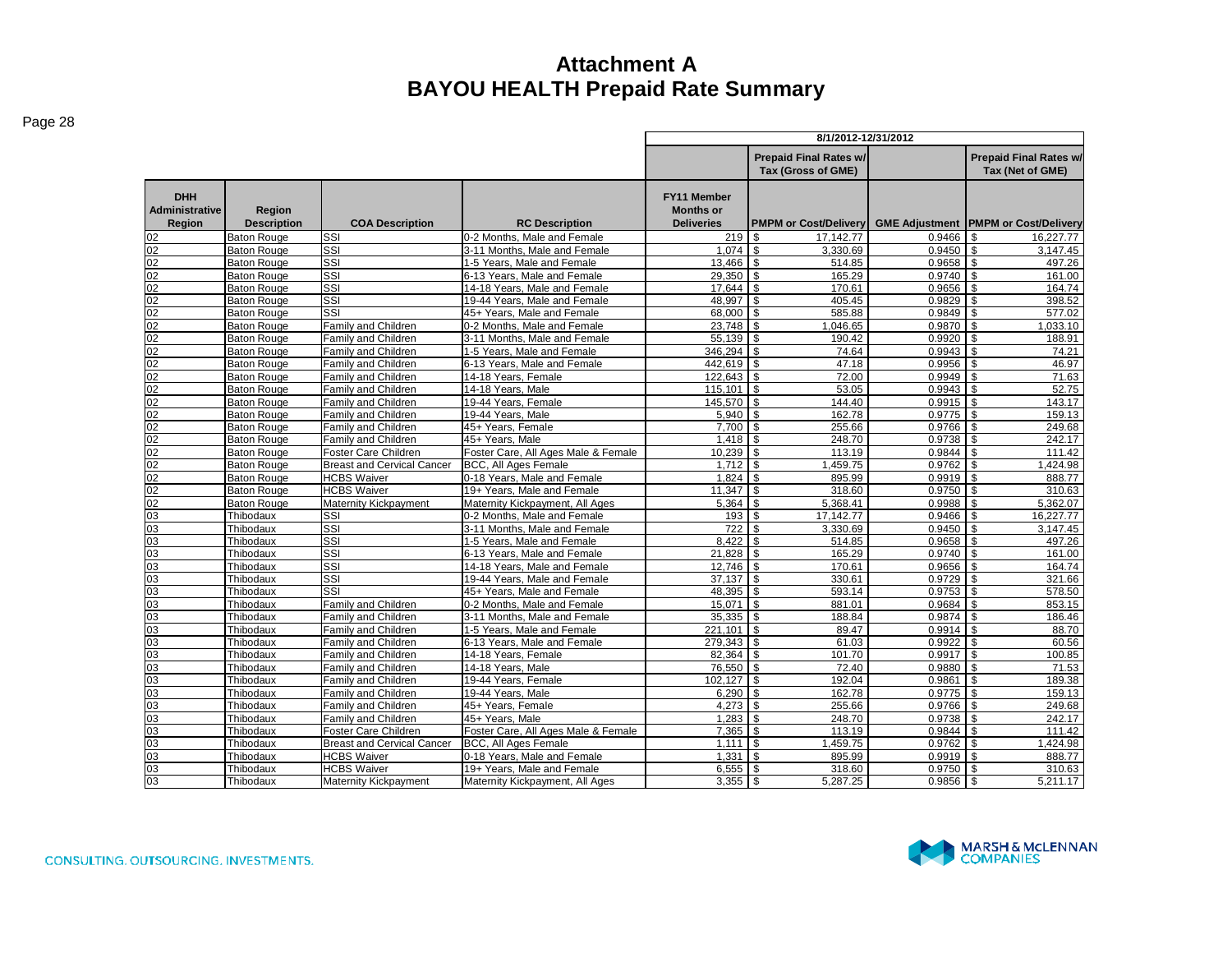|                                               |                              |                                   |                                     | 8/1/2012-12/31/2012                                  |                                                   |             |                                             |  |  |  |  |
|-----------------------------------------------|------------------------------|-----------------------------------|-------------------------------------|------------------------------------------------------|---------------------------------------------------|-------------|---------------------------------------------|--|--|--|--|
|                                               |                              |                                   |                                     |                                                      | <b>Prepaid Final Rates w/</b><br>Tax (Net of GME) |             |                                             |  |  |  |  |
| <b>DHH</b><br><b>Administrative</b><br>Region | Region<br><b>Description</b> | <b>COA Description</b>            | <b>RC Description</b>               | FY11 Member<br><b>Months or</b><br><b>Deliveries</b> | <b>PMPM or Cost/Delivery</b>                      |             | <b>GME Adjustment PMPM or Cost/Delivery</b> |  |  |  |  |
| 04                                            | Lafavette                    | Issi                              | 0-2 Months. Male and Female         | 204                                                  | 17.142.77                                         | $0.9466$ \$ | 16.227.77                                   |  |  |  |  |
| 04                                            | Lafavette                    | Issı                              | 3-11 Months, Male and Female        | 1,001                                                | l \$<br>3,330.69                                  | $0.9450$ \$ | 3,147.45                                    |  |  |  |  |
| 04                                            | Lafayette                    | SSI                               | 1-5 Years, Male and Female          | 10,698                                               | 514.85                                            | 0.9658      | 497.26<br>- \$                              |  |  |  |  |
| 04                                            | Lafavette                    | <b>SSI</b>                        | 6-13 Years. Male and Female         | 22,343                                               | $\overline{1}$ s<br>165.29                        | $0.9740$ \$ | 161.00                                      |  |  |  |  |
| 04                                            | Lafavette                    | lssı                              | 14-18 Years, Male and Female        | 13,496                                               | 170.61                                            | 0.9656      | 164.74                                      |  |  |  |  |
| 04                                            | Lafavette                    | lssı                              | 19-44 Years, Male and Female        | 50,952                                               | l \$<br>340.31                                    | 0.9814      | 333.98                                      |  |  |  |  |
| 04                                            | Lafayette                    | SSI                               | 45+ Years. Male and Female          | 77.776                                               | 1 \$<br>524.97                                    | 0.9821      | 515.58                                      |  |  |  |  |
| 04                                            | Lafavette                    | <b>Family and Children</b>        | 0-2 Months. Male and Female         | 23.690 \$                                            | 028.02                                            | $0.9730$ \$ | ,000.29                                     |  |  |  |  |
| 04                                            | Lafavette                    | Family and Children               | 3-11 Months, Male and Female        | 55,876 \$                                            | 185.79                                            | 0.9891      | \$<br>183.78                                |  |  |  |  |
| 04                                            | Lafavette                    | Family and Children               | 1-5 Years. Male and Female          | 340,123 \$                                           | 80.92                                             | $0.9916$ \$ | 80.24                                       |  |  |  |  |
| 04                                            | Lafavette                    | Family and Children               | 6-13 Years. Male and Female         | 442,460                                              | l \$<br>53.61                                     | $0.9942$ \$ | 53.30                                       |  |  |  |  |
| 04                                            | Lafavette                    | <b>Family and Children</b>        | 14-18 Years. Female                 | 122,849                                              | $\overline{1}$ \$<br>82.12                        | $0.9926$ \$ | 81.51                                       |  |  |  |  |
| 04                                            | Lafavette                    | Family and Children               | 14-18 Years, Male                   | 116,245                                              | $\overline{1}$ s<br>57.93                         | $0.9893$ \$ | 57.31                                       |  |  |  |  |
| 04                                            | Lafavette                    | Family and Children               | 19-44 Years, Female                 | 140,357                                              | l \$<br>156.07                                    | $0.9910$ \$ | 154.67                                      |  |  |  |  |
| 04                                            | Lafayette                    | Family and Children               | 19-44 Years, Male                   | 8.731                                                | l \$<br>162.78                                    | $0.9775$ \$ | 159.13                                      |  |  |  |  |
| 04                                            | Lafayette                    | <b>Family and Children</b>        | 45+ Years, Female                   | $6,135$ \$                                           | 255.66                                            | 0.9766      | 249.68                                      |  |  |  |  |
| 04                                            | Lafavette                    | <b>Family and Children</b>        | 45+ Years. Male                     | 1,726                                                | l s<br>248.70                                     | $0.9738$ \$ | 242.17                                      |  |  |  |  |
| 04                                            | Lafayette                    | <b>Foster Care Children</b>       | Foster Care, All Ages Male & Female | 17,319                                               | $\overline{1}$ \$<br>113.19                       | 0.9844      | 111.42<br>- \$                              |  |  |  |  |
| 04                                            | Lafayette                    | <b>Breast and Cervical Cancer</b> | BCC, All Ages Female                | 1.412                                                | l \$<br>1,459.75                                  | 0.9762      | ,424.98<br>l \$                             |  |  |  |  |
| 04                                            | Lafavette                    | <b>HCBS Waiver</b>                | 0-18 Years, Male and Female         | 1.829                                                | 895.99                                            | 0.9919      | 888.77                                      |  |  |  |  |
| 04                                            | Lafayette                    | <b>HCBS Waiver</b>                | 19+ Years, Male and Female          | $11.413$ \$                                          | 318.60                                            | 0.9750      | l \$<br>310.63                              |  |  |  |  |
| 04                                            | Lafayette                    | <b>Maternity Kickpayment</b>      | Maternity Kickpayment, All Ages     | 5,376 \$                                             | 4,693.68                                          | $0.9996$ \$ | 4,691.65                                    |  |  |  |  |

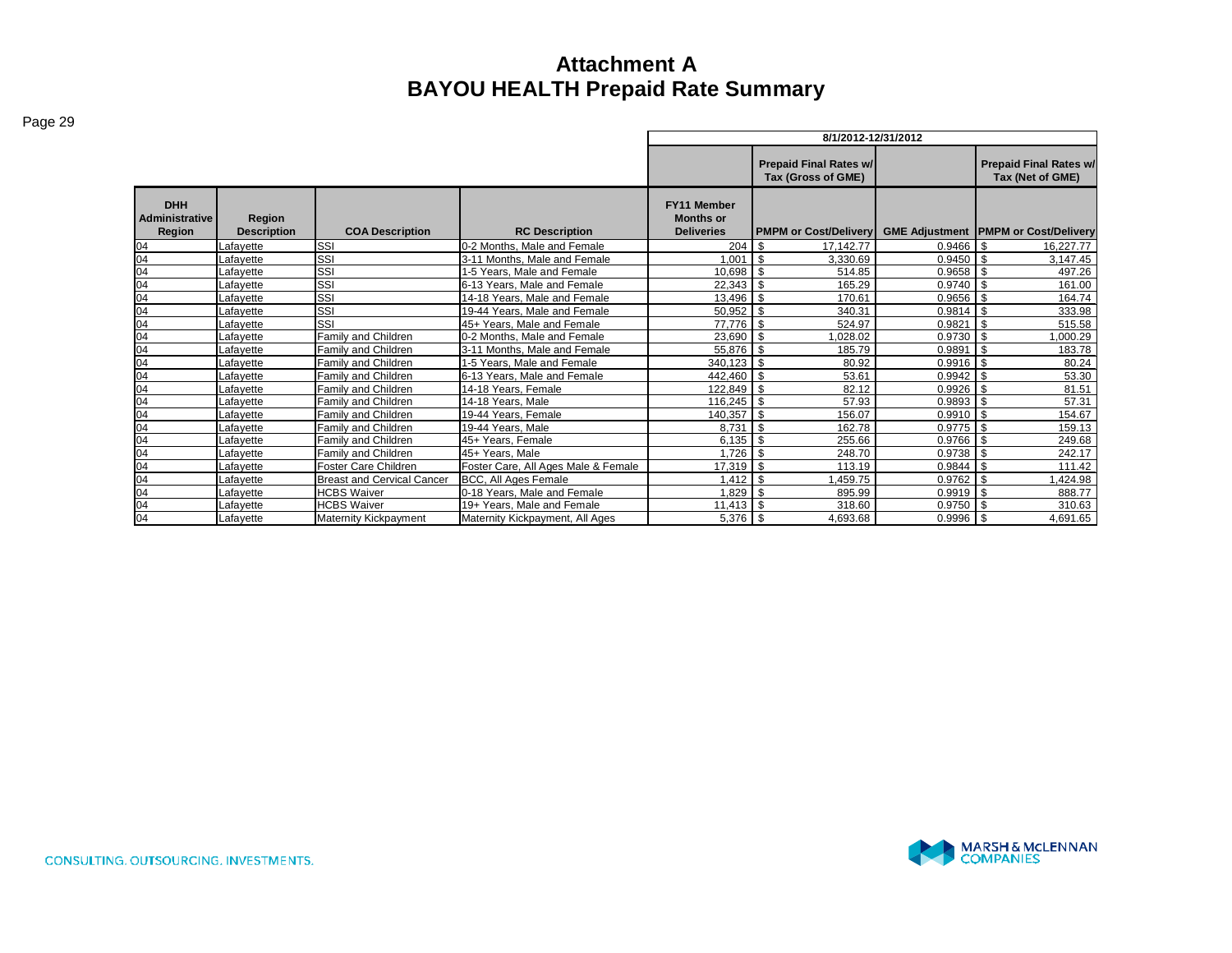| ıne |
|-----|
|-----|

|                                               |                              |                                                           |                                                                    | 8/1/2012-12/31/2012                                         |                                                     |                  |                                                   |  |  |  |  |
|-----------------------------------------------|------------------------------|-----------------------------------------------------------|--------------------------------------------------------------------|-------------------------------------------------------------|-----------------------------------------------------|------------------|---------------------------------------------------|--|--|--|--|
|                                               |                              |                                                           |                                                                    |                                                             | <b>Prepaid Final Rates w/</b><br>Tax (Gross of GME) |                  | <b>Prepaid Final Rates w/</b><br>Tax (Net of GME) |  |  |  |  |
| <b>DHH</b><br><b>Administrative</b><br>Region | Region<br><b>Description</b> | <b>COA Description</b>                                    | <b>RC Description</b>                                              | <b>FY11 Member</b><br><b>Months or</b><br><b>Deliveries</b> | <b>PMPM or Cost/Delivery</b>                        |                  | <b>GME Adjustment PMPM or Cost/Delivery</b>       |  |  |  |  |
| 05                                            | Lake Charles                 | SSI                                                       | 0-2 Months. Male and Female                                        | 73 \$                                                       | 17, 142. 77                                         | 0.9466           | 16,227.77                                         |  |  |  |  |
| $\overline{05}$                               | Lake Charles                 | SSI                                                       | 3-11 Months, Male and Female                                       | 376                                                         | $\mathbf{s}$<br>3,330.69                            | 0.9450           | \$<br>3,147.45                                    |  |  |  |  |
| 05                                            | Lake Charles                 | SSI                                                       | 1-5 Years. Male and Female                                         | 4.436                                                       | $\mathbf{s}$<br>514.85                              | 0.9658           | $\mathfrak{s}$<br>497.26                          |  |  |  |  |
| $\overline{05}$                               | ake Charles                  | SSI                                                       | 6-13 Years. Male and Female                                        | 10.384                                                      | 165.29<br>$\mathfrak{s}$                            | 0.9740           | \$.<br>161.00                                     |  |  |  |  |
| $\overline{05}$                               | ake Charles                  | SSI                                                       | 14-18 Years, Male and Female                                       | 5,981                                                       | 170.61<br>l \$                                      | 0.9656           | $\mathfrak{s}$<br>164.74                          |  |  |  |  |
| 05                                            | Lake Charles                 | SSI                                                       | 19-44 Years, Male and Female                                       | 20,788                                                      | $\mathbf{s}$<br>331.20                              | 0.9993           | 330.97                                            |  |  |  |  |
| $\overline{05}$                               | ake Charles                  | SSI                                                       | 45+ Years, Male and Female                                         | 29,943                                                      | l \$<br>562.57                                      | 0.9988           | 561.87<br>\$                                      |  |  |  |  |
| $\overline{05}$                               | ake Charles                  | Family and Children                                       | 0-2 Months, Male and Female                                        | 11.103                                                      | <b>S</b><br>859.46                                  | 0.9973           | $\mathfrak{s}$<br>857.11                          |  |  |  |  |
| $\overline{05}$                               | ake Charles                  | Family and Children                                       | 3-11 Months. Male and Female                                       | 25.854                                                      | $\mathbf{s}$<br>190.24                              | 0.9978           | \$<br>189.82                                      |  |  |  |  |
| $\overline{05}$                               | ake Charles                  | Family and Children                                       | 1-5 Years, Male and Female                                         | 161,883                                                     | $\mathbf{s}$<br>86.85                               | 0.9993           | \$<br>86.79                                       |  |  |  |  |
| $05\,$                                        | Lake Charles                 | Family and Children                                       | 6-13 Years, Male and Female                                        | 209,804                                                     | 59.33<br>\$                                         | 0.9994           | 59.29                                             |  |  |  |  |
| $\overline{05}$                               | ake Charles                  | Family and Children                                       | 14-18 Years, Female                                                | 57,089                                                      | <b>S</b><br>95.10                                   | 0.9998           | 95.09<br>\$                                       |  |  |  |  |
| 05                                            | Lake Charles                 | Family and Children                                       | 14-18 Years, Male                                                  | 55,183                                                      | \$<br>63.73                                         | 0.9996           | 63.70                                             |  |  |  |  |
| $05\,$                                        | ake Charles                  | Family and Children                                       | 19-44 Years, Female                                                | 53,935                                                      | $\mathbf{s}$<br>191.16                              | 0.9997           | 191.10<br>$\mathbf{s}$                            |  |  |  |  |
| 05                                            | Lake Charles                 | Family and Children                                       | 19-44 Years, Male                                                  | 3.044                                                       | $\mathbf{s}$<br>162.78                              | 0.9775           | $\mathfrak{s}$<br>159.13                          |  |  |  |  |
| 05                                            | ake Charles                  | Family and Children                                       | 45+ Years, Female                                                  | 1,990                                                       | $\mathbf{s}$<br>255.66                              | 0.9766           | 249.68<br>\$.<br>$\mathfrak{s}$                   |  |  |  |  |
| 05                                            | ake Charles                  | Family and Children                                       | 45+ Years, Male                                                    | 538                                                         | \$<br>248.70                                        | 0.9738           | 242.17                                            |  |  |  |  |
| 05                                            | ake Charles                  | Foster Care Children<br><b>Breast and Cervical Cancer</b> | Foster Care, All Ages Male & Female<br><b>BCC, All Ages Female</b> | 10,239                                                      | \$<br>113.19<br>1,459.75<br>$\mathbf{s}$            | 0.9844<br>0.9762 | 111.42<br>1,424.98<br>$\mathbf{s}$                |  |  |  |  |
| $\overline{05}$<br>$\overline{05}$            | ake Charles<br>Lake Charles  | <b>HCBS Waiver</b>                                        | 0-18 Years, Male and Female                                        | 754<br>761                                                  | \$<br>895.99                                        | 0.9919           | 888.77                                            |  |  |  |  |
| $\overline{05}$                               | ake Charles                  | <b>HCBS Waiver</b>                                        | 19+ Years, Male and Female                                         | 4,341                                                       | \$<br>318.60                                        | 0.9750           | 310.63                                            |  |  |  |  |
| $\overline{05}$                               | Lake Charles                 | <b>Maternity Kickpayment</b>                              | Maternity Kickpayment, All Ages                                    | 2,533                                                       | 4,794.35<br>l \$                                    | 0.9993           | $\mathfrak{s}$<br>4,791.23                        |  |  |  |  |
| 06                                            | Alexandria                   | SSI                                                       | 0-2 Months, Male and Female                                        | 105                                                         | 17, 142. 77<br>l \$                                 | 0.9466           | \$<br>16,227.77                                   |  |  |  |  |
| 06                                            | Alexandria                   | SSI                                                       | 3-11 Months, Male and Female                                       | 549                                                         | $\mathbf{s}$<br>3,330.69                            | 0.9450           | $\mathbf{s}$<br>3,147.45                          |  |  |  |  |
| 06                                            | Alexandria                   | SSI                                                       | 1-5 Years, Male and Female                                         | 6.142                                                       | $\mathbf{s}$<br>514.85                              | 0.9658           | \$<br>497.26                                      |  |  |  |  |
| 06                                            | Alexandria                   | SSI                                                       | 6-13 Years. Male and Female                                        | 16.547                                                      | $\mathbf{s}$<br>165.29                              | 0.9740           | \$<br>161.00                                      |  |  |  |  |
| 06                                            | Alexandria                   | SSI                                                       | 14-18 Years, Male and Female                                       | 9.660                                                       | 170.61<br>\$                                        | 0.9656           | 164.74                                            |  |  |  |  |
| 06                                            | Alexandria                   | SSI                                                       | 19-44 Years, Male and Female                                       | 34,347                                                      | \$<br>309.99                                        | 0.9943           | 308.23<br>\$                                      |  |  |  |  |
| 06                                            | Alexandria                   | SSI                                                       | 45+ Years, Male and Female                                         | 43,361                                                      | \$<br>555.93                                        | 0.9957           | 553.51<br>\$                                      |  |  |  |  |
| 06                                            | Alexandria                   | Family and Children                                       | 0-2 Months, Male and Female                                        | 11,723                                                      | $\sqrt{3}$<br>1,322.12                              | 0.9960           | \$<br>1,316.83                                    |  |  |  |  |
| 06                                            | Alexandria                   | <b>Family and Children</b>                                | 3-11 Months, Male and Female                                       | 26,763                                                      | $\mathbf{s}$<br>207.17                              | 0.9972           | $\mathfrak{L}$<br>206.58                          |  |  |  |  |
| 06                                            | Alexandria                   | Family and Children                                       | 1-5 Years, Male and Female                                         | 172,642                                                     | <b>S</b><br>101.97                                  | 0.9976           | $\mathfrak{L}$<br>101.72                          |  |  |  |  |
| 06                                            | Alexandria                   | <b>Family and Children</b>                                | 6-13 Years. Male and Female                                        | 234.659                                                     | l \$<br>64.02                                       | 0.9981           | 63.90<br>\$                                       |  |  |  |  |
| 06                                            | Alexandria                   | Family and Children                                       | 14-18 Years, Female                                                | 65,936                                                      | - \$<br>97.81                                       | 0.9975           | $\mathfrak{L}$<br>97.56                           |  |  |  |  |
| 06                                            | Alexandria                   | Family and Children                                       | 14-18 Years, Male                                                  | 62,236                                                      | 69.37<br>l \$                                       | 0.9969           | 69.16<br>\$                                       |  |  |  |  |
| 06                                            | Alexandria                   | Family and Children                                       | 19-44 Years, Female                                                | 63,956                                                      | $\sqrt{3}$<br>173.65                                | 0.9968           | \$<br>173.10                                      |  |  |  |  |
| 06                                            | Alexandria                   | <b>Family and Children</b>                                | 19-44 Years, Male                                                  | 4.161                                                       | $\mathbf{s}$<br>162.78                              | 0.9775           | $\mathbf{s}$<br>159.13                            |  |  |  |  |
| 06                                            | Alexandria                   | Family and Children                                       | 45+ Years, Female                                                  | 2,466                                                       | l \$<br>255.66                                      | 0.9766           | $\mathfrak{s}$<br>249.68                          |  |  |  |  |
| 06                                            | Alexandria                   | Family and Children                                       | 45+ Years, Male                                                    | 698                                                         | 248.70<br><b>S</b>                                  | 0.9738           | 242.17<br>\$                                      |  |  |  |  |
| 06                                            | Alexandria                   | Foster Care Children                                      | Foster Care, All Ages Male & Female                                | 11,146                                                      | 113.19<br>l \$                                      | 0.9844           | \$<br>111.42                                      |  |  |  |  |
| 06                                            | Alexandria                   | <b>Breast and Cervical Cancer</b>                         | <b>BCC, All Ages Female</b>                                        | 732                                                         | <b>\$</b><br>1,459.75                               | 0.9762           | 1,424.98<br>\$                                    |  |  |  |  |
| 06                                            | Alexandria                   | <b>HCBS Waiver</b>                                        | 0-18 Years. Male and Female                                        | 495                                                         | l \$<br>895.99                                      | 0.9919           | 888.77<br>\$                                      |  |  |  |  |
| 06                                            | Alexandria                   | <b>HCBS Waiver</b>                                        | 19+ Years. Male and Female                                         | 5.472                                                       | 318.60                                              | 0.9750           | 310.63<br>.\$                                     |  |  |  |  |
| 06                                            | Alexandria                   | <b>Maternity Kickpayment</b>                              | Maternity Kickpayment, All Ages                                    | 2,643                                                       | 5,000.98<br>\$                                      | 0.9970           | \$<br>4,985.89                                    |  |  |  |  |

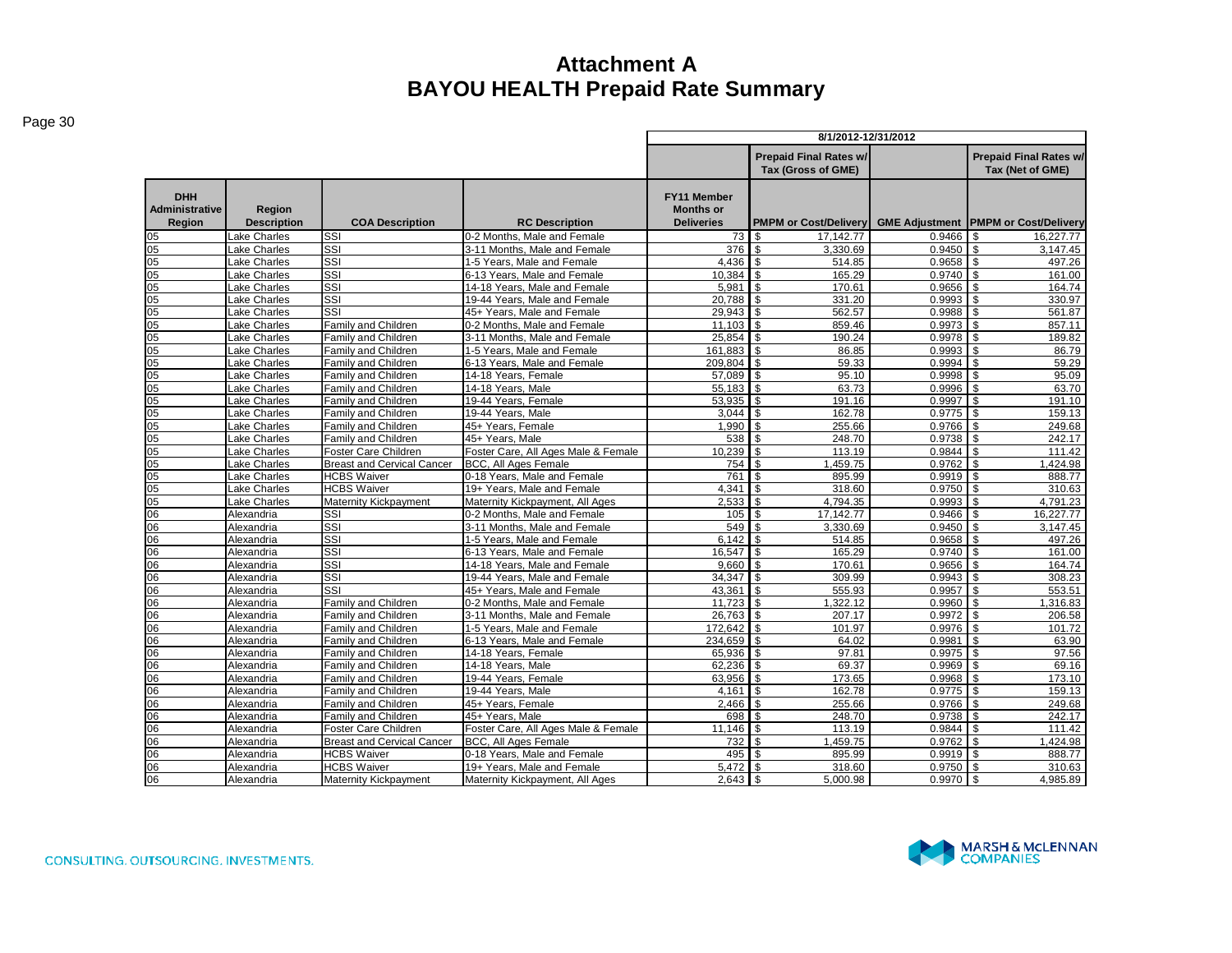|                                               |                              |                                            |                                                           | 8/1/2012-12/31/2012                                         |                                                     |                  |                                                   |  |  |  |
|-----------------------------------------------|------------------------------|--------------------------------------------|-----------------------------------------------------------|-------------------------------------------------------------|-----------------------------------------------------|------------------|---------------------------------------------------|--|--|--|
|                                               |                              |                                            |                                                           |                                                             | <b>Prepaid Final Rates w/</b><br>Tax (Gross of GME) |                  | <b>Prepaid Final Rates w/</b><br>Tax (Net of GME) |  |  |  |
| <b>DHH</b><br><b>Administrative</b><br>Region | Region<br><b>Description</b> | <b>COA Description</b>                     | <b>RC Description</b>                                     | <b>FY11 Member</b><br><b>Months or</b><br><b>Deliveries</b> | <b>PMPM or Cost/Delivery</b>                        |                  | <b>GME Adjustment PMPM or Cost/Delivery</b>       |  |  |  |
| 07                                            | Shreveport                   | $\overline{\text{SSI}}$                    | 0-2 Months. Male and Female                               | 302                                                         | \$<br>17.142.77                                     | 0.9466           | 16.227.77<br>\$.                                  |  |  |  |
| 07                                            | Shreveport                   | $\overline{\text{SSI}}$                    | 3-11 Months. Male and Female                              | 1.206                                                       | \$<br>3.330.69                                      | 0.9450           | $\mathfrak{s}$<br>3,147.45                        |  |  |  |
| 07                                            | Shreveport                   | SSI                                        | 1-5 Years, Male and Female                                | 13.502                                                      | \$<br>514.85                                        | 0.9658           | \$<br>497.26                                      |  |  |  |
| 07                                            | Shreveport                   | SSI                                        | 6-13 Years, Male and Female                               | 32,276                                                      | 165.29<br><b>\$</b>                                 | 0.9740           | $\sqrt{3}$<br>161.00                              |  |  |  |
| 07                                            | Shreveport                   | SSI                                        | 14-18 Years. Male and Female                              | 20,402                                                      | $\sqrt{3}$<br>170.61                                | 0.9656           | $\mathbf{s}$<br>164.74                            |  |  |  |
| 07                                            | Shreveport                   | SSI                                        | 19-44 Years. Male and Female                              | 57.262                                                      | $\mathfrak{L}$<br>366.86                            | 0.9379           | $\mathbf{s}$<br>344.07                            |  |  |  |
| 07                                            | Shreveport                   | SSI                                        | 45+ Years, Male and Female                                | 68,689                                                      | \$<br>542.95                                        | 0.9426           | \$.<br>511.81                                     |  |  |  |
| 07                                            | Shreveport                   | <b>Family and Children</b>                 | 0-2 Months. Male and Female                               | 21.897                                                      | \$<br>1.086.13                                      | 0.9161           | \$<br>994.98                                      |  |  |  |
| 07                                            | Shreveport                   | Family and Children                        | 3-11 Months, Male and Female                              | 48,945                                                      | \$<br>189.17                                        | 0.9641           | \$<br>182.39                                      |  |  |  |
| 07                                            | Shreveport                   | Family and Children                        | 1-5 Years, Male and Female                                | 299,375                                                     | \$<br>83.77                                         | 0.9731           | \$<br>81.52                                       |  |  |  |
| 07                                            | Shreveport                   | <b>Family and Children</b>                 | 6-13 Years. Male and Female                               | 388,940                                                     | \$<br>50.12                                         | 0.9802           | l \$<br>49.12                                     |  |  |  |
| 07                                            | Shreveport                   | <b>Family and Children</b>                 | 14-18 Years, Female                                       | 107.694                                                     | $\mathfrak{L}$<br>91.12                             | 0.9774           | $\mathcal{L}$<br>89.06                            |  |  |  |
| 07                                            | Shreveport                   | Family and Children                        | 14-18 Years, Male                                         | 98.222                                                      | \$<br>54.90                                         | 0.9768           | \$<br>53.62                                       |  |  |  |
| 07                                            | Shreveport                   | Family and Children                        | 19-44 Years, Female                                       | 118,258                                                     | 179.95<br>\$                                        | 0.9668           | l \$<br>173.97                                    |  |  |  |
| 07                                            | Shreveport                   | Family and Children                        | 19-44 Years, Male                                         | 3,975                                                       | 162.78<br>\$                                        | 0.9775           | \$<br>159.13                                      |  |  |  |
| 07                                            | Shreveport                   | Family and Children                        | 45+ Years, Female                                         | 4.513                                                       | 255.66<br>\$                                        | 0.9766           | $\mathbf{s}$<br>249.68                            |  |  |  |
| 07                                            | Shreveport                   | Family and Children                        | 45+ Years, Male                                           | 861                                                         | \$<br>248.70                                        | 0.9738           | $\mathbf{s}$<br>242.17                            |  |  |  |
| 07                                            | Shreveport                   | Foster Care Children                       | Foster Care, All Ages Male & Female                       | 11.832                                                      | \$<br>113.19                                        | 0.9844           | $\mathfrak{L}$<br>111.42                          |  |  |  |
| 07                                            | Shreveport                   | <b>Breast and Cervical Cancer</b>          | <b>BCC, All Ages Female</b>                               | 1,383                                                       | \$<br>1,459.75                                      | 0.9762           | \$.<br>1,424.98                                   |  |  |  |
| 07                                            | Shreveport                   | <b>HCBS Waiver</b>                         | 0-18 Years, Male and Female                               | 848                                                         | 895.99<br>\$                                        | 0.9919           | <b>S</b><br>888.77                                |  |  |  |
| 07                                            | Shreveport                   | <b>HCBS Waiver</b>                         | 19+ Years, Male and Female                                | 7,476                                                       | 318.60<br>\$                                        | 0.9750           | l \$<br>310.63                                    |  |  |  |
| 07                                            | Shreveport                   | Maternity Kickpayment                      | Maternity Kickpayment. All Ages                           | 4.961                                                       | 5.386.09<br>\$                                      | 0.9999           | $\mathfrak{s}$<br>5.385.50                        |  |  |  |
| 80                                            | Monroe                       | SSI                                        | 0-2 Months. Male and Female                               | 121                                                         | \$<br>17,142.77                                     | 0.9466           | $\mathsf{s}$<br>16,227.77                         |  |  |  |
| 80                                            | Monroe                       | SSI                                        | 3-11 Months. Male and Female                              | 583                                                         | 3,330.69<br>\$.                                     | 0.9450           | $\mathbf{s}$<br>3.147.45                          |  |  |  |
| 08                                            | Monroe                       | $\overline{\text{SSI}}$                    | 1-5 Years, Male and Female                                | 7,354                                                       | \$<br>514.85                                        | 0.9658           | \$.<br>497.26                                     |  |  |  |
| 80                                            | Monroe                       | $\overline{\text{SSI}}$                    | 6-13 Years. Male and Female                               | 19,143                                                      | \$<br>165.29                                        | 0.9740           | \$<br>161.00                                      |  |  |  |
| 80                                            | Monroe                       | SSI                                        | 14-18 Years. Male and Female                              | 12.255                                                      | \$<br>170.61                                        | 0.9656           | \$<br>164.74                                      |  |  |  |
| 80                                            | Monroe                       | $\overline{\text{SSI}}$                    | 19-44 Years, Male and Female                              | 37.539                                                      | 347.93<br>\$                                        | 0.9900           | \$<br>344.45                                      |  |  |  |
| 08                                            | Monroe                       | SSI                                        | 45+ Years, Male and Female                                | 46,667                                                      | $\mathbf{s}$<br>541.88                              | 0.9899           | $\mathbf{s}$<br>536.44                            |  |  |  |
| 80                                            | Monroe                       | Family and Children                        | 0-2 Months. Male and Female                               | 15.642                                                      | 1,275.23<br>\$                                      | 0.9887           | \$<br>1.260.84                                    |  |  |  |
| 80                                            | Monroe                       | Family and Children                        | 3-11 Months, Male and Female                              | 35,441                                                      | \$<br>214.36                                        | 0.9945<br>0.9955 | \$<br>213.19                                      |  |  |  |
| 80<br>80                                      | Monroe<br>Monroe             | Family and Children<br>Family and Children | 1-5 Years. Male and Female<br>6-13 Years. Male and Female | 223.806<br>299.386                                          | $\mathfrak{L}$<br>95.95<br>\$<br>57.73              | 0.9965           | \$<br>95.52<br>l \$<br>57.53                      |  |  |  |
| 08                                            | Monroe                       | <b>Family and Children</b>                 | 14-18 Years, Female                                       | 82.837                                                      | \$<br>92.43                                         | 0.9961           | \$<br>92.07                                       |  |  |  |
| 80                                            | Monroe                       | Family and Children                        | 14-18 Years, Male                                         | 79,756                                                      | \$<br>62.96                                         | 0.9949           | \$<br>62.64                                       |  |  |  |
| 80                                            | Monroe                       | Family and Children                        | 19-44 Years, Female                                       | 102.127                                                     | \$<br>158.93                                        | 0.9937           | \$<br>157.93                                      |  |  |  |
| 80                                            | Monroe                       | Family and Children                        | 19-44 Years, Male                                         | 4.958                                                       | <b>S</b><br>162.78                                  | 0.9775           | \$<br>159.13                                      |  |  |  |
| 80                                            | Monroe                       | <b>Family and Children</b>                 | 45+ Years. Female                                         | 3,826                                                       | $\mathfrak{L}$<br>255.66                            | 0.9766           | $\mathfrak{L}$<br>249.68                          |  |  |  |
| 80                                            | Monroe                       | Family and Children                        | 45+ Years, Male                                           | 772                                                         | \$<br>248.70                                        | 0.9738           | $\mathbf{s}$<br>242.17                            |  |  |  |
| 80                                            | Monroe                       | Foster Care Children                       | Foster Care, All Ages Male & Female                       | 9.178                                                       | \$<br>113.19                                        | 0.9844           | \$<br>111.42                                      |  |  |  |
| 80                                            | Monroe                       | <b>Breast and Cervical Cancer</b>          | BCC, All Ages Female                                      | 1,231                                                       | \$<br>1,459.75                                      | 0.9762           | \$<br>1,424.98                                    |  |  |  |
| 80                                            | Monroe                       | <b>HCBS Waiver</b>                         | 0-18 Years. Male and Female                               | 680                                                         | \$<br>895.99                                        | 0.9919           | l s<br>888.77                                     |  |  |  |
| 80                                            | Monroe                       | <b>HCBS Waiver</b>                         | 19+ Years. Male and Female                                | 7.723                                                       | \$<br>318.60                                        | 0.9750           | <b>S</b><br>310.63                                |  |  |  |
| 80                                            | Monroe                       | <b>Maternity Kickpayment</b>               | Maternity Kickpayment, All Ages                           | 3,657                                                       | \$<br>5.442.76                                      | 0.9999           | \$<br>5.442.18                                    |  |  |  |
|                                               |                              |                                            |                                                           |                                                             |                                                     |                  |                                                   |  |  |  |

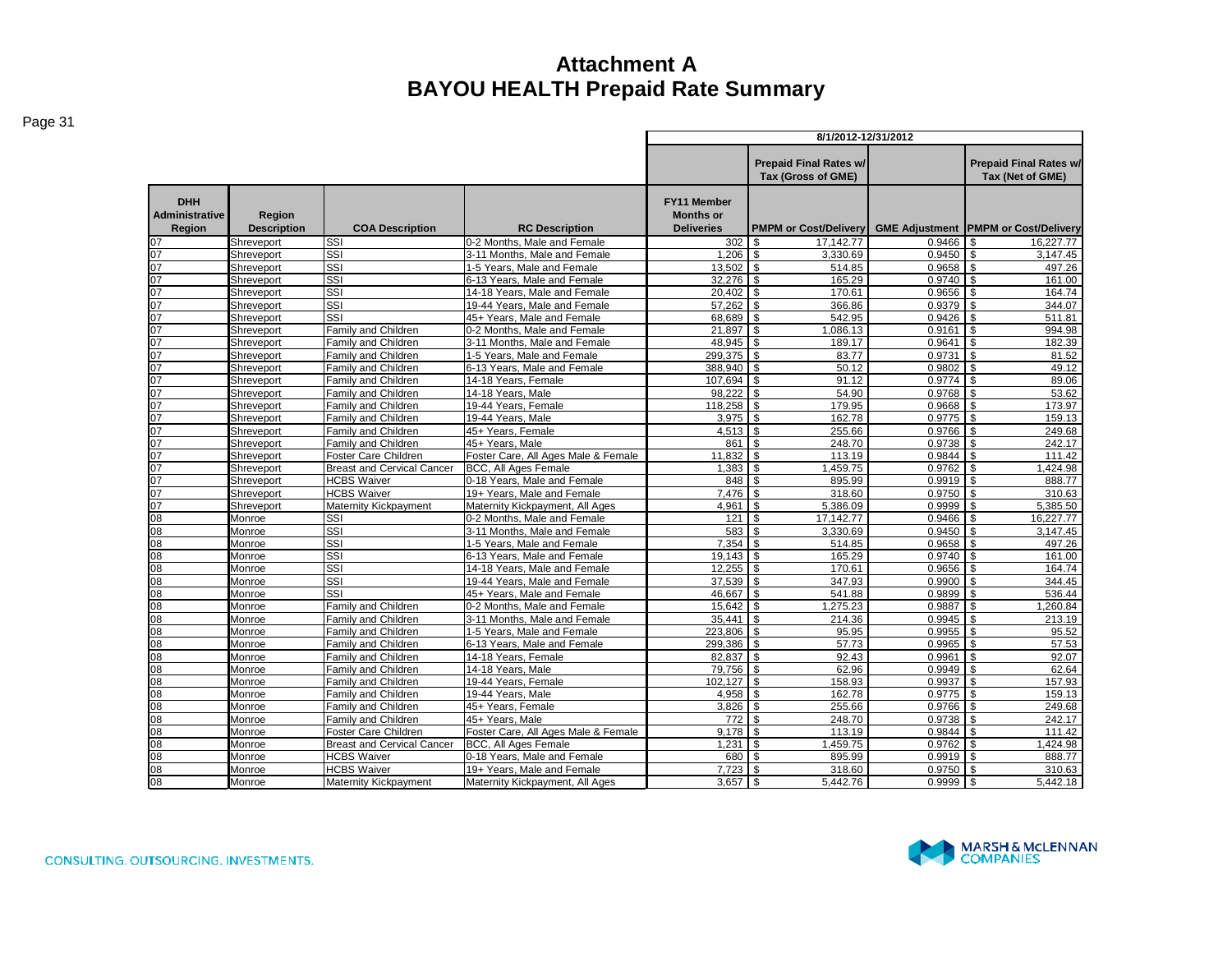| 8/1/2012-12/31/2012<br>State Fiscal Year 2010 Rate Development<br>State Fiscal Year 2011 Rate Development<br><b>FY11 Prepaid</b><br><b>FY10 Prepaid</b><br>FY10 Prepaid<br><b>PMPM Post</b><br>Projected FY11<br><b>FY11 Prepaid</b><br><b>PMPM Post</b><br><b>Base PMPM</b><br><b>Prepaid PMPM</b><br><b>Base PMPM</b><br><b>Adjustments</b><br><b>Adjustments</b><br><b>Adjustments</b><br>IP and OP<br>Program<br>Program<br>Integrity<br>Hospital<br><b>Integrity</b><br><b>DHH</b><br>IP and OP<br>Recoupments<br>Recoupme<br>Cost<br>Fee<br>Admin.<br>PMPM or<br><b>PMPM</b> or<br><b>PMPM</b> or<br><b>PMPM</b> or<br>Completio   nts (Fraud<br><b>PMPM</b> or<br><b>Completion</b><br>(Fraud &<br><b>Hospital Cost Fee Schedule</b><br><b>Settlemen</b><br><b>Schedule</b><br><b>Trend to</b><br>Region<br><b>Description</b><br><b>COA Description</b><br><b>RC</b> Description<br>Factor<br><b>Settlements</b><br>Changes<br><b>Cost/Delivery</b><br><b>FY11</b><br><b>Cost/Delivery</b><br><b>Cost/Delivery</b><br>n Factor<br>& Abuse)<br><b>Cost/Delivery</b><br>Region<br>Cost/Delivery<br>Abuse)<br><b>Changes</b><br>$\mathbf{s}$<br>SSI<br>0.8921<br>1.0838<br>0.9952<br>1.0807<br>0.9508<br>20,059.52<br>New Orleans<br>0-2 Months, Male and Female<br>17.623.70<br>1.0019<br>0.9987<br>1.0493<br>16.507.75<br>16,793.20<br>18,100.89<br>\$.<br>1.7%<br>SSI<br>3-11 Months, Male and Female<br>3.842.14<br>1.0018<br>0.9994<br>1.0382<br>0.8924<br>3.563.95<br>2.0%<br>3.634.20<br>4.188.62<br>1.0795<br>0.9954<br>1.0698<br>0.9505<br>01<br>New Orleans<br>01<br><b>New Orleans</b><br>SSI<br>1-5 Years, Male and Female<br>677.35<br>1.0013<br>0.9992<br>1.0154<br>0.9009<br>619.98<br>2.7%<br>636.54<br>493.34<br>1.0538<br>0.9966<br>1.011<br>0.9552<br>01<br>0.9840<br>122.35<br>0.9580<br>SSI<br>6-13 Years, Male and Female<br>131.05<br>1.0006<br>0.9988<br>0.9142<br>117.82<br>3.8%<br>152.59<br>1.0493<br>0.9966<br>1.0000<br>New Orleans<br>\$.<br>158.90<br>0.9913<br>142.51<br>0.9967<br>01<br>New Orleans<br>SSI<br>14-18 Years, Male and Female<br>1.0008<br>0.9991<br>0.9049<br>3.7%<br>147.84<br>145.51<br>1.0499<br>1.0070<br>0.9558<br>ፍ<br>01<br>SSI<br>425.62<br>0.9991<br>0.8982<br>382.98<br>3.4%<br>395.87<br>352.36<br>1.0547<br>0.9965<br>1.0184<br>0.9537<br>New Orleans<br>19-44 Years. Male and Female<br>1.0010<br>1.0017<br>01<br>SSI<br>666.56<br>0.9989<br>0.9875<br>0.8980<br>591.01<br>3.4%<br>611.27<br>544.55<br>1.0535<br>0.9963<br>1.0056<br>0.9528<br>New Orleans<br>45+ Years, Male and Female<br>1.0009<br>£.<br>01<br>0.9987<br>1.082.17<br>1.5%<br>1.098.27<br>1.039.22<br>1.0631<br>0.9957<br>1.067<br>0.9757<br>Family and Children<br>0-2 Months, Male and Female<br>1.130.98<br>1.0006<br>1.0422<br>0.9187<br>New Orleans<br>-S<br>01<br>New Orleans<br><b>Family and Children</b><br>3-11 Months, Male and Female<br>154.20<br>0.9985<br>0.9984<br>1.0013<br>0.9316<br>143.40<br>3.2%<br>147.93<br>152.14<br>1.0338<br>0.9975<br>1.015<br>0.9806<br>01<br>0.9978<br>0.9979<br>0.9829<br>0.9299<br>3.9%<br>64.17<br>65.43<br>1.0252<br>0.9979<br>0.9940<br>0.9819<br>65.32<br>New Orleans<br><b>Family and Children</b><br>1-5 Years. Male and Female<br>67.89<br>61.78<br>01<br>42.39<br>0.9976<br>0.9976<br>0.9787<br>0.9306<br>38.43<br>3.9%<br>39.93<br>40.75<br>1.0208<br>0.998'<br>0.9842<br>0.9834<br>40.18<br>New Orleans<br>Family and Children<br>6-13 Years, Male and Female<br>\$.<br>01<br>65.22<br>63.55<br>$\mathbf{s}$<br>68.73<br>0.9983<br>61.41<br>4.2%<br>64.02<br>1.0218<br>0.9981<br>0.9798<br>0.9750<br>New Orleans<br>Family and Children<br>14-18 Years, Female<br>0.9976<br>0.9756<br>0.9196<br>l SS<br>01<br>49.85<br>51.68<br>53.24<br>55.13<br>0.9983<br>0.9983<br>0.9843<br>0.9216<br>3.7%<br>53.28<br>1.0314<br>0.9973<br>0.9952<br>0.9763<br>New Orleans<br><b>Family and Children</b><br>14-18 Years, Male<br>-S<br>- 96<br>01<br>148.75<br>131.50<br>4.2%<br>137.08<br>137.79<br>New Orleans<br><b>Family and Children</b><br>19-44 Years, Female<br>0.9980<br>0.9985<br>0.9708<br>0.9139<br>139.63<br>1.0275<br>0.9976<br>0.988<br>0.9736<br>127.41<br>3.6%<br>132.05<br>123.32<br>122.67<br>01<br>19-44 Years, Male<br>140.50<br>0.9986<br>0.9983<br>0.9924<br>0.9166<br>1.0319<br>0.9971<br>0.991<br>0.9754<br>New Orleans<br>Family and Children<br>234.23<br>0.9782<br>209.29<br>3.4%<br>1.0274<br>0.9752<br>185.83<br>01<br>45+ Years, Female<br>0.9987<br>0.9982<br>0.9163<br>216.39<br>191.32<br>0.9972<br>0.9722<br>New Orleans<br>Family and Children<br>-96<br>01<br>279.79<br>0.9986<br>0.9983<br>0.9607<br>245.19<br>3.5%<br>253.83<br>164.04<br>1.0306<br>0.9970<br>0.983<br>0.9753<br>New Orleans<br><b>Family and Children</b><br>45+ Years, Male<br>0.9149<br>01<br>New Orleans<br>Foster Care Children<br>Foster Care, All Ages Male & Female<br>106.29<br>1.0004<br>0.9984<br>0.9875<br>0.9119<br>95.60<br>4.0%<br>99.43<br>106.36<br>1.0450<br>0.9972<br>1.0075<br>0.9404<br>105.01<br>.681.38<br>1.182.04<br>7.5%<br>0.9955<br>0.8594<br>0.9222<br>01<br><b>Breast and Cervical Cancer</b><br><b>BCC. All Ages Female</b><br>0.9994<br>0.9995<br>0.7983<br>0.8815<br>1.270.65<br>1.199.05<br>1.0268<br>New Orleans<br>01<br><b>HCBS Waiver</b><br>571.76<br>1.0008<br>0.9995<br>1.0126<br>0.9093<br>526.62<br>5.3%<br>554.61<br>1.0413<br>0.9984<br>1.0142<br>0.9563<br>0-18 Years, Male and Female<br>441.10<br>New Orleans<br>01<br><b>HCBS Waiver</b><br>19+ Years, Male and Female<br>267.82<br>1.0007<br>0.9992<br>1.0012<br>0.9073<br>243.24<br>6.2%<br>258.40<br>282.51<br>1.0567<br>0.9968<br>1.0274<br>0.9404<br>New Orleans<br>01<br>6,328.07<br>New Orleans<br>Maternity Kickpayment<br>Maternity Kickpayment, All Ages<br>7.230.05<br>1.0000<br>1.0000<br>1.0000<br>0.8752<br>0.0%<br>6,328.07<br>6.093.23<br>1.0000<br>1.0000<br>1.0000<br>0.9520<br>09<br>15.094.58<br>15.343.57<br>11.329.08<br>0.9954<br>0.9522<br>SSI<br>0-2 Months, Male and Female<br>16.699.64<br>1.0020<br>0.9990<br>1.0147<br>0.8898<br>1.6%<br>1.0808<br>1.0031<br>Mandeville<br>£.<br>09<br>2.0%<br>1.0620<br>0.9964<br>1.0008<br>Mandeville<br>SSI<br>3-11 Months, Male and Female<br>6.349.77<br>1.0018<br>0.9991<br>1.0116<br>0.8935<br>5,744.37<br>5,858.28<br>1.492.38<br>0.9579<br>09<br>SSI<br>522.93<br>0.9989<br>0.9961<br>477.25<br>3.6%<br>494.50<br>466.74<br>1.0468<br>0.9970<br>0.9969<br>0.9591<br>Mandeville<br>-5 Years, Male and Female<br>1.0007<br>0.9166<br>09<br>SSI<br>172.88<br>1.0001<br>0.9986<br>0.9897<br>0.9298<br>158.89<br>4.4%<br>165.95<br>183.97<br>1.0324<br>0.9976<br>0.9936<br>0.9658<br>Mandeville<br>6-13 Years, Male and Female<br>£.<br>09<br>151.73<br>0.9988<br>0.9888<br>138.63<br>4.9%<br>145.46<br>1.0368<br>0.9976<br>0.9963<br>0.9659<br>163.83<br>SSI<br>14-18 Years. Male and Female<br>1.0000<br>0.9251<br>164.61<br>Mandeville<br>-S<br>09<br>389.29<br>320.51<br>SSI<br>19-44 Years, Male and Female<br>1.0006<br>0.9989<br>0.9939<br>0.9038<br>349.53<br>4.2%<br>364.07<br>322.88<br>1.0461<br>0.9970<br>0.9967<br>0.9549<br>Mandeville<br>09<br>636.90<br>0.9987<br>0.9924<br>0.9023<br>569.91<br>3.9%<br>592.28<br>533.21<br>1.0483<br>0.9966<br>0.9956<br>0.9541<br>529.13<br>Mandeville<br>SSI<br>45+ Years, Male and Female<br>1.0007<br>09<br>989.41<br>0.9984<br>1.7%<br>933.29<br>0.9959<br>0.9764<br>1.005.90<br>Family and Children<br>0-2 Months, Male and Female<br>1.0004<br>1.0108<br>0.9192<br>918.09<br>973.85<br>1.0597<br>1.0023<br>Mandeville<br>\$<br>09<br>163.32<br>0.9978<br>151.57<br>3.4%<br>156.68<br>155.55<br>0.998<br>156.73<br>Family and Children<br>3-11 Months. Male and Female<br>0.998 <sup>4</sup><br>0.9977<br>0.9341<br>1.0276<br>0.9979<br>0.9838<br>Mandeville<br>\$.<br>09<br>0.9930<br>4.0%<br>77.08<br>0.9980<br>0.997<br>0.9833<br>79.08<br>Mandeville<br>1-5 Years, Male and Female<br>80.53<br>0.9976<br>0.9974<br>0.9318<br>74.14<br>79.05<br>1.0224<br><b>Family and Children</b><br>09<br>56.01<br>0.9974<br>0.9977<br>0.9923<br>0.9374<br>51.84<br>4.1%<br>53.97<br>54.01<br>1.0186<br>0.9985<br>0.997<br>0.9882<br>54.14<br>Mandeville<br>Family and Children<br>6-13 Years. Male and Female<br>09<br>75.16<br>82.40<br>0.9971<br>0.9982<br>0.9893<br>0.9262<br>4.8%<br>78.73<br>79.18<br>1.0184<br>0.9985<br>0.9966<br>0.9790<br>Mandeville<br>Family and Children<br>14-18 Years, Female<br>\$<br>09<br>0.9892<br>55.00<br>4.7%<br>57.57<br>59.38<br>1.0191<br>0.9982<br>0.9957<br>0.9807<br>Mandeville<br><b>Family and Children</b><br>14-18 Years, Male<br>60.12<br>0.9973<br>0.9981<br>0.9292<br>ፍ<br>09<br>176.17<br>0.9977<br>0.9986<br>0.9875<br>158.55<br>4.8%<br>166.15<br>153.66<br>1.0225<br>0.9980<br>0.9952<br>0.9719<br>Mandeville<br>Family and Children<br>19-44 Years, Female<br>0.9148<br>09<br>0.9985<br>0.9985<br>0.9933<br>191.74<br>199.61<br>166.46<br>0.9974<br>0.9724<br>Family and Children<br>19-44 Years, Male<br>211.31<br>0.9162<br>4.1%<br>1.0317<br>0.997<br>Mandeville<br>09<br>284.45<br>294.90<br>313.67<br>0.9982<br>0.9926<br>0.9165<br>3.7%<br>302.41<br>1.0375<br>0.9968<br>0.996<br>0.9725<br>Mandeville<br>Family and Children<br>45+ Years, Female<br>0.9985<br>09<br>264.49<br>0.9948<br>240.41<br>249.01<br>Mandeville<br>Family and Children<br>45+ Years, Male<br>0.9986<br>0.9978<br>0.9170<br>3.6%<br>240.81<br>1.0232<br>0.9970<br>0.9903<br>0.9696<br>09<br>Foster Care, All Ages Male & Female<br>89.55<br>0.9999<br>0.9976<br>0.9907<br>0.9267<br>82.00<br>4.7%<br>85.84<br>105.90<br>1.0332<br>0.9979<br>0.9972<br>0.9671<br>Mandeville<br>Foster Care Children<br>09<br><b>Breast and Cervical Cancer</b><br><b>BCC, All Ages Female</b><br>863.68<br>0.9997<br>0.9992<br>0.9521<br>0.8820<br>724.45<br>6.5%<br>771.86<br>1,075.90<br>1.0282<br>0.9963<br>0.983<br>0.9313<br>Mandeville<br>$\overline{09}$<br>656.73<br><b>HCBS Waiver</b><br>0-18 Years. Male and Female<br>664.82<br>0.9995<br>0.9950<br>0.9350<br>618.29<br>6.2%<br>568.75<br>1.0329<br>0.9991<br>0.9986<br>0.9625<br>Mandeville<br>1.0001<br>\$.<br>09<br><b>HCBS Waiver</b><br>19+ Years, Male and Female<br>257.98<br>1.0008<br>0.9990<br>0.9969<br>0.8987<br>231.10<br>6.3%<br>245.59<br>270.79<br>1.0564<br>0.9967<br>0.9987<br>0.9403<br>Mandeville<br>09<br>4,437.89<br>Maternity Kickpayment<br>Maternity Kickpayment, All Ages<br>5,169.46<br>1.0000<br>1.0000<br>1.0000<br>0.8752<br>4,524.55<br>0.0%<br>\$<br>4.524.55<br>4.661.70<br>1.0000<br>1.0000<br>1.0000<br>0.9520<br>Mandeville | Page 32 |  |  |  |  |  |  |  |  |  |  |                     |  |  |  |  |                    |
|----------------------------------------------------------------------------------------------------------------------------------------------------------------------------------------------------------------------------------------------------------------------------------------------------------------------------------------------------------------------------------------------------------------------------------------------------------------------------------------------------------------------------------------------------------------------------------------------------------------------------------------------------------------------------------------------------------------------------------------------------------------------------------------------------------------------------------------------------------------------------------------------------------------------------------------------------------------------------------------------------------------------------------------------------------------------------------------------------------------------------------------------------------------------------------------------------------------------------------------------------------------------------------------------------------------------------------------------------------------------------------------------------------------------------------------------------------------------------------------------------------------------------------------------------------------------------------------------------------------------------------------------------------------------------------------------------------------------------------------------------------------------------------------------------------------------------------------------------------------------------------------------------------------------------------------------------------------------------------------------------------------------------------------------------------------------------------------------------------------------------------------------------------------------------------------------------------------------------------------------------------------------------------------------------------------------------------------------------------------------------------------------------------------------------------------------------------------------------------------------------------------------------------------------------------------------------------------------------------------------------------------------------------------------------------------------------------------------------------------------------------------------------------------------------------------------------------------------------------------------------------------------------------------------------------------------------------------------------------------------------------------------------------------------------------------------------------------------------------------------------------------------------------------------------------------------------------------------------------------------------------------------------------------------------------------------------------------------------------------------------------------------------------------------------------------------------------------------------------------------------------------------------------------------------------------------------------------------------------------------------------------------------------------------------------------------------------------------------------------------------------------------------------------------------------------------------------------------------------------------------------------------------------------------------------------------------------------------------------------------------------------------------------------------------------------------------------------------------------------------------------------------------------------------------------------------------------------------------------------------------------------------------------------------------------------------------------------------------------------------------------------------------------------------------------------------------------------------------------------------------------------------------------------------------------------------------------------------------------------------------------------------------------------------------------------------------------------------------------------------------------------------------------------------------------------------------------------------------------------------------------------------------------------------------------------------------------------------------------------------------------------------------------------------------------------------------------------------------------------------------------------------------------------------------------------------------------------------------------------------------------------------------------------------------------------------------------------------------------------------------------------------------------------------------------------------------------------------------------------------------------------------------------------------------------------------------------------------------------------------------------------------------------------------------------------------------------------------------------------------------------------------------------------------------------------------------------------------------------------------------------------------------------------------------------------------------------------------------------------------------------------------------------------------------------------------------------------------------------------------------------------------------------------------------------------------------------------------------------------------------------------------------------------------------------------------------------------------------------------------------------------------------------------------------------------------------------------------------------------------------------------------------------------------------------------------------------------------------------------------------------------------------------------------------------------------------------------------------------------------------------------------------------------------------------------------------------------------------------------------------------------------------------------------------------------------------------------------------------------------------------------------------------------------------------------------------------------------------------------------------------------------------------------------------------------------------------------------------------------------------------------------------------------------------------------------------------------------------------------------------------------------------------------------------------------------------------------------------------------------------------------------------------------------------------------------------------------------------------------------------------------------------------------------------------------------------------------------------------------------------------------------------------------------------------------------------------------------------------------------------------------------------------------------------------------------------------------------------------------------------------------------------------------------------------------------------------------------------------------------------------------------------------------------------------------------------------------------------------------------------------------------------------------------------------------------------------------------------------------------------------------------------------------------------------------------------------------------------------------------------------------------------------------------------------------------------------------------------------------------------------------------------------------------------------------------------------------------------------------------------------------------------------------------------------------------------------------------------------------------------------------------------------------------------------------------------------------------------------------------------------------------------------------------------------------------------------------------------------------------------------------------------------------------------------------------------------------------------------------------------------------------------------------------------------------------------------------------------------------------------------------------------------------------------------------------------------------------------------------------------------------------------------------------------------------------------------------------------------------------------------------------------------------------------------------------------------------------------------------------------------------------------------------------------------------------------------------------------------------------------------------------------------------------------------------------------------------------------------------------------------------------------------------------------------------------------------------------------------------------------------------------------------------------------------------------------------------------------------------------------------------------------------------------------------------------------------------------------------------------------------------------------------------------------------------------------------------------------------------------------------------------------------------------------------|---------|--|--|--|--|--|--|--|--|--|--|---------------------|--|--|--|--|--------------------|
|                                                                                                                                                                                                                                                                                                                                                                                                                                                                                                                                                                                                                                                                                                                                                                                                                                                                                                                                                                                                                                                                                                                                                                                                                                                                                                                                                                                                                                                                                                                                                                                                                                                                                                                                                                                                                                                                                                                                                                                                                                                                                                                                                                                                                                                                                                                                                                                                                                                                                                                                                                                                                                                                                                                                                                                                                                                                                                                                                                                                                                                                                                                                                                                                                                                                                                                                                                                                                                                                                                                                                                                                                                                                                                                                                                                                                                                                                                                                                                                                                                                                                                                                                                                                                                                                                                                                                                                                                                                                                                                                                                                                                                                                                                                                                                                                                                                                                                                                                                                                                                                                                                                                                                                                                                                                                                                                                                                                                                                                                                                                                                                                                                                                                                                                                                                                                                                                                                                                                                                                                                                                                                                                                                                                                                                                                                                                                                                                                                                                                                                                                                                                                                                                                                                                                                                                                                                                                                                                                                                                                                                                                                                                                                                                                                                                                                                                                                                                                                                                                                                                                                                                                                                                                                                                                                                                                                                                                                                                                                                                                                                                                                                                                                                                                                                                                                                                                                                                                                                                                                                                                                                                                                                                                                                                                                                                                                                                                                                                                                                                                                                                                                                                                                                                                                                                                                                                                                                                                                                                                                                                                                                                                                                                                                                                                                                                                                                                                                                                                                                                                                                                                                                                                                                                                                                                                                                                                                                                                                                                                                                                                          |         |  |  |  |  |  |  |  |  |  |  | 8/1/2012-12/31/2012 |  |  |  |  |                    |
|                                                                                                                                                                                                                                                                                                                                                                                                                                                                                                                                                                                                                                                                                                                                                                                                                                                                                                                                                                                                                                                                                                                                                                                                                                                                                                                                                                                                                                                                                                                                                                                                                                                                                                                                                                                                                                                                                                                                                                                                                                                                                                                                                                                                                                                                                                                                                                                                                                                                                                                                                                                                                                                                                                                                                                                                                                                                                                                                                                                                                                                                                                                                                                                                                                                                                                                                                                                                                                                                                                                                                                                                                                                                                                                                                                                                                                                                                                                                                                                                                                                                                                                                                                                                                                                                                                                                                                                                                                                                                                                                                                                                                                                                                                                                                                                                                                                                                                                                                                                                                                                                                                                                                                                                                                                                                                                                                                                                                                                                                                                                                                                                                                                                                                                                                                                                                                                                                                                                                                                                                                                                                                                                                                                                                                                                                                                                                                                                                                                                                                                                                                                                                                                                                                                                                                                                                                                                                                                                                                                                                                                                                                                                                                                                                                                                                                                                                                                                                                                                                                                                                                                                                                                                                                                                                                                                                                                                                                                                                                                                                                                                                                                                                                                                                                                                                                                                                                                                                                                                                                                                                                                                                                                                                                                                                                                                                                                                                                                                                                                                                                                                                                                                                                                                                                                                                                                                                                                                                                                                                                                                                                                                                                                                                                                                                                                                                                                                                                                                                                                                                                                                                                                                                                                                                                                                                                                                                                                                                                                                                                                                                          |         |  |  |  |  |  |  |  |  |  |  |                     |  |  |  |  |                    |
|                                                                                                                                                                                                                                                                                                                                                                                                                                                                                                                                                                                                                                                                                                                                                                                                                                                                                                                                                                                                                                                                                                                                                                                                                                                                                                                                                                                                                                                                                                                                                                                                                                                                                                                                                                                                                                                                                                                                                                                                                                                                                                                                                                                                                                                                                                                                                                                                                                                                                                                                                                                                                                                                                                                                                                                                                                                                                                                                                                                                                                                                                                                                                                                                                                                                                                                                                                                                                                                                                                                                                                                                                                                                                                                                                                                                                                                                                                                                                                                                                                                                                                                                                                                                                                                                                                                                                                                                                                                                                                                                                                                                                                                                                                                                                                                                                                                                                                                                                                                                                                                                                                                                                                                                                                                                                                                                                                                                                                                                                                                                                                                                                                                                                                                                                                                                                                                                                                                                                                                                                                                                                                                                                                                                                                                                                                                                                                                                                                                                                                                                                                                                                                                                                                                                                                                                                                                                                                                                                                                                                                                                                                                                                                                                                                                                                                                                                                                                                                                                                                                                                                                                                                                                                                                                                                                                                                                                                                                                                                                                                                                                                                                                                                                                                                                                                                                                                                                                                                                                                                                                                                                                                                                                                                                                                                                                                                                                                                                                                                                                                                                                                                                                                                                                                                                                                                                                                                                                                                                                                                                                                                                                                                                                                                                                                                                                                                                                                                                                                                                                                                                                                                                                                                                                                                                                                                                                                                                                                                                                                                                                                          |         |  |  |  |  |  |  |  |  |  |  |                     |  |  |  |  |                    |
|                                                                                                                                                                                                                                                                                                                                                                                                                                                                                                                                                                                                                                                                                                                                                                                                                                                                                                                                                                                                                                                                                                                                                                                                                                                                                                                                                                                                                                                                                                                                                                                                                                                                                                                                                                                                                                                                                                                                                                                                                                                                                                                                                                                                                                                                                                                                                                                                                                                                                                                                                                                                                                                                                                                                                                                                                                                                                                                                                                                                                                                                                                                                                                                                                                                                                                                                                                                                                                                                                                                                                                                                                                                                                                                                                                                                                                                                                                                                                                                                                                                                                                                                                                                                                                                                                                                                                                                                                                                                                                                                                                                                                                                                                                                                                                                                                                                                                                                                                                                                                                                                                                                                                                                                                                                                                                                                                                                                                                                                                                                                                                                                                                                                                                                                                                                                                                                                                                                                                                                                                                                                                                                                                                                                                                                                                                                                                                                                                                                                                                                                                                                                                                                                                                                                                                                                                                                                                                                                                                                                                                                                                                                                                                                                                                                                                                                                                                                                                                                                                                                                                                                                                                                                                                                                                                                                                                                                                                                                                                                                                                                                                                                                                                                                                                                                                                                                                                                                                                                                                                                                                                                                                                                                                                                                                                                                                                                                                                                                                                                                                                                                                                                                                                                                                                                                                                                                                                                                                                                                                                                                                                                                                                                                                                                                                                                                                                                                                                                                                                                                                                                                                                                                                                                                                                                                                                                                                                                                                                                                                                                                                          |         |  |  |  |  |  |  |  |  |  |  |                     |  |  |  |  | <b>Adjustments</b> |
|                                                                                                                                                                                                                                                                                                                                                                                                                                                                                                                                                                                                                                                                                                                                                                                                                                                                                                                                                                                                                                                                                                                                                                                                                                                                                                                                                                                                                                                                                                                                                                                                                                                                                                                                                                                                                                                                                                                                                                                                                                                                                                                                                                                                                                                                                                                                                                                                                                                                                                                                                                                                                                                                                                                                                                                                                                                                                                                                                                                                                                                                                                                                                                                                                                                                                                                                                                                                                                                                                                                                                                                                                                                                                                                                                                                                                                                                                                                                                                                                                                                                                                                                                                                                                                                                                                                                                                                                                                                                                                                                                                                                                                                                                                                                                                                                                                                                                                                                                                                                                                                                                                                                                                                                                                                                                                                                                                                                                                                                                                                                                                                                                                                                                                                                                                                                                                                                                                                                                                                                                                                                                                                                                                                                                                                                                                                                                                                                                                                                                                                                                                                                                                                                                                                                                                                                                                                                                                                                                                                                                                                                                                                                                                                                                                                                                                                                                                                                                                                                                                                                                                                                                                                                                                                                                                                                                                                                                                                                                                                                                                                                                                                                                                                                                                                                                                                                                                                                                                                                                                                                                                                                                                                                                                                                                                                                                                                                                                                                                                                                                                                                                                                                                                                                                                                                                                                                                                                                                                                                                                                                                                                                                                                                                                                                                                                                                                                                                                                                                                                                                                                                                                                                                                                                                                                                                                                                                                                                                                                                                                                                                          |         |  |  |  |  |  |  |  |  |  |  |                     |  |  |  |  |                    |
|                                                                                                                                                                                                                                                                                                                                                                                                                                                                                                                                                                                                                                                                                                                                                                                                                                                                                                                                                                                                                                                                                                                                                                                                                                                                                                                                                                                                                                                                                                                                                                                                                                                                                                                                                                                                                                                                                                                                                                                                                                                                                                                                                                                                                                                                                                                                                                                                                                                                                                                                                                                                                                                                                                                                                                                                                                                                                                                                                                                                                                                                                                                                                                                                                                                                                                                                                                                                                                                                                                                                                                                                                                                                                                                                                                                                                                                                                                                                                                                                                                                                                                                                                                                                                                                                                                                                                                                                                                                                                                                                                                                                                                                                                                                                                                                                                                                                                                                                                                                                                                                                                                                                                                                                                                                                                                                                                                                                                                                                                                                                                                                                                                                                                                                                                                                                                                                                                                                                                                                                                                                                                                                                                                                                                                                                                                                                                                                                                                                                                                                                                                                                                                                                                                                                                                                                                                                                                                                                                                                                                                                                                                                                                                                                                                                                                                                                                                                                                                                                                                                                                                                                                                                                                                                                                                                                                                                                                                                                                                                                                                                                                                                                                                                                                                                                                                                                                                                                                                                                                                                                                                                                                                                                                                                                                                                                                                                                                                                                                                                                                                                                                                                                                                                                                                                                                                                                                                                                                                                                                                                                                                                                                                                                                                                                                                                                                                                                                                                                                                                                                                                                                                                                                                                                                                                                                                                                                                                                                                                                                                                                                          |         |  |  |  |  |  |  |  |  |  |  |                     |  |  |  |  |                    |
|                                                                                                                                                                                                                                                                                                                                                                                                                                                                                                                                                                                                                                                                                                                                                                                                                                                                                                                                                                                                                                                                                                                                                                                                                                                                                                                                                                                                                                                                                                                                                                                                                                                                                                                                                                                                                                                                                                                                                                                                                                                                                                                                                                                                                                                                                                                                                                                                                                                                                                                                                                                                                                                                                                                                                                                                                                                                                                                                                                                                                                                                                                                                                                                                                                                                                                                                                                                                                                                                                                                                                                                                                                                                                                                                                                                                                                                                                                                                                                                                                                                                                                                                                                                                                                                                                                                                                                                                                                                                                                                                                                                                                                                                                                                                                                                                                                                                                                                                                                                                                                                                                                                                                                                                                                                                                                                                                                                                                                                                                                                                                                                                                                                                                                                                                                                                                                                                                                                                                                                                                                                                                                                                                                                                                                                                                                                                                                                                                                                                                                                                                                                                                                                                                                                                                                                                                                                                                                                                                                                                                                                                                                                                                                                                                                                                                                                                                                                                                                                                                                                                                                                                                                                                                                                                                                                                                                                                                                                                                                                                                                                                                                                                                                                                                                                                                                                                                                                                                                                                                                                                                                                                                                                                                                                                                                                                                                                                                                                                                                                                                                                                                                                                                                                                                                                                                                                                                                                                                                                                                                                                                                                                                                                                                                                                                                                                                                                                                                                                                                                                                                                                                                                                                                                                                                                                                                                                                                                                                                                                                                                                                          |         |  |  |  |  |  |  |  |  |  |  |                     |  |  |  |  |                    |
|                                                                                                                                                                                                                                                                                                                                                                                                                                                                                                                                                                                                                                                                                                                                                                                                                                                                                                                                                                                                                                                                                                                                                                                                                                                                                                                                                                                                                                                                                                                                                                                                                                                                                                                                                                                                                                                                                                                                                                                                                                                                                                                                                                                                                                                                                                                                                                                                                                                                                                                                                                                                                                                                                                                                                                                                                                                                                                                                                                                                                                                                                                                                                                                                                                                                                                                                                                                                                                                                                                                                                                                                                                                                                                                                                                                                                                                                                                                                                                                                                                                                                                                                                                                                                                                                                                                                                                                                                                                                                                                                                                                                                                                                                                                                                                                                                                                                                                                                                                                                                                                                                                                                                                                                                                                                                                                                                                                                                                                                                                                                                                                                                                                                                                                                                                                                                                                                                                                                                                                                                                                                                                                                                                                                                                                                                                                                                                                                                                                                                                                                                                                                                                                                                                                                                                                                                                                                                                                                                                                                                                                                                                                                                                                                                                                                                                                                                                                                                                                                                                                                                                                                                                                                                                                                                                                                                                                                                                                                                                                                                                                                                                                                                                                                                                                                                                                                                                                                                                                                                                                                                                                                                                                                                                                                                                                                                                                                                                                                                                                                                                                                                                                                                                                                                                                                                                                                                                                                                                                                                                                                                                                                                                                                                                                                                                                                                                                                                                                                                                                                                                                                                                                                                                                                                                                                                                                                                                                                                                                                                                                                                          |         |  |  |  |  |  |  |  |  |  |  |                     |  |  |  |  |                    |
|                                                                                                                                                                                                                                                                                                                                                                                                                                                                                                                                                                                                                                                                                                                                                                                                                                                                                                                                                                                                                                                                                                                                                                                                                                                                                                                                                                                                                                                                                                                                                                                                                                                                                                                                                                                                                                                                                                                                                                                                                                                                                                                                                                                                                                                                                                                                                                                                                                                                                                                                                                                                                                                                                                                                                                                                                                                                                                                                                                                                                                                                                                                                                                                                                                                                                                                                                                                                                                                                                                                                                                                                                                                                                                                                                                                                                                                                                                                                                                                                                                                                                                                                                                                                                                                                                                                                                                                                                                                                                                                                                                                                                                                                                                                                                                                                                                                                                                                                                                                                                                                                                                                                                                                                                                                                                                                                                                                                                                                                                                                                                                                                                                                                                                                                                                                                                                                                                                                                                                                                                                                                                                                                                                                                                                                                                                                                                                                                                                                                                                                                                                                                                                                                                                                                                                                                                                                                                                                                                                                                                                                                                                                                                                                                                                                                                                                                                                                                                                                                                                                                                                                                                                                                                                                                                                                                                                                                                                                                                                                                                                                                                                                                                                                                                                                                                                                                                                                                                                                                                                                                                                                                                                                                                                                                                                                                                                                                                                                                                                                                                                                                                                                                                                                                                                                                                                                                                                                                                                                                                                                                                                                                                                                                                                                                                                                                                                                                                                                                                                                                                                                                                                                                                                                                                                                                                                                                                                                                                                                                                                                                                          |         |  |  |  |  |  |  |  |  |  |  |                     |  |  |  |  |                    |
|                                                                                                                                                                                                                                                                                                                                                                                                                                                                                                                                                                                                                                                                                                                                                                                                                                                                                                                                                                                                                                                                                                                                                                                                                                                                                                                                                                                                                                                                                                                                                                                                                                                                                                                                                                                                                                                                                                                                                                                                                                                                                                                                                                                                                                                                                                                                                                                                                                                                                                                                                                                                                                                                                                                                                                                                                                                                                                                                                                                                                                                                                                                                                                                                                                                                                                                                                                                                                                                                                                                                                                                                                                                                                                                                                                                                                                                                                                                                                                                                                                                                                                                                                                                                                                                                                                                                                                                                                                                                                                                                                                                                                                                                                                                                                                                                                                                                                                                                                                                                                                                                                                                                                                                                                                                                                                                                                                                                                                                                                                                                                                                                                                                                                                                                                                                                                                                                                                                                                                                                                                                                                                                                                                                                                                                                                                                                                                                                                                                                                                                                                                                                                                                                                                                                                                                                                                                                                                                                                                                                                                                                                                                                                                                                                                                                                                                                                                                                                                                                                                                                                                                                                                                                                                                                                                                                                                                                                                                                                                                                                                                                                                                                                                                                                                                                                                                                                                                                                                                                                                                                                                                                                                                                                                                                                                                                                                                                                                                                                                                                                                                                                                                                                                                                                                                                                                                                                                                                                                                                                                                                                                                                                                                                                                                                                                                                                                                                                                                                                                                                                                                                                                                                                                                                                                                                                                                                                                                                                                                                                                                                                          |         |  |  |  |  |  |  |  |  |  |  |                     |  |  |  |  |                    |
|                                                                                                                                                                                                                                                                                                                                                                                                                                                                                                                                                                                                                                                                                                                                                                                                                                                                                                                                                                                                                                                                                                                                                                                                                                                                                                                                                                                                                                                                                                                                                                                                                                                                                                                                                                                                                                                                                                                                                                                                                                                                                                                                                                                                                                                                                                                                                                                                                                                                                                                                                                                                                                                                                                                                                                                                                                                                                                                                                                                                                                                                                                                                                                                                                                                                                                                                                                                                                                                                                                                                                                                                                                                                                                                                                                                                                                                                                                                                                                                                                                                                                                                                                                                                                                                                                                                                                                                                                                                                                                                                                                                                                                                                                                                                                                                                                                                                                                                                                                                                                                                                                                                                                                                                                                                                                                                                                                                                                                                                                                                                                                                                                                                                                                                                                                                                                                                                                                                                                                                                                                                                                                                                                                                                                                                                                                                                                                                                                                                                                                                                                                                                                                                                                                                                                                                                                                                                                                                                                                                                                                                                                                                                                                                                                                                                                                                                                                                                                                                                                                                                                                                                                                                                                                                                                                                                                                                                                                                                                                                                                                                                                                                                                                                                                                                                                                                                                                                                                                                                                                                                                                                                                                                                                                                                                                                                                                                                                                                                                                                                                                                                                                                                                                                                                                                                                                                                                                                                                                                                                                                                                                                                                                                                                                                                                                                                                                                                                                                                                                                                                                                                                                                                                                                                                                                                                                                                                                                                                                                                                                                                                          |         |  |  |  |  |  |  |  |  |  |  |                     |  |  |  |  | 4.576.57           |
|                                                                                                                                                                                                                                                                                                                                                                                                                                                                                                                                                                                                                                                                                                                                                                                                                                                                                                                                                                                                                                                                                                                                                                                                                                                                                                                                                                                                                                                                                                                                                                                                                                                                                                                                                                                                                                                                                                                                                                                                                                                                                                                                                                                                                                                                                                                                                                                                                                                                                                                                                                                                                                                                                                                                                                                                                                                                                                                                                                                                                                                                                                                                                                                                                                                                                                                                                                                                                                                                                                                                                                                                                                                                                                                                                                                                                                                                                                                                                                                                                                                                                                                                                                                                                                                                                                                                                                                                                                                                                                                                                                                                                                                                                                                                                                                                                                                                                                                                                                                                                                                                                                                                                                                                                                                                                                                                                                                                                                                                                                                                                                                                                                                                                                                                                                                                                                                                                                                                                                                                                                                                                                                                                                                                                                                                                                                                                                                                                                                                                                                                                                                                                                                                                                                                                                                                                                                                                                                                                                                                                                                                                                                                                                                                                                                                                                                                                                                                                                                                                                                                                                                                                                                                                                                                                                                                                                                                                                                                                                                                                                                                                                                                                                                                                                                                                                                                                                                                                                                                                                                                                                                                                                                                                                                                                                                                                                                                                                                                                                                                                                                                                                                                                                                                                                                                                                                                                                                                                                                                                                                                                                                                                                                                                                                                                                                                                                                                                                                                                                                                                                                                                                                                                                                                                                                                                                                                                                                                                                                                                                                                                          |         |  |  |  |  |  |  |  |  |  |  |                     |  |  |  |  | 500.87             |
|                                                                                                                                                                                                                                                                                                                                                                                                                                                                                                                                                                                                                                                                                                                                                                                                                                                                                                                                                                                                                                                                                                                                                                                                                                                                                                                                                                                                                                                                                                                                                                                                                                                                                                                                                                                                                                                                                                                                                                                                                                                                                                                                                                                                                                                                                                                                                                                                                                                                                                                                                                                                                                                                                                                                                                                                                                                                                                                                                                                                                                                                                                                                                                                                                                                                                                                                                                                                                                                                                                                                                                                                                                                                                                                                                                                                                                                                                                                                                                                                                                                                                                                                                                                                                                                                                                                                                                                                                                                                                                                                                                                                                                                                                                                                                                                                                                                                                                                                                                                                                                                                                                                                                                                                                                                                                                                                                                                                                                                                                                                                                                                                                                                                                                                                                                                                                                                                                                                                                                                                                                                                                                                                                                                                                                                                                                                                                                                                                                                                                                                                                                                                                                                                                                                                                                                                                                                                                                                                                                                                                                                                                                                                                                                                                                                                                                                                                                                                                                                                                                                                                                                                                                                                                                                                                                                                                                                                                                                                                                                                                                                                                                                                                                                                                                                                                                                                                                                                                                                                                                                                                                                                                                                                                                                                                                                                                                                                                                                                                                                                                                                                                                                                                                                                                                                                                                                                                                                                                                                                                                                                                                                                                                                                                                                                                                                                                                                                                                                                                                                                                                                                                                                                                                                                                                                                                                                                                                                                                                                                                                                                                          |         |  |  |  |  |  |  |  |  |  |  |                     |  |  |  |  | 152.85             |
|                                                                                                                                                                                                                                                                                                                                                                                                                                                                                                                                                                                                                                                                                                                                                                                                                                                                                                                                                                                                                                                                                                                                                                                                                                                                                                                                                                                                                                                                                                                                                                                                                                                                                                                                                                                                                                                                                                                                                                                                                                                                                                                                                                                                                                                                                                                                                                                                                                                                                                                                                                                                                                                                                                                                                                                                                                                                                                                                                                                                                                                                                                                                                                                                                                                                                                                                                                                                                                                                                                                                                                                                                                                                                                                                                                                                                                                                                                                                                                                                                                                                                                                                                                                                                                                                                                                                                                                                                                                                                                                                                                                                                                                                                                                                                                                                                                                                                                                                                                                                                                                                                                                                                                                                                                                                                                                                                                                                                                                                                                                                                                                                                                                                                                                                                                                                                                                                                                                                                                                                                                                                                                                                                                                                                                                                                                                                                                                                                                                                                                                                                                                                                                                                                                                                                                                                                                                                                                                                                                                                                                                                                                                                                                                                                                                                                                                                                                                                                                                                                                                                                                                                                                                                                                                                                                                                                                                                                                                                                                                                                                                                                                                                                                                                                                                                                                                                                                                                                                                                                                                                                                                                                                                                                                                                                                                                                                                                                                                                                                                                                                                                                                                                                                                                                                                                                                                                                                                                                                                                                                                                                                                                                                                                                                                                                                                                                                                                                                                                                                                                                                                                                                                                                                                                                                                                                                                                                                                                                                                                                                                                                          |         |  |  |  |  |  |  |  |  |  |  |                     |  |  |  |  | 146.56             |
|                                                                                                                                                                                                                                                                                                                                                                                                                                                                                                                                                                                                                                                                                                                                                                                                                                                                                                                                                                                                                                                                                                                                                                                                                                                                                                                                                                                                                                                                                                                                                                                                                                                                                                                                                                                                                                                                                                                                                                                                                                                                                                                                                                                                                                                                                                                                                                                                                                                                                                                                                                                                                                                                                                                                                                                                                                                                                                                                                                                                                                                                                                                                                                                                                                                                                                                                                                                                                                                                                                                                                                                                                                                                                                                                                                                                                                                                                                                                                                                                                                                                                                                                                                                                                                                                                                                                                                                                                                                                                                                                                                                                                                                                                                                                                                                                                                                                                                                                                                                                                                                                                                                                                                                                                                                                                                                                                                                                                                                                                                                                                                                                                                                                                                                                                                                                                                                                                                                                                                                                                                                                                                                                                                                                                                                                                                                                                                                                                                                                                                                                                                                                                                                                                                                                                                                                                                                                                                                                                                                                                                                                                                                                                                                                                                                                                                                                                                                                                                                                                                                                                                                                                                                                                                                                                                                                                                                                                                                                                                                                                                                                                                                                                                                                                                                                                                                                                                                                                                                                                                                                                                                                                                                                                                                                                                                                                                                                                                                                                                                                                                                                                                                                                                                                                                                                                                                                                                                                                                                                                                                                                                                                                                                                                                                                                                                                                                                                                                                                                                                                                                                                                                                                                                                                                                                                                                                                                                                                                                                                                                                                                          |         |  |  |  |  |  |  |  |  |  |  |                     |  |  |  |  | 359.68             |
|                                                                                                                                                                                                                                                                                                                                                                                                                                                                                                                                                                                                                                                                                                                                                                                                                                                                                                                                                                                                                                                                                                                                                                                                                                                                                                                                                                                                                                                                                                                                                                                                                                                                                                                                                                                                                                                                                                                                                                                                                                                                                                                                                                                                                                                                                                                                                                                                                                                                                                                                                                                                                                                                                                                                                                                                                                                                                                                                                                                                                                                                                                                                                                                                                                                                                                                                                                                                                                                                                                                                                                                                                                                                                                                                                                                                                                                                                                                                                                                                                                                                                                                                                                                                                                                                                                                                                                                                                                                                                                                                                                                                                                                                                                                                                                                                                                                                                                                                                                                                                                                                                                                                                                                                                                                                                                                                                                                                                                                                                                                                                                                                                                                                                                                                                                                                                                                                                                                                                                                                                                                                                                                                                                                                                                                                                                                                                                                                                                                                                                                                                                                                                                                                                                                                                                                                                                                                                                                                                                                                                                                                                                                                                                                                                                                                                                                                                                                                                                                                                                                                                                                                                                                                                                                                                                                                                                                                                                                                                                                                                                                                                                                                                                                                                                                                                                                                                                                                                                                                                                                                                                                                                                                                                                                                                                                                                                                                                                                                                                                                                                                                                                                                                                                                                                                                                                                                                                                                                                                                                                                                                                                                                                                                                                                                                                                                                                                                                                                                                                                                                                                                                                                                                                                                                                                                                                                                                                                                                                                                                                                                                          |         |  |  |  |  |  |  |  |  |  |  |                     |  |  |  |  | 547.69             |
|                                                                                                                                                                                                                                                                                                                                                                                                                                                                                                                                                                                                                                                                                                                                                                                                                                                                                                                                                                                                                                                                                                                                                                                                                                                                                                                                                                                                                                                                                                                                                                                                                                                                                                                                                                                                                                                                                                                                                                                                                                                                                                                                                                                                                                                                                                                                                                                                                                                                                                                                                                                                                                                                                                                                                                                                                                                                                                                                                                                                                                                                                                                                                                                                                                                                                                                                                                                                                                                                                                                                                                                                                                                                                                                                                                                                                                                                                                                                                                                                                                                                                                                                                                                                                                                                                                                                                                                                                                                                                                                                                                                                                                                                                                                                                                                                                                                                                                                                                                                                                                                                                                                                                                                                                                                                                                                                                                                                                                                                                                                                                                                                                                                                                                                                                                                                                                                                                                                                                                                                                                                                                                                                                                                                                                                                                                                                                                                                                                                                                                                                                                                                                                                                                                                                                                                                                                                                                                                                                                                                                                                                                                                                                                                                                                                                                                                                                                                                                                                                                                                                                                                                                                                                                                                                                                                                                                                                                                                                                                                                                                                                                                                                                                                                                                                                                                                                                                                                                                                                                                                                                                                                                                                                                                                                                                                                                                                                                                                                                                                                                                                                                                                                                                                                                                                                                                                                                                                                                                                                                                                                                                                                                                                                                                                                                                                                                                                                                                                                                                                                                                                                                                                                                                                                                                                                                                                                                                                                                                                                                                                                                          |         |  |  |  |  |  |  |  |  |  |  |                     |  |  |  |  | 1.145.55           |
|                                                                                                                                                                                                                                                                                                                                                                                                                                                                                                                                                                                                                                                                                                                                                                                                                                                                                                                                                                                                                                                                                                                                                                                                                                                                                                                                                                                                                                                                                                                                                                                                                                                                                                                                                                                                                                                                                                                                                                                                                                                                                                                                                                                                                                                                                                                                                                                                                                                                                                                                                                                                                                                                                                                                                                                                                                                                                                                                                                                                                                                                                                                                                                                                                                                                                                                                                                                                                                                                                                                                                                                                                                                                                                                                                                                                                                                                                                                                                                                                                                                                                                                                                                                                                                                                                                                                                                                                                                                                                                                                                                                                                                                                                                                                                                                                                                                                                                                                                                                                                                                                                                                                                                                                                                                                                                                                                                                                                                                                                                                                                                                                                                                                                                                                                                                                                                                                                                                                                                                                                                                                                                                                                                                                                                                                                                                                                                                                                                                                                                                                                                                                                                                                                                                                                                                                                                                                                                                                                                                                                                                                                                                                                                                                                                                                                                                                                                                                                                                                                                                                                                                                                                                                                                                                                                                                                                                                                                                                                                                                                                                                                                                                                                                                                                                                                                                                                                                                                                                                                                                                                                                                                                                                                                                                                                                                                                                                                                                                                                                                                                                                                                                                                                                                                                                                                                                                                                                                                                                                                                                                                                                                                                                                                                                                                                                                                                                                                                                                                                                                                                                                                                                                                                                                                                                                                                                                                                                                                                                                                                                                                          |         |  |  |  |  |  |  |  |  |  |  |                     |  |  |  |  | 156.19             |
|                                                                                                                                                                                                                                                                                                                                                                                                                                                                                                                                                                                                                                                                                                                                                                                                                                                                                                                                                                                                                                                                                                                                                                                                                                                                                                                                                                                                                                                                                                                                                                                                                                                                                                                                                                                                                                                                                                                                                                                                                                                                                                                                                                                                                                                                                                                                                                                                                                                                                                                                                                                                                                                                                                                                                                                                                                                                                                                                                                                                                                                                                                                                                                                                                                                                                                                                                                                                                                                                                                                                                                                                                                                                                                                                                                                                                                                                                                                                                                                                                                                                                                                                                                                                                                                                                                                                                                                                                                                                                                                                                                                                                                                                                                                                                                                                                                                                                                                                                                                                                                                                                                                                                                                                                                                                                                                                                                                                                                                                                                                                                                                                                                                                                                                                                                                                                                                                                                                                                                                                                                                                                                                                                                                                                                                                                                                                                                                                                                                                                                                                                                                                                                                                                                                                                                                                                                                                                                                                                                                                                                                                                                                                                                                                                                                                                                                                                                                                                                                                                                                                                                                                                                                                                                                                                                                                                                                                                                                                                                                                                                                                                                                                                                                                                                                                                                                                                                                                                                                                                                                                                                                                                                                                                                                                                                                                                                                                                                                                                                                                                                                                                                                                                                                                                                                                                                                                                                                                                                                                                                                                                                                                                                                                                                                                                                                                                                                                                                                                                                                                                                                                                                                                                                                                                                                                                                                                                                                                                                                                                                                                                          |         |  |  |  |  |  |  |  |  |  |  |                     |  |  |  |  |                    |
|                                                                                                                                                                                                                                                                                                                                                                                                                                                                                                                                                                                                                                                                                                                                                                                                                                                                                                                                                                                                                                                                                                                                                                                                                                                                                                                                                                                                                                                                                                                                                                                                                                                                                                                                                                                                                                                                                                                                                                                                                                                                                                                                                                                                                                                                                                                                                                                                                                                                                                                                                                                                                                                                                                                                                                                                                                                                                                                                                                                                                                                                                                                                                                                                                                                                                                                                                                                                                                                                                                                                                                                                                                                                                                                                                                                                                                                                                                                                                                                                                                                                                                                                                                                                                                                                                                                                                                                                                                                                                                                                                                                                                                                                                                                                                                                                                                                                                                                                                                                                                                                                                                                                                                                                                                                                                                                                                                                                                                                                                                                                                                                                                                                                                                                                                                                                                                                                                                                                                                                                                                                                                                                                                                                                                                                                                                                                                                                                                                                                                                                                                                                                                                                                                                                                                                                                                                                                                                                                                                                                                                                                                                                                                                                                                                                                                                                                                                                                                                                                                                                                                                                                                                                                                                                                                                                                                                                                                                                                                                                                                                                                                                                                                                                                                                                                                                                                                                                                                                                                                                                                                                                                                                                                                                                                                                                                                                                                                                                                                                                                                                                                                                                                                                                                                                                                                                                                                                                                                                                                                                                                                                                                                                                                                                                                                                                                                                                                                                                                                                                                                                                                                                                                                                                                                                                                                                                                                                                                                                                                                                                                                          |         |  |  |  |  |  |  |  |  |  |  |                     |  |  |  |  |                    |
|                                                                                                                                                                                                                                                                                                                                                                                                                                                                                                                                                                                                                                                                                                                                                                                                                                                                                                                                                                                                                                                                                                                                                                                                                                                                                                                                                                                                                                                                                                                                                                                                                                                                                                                                                                                                                                                                                                                                                                                                                                                                                                                                                                                                                                                                                                                                                                                                                                                                                                                                                                                                                                                                                                                                                                                                                                                                                                                                                                                                                                                                                                                                                                                                                                                                                                                                                                                                                                                                                                                                                                                                                                                                                                                                                                                                                                                                                                                                                                                                                                                                                                                                                                                                                                                                                                                                                                                                                                                                                                                                                                                                                                                                                                                                                                                                                                                                                                                                                                                                                                                                                                                                                                                                                                                                                                                                                                                                                                                                                                                                                                                                                                                                                                                                                                                                                                                                                                                                                                                                                                                                                                                                                                                                                                                                                                                                                                                                                                                                                                                                                                                                                                                                                                                                                                                                                                                                                                                                                                                                                                                                                                                                                                                                                                                                                                                                                                                                                                                                                                                                                                                                                                                                                                                                                                                                                                                                                                                                                                                                                                                                                                                                                                                                                                                                                                                                                                                                                                                                                                                                                                                                                                                                                                                                                                                                                                                                                                                                                                                                                                                                                                                                                                                                                                                                                                                                                                                                                                                                                                                                                                                                                                                                                                                                                                                                                                                                                                                                                                                                                                                                                                                                                                                                                                                                                                                                                                                                                                                                                                                                                          |         |  |  |  |  |  |  |  |  |  |  |                     |  |  |  |  |                    |
|                                                                                                                                                                                                                                                                                                                                                                                                                                                                                                                                                                                                                                                                                                                                                                                                                                                                                                                                                                                                                                                                                                                                                                                                                                                                                                                                                                                                                                                                                                                                                                                                                                                                                                                                                                                                                                                                                                                                                                                                                                                                                                                                                                                                                                                                                                                                                                                                                                                                                                                                                                                                                                                                                                                                                                                                                                                                                                                                                                                                                                                                                                                                                                                                                                                                                                                                                                                                                                                                                                                                                                                                                                                                                                                                                                                                                                                                                                                                                                                                                                                                                                                                                                                                                                                                                                                                                                                                                                                                                                                                                                                                                                                                                                                                                                                                                                                                                                                                                                                                                                                                                                                                                                                                                                                                                                                                                                                                                                                                                                                                                                                                                                                                                                                                                                                                                                                                                                                                                                                                                                                                                                                                                                                                                                                                                                                                                                                                                                                                                                                                                                                                                                                                                                                                                                                                                                                                                                                                                                                                                                                                                                                                                                                                                                                                                                                                                                                                                                                                                                                                                                                                                                                                                                                                                                                                                                                                                                                                                                                                                                                                                                                                                                                                                                                                                                                                                                                                                                                                                                                                                                                                                                                                                                                                                                                                                                                                                                                                                                                                                                                                                                                                                                                                                                                                                                                                                                                                                                                                                                                                                                                                                                                                                                                                                                                                                                                                                                                                                                                                                                                                                                                                                                                                                                                                                                                                                                                                                                                                                                                                                          |         |  |  |  |  |  |  |  |  |  |  |                     |  |  |  |  |                    |
|                                                                                                                                                                                                                                                                                                                                                                                                                                                                                                                                                                                                                                                                                                                                                                                                                                                                                                                                                                                                                                                                                                                                                                                                                                                                                                                                                                                                                                                                                                                                                                                                                                                                                                                                                                                                                                                                                                                                                                                                                                                                                                                                                                                                                                                                                                                                                                                                                                                                                                                                                                                                                                                                                                                                                                                                                                                                                                                                                                                                                                                                                                                                                                                                                                                                                                                                                                                                                                                                                                                                                                                                                                                                                                                                                                                                                                                                                                                                                                                                                                                                                                                                                                                                                                                                                                                                                                                                                                                                                                                                                                                                                                                                                                                                                                                                                                                                                                                                                                                                                                                                                                                                                                                                                                                                                                                                                                                                                                                                                                                                                                                                                                                                                                                                                                                                                                                                                                                                                                                                                                                                                                                                                                                                                                                                                                                                                                                                                                                                                                                                                                                                                                                                                                                                                                                                                                                                                                                                                                                                                                                                                                                                                                                                                                                                                                                                                                                                                                                                                                                                                                                                                                                                                                                                                                                                                                                                                                                                                                                                                                                                                                                                                                                                                                                                                                                                                                                                                                                                                                                                                                                                                                                                                                                                                                                                                                                                                                                                                                                                                                                                                                                                                                                                                                                                                                                                                                                                                                                                                                                                                                                                                                                                                                                                                                                                                                                                                                                                                                                                                                                                                                                                                                                                                                                                                                                                                                                                                                                                                                                                                          |         |  |  |  |  |  |  |  |  |  |  |                     |  |  |  |  |                    |
|                                                                                                                                                                                                                                                                                                                                                                                                                                                                                                                                                                                                                                                                                                                                                                                                                                                                                                                                                                                                                                                                                                                                                                                                                                                                                                                                                                                                                                                                                                                                                                                                                                                                                                                                                                                                                                                                                                                                                                                                                                                                                                                                                                                                                                                                                                                                                                                                                                                                                                                                                                                                                                                                                                                                                                                                                                                                                                                                                                                                                                                                                                                                                                                                                                                                                                                                                                                                                                                                                                                                                                                                                                                                                                                                                                                                                                                                                                                                                                                                                                                                                                                                                                                                                                                                                                                                                                                                                                                                                                                                                                                                                                                                                                                                                                                                                                                                                                                                                                                                                                                                                                                                                                                                                                                                                                                                                                                                                                                                                                                                                                                                                                                                                                                                                                                                                                                                                                                                                                                                                                                                                                                                                                                                                                                                                                                                                                                                                                                                                                                                                                                                                                                                                                                                                                                                                                                                                                                                                                                                                                                                                                                                                                                                                                                                                                                                                                                                                                                                                                                                                                                                                                                                                                                                                                                                                                                                                                                                                                                                                                                                                                                                                                                                                                                                                                                                                                                                                                                                                                                                                                                                                                                                                                                                                                                                                                                                                                                                                                                                                                                                                                                                                                                                                                                                                                                                                                                                                                                                                                                                                                                                                                                                                                                                                                                                                                                                                                                                                                                                                                                                                                                                                                                                                                                                                                                                                                                                                                                                                                                                                          |         |  |  |  |  |  |  |  |  |  |  |                     |  |  |  |  |                    |
|                                                                                                                                                                                                                                                                                                                                                                                                                                                                                                                                                                                                                                                                                                                                                                                                                                                                                                                                                                                                                                                                                                                                                                                                                                                                                                                                                                                                                                                                                                                                                                                                                                                                                                                                                                                                                                                                                                                                                                                                                                                                                                                                                                                                                                                                                                                                                                                                                                                                                                                                                                                                                                                                                                                                                                                                                                                                                                                                                                                                                                                                                                                                                                                                                                                                                                                                                                                                                                                                                                                                                                                                                                                                                                                                                                                                                                                                                                                                                                                                                                                                                                                                                                                                                                                                                                                                                                                                                                                                                                                                                                                                                                                                                                                                                                                                                                                                                                                                                                                                                                                                                                                                                                                                                                                                                                                                                                                                                                                                                                                                                                                                                                                                                                                                                                                                                                                                                                                                                                                                                                                                                                                                                                                                                                                                                                                                                                                                                                                                                                                                                                                                                                                                                                                                                                                                                                                                                                                                                                                                                                                                                                                                                                                                                                                                                                                                                                                                                                                                                                                                                                                                                                                                                                                                                                                                                                                                                                                                                                                                                                                                                                                                                                                                                                                                                                                                                                                                                                                                                                                                                                                                                                                                                                                                                                                                                                                                                                                                                                                                                                                                                                                                                                                                                                                                                                                                                                                                                                                                                                                                                                                                                                                                                                                                                                                                                                                                                                                                                                                                                                                                                                                                                                                                                                                                                                                                                                                                                                                                                                                                                          |         |  |  |  |  |  |  |  |  |  |  |                     |  |  |  |  | 161.60             |
|                                                                                                                                                                                                                                                                                                                                                                                                                                                                                                                                                                                                                                                                                                                                                                                                                                                                                                                                                                                                                                                                                                                                                                                                                                                                                                                                                                                                                                                                                                                                                                                                                                                                                                                                                                                                                                                                                                                                                                                                                                                                                                                                                                                                                                                                                                                                                                                                                                                                                                                                                                                                                                                                                                                                                                                                                                                                                                                                                                                                                                                                                                                                                                                                                                                                                                                                                                                                                                                                                                                                                                                                                                                                                                                                                                                                                                                                                                                                                                                                                                                                                                                                                                                                                                                                                                                                                                                                                                                                                                                                                                                                                                                                                                                                                                                                                                                                                                                                                                                                                                                                                                                                                                                                                                                                                                                                                                                                                                                                                                                                                                                                                                                                                                                                                                                                                                                                                                                                                                                                                                                                                                                                                                                                                                                                                                                                                                                                                                                                                                                                                                                                                                                                                                                                                                                                                                                                                                                                                                                                                                                                                                                                                                                                                                                                                                                                                                                                                                                                                                                                                                                                                                                                                                                                                                                                                                                                                                                                                                                                                                                                                                                                                                                                                                                                                                                                                                                                                                                                                                                                                                                                                                                                                                                                                                                                                                                                                                                                                                                                                                                                                                                                                                                                                                                                                                                                                                                                                                                                                                                                                                                                                                                                                                                                                                                                                                                                                                                                                                                                                                                                                                                                                                                                                                                                                                                                                                                                                                                                                                                                                          |         |  |  |  |  |  |  |  |  |  |  |                     |  |  |  |  |                    |
|                                                                                                                                                                                                                                                                                                                                                                                                                                                                                                                                                                                                                                                                                                                                                                                                                                                                                                                                                                                                                                                                                                                                                                                                                                                                                                                                                                                                                                                                                                                                                                                                                                                                                                                                                                                                                                                                                                                                                                                                                                                                                                                                                                                                                                                                                                                                                                                                                                                                                                                                                                                                                                                                                                                                                                                                                                                                                                                                                                                                                                                                                                                                                                                                                                                                                                                                                                                                                                                                                                                                                                                                                                                                                                                                                                                                                                                                                                                                                                                                                                                                                                                                                                                                                                                                                                                                                                                                                                                                                                                                                                                                                                                                                                                                                                                                                                                                                                                                                                                                                                                                                                                                                                                                                                                                                                                                                                                                                                                                                                                                                                                                                                                                                                                                                                                                                                                                                                                                                                                                                                                                                                                                                                                                                                                                                                                                                                                                                                                                                                                                                                                                                                                                                                                                                                                                                                                                                                                                                                                                                                                                                                                                                                                                                                                                                                                                                                                                                                                                                                                                                                                                                                                                                                                                                                                                                                                                                                                                                                                                                                                                                                                                                                                                                                                                                                                                                                                                                                                                                                                                                                                                                                                                                                                                                                                                                                                                                                                                                                                                                                                                                                                                                                                                                                                                                                                                                                                                                                                                                                                                                                                                                                                                                                                                                                                                                                                                                                                                                                                                                                                                                                                                                                                                                                                                                                                                                                                                                                                                                                                                                          |         |  |  |  |  |  |  |  |  |  |  |                     |  |  |  |  | 971.34             |
|                                                                                                                                                                                                                                                                                                                                                                                                                                                                                                                                                                                                                                                                                                                                                                                                                                                                                                                                                                                                                                                                                                                                                                                                                                                                                                                                                                                                                                                                                                                                                                                                                                                                                                                                                                                                                                                                                                                                                                                                                                                                                                                                                                                                                                                                                                                                                                                                                                                                                                                                                                                                                                                                                                                                                                                                                                                                                                                                                                                                                                                                                                                                                                                                                                                                                                                                                                                                                                                                                                                                                                                                                                                                                                                                                                                                                                                                                                                                                                                                                                                                                                                                                                                                                                                                                                                                                                                                                                                                                                                                                                                                                                                                                                                                                                                                                                                                                                                                                                                                                                                                                                                                                                                                                                                                                                                                                                                                                                                                                                                                                                                                                                                                                                                                                                                                                                                                                                                                                                                                                                                                                                                                                                                                                                                                                                                                                                                                                                                                                                                                                                                                                                                                                                                                                                                                                                                                                                                                                                                                                                                                                                                                                                                                                                                                                                                                                                                                                                                                                                                                                                                                                                                                                                                                                                                                                                                                                                                                                                                                                                                                                                                                                                                                                                                                                                                                                                                                                                                                                                                                                                                                                                                                                                                                                                                                                                                                                                                                                                                                                                                                                                                                                                                                                                                                                                                                                                                                                                                                                                                                                                                                                                                                                                                                                                                                                                                                                                                                                                                                                                                                                                                                                                                                                                                                                                                                                                                                                                                                                                                                                          |         |  |  |  |  |  |  |  |  |  |  |                     |  |  |  |  | 444.75             |
|                                                                                                                                                                                                                                                                                                                                                                                                                                                                                                                                                                                                                                                                                                                                                                                                                                                                                                                                                                                                                                                                                                                                                                                                                                                                                                                                                                                                                                                                                                                                                                                                                                                                                                                                                                                                                                                                                                                                                                                                                                                                                                                                                                                                                                                                                                                                                                                                                                                                                                                                                                                                                                                                                                                                                                                                                                                                                                                                                                                                                                                                                                                                                                                                                                                                                                                                                                                                                                                                                                                                                                                                                                                                                                                                                                                                                                                                                                                                                                                                                                                                                                                                                                                                                                                                                                                                                                                                                                                                                                                                                                                                                                                                                                                                                                                                                                                                                                                                                                                                                                                                                                                                                                                                                                                                                                                                                                                                                                                                                                                                                                                                                                                                                                                                                                                                                                                                                                                                                                                                                                                                                                                                                                                                                                                                                                                                                                                                                                                                                                                                                                                                                                                                                                                                                                                                                                                                                                                                                                                                                                                                                                                                                                                                                                                                                                                                                                                                                                                                                                                                                                                                                                                                                                                                                                                                                                                                                                                                                                                                                                                                                                                                                                                                                                                                                                                                                                                                                                                                                                                                                                                                                                                                                                                                                                                                                                                                                                                                                                                                                                                                                                                                                                                                                                                                                                                                                                                                                                                                                                                                                                                                                                                                                                                                                                                                                                                                                                                                                                                                                                                                                                                                                                                                                                                                                                                                                                                                                                                                                                                                                          |         |  |  |  |  |  |  |  |  |  |  |                     |  |  |  |  | 287.49             |
|                                                                                                                                                                                                                                                                                                                                                                                                                                                                                                                                                                                                                                                                                                                                                                                                                                                                                                                                                                                                                                                                                                                                                                                                                                                                                                                                                                                                                                                                                                                                                                                                                                                                                                                                                                                                                                                                                                                                                                                                                                                                                                                                                                                                                                                                                                                                                                                                                                                                                                                                                                                                                                                                                                                                                                                                                                                                                                                                                                                                                                                                                                                                                                                                                                                                                                                                                                                                                                                                                                                                                                                                                                                                                                                                                                                                                                                                                                                                                                                                                                                                                                                                                                                                                                                                                                                                                                                                                                                                                                                                                                                                                                                                                                                                                                                                                                                                                                                                                                                                                                                                                                                                                                                                                                                                                                                                                                                                                                                                                                                                                                                                                                                                                                                                                                                                                                                                                                                                                                                                                                                                                                                                                                                                                                                                                                                                                                                                                                                                                                                                                                                                                                                                                                                                                                                                                                                                                                                                                                                                                                                                                                                                                                                                                                                                                                                                                                                                                                                                                                                                                                                                                                                                                                                                                                                                                                                                                                                                                                                                                                                                                                                                                                                                                                                                                                                                                                                                                                                                                                                                                                                                                                                                                                                                                                                                                                                                                                                                                                                                                                                                                                                                                                                                                                                                                                                                                                                                                                                                                                                                                                                                                                                                                                                                                                                                                                                                                                                                                                                                                                                                                                                                                                                                                                                                                                                                                                                                                                                                                                                                                          |         |  |  |  |  |  |  |  |  |  |  |                     |  |  |  |  | 5,800.68           |
|                                                                                                                                                                                                                                                                                                                                                                                                                                                                                                                                                                                                                                                                                                                                                                                                                                                                                                                                                                                                                                                                                                                                                                                                                                                                                                                                                                                                                                                                                                                                                                                                                                                                                                                                                                                                                                                                                                                                                                                                                                                                                                                                                                                                                                                                                                                                                                                                                                                                                                                                                                                                                                                                                                                                                                                                                                                                                                                                                                                                                                                                                                                                                                                                                                                                                                                                                                                                                                                                                                                                                                                                                                                                                                                                                                                                                                                                                                                                                                                                                                                                                                                                                                                                                                                                                                                                                                                                                                                                                                                                                                                                                                                                                                                                                                                                                                                                                                                                                                                                                                                                                                                                                                                                                                                                                                                                                                                                                                                                                                                                                                                                                                                                                                                                                                                                                                                                                                                                                                                                                                                                                                                                                                                                                                                                                                                                                                                                                                                                                                                                                                                                                                                                                                                                                                                                                                                                                                                                                                                                                                                                                                                                                                                                                                                                                                                                                                                                                                                                                                                                                                                                                                                                                                                                                                                                                                                                                                                                                                                                                                                                                                                                                                                                                                                                                                                                                                                                                                                                                                                                                                                                                                                                                                                                                                                                                                                                                                                                                                                                                                                                                                                                                                                                                                                                                                                                                                                                                                                                                                                                                                                                                                                                                                                                                                                                                                                                                                                                                                                                                                                                                                                                                                                                                                                                                                                                                                                                                                                                                                                                                          |         |  |  |  |  |  |  |  |  |  |  |                     |  |  |  |  | 11.641.81          |
|                                                                                                                                                                                                                                                                                                                                                                                                                                                                                                                                                                                                                                                                                                                                                                                                                                                                                                                                                                                                                                                                                                                                                                                                                                                                                                                                                                                                                                                                                                                                                                                                                                                                                                                                                                                                                                                                                                                                                                                                                                                                                                                                                                                                                                                                                                                                                                                                                                                                                                                                                                                                                                                                                                                                                                                                                                                                                                                                                                                                                                                                                                                                                                                                                                                                                                                                                                                                                                                                                                                                                                                                                                                                                                                                                                                                                                                                                                                                                                                                                                                                                                                                                                                                                                                                                                                                                                                                                                                                                                                                                                                                                                                                                                                                                                                                                                                                                                                                                                                                                                                                                                                                                                                                                                                                                                                                                                                                                                                                                                                                                                                                                                                                                                                                                                                                                                                                                                                                                                                                                                                                                                                                                                                                                                                                                                                                                                                                                                                                                                                                                                                                                                                                                                                                                                                                                                                                                                                                                                                                                                                                                                                                                                                                                                                                                                                                                                                                                                                                                                                                                                                                                                                                                                                                                                                                                                                                                                                                                                                                                                                                                                                                                                                                                                                                                                                                                                                                                                                                                                                                                                                                                                                                                                                                                                                                                                                                                                                                                                                                                                                                                                                                                                                                                                                                                                                                                                                                                                                                                                                                                                                                                                                                                                                                                                                                                                                                                                                                                                                                                                                                                                                                                                                                                                                                                                                                                                                                                                                                                                                                                          |         |  |  |  |  |  |  |  |  |  |  |                     |  |  |  |  | 1,513.86           |
|                                                                                                                                                                                                                                                                                                                                                                                                                                                                                                                                                                                                                                                                                                                                                                                                                                                                                                                                                                                                                                                                                                                                                                                                                                                                                                                                                                                                                                                                                                                                                                                                                                                                                                                                                                                                                                                                                                                                                                                                                                                                                                                                                                                                                                                                                                                                                                                                                                                                                                                                                                                                                                                                                                                                                                                                                                                                                                                                                                                                                                                                                                                                                                                                                                                                                                                                                                                                                                                                                                                                                                                                                                                                                                                                                                                                                                                                                                                                                                                                                                                                                                                                                                                                                                                                                                                                                                                                                                                                                                                                                                                                                                                                                                                                                                                                                                                                                                                                                                                                                                                                                                                                                                                                                                                                                                                                                                                                                                                                                                                                                                                                                                                                                                                                                                                                                                                                                                                                                                                                                                                                                                                                                                                                                                                                                                                                                                                                                                                                                                                                                                                                                                                                                                                                                                                                                                                                                                                                                                                                                                                                                                                                                                                                                                                                                                                                                                                                                                                                                                                                                                                                                                                                                                                                                                                                                                                                                                                                                                                                                                                                                                                                                                                                                                                                                                                                                                                                                                                                                                                                                                                                                                                                                                                                                                                                                                                                                                                                                                                                                                                                                                                                                                                                                                                                                                                                                                                                                                                                                                                                                                                                                                                                                                                                                                                                                                                                                                                                                                                                                                                                                                                                                                                                                                                                                                                                                                                                                                                                                                                                                          |         |  |  |  |  |  |  |  |  |  |  |                     |  |  |  |  | 465.75             |
|                                                                                                                                                                                                                                                                                                                                                                                                                                                                                                                                                                                                                                                                                                                                                                                                                                                                                                                                                                                                                                                                                                                                                                                                                                                                                                                                                                                                                                                                                                                                                                                                                                                                                                                                                                                                                                                                                                                                                                                                                                                                                                                                                                                                                                                                                                                                                                                                                                                                                                                                                                                                                                                                                                                                                                                                                                                                                                                                                                                                                                                                                                                                                                                                                                                                                                                                                                                                                                                                                                                                                                                                                                                                                                                                                                                                                                                                                                                                                                                                                                                                                                                                                                                                                                                                                                                                                                                                                                                                                                                                                                                                                                                                                                                                                                                                                                                                                                                                                                                                                                                                                                                                                                                                                                                                                                                                                                                                                                                                                                                                                                                                                                                                                                                                                                                                                                                                                                                                                                                                                                                                                                                                                                                                                                                                                                                                                                                                                                                                                                                                                                                                                                                                                                                                                                                                                                                                                                                                                                                                                                                                                                                                                                                                                                                                                                                                                                                                                                                                                                                                                                                                                                                                                                                                                                                                                                                                                                                                                                                                                                                                                                                                                                                                                                                                                                                                                                                                                                                                                                                                                                                                                                                                                                                                                                                                                                                                                                                                                                                                                                                                                                                                                                                                                                                                                                                                                                                                                                                                                                                                                                                                                                                                                                                                                                                                                                                                                                                                                                                                                                                                                                                                                                                                                                                                                                                                                                                                                                                                                                                                                          |         |  |  |  |  |  |  |  |  |  |  |                     |  |  |  |  | 181.81             |
|                                                                                                                                                                                                                                                                                                                                                                                                                                                                                                                                                                                                                                                                                                                                                                                                                                                                                                                                                                                                                                                                                                                                                                                                                                                                                                                                                                                                                                                                                                                                                                                                                                                                                                                                                                                                                                                                                                                                                                                                                                                                                                                                                                                                                                                                                                                                                                                                                                                                                                                                                                                                                                                                                                                                                                                                                                                                                                                                                                                                                                                                                                                                                                                                                                                                                                                                                                                                                                                                                                                                                                                                                                                                                                                                                                                                                                                                                                                                                                                                                                                                                                                                                                                                                                                                                                                                                                                                                                                                                                                                                                                                                                                                                                                                                                                                                                                                                                                                                                                                                                                                                                                                                                                                                                                                                                                                                                                                                                                                                                                                                                                                                                                                                                                                                                                                                                                                                                                                                                                                                                                                                                                                                                                                                                                                                                                                                                                                                                                                                                                                                                                                                                                                                                                                                                                                                                                                                                                                                                                                                                                                                                                                                                                                                                                                                                                                                                                                                                                                                                                                                                                                                                                                                                                                                                                                                                                                                                                                                                                                                                                                                                                                                                                                                                                                                                                                                                                                                                                                                                                                                                                                                                                                                                                                                                                                                                                                                                                                                                                                                                                                                                                                                                                                                                                                                                                                                                                                                                                                                                                                                                                                                                                                                                                                                                                                                                                                                                                                                                                                                                                                                                                                                                                                                                                                                                                                                                                                                                                                                                                                                          |         |  |  |  |  |  |  |  |  |  |  |                     |  |  |  |  |                    |
|                                                                                                                                                                                                                                                                                                                                                                                                                                                                                                                                                                                                                                                                                                                                                                                                                                                                                                                                                                                                                                                                                                                                                                                                                                                                                                                                                                                                                                                                                                                                                                                                                                                                                                                                                                                                                                                                                                                                                                                                                                                                                                                                                                                                                                                                                                                                                                                                                                                                                                                                                                                                                                                                                                                                                                                                                                                                                                                                                                                                                                                                                                                                                                                                                                                                                                                                                                                                                                                                                                                                                                                                                                                                                                                                                                                                                                                                                                                                                                                                                                                                                                                                                                                                                                                                                                                                                                                                                                                                                                                                                                                                                                                                                                                                                                                                                                                                                                                                                                                                                                                                                                                                                                                                                                                                                                                                                                                                                                                                                                                                                                                                                                                                                                                                                                                                                                                                                                                                                                                                                                                                                                                                                                                                                                                                                                                                                                                                                                                                                                                                                                                                                                                                                                                                                                                                                                                                                                                                                                                                                                                                                                                                                                                                                                                                                                                                                                                                                                                                                                                                                                                                                                                                                                                                                                                                                                                                                                                                                                                                                                                                                                                                                                                                                                                                                                                                                                                                                                                                                                                                                                                                                                                                                                                                                                                                                                                                                                                                                                                                                                                                                                                                                                                                                                                                                                                                                                                                                                                                                                                                                                                                                                                                                                                                                                                                                                                                                                                                                                                                                                                                                                                                                                                                                                                                                                                                                                                                                                                                                                                                                          |         |  |  |  |  |  |  |  |  |  |  |                     |  |  |  |  |                    |
|                                                                                                                                                                                                                                                                                                                                                                                                                                                                                                                                                                                                                                                                                                                                                                                                                                                                                                                                                                                                                                                                                                                                                                                                                                                                                                                                                                                                                                                                                                                                                                                                                                                                                                                                                                                                                                                                                                                                                                                                                                                                                                                                                                                                                                                                                                                                                                                                                                                                                                                                                                                                                                                                                                                                                                                                                                                                                                                                                                                                                                                                                                                                                                                                                                                                                                                                                                                                                                                                                                                                                                                                                                                                                                                                                                                                                                                                                                                                                                                                                                                                                                                                                                                                                                                                                                                                                                                                                                                                                                                                                                                                                                                                                                                                                                                                                                                                                                                                                                                                                                                                                                                                                                                                                                                                                                                                                                                                                                                                                                                                                                                                                                                                                                                                                                                                                                                                                                                                                                                                                                                                                                                                                                                                                                                                                                                                                                                                                                                                                                                                                                                                                                                                                                                                                                                                                                                                                                                                                                                                                                                                                                                                                                                                                                                                                                                                                                                                                                                                                                                                                                                                                                                                                                                                                                                                                                                                                                                                                                                                                                                                                                                                                                                                                                                                                                                                                                                                                                                                                                                                                                                                                                                                                                                                                                                                                                                                                                                                                                                                                                                                                                                                                                                                                                                                                                                                                                                                                                                                                                                                                                                                                                                                                                                                                                                                                                                                                                                                                                                                                                                                                                                                                                                                                                                                                                                                                                                                                                                                                                                                                          |         |  |  |  |  |  |  |  |  |  |  |                     |  |  |  |  |                    |
|                                                                                                                                                                                                                                                                                                                                                                                                                                                                                                                                                                                                                                                                                                                                                                                                                                                                                                                                                                                                                                                                                                                                                                                                                                                                                                                                                                                                                                                                                                                                                                                                                                                                                                                                                                                                                                                                                                                                                                                                                                                                                                                                                                                                                                                                                                                                                                                                                                                                                                                                                                                                                                                                                                                                                                                                                                                                                                                                                                                                                                                                                                                                                                                                                                                                                                                                                                                                                                                                                                                                                                                                                                                                                                                                                                                                                                                                                                                                                                                                                                                                                                                                                                                                                                                                                                                                                                                                                                                                                                                                                                                                                                                                                                                                                                                                                                                                                                                                                                                                                                                                                                                                                                                                                                                                                                                                                                                                                                                                                                                                                                                                                                                                                                                                                                                                                                                                                                                                                                                                                                                                                                                                                                                                                                                                                                                                                                                                                                                                                                                                                                                                                                                                                                                                                                                                                                                                                                                                                                                                                                                                                                                                                                                                                                                                                                                                                                                                                                                                                                                                                                                                                                                                                                                                                                                                                                                                                                                                                                                                                                                                                                                                                                                                                                                                                                                                                                                                                                                                                                                                                                                                                                                                                                                                                                                                                                                                                                                                                                                                                                                                                                                                                                                                                                                                                                                                                                                                                                                                                                                                                                                                                                                                                                                                                                                                                                                                                                                                                                                                                                                                                                                                                                                                                                                                                                                                                                                                                                                                                                                                                          |         |  |  |  |  |  |  |  |  |  |  |                     |  |  |  |  |                    |
|                                                                                                                                                                                                                                                                                                                                                                                                                                                                                                                                                                                                                                                                                                                                                                                                                                                                                                                                                                                                                                                                                                                                                                                                                                                                                                                                                                                                                                                                                                                                                                                                                                                                                                                                                                                                                                                                                                                                                                                                                                                                                                                                                                                                                                                                                                                                                                                                                                                                                                                                                                                                                                                                                                                                                                                                                                                                                                                                                                                                                                                                                                                                                                                                                                                                                                                                                                                                                                                                                                                                                                                                                                                                                                                                                                                                                                                                                                                                                                                                                                                                                                                                                                                                                                                                                                                                                                                                                                                                                                                                                                                                                                                                                                                                                                                                                                                                                                                                                                                                                                                                                                                                                                                                                                                                                                                                                                                                                                                                                                                                                                                                                                                                                                                                                                                                                                                                                                                                                                                                                                                                                                                                                                                                                                                                                                                                                                                                                                                                                                                                                                                                                                                                                                                                                                                                                                                                                                                                                                                                                                                                                                                                                                                                                                                                                                                                                                                                                                                                                                                                                                                                                                                                                                                                                                                                                                                                                                                                                                                                                                                                                                                                                                                                                                                                                                                                                                                                                                                                                                                                                                                                                                                                                                                                                                                                                                                                                                                                                                                                                                                                                                                                                                                                                                                                                                                                                                                                                                                                                                                                                                                                                                                                                                                                                                                                                                                                                                                                                                                                                                                                                                                                                                                                                                                                                                                                                                                                                                                                                                                                                          |         |  |  |  |  |  |  |  |  |  |  |                     |  |  |  |  |                    |
|                                                                                                                                                                                                                                                                                                                                                                                                                                                                                                                                                                                                                                                                                                                                                                                                                                                                                                                                                                                                                                                                                                                                                                                                                                                                                                                                                                                                                                                                                                                                                                                                                                                                                                                                                                                                                                                                                                                                                                                                                                                                                                                                                                                                                                                                                                                                                                                                                                                                                                                                                                                                                                                                                                                                                                                                                                                                                                                                                                                                                                                                                                                                                                                                                                                                                                                                                                                                                                                                                                                                                                                                                                                                                                                                                                                                                                                                                                                                                                                                                                                                                                                                                                                                                                                                                                                                                                                                                                                                                                                                                                                                                                                                                                                                                                                                                                                                                                                                                                                                                                                                                                                                                                                                                                                                                                                                                                                                                                                                                                                                                                                                                                                                                                                                                                                                                                                                                                                                                                                                                                                                                                                                                                                                                                                                                                                                                                                                                                                                                                                                                                                                                                                                                                                                                                                                                                                                                                                                                                                                                                                                                                                                                                                                                                                                                                                                                                                                                                                                                                                                                                                                                                                                                                                                                                                                                                                                                                                                                                                                                                                                                                                                                                                                                                                                                                                                                                                                                                                                                                                                                                                                                                                                                                                                                                                                                                                                                                                                                                                                                                                                                                                                                                                                                                                                                                                                                                                                                                                                                                                                                                                                                                                                                                                                                                                                                                                                                                                                                                                                                                                                                                                                                                                                                                                                                                                                                                                                                                                                                                                                                          |         |  |  |  |  |  |  |  |  |  |  |                     |  |  |  |  |                    |
|                                                                                                                                                                                                                                                                                                                                                                                                                                                                                                                                                                                                                                                                                                                                                                                                                                                                                                                                                                                                                                                                                                                                                                                                                                                                                                                                                                                                                                                                                                                                                                                                                                                                                                                                                                                                                                                                                                                                                                                                                                                                                                                                                                                                                                                                                                                                                                                                                                                                                                                                                                                                                                                                                                                                                                                                                                                                                                                                                                                                                                                                                                                                                                                                                                                                                                                                                                                                                                                                                                                                                                                                                                                                                                                                                                                                                                                                                                                                                                                                                                                                                                                                                                                                                                                                                                                                                                                                                                                                                                                                                                                                                                                                                                                                                                                                                                                                                                                                                                                                                                                                                                                                                                                                                                                                                                                                                                                                                                                                                                                                                                                                                                                                                                                                                                                                                                                                                                                                                                                                                                                                                                                                                                                                                                                                                                                                                                                                                                                                                                                                                                                                                                                                                                                                                                                                                                                                                                                                                                                                                                                                                                                                                                                                                                                                                                                                                                                                                                                                                                                                                                                                                                                                                                                                                                                                                                                                                                                                                                                                                                                                                                                                                                                                                                                                                                                                                                                                                                                                                                                                                                                                                                                                                                                                                                                                                                                                                                                                                                                                                                                                                                                                                                                                                                                                                                                                                                                                                                                                                                                                                                                                                                                                                                                                                                                                                                                                                                                                                                                                                                                                                                                                                                                                                                                                                                                                                                                                                                                                                                                                                          |         |  |  |  |  |  |  |  |  |  |  |                     |  |  |  |  | 78.55              |
|                                                                                                                                                                                                                                                                                                                                                                                                                                                                                                                                                                                                                                                                                                                                                                                                                                                                                                                                                                                                                                                                                                                                                                                                                                                                                                                                                                                                                                                                                                                                                                                                                                                                                                                                                                                                                                                                                                                                                                                                                                                                                                                                                                                                                                                                                                                                                                                                                                                                                                                                                                                                                                                                                                                                                                                                                                                                                                                                                                                                                                                                                                                                                                                                                                                                                                                                                                                                                                                                                                                                                                                                                                                                                                                                                                                                                                                                                                                                                                                                                                                                                                                                                                                                                                                                                                                                                                                                                                                                                                                                                                                                                                                                                                                                                                                                                                                                                                                                                                                                                                                                                                                                                                                                                                                                                                                                                                                                                                                                                                                                                                                                                                                                                                                                                                                                                                                                                                                                                                                                                                                                                                                                                                                                                                                                                                                                                                                                                                                                                                                                                                                                                                                                                                                                                                                                                                                                                                                                                                                                                                                                                                                                                                                                                                                                                                                                                                                                                                                                                                                                                                                                                                                                                                                                                                                                                                                                                                                                                                                                                                                                                                                                                                                                                                                                                                                                                                                                                                                                                                                                                                                                                                                                                                                                                                                                                                                                                                                                                                                                                                                                                                                                                                                                                                                                                                                                                                                                                                                                                                                                                                                                                                                                                                                                                                                                                                                                                                                                                                                                                                                                                                                                                                                                                                                                                                                                                                                                                                                                                                                                                          |         |  |  |  |  |  |  |  |  |  |  |                     |  |  |  |  | 58.99              |
|                                                                                                                                                                                                                                                                                                                                                                                                                                                                                                                                                                                                                                                                                                                                                                                                                                                                                                                                                                                                                                                                                                                                                                                                                                                                                                                                                                                                                                                                                                                                                                                                                                                                                                                                                                                                                                                                                                                                                                                                                                                                                                                                                                                                                                                                                                                                                                                                                                                                                                                                                                                                                                                                                                                                                                                                                                                                                                                                                                                                                                                                                                                                                                                                                                                                                                                                                                                                                                                                                                                                                                                                                                                                                                                                                                                                                                                                                                                                                                                                                                                                                                                                                                                                                                                                                                                                                                                                                                                                                                                                                                                                                                                                                                                                                                                                                                                                                                                                                                                                                                                                                                                                                                                                                                                                                                                                                                                                                                                                                                                                                                                                                                                                                                                                                                                                                                                                                                                                                                                                                                                                                                                                                                                                                                                                                                                                                                                                                                                                                                                                                                                                                                                                                                                                                                                                                                                                                                                                                                                                                                                                                                                                                                                                                                                                                                                                                                                                                                                                                                                                                                                                                                                                                                                                                                                                                                                                                                                                                                                                                                                                                                                                                                                                                                                                                                                                                                                                                                                                                                                                                                                                                                                                                                                                                                                                                                                                                                                                                                                                                                                                                                                                                                                                                                                                                                                                                                                                                                                                                                                                                                                                                                                                                                                                                                                                                                                                                                                                                                                                                                                                                                                                                                                                                                                                                                                                                                                                                                                                                                                                                          |         |  |  |  |  |  |  |  |  |  |  |                     |  |  |  |  | 151.65             |
|                                                                                                                                                                                                                                                                                                                                                                                                                                                                                                                                                                                                                                                                                                                                                                                                                                                                                                                                                                                                                                                                                                                                                                                                                                                                                                                                                                                                                                                                                                                                                                                                                                                                                                                                                                                                                                                                                                                                                                                                                                                                                                                                                                                                                                                                                                                                                                                                                                                                                                                                                                                                                                                                                                                                                                                                                                                                                                                                                                                                                                                                                                                                                                                                                                                                                                                                                                                                                                                                                                                                                                                                                                                                                                                                                                                                                                                                                                                                                                                                                                                                                                                                                                                                                                                                                                                                                                                                                                                                                                                                                                                                                                                                                                                                                                                                                                                                                                                                                                                                                                                                                                                                                                                                                                                                                                                                                                                                                                                                                                                                                                                                                                                                                                                                                                                                                                                                                                                                                                                                                                                                                                                                                                                                                                                                                                                                                                                                                                                                                                                                                                                                                                                                                                                                                                                                                                                                                                                                                                                                                                                                                                                                                                                                                                                                                                                                                                                                                                                                                                                                                                                                                                                                                                                                                                                                                                                                                                                                                                                                                                                                                                                                                                                                                                                                                                                                                                                                                                                                                                                                                                                                                                                                                                                                                                                                                                                                                                                                                                                                                                                                                                                                                                                                                                                                                                                                                                                                                                                                                                                                                                                                                                                                                                                                                                                                                                                                                                                                                                                                                                                                                                                                                                                                                                                                                                                                                                                                                                                                                                                                                          |         |  |  |  |  |  |  |  |  |  |  |                     |  |  |  |  | 166.07             |
|                                                                                                                                                                                                                                                                                                                                                                                                                                                                                                                                                                                                                                                                                                                                                                                                                                                                                                                                                                                                                                                                                                                                                                                                                                                                                                                                                                                                                                                                                                                                                                                                                                                                                                                                                                                                                                                                                                                                                                                                                                                                                                                                                                                                                                                                                                                                                                                                                                                                                                                                                                                                                                                                                                                                                                                                                                                                                                                                                                                                                                                                                                                                                                                                                                                                                                                                                                                                                                                                                                                                                                                                                                                                                                                                                                                                                                                                                                                                                                                                                                                                                                                                                                                                                                                                                                                                                                                                                                                                                                                                                                                                                                                                                                                                                                                                                                                                                                                                                                                                                                                                                                                                                                                                                                                                                                                                                                                                                                                                                                                                                                                                                                                                                                                                                                                                                                                                                                                                                                                                                                                                                                                                                                                                                                                                                                                                                                                                                                                                                                                                                                                                                                                                                                                                                                                                                                                                                                                                                                                                                                                                                                                                                                                                                                                                                                                                                                                                                                                                                                                                                                                                                                                                                                                                                                                                                                                                                                                                                                                                                                                                                                                                                                                                                                                                                                                                                                                                                                                                                                                                                                                                                                                                                                                                                                                                                                                                                                                                                                                                                                                                                                                                                                                                                                                                                                                                                                                                                                                                                                                                                                                                                                                                                                                                                                                                                                                                                                                                                                                                                                                                                                                                                                                                                                                                                                                                                                                                                                                                                                                                                          |         |  |  |  |  |  |  |  |  |  |  |                     |  |  |  |  | 302.94             |
|                                                                                                                                                                                                                                                                                                                                                                                                                                                                                                                                                                                                                                                                                                                                                                                                                                                                                                                                                                                                                                                                                                                                                                                                                                                                                                                                                                                                                                                                                                                                                                                                                                                                                                                                                                                                                                                                                                                                                                                                                                                                                                                                                                                                                                                                                                                                                                                                                                                                                                                                                                                                                                                                                                                                                                                                                                                                                                                                                                                                                                                                                                                                                                                                                                                                                                                                                                                                                                                                                                                                                                                                                                                                                                                                                                                                                                                                                                                                                                                                                                                                                                                                                                                                                                                                                                                                                                                                                                                                                                                                                                                                                                                                                                                                                                                                                                                                                                                                                                                                                                                                                                                                                                                                                                                                                                                                                                                                                                                                                                                                                                                                                                                                                                                                                                                                                                                                                                                                                                                                                                                                                                                                                                                                                                                                                                                                                                                                                                                                                                                                                                                                                                                                                                                                                                                                                                                                                                                                                                                                                                                                                                                                                                                                                                                                                                                                                                                                                                                                                                                                                                                                                                                                                                                                                                                                                                                                                                                                                                                                                                                                                                                                                                                                                                                                                                                                                                                                                                                                                                                                                                                                                                                                                                                                                                                                                                                                                                                                                                                                                                                                                                                                                                                                                                                                                                                                                                                                                                                                                                                                                                                                                                                                                                                                                                                                                                                                                                                                                                                                                                                                                                                                                                                                                                                                                                                                                                                                                                                                                                                                                          |         |  |  |  |  |  |  |  |  |  |  |                     |  |  |  |  | 235.88             |
|                                                                                                                                                                                                                                                                                                                                                                                                                                                                                                                                                                                                                                                                                                                                                                                                                                                                                                                                                                                                                                                                                                                                                                                                                                                                                                                                                                                                                                                                                                                                                                                                                                                                                                                                                                                                                                                                                                                                                                                                                                                                                                                                                                                                                                                                                                                                                                                                                                                                                                                                                                                                                                                                                                                                                                                                                                                                                                                                                                                                                                                                                                                                                                                                                                                                                                                                                                                                                                                                                                                                                                                                                                                                                                                                                                                                                                                                                                                                                                                                                                                                                                                                                                                                                                                                                                                                                                                                                                                                                                                                                                                                                                                                                                                                                                                                                                                                                                                                                                                                                                                                                                                                                                                                                                                                                                                                                                                                                                                                                                                                                                                                                                                                                                                                                                                                                                                                                                                                                                                                                                                                                                                                                                                                                                                                                                                                                                                                                                                                                                                                                                                                                                                                                                                                                                                                                                                                                                                                                                                                                                                                                                                                                                                                                                                                                                                                                                                                                                                                                                                                                                                                                                                                                                                                                                                                                                                                                                                                                                                                                                                                                                                                                                                                                                                                                                                                                                                                                                                                                                                                                                                                                                                                                                                                                                                                                                                                                                                                                                                                                                                                                                                                                                                                                                                                                                                                                                                                                                                                                                                                                                                                                                                                                                                                                                                                                                                                                                                                                                                                                                                                                                                                                                                                                                                                                                                                                                                                                                                                                                                                                          |         |  |  |  |  |  |  |  |  |  |  |                     |  |  |  |  | 105.31             |
|                                                                                                                                                                                                                                                                                                                                                                                                                                                                                                                                                                                                                                                                                                                                                                                                                                                                                                                                                                                                                                                                                                                                                                                                                                                                                                                                                                                                                                                                                                                                                                                                                                                                                                                                                                                                                                                                                                                                                                                                                                                                                                                                                                                                                                                                                                                                                                                                                                                                                                                                                                                                                                                                                                                                                                                                                                                                                                                                                                                                                                                                                                                                                                                                                                                                                                                                                                                                                                                                                                                                                                                                                                                                                                                                                                                                                                                                                                                                                                                                                                                                                                                                                                                                                                                                                                                                                                                                                                                                                                                                                                                                                                                                                                                                                                                                                                                                                                                                                                                                                                                                                                                                                                                                                                                                                                                                                                                                                                                                                                                                                                                                                                                                                                                                                                                                                                                                                                                                                                                                                                                                                                                                                                                                                                                                                                                                                                                                                                                                                                                                                                                                                                                                                                                                                                                                                                                                                                                                                                                                                                                                                                                                                                                                                                                                                                                                                                                                                                                                                                                                                                                                                                                                                                                                                                                                                                                                                                                                                                                                                                                                                                                                                                                                                                                                                                                                                                                                                                                                                                                                                                                                                                                                                                                                                                                                                                                                                                                                                                                                                                                                                                                                                                                                                                                                                                                                                                                                                                                                                                                                                                                                                                                                                                                                                                                                                                                                                                                                                                                                                                                                                                                                                                                                                                                                                                                                                                                                                                                                                                                                                          |         |  |  |  |  |  |  |  |  |  |  |                     |  |  |  |  | 1,009.15           |
|                                                                                                                                                                                                                                                                                                                                                                                                                                                                                                                                                                                                                                                                                                                                                                                                                                                                                                                                                                                                                                                                                                                                                                                                                                                                                                                                                                                                                                                                                                                                                                                                                                                                                                                                                                                                                                                                                                                                                                                                                                                                                                                                                                                                                                                                                                                                                                                                                                                                                                                                                                                                                                                                                                                                                                                                                                                                                                                                                                                                                                                                                                                                                                                                                                                                                                                                                                                                                                                                                                                                                                                                                                                                                                                                                                                                                                                                                                                                                                                                                                                                                                                                                                                                                                                                                                                                                                                                                                                                                                                                                                                                                                                                                                                                                                                                                                                                                                                                                                                                                                                                                                                                                                                                                                                                                                                                                                                                                                                                                                                                                                                                                                                                                                                                                                                                                                                                                                                                                                                                                                                                                                                                                                                                                                                                                                                                                                                                                                                                                                                                                                                                                                                                                                                                                                                                                                                                                                                                                                                                                                                                                                                                                                                                                                                                                                                                                                                                                                                                                                                                                                                                                                                                                                                                                                                                                                                                                                                                                                                                                                                                                                                                                                                                                                                                                                                                                                                                                                                                                                                                                                                                                                                                                                                                                                                                                                                                                                                                                                                                                                                                                                                                                                                                                                                                                                                                                                                                                                                                                                                                                                                                                                                                                                                                                                                                                                                                                                                                                                                                                                                                                                                                                                                                                                                                                                                                                                                                                                                                                                                                                          |         |  |  |  |  |  |  |  |  |  |  |                     |  |  |  |  | 564.14             |
|                                                                                                                                                                                                                                                                                                                                                                                                                                                                                                                                                                                                                                                                                                                                                                                                                                                                                                                                                                                                                                                                                                                                                                                                                                                                                                                                                                                                                                                                                                                                                                                                                                                                                                                                                                                                                                                                                                                                                                                                                                                                                                                                                                                                                                                                                                                                                                                                                                                                                                                                                                                                                                                                                                                                                                                                                                                                                                                                                                                                                                                                                                                                                                                                                                                                                                                                                                                                                                                                                                                                                                                                                                                                                                                                                                                                                                                                                                                                                                                                                                                                                                                                                                                                                                                                                                                                                                                                                                                                                                                                                                                                                                                                                                                                                                                                                                                                                                                                                                                                                                                                                                                                                                                                                                                                                                                                                                                                                                                                                                                                                                                                                                                                                                                                                                                                                                                                                                                                                                                                                                                                                                                                                                                                                                                                                                                                                                                                                                                                                                                                                                                                                                                                                                                                                                                                                                                                                                                                                                                                                                                                                                                                                                                                                                                                                                                                                                                                                                                                                                                                                                                                                                                                                                                                                                                                                                                                                                                                                                                                                                                                                                                                                                                                                                                                                                                                                                                                                                                                                                                                                                                                                                                                                                                                                                                                                                                                                                                                                                                                                                                                                                                                                                                                                                                                                                                                                                                                                                                                                                                                                                                                                                                                                                                                                                                                                                                                                                                                                                                                                                                                                                                                                                                                                                                                                                                                                                                                                                                                                                                                                          |         |  |  |  |  |  |  |  |  |  |  |                     |  |  |  |  | 267.73             |
|                                                                                                                                                                                                                                                                                                                                                                                                                                                                                                                                                                                                                                                                                                                                                                                                                                                                                                                                                                                                                                                                                                                                                                                                                                                                                                                                                                                                                                                                                                                                                                                                                                                                                                                                                                                                                                                                                                                                                                                                                                                                                                                                                                                                                                                                                                                                                                                                                                                                                                                                                                                                                                                                                                                                                                                                                                                                                                                                                                                                                                                                                                                                                                                                                                                                                                                                                                                                                                                                                                                                                                                                                                                                                                                                                                                                                                                                                                                                                                                                                                                                                                                                                                                                                                                                                                                                                                                                                                                                                                                                                                                                                                                                                                                                                                                                                                                                                                                                                                                                                                                                                                                                                                                                                                                                                                                                                                                                                                                                                                                                                                                                                                                                                                                                                                                                                                                                                                                                                                                                                                                                                                                                                                                                                                                                                                                                                                                                                                                                                                                                                                                                                                                                                                                                                                                                                                                                                                                                                                                                                                                                                                                                                                                                                                                                                                                                                                                                                                                                                                                                                                                                                                                                                                                                                                                                                                                                                                                                                                                                                                                                                                                                                                                                                                                                                                                                                                                                                                                                                                                                                                                                                                                                                                                                                                                                                                                                                                                                                                                                                                                                                                                                                                                                                                                                                                                                                                                                                                                                                                                                                                                                                                                                                                                                                                                                                                                                                                                                                                                                                                                                                                                                                                                                                                                                                                                                                                                                                                                                                                                                                          |         |  |  |  |  |  |  |  |  |  |  |                     |  |  |  |  |                    |

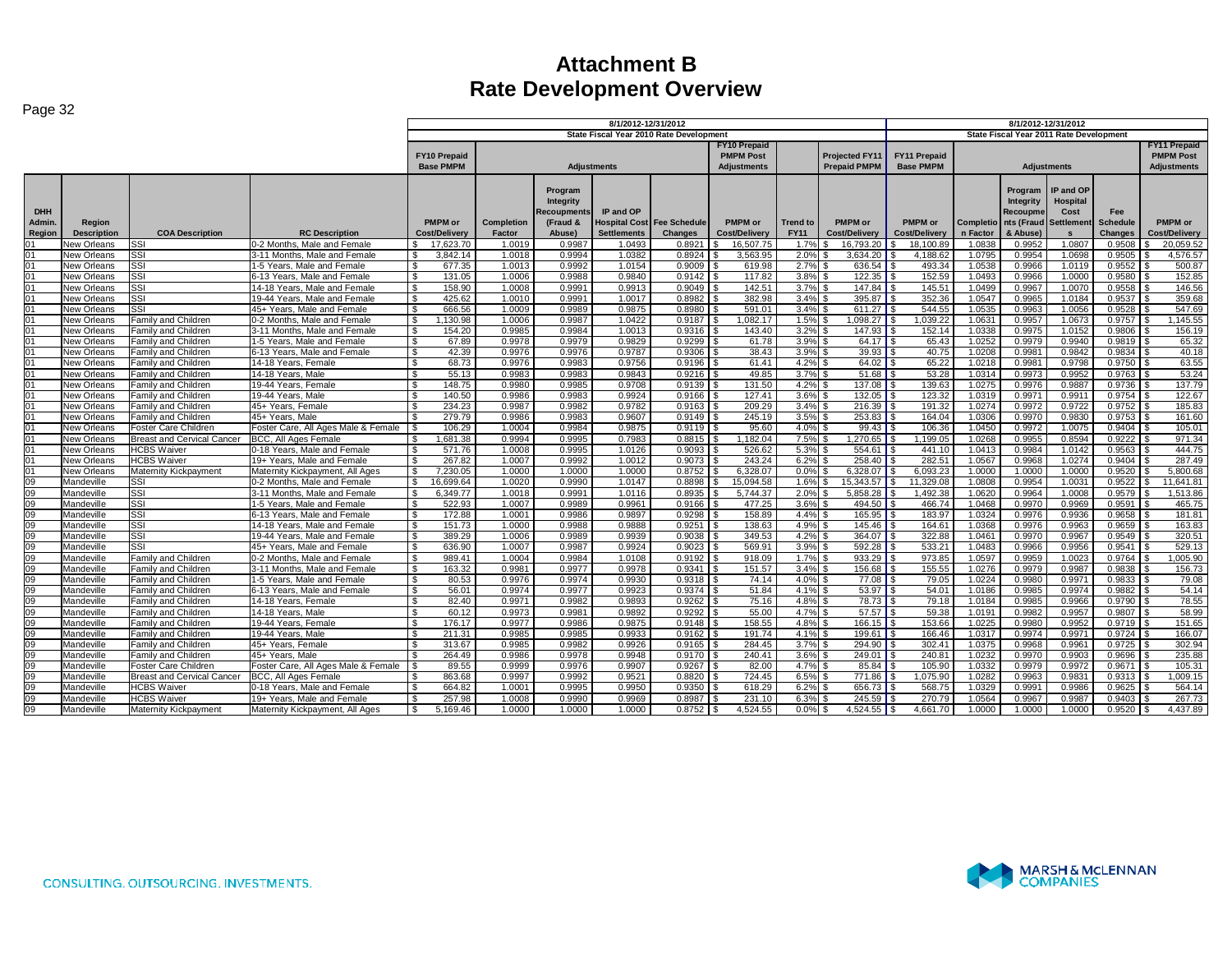|                       |                           |                                   |                                                           | 8/1/2012-12/31/2012                              |                |                                     |                        |                                       |                                                     |                |                                                         |                       |                                                       |
|-----------------------|---------------------------|-----------------------------------|-----------------------------------------------------------|--------------------------------------------------|----------------|-------------------------------------|------------------------|---------------------------------------|-----------------------------------------------------|----------------|---------------------------------------------------------|-----------------------|-------------------------------------------------------|
|                       |                           |                                   |                                                           | <b>Weighted FY10</b><br>and FY11 PMPM<br>at FY11 |                | <b>Projected FFS</b><br><b>PMPM</b> |                        | <b>PMPM Post MC</b><br><b>Savings</b> | <b>PMPM Post</b><br><b>Smoothing</b><br>w/Statewide |                | <b>Final Prepaid</b><br>Premium w/Tax<br>(Gross of GME) |                       | <b>Final Prepaid</b><br>Premium w/ Tax<br>Net of GME) |
| <b>DHH</b>            |                           |                                   |                                                           |                                                  |                |                                     |                        |                                       |                                                     | Premium        |                                                         |                       |                                                       |
| Admin.                |                           |                                   |                                                           | <b>PMPM</b> or                                   |                | <b>PMPM</b> or                      |                        | <b>PMPM</b> or                        | <b>PMPM</b> or                                      | w/Tax          | <b>PMPM</b> or                                          | <b>GME</b>            | <b>PMPM or</b>                                        |
| Region                | <b>Region Description</b> | <b>COA Description</b>            | <b>RC Description</b>                                     | <b>Cost/Delivery</b>                             | Trend          | <b>Cost/Delivery</b>                | <b>MC Savings</b>      | <b>Cost/Delivery</b>                  | <b>Cost/Delivery</b>                                | Load           | <b>Cost/Delivery</b>                                    | Adjustment            | <b>Cost/Delivery</b>                                  |
|                       | New Orleans               | SSI                               | 0-2 Months, Male and Female                               | 18.752.99                                        | 1.69%          | 19,326.04                           | $-15.519$              | 16,327.68                             | 14.726.70                                           | 14.19          | 17.142.77                                               | 0.9466                | 16,227.77                                             |
| 01                    | New Orleans               | SSI                               | 3-11 Months, Male and Female                              | 4,199.62<br>- \$                                 | 1.95%          | 4,348.32                            | $-14.439$              | 3,721.01                              | 2,861.27                                            | 14.1%          | 3,330.69                                                | 0.9450                | 3,147.45                                              |
| 01                    | New Orleans               | SSI                               | 1-5 Years, Male and Female                                | 555.14<br>-S                                     | 3.10%          | 586.54                              | $-9.85%$               | 528.76                                | 442.29                                              | 14.1%          | 514.85                                                  | 0.9658                | 497.26                                                |
| 01                    | New Orleans               | SSI                               | 6-13 Years, Male and Female                               | $\mathfrak{L}$<br>140.65                         | 3.92%          | \$.<br>150.72                       | $-9.30%$               | 136.70                                | 142.00                                              | 14.1%          | 165.29                                                  | $0.9740$ \$           | 161.00                                                |
| 01                    | <b>New Orleans</b>        | SSI                               | 14-18 Years, Male and Female                              | 147.07<br>\$                                     | 3.89%          | 157.53                              | $-10.819$              | 140.50                                | 146.57                                              | 14.1%          | 170.61                                                  | $0.9656$ \$           | 164.74                                                |
| 01                    | <b>New Orleans</b>        | SSI                               | 19-44 Years, Male and Female                              | 374.16                                           | 3.57%          | 398.54                              | $-13.18%$              | 346.03                                | 346.03                                              | 14.1%          | 402.79                                                  | $0.8977$ \$           | 361.57                                                |
| 01                    | <b>New Orleans</b>        | SSI                               | 45+ Years. Male and Female                                | 573.12                                           | 3.63%          | 611.09                              | $-13.04%$              | 531.42                                | 531.42                                              | 14.1%          | 618.59                                                  | 0.9012                | 557.49                                                |
| 01                    | New Orleans               | Family and Children               | 0-2 Months, Male and Female                               | \$<br>1.126.64                                   | 1.51%          | 1,157.45<br>£.                      | $-20.42%$              | 921.14                                | 921.14                                              | 14.1%          | 1,072.27<br>£.                                          | 0.8509                | 912.44                                                |
| 01                    | New Orleans               | Family and Children               | 3-11 Months, Male and Female                              | \$<br>152.88                                     | 3.22%          | 161.86<br>£.                        | $-7.85%$               | 149.16                                | 149.16                                              | 14.1%          | 173.63                                                  | $0.9477$ \$           | 164.55                                                |
| 01                    | New Orleans               | Family and Children               | 1-5 Years, Male and Female                                | 64.86                                            | 3.93%          | 69.52                               | $-6.94%$               | 64.70                                 | 64.70                                               | 14.1%          | 75.31                                                   | $0.9646$ \$           | 72.65                                                 |
|                       | <b>New Orleans</b>        | Family and Children               | 6-13 Years. Male and Female                               | 40.08                                            | 4.07%          | 43.07                               | $-6.51%$               | 40.26                                 | 40.26                                               | 14.1%          | 46.87                                                   | $0.9733$ \$           | 45.62                                                 |
| 01                    | <b>New Orleans</b>        | Family and Children               | 14-18 Years, Female                                       | 63.74                                            | 4.39%          | 68.86                               | $-9.60%$               | 62.25                                 | 62.25                                               | 14.1%          | 72.46                                                   | 0.9698                | 70.27                                                 |
| 01                    | <b>New Orleans</b>        | Family and Children               | 14-18 Years, Male                                         | 52.62<br>$\mathcal{L}$                           | 3.78%          | 56.25                               | $-12.67%$              | 49.12                                 | 49.12                                               | 14.1%          | 57.18                                                   | 0.9471                | 54.16                                                 |
| 01                    | New Orleans               | Family and Children               | 19-44 Years, Female                                       | 137.51<br>¢                                      | 4.29%          | 148.30                              | $-12.99%$              | 129.04                                | 129.04                                              | 14.1%          | 150.21                                                  | 0.9483                | 142.45                                                |
| 01                    | New Orleans               | Family and Children               | 19-44 Years, Male                                         | 126.42                                           | 3.91%          | 135.45                              | $-15.36%$              | 114.65                                | 139.84                                              | 14.1%          | 162.78                                                  | $0.9775$ \$           | 159.13                                                |
| 01                    | New Orleans               | Family and Children               | 45+ Years, Female                                         | 198.06<br>\$                                     | 3.87%          | 212.07                              | $-13.63%$              | 183.16                                | 219.63                                              | 14.1%          | 255.66                                                  | $0.9766$ \$           | 249.68                                                |
| 01                    | <b>New Orleans</b>        | Family and Children               | 45+ Years, Male                                           | 198.49                                           | 3.75%          | 212.09                              | $-14.89%$              | 180.52                                | 213.65                                              | 14.1%          | 248.70                                                  | 0.9738                | 242.17                                                |
| 01                    | New Orleans               | Foster Care Children              | Foster Care, All Ages Male & Female                       | 102.78<br>$\mathfrak{L}$                         | 4.01%          | 110.31<br>\$                        | $-7.069$               | 102.52                                | 97.24                                               | 14.1%          | 113.19                                                  | 0.9844                | 111.42                                                |
| 01                    | New Orleans               | <b>Breast and Cervical Cancer</b> | <b>BCC. All Ages Female</b>                               | 1.091.07<br>. ድ                                  | 7.30%          | 1,238.66                            | $-12.91%$              | 1.078.76                              | 1,254.06                                            | 14.1%          | 1,459.75                                                | 0.9762                | 1,424.98                                              |
| 01                    | <b>New Orleans</b>        | <b>HCBS Waiver</b>                | 0-18 Years, Male and Female                               | $\mathfrak{L}$<br>488.70                         | 5.65%          | 539.48<br>$\mathbf{s}$              | $-0.55%$               | 536.50                                | 769.71                                              | 14.1%          | 895.99<br>l S                                           | $0.9919$ \$           | 888.77                                                |
| 01                    | New Orleans               | <b>HCBS Waiver</b>                | 19+ Years. Male and Female                                | 275.85<br>-S                                     | 6.03%          | 306.49                              | $-11.51%$              | $271.21$ S                            | 273.70                                              | 14.1%          | 318.60                                                  | $0.9750$ \$           | 310.63                                                |
| 01                    | New Orleans               | Maternity Kickpayment             | Maternity Kickpayment, All Ages                           | 6,011.64<br>- \$                                 | 0.00%          | 6,011.64                            | 1.74%                  | 6,116.24                              | 6,116.24                                            | 8.2%           | 6,660.96                                                | 0.9488                | 6,319.93                                              |
| 09                    | Mandeville                | SSI                               | 0-2 Months, Male and Female                               | 13.122.51<br>$\mathcal{F}$                       | 1.73%          | 13.533.03                           | $-15.67%$              | 11.412.92                             | 14.726.70                                           | 14.1%          | 17.142.77                                               | 0.9466                | 16.227.77                                             |
| 09                    | Mandeville                | SSI                               | 3-11 Months, Male and Female                              | 3.251.63<br>\$                                   | 2.23%          | 3.383.40                            | $-13.05%$              | 2.941.85                              | 2,861.27                                            | 14.1%          | 3.330.69                                                | 0.9450                | 3.147.45                                              |
| 09                    | Mandeville                | SSI                               | 1-5 Years, Male and Female                                | $\mathfrak{L}$<br>477.25                         | 3.82%          | 510.58<br>\$                        | $-6.90%$               | 475.34                                | 442.29                                              | 14.1%          | 514.85<br>l s                                           | $0.9658$ \ \$         | 497.26                                                |
| 09                    | Mandeville                | SSI                               | 6-13 Years, Male and Female                               | 175.47                                           | 4.82%          | 190.98                              | $-4.60%$               | 182.19                                | 142.00                                              | 14.1%          | 165.29                                                  | $0.9740$ \$           | 161.00                                                |
| 09<br>$\overline{09}$ | Mandeville                | SSI                               | 14-18 Years, Male and Female                              | 156.48                                           | 4.83%          | 170.35                              | $-6.70%$               | 158.94                                | 146.57                                              | 14.1%          | 170.61                                                  | 0.9656                | 164.74<br>369.15                                      |
|                       | Mandeville                | SSI                               | 19-44 Years, Male and Female                              | 337.93<br>- \$<br>$\mathfrak{L}$                 | 4.44%          | 365.39                              | $-12.50%$              | 319.73                                | 319.73                                              | 14.1%          | 372.18                                                  | $0.9919$ \$           |                                                       |
| 09<br>09              | Mandeville<br>Mandeville  | SSI<br>Family and Children        | 45+ Years. Male and Female<br>0-2 Months, Male and Female | 554.39<br>976.85<br>\$                           | 4.23%<br>1.67% | 597.27<br>1.006.42<br>\$.           | $-12.37%$<br>$-19.08%$ | 523.37<br>814.40                      | 523.37<br>814.40                                    | 14.1%<br>14.1% | 609.22<br>948.02                                        | 0.9961<br>$0.9948$ \$ | 606.84<br>943.11                                      |
| 09                    | Mandeville                | Family and Children               | 3-11 Months, Male and Female                              | 156.71<br>\$                                     | 3.43%          | 166.52                              | $-4.52%$               | 159.00                                | 159.00                                              | 14.1%          | 185.08                                                  | 0.9985                | 184.80                                                |
| 09                    | Mandeville                | Family and Children               | 1-5 Years, Male and Female                                | 78.28<br>\$                                      | 4.04%          | 84.07                               | $-5.45%$               | 79.49                                 | 79.49                                               | 14.1%          | 92.53                                                   | 0.9978                | 92.33                                                 |
| 09                    | Mandeville                | Family and Children               | 6-13 Years. Male and Female                               | 54.07<br>$\mathfrak{L}$                          | 4.18%          | 58.21                               | $-4.919$               | 55.35                                 | 55.35                                               | 14.1%          | 64.43                                                   | 0.9982                | 64.32                                                 |
| 09                    | Mandeville                | Family and Children               | 14-18 Years, Female                                       | 78.62<br>- \$                                    | 4.75%          | 85.48                               | $-7.35%$               | 79.19                                 | 79.19                                               | 14.1%          | 92.18                                                   | 0.9986                | 92.06                                                 |
| 09                    | Mandeville                | Family and Children               | 14-18 Years, Male                                         | 58.42<br>¢                                       | 4.73%          | 63.49                               | $-8.05%$               | 58.38                                 | 58.38                                               | 14.1%          | 67.96                                                   | $0.9986$ \$           | 67.86                                                 |
| 09                    | Mandeville                | Family and Children               | 19-44 Years, Female                                       | 157.45                                           | 4.99%          | 171.88                              | $-12.069$              | 151.15                                | 151.15                                              | 14.1%          | 175.95                                                  | 0.9989                | 175.75                                                |
| 09                    | Mandeville                | Family and Children               | 19-44 Years, Male                                         | 179.49                                           | 4.28%          | 193.54                              | $-15.36%$              | 163.82                                | 139.84                                              | 14.1%          | 162.78                                                  | $0.9775$ \$           | 159.13                                                |
| 09                    | Mandeville                | Family and Children               | 45+ Years, Female                                         | 299.72<br>\$                                     | 3.78%          | 320.40                              | $-14.87%$              | 272.77                                | 219.63                                              | 14.1%          | 255.66<br>£.                                            | $0.9766$ \$           | 249.68                                                |
| 09                    | Mandeville                | Family and Children               | 45+ Years, Male                                           | 241.13<br>ፍ                                      | 4.53%          | 261.17                              | $-13.64%$              | 225.55                                | 213.65                                              | 14.1%          | 248.70                                                  | 0.9738                | 242.17                                                |
| 09                    | Mandeville                | Foster Care Children              | Foster Care, All Ages Male & Female                       | 97.52<br>. ፍ                                     | 4.66%          | 105.85                              | $-4.18%$               | 101.42                                | 97.24                                               | 14.1%          | 113.19                                                  | $0.9844$ \$           | 111.42                                                |
| 09                    | Mandeville                | <b>Breast and Cervical Cancer</b> | <b>BCC. All Ages Female</b>                               | 914.23<br>$\mathcal{F}$                          | 6.69%          | 1.027.33                            | $-11.99%$              | 904.13                                | 1.254.06                                            | 14.1%          | 1.459.75                                                | 0.9762                | 1.424.98                                              |
| 09                    | Mandeville                | <b>HCBS Waiver</b>                | 0-18 Years, Male and Female                               | 601.18                                           | 6.41%          | 672.36                              | 4.14%                  | 700.21                                | 769.71                                              | 14.1%          | 895.99                                                  | 0.9919                | 888.77                                                |
| 09                    | Mandeville                | <b>HCBS Waiver</b>                | 19+ Years, Male and Female                                | 258.87                                           | 6.24%          | 288.66                              | $-11.55%$              | 255.33                                | 273.70                                              | 14.1%          | 318.60                                                  | 0.9750                | 310.63                                                |
| 09                    | Mandeville                | Maternity Kickpayment             | Maternity Kickpayment, All Ages                           | 4,472.55<br>$\mathfrak{L}$                       | 0.00%          | 4,472.55                            | 1.74%                  | 4,550.38                              | 4,550.38                                            | 8.2%           | 4.955.64                                                | 0.9965                | 4,938.32                                              |

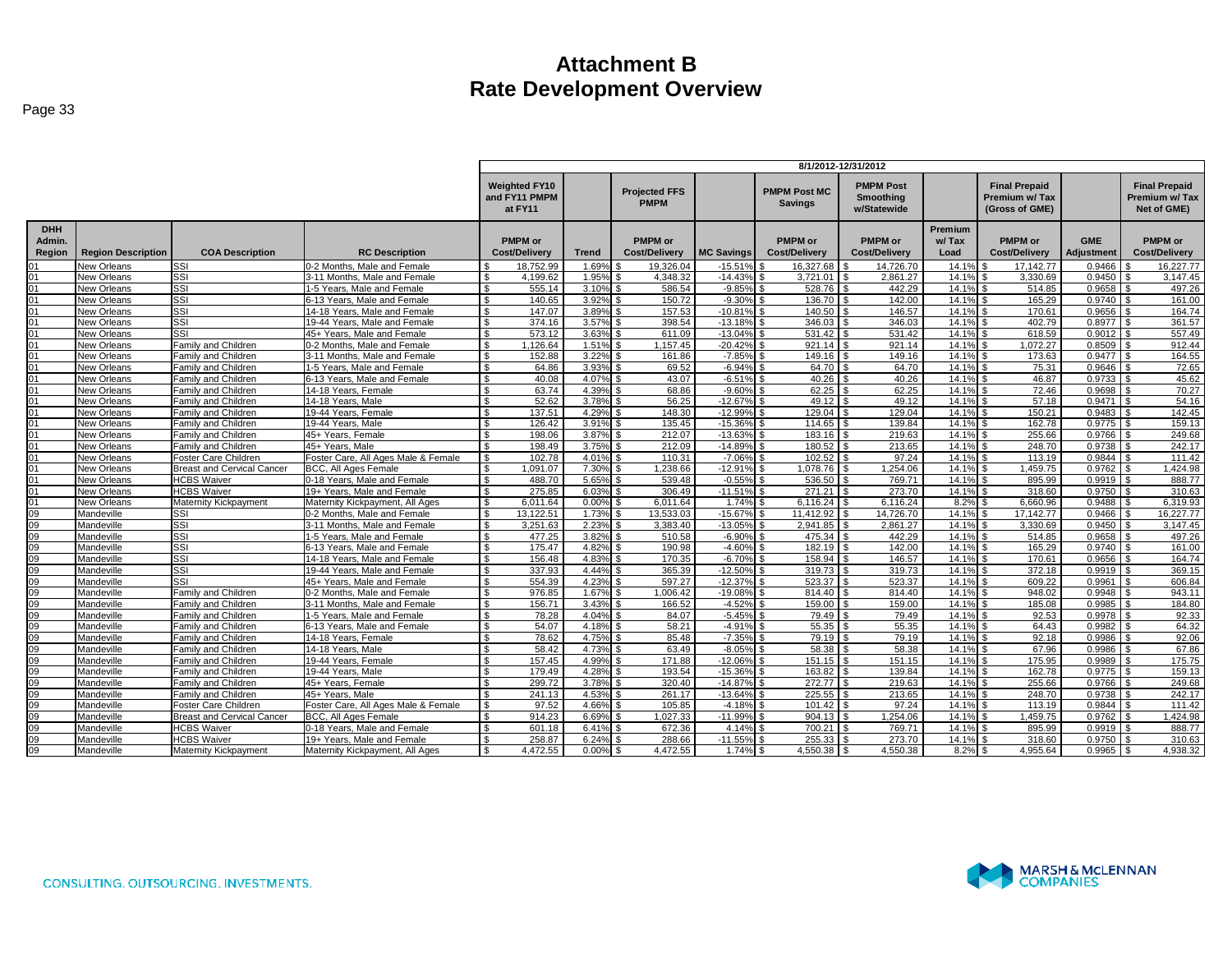|                 |                                          |                                             |                                                               |                                    |                  |                    |                      | 8/1/2012-12/31/2012                     |                      |                 |                           |                     |                  |                  |                                         |                  |                      |
|-----------------|------------------------------------------|---------------------------------------------|---------------------------------------------------------------|------------------------------------|------------------|--------------------|----------------------|-----------------------------------------|----------------------|-----------------|---------------------------|---------------------|------------------|------------------|-----------------------------------------|------------------|----------------------|
|                 |                                          |                                             |                                                               |                                    |                  |                    | 8/1/2012-12/31/2012  | State Fiscal Year 2010 Rate Development |                      |                 |                           |                     |                  |                  | State Fiscal Year 2011 Rate Development |                  |                      |
|                 |                                          |                                             |                                                               |                                    |                  |                    |                      |                                         | <b>FY10 Prepaid</b>  |                 |                           |                     |                  |                  |                                         |                  | FY11 Prepaid         |
|                 |                                          |                                             |                                                               | <b>FY10 Prepaid</b>                |                  |                    |                      |                                         | <b>PMPM Post</b>     |                 | <b>Projected FY11</b>     | <b>FY11 Prepaid</b> |                  |                  |                                         |                  | <b>PMPM Post</b>     |
|                 |                                          |                                             |                                                               | <b>Base PMPM</b>                   |                  | <b>Adjustments</b> |                      |                                         | <b>Adjustments</b>   |                 | <b>Prepaid PMPM</b>       | <b>Base PMPM</b>    |                  |                  | <b>Adjustments</b>                      |                  | <b>Adjustments</b>   |
|                 |                                          |                                             |                                                               |                                    |                  |                    |                      |                                         |                      |                 |                           |                     |                  |                  |                                         |                  |                      |
|                 |                                          |                                             |                                                               |                                    |                  | Program            |                      |                                         |                      |                 |                           |                     |                  | Program          | IP and OP                               |                  |                      |
|                 |                                          |                                             |                                                               |                                    |                  | Integrity          |                      |                                         |                      |                 |                           |                     |                  | Integrity        | Hospital                                |                  |                      |
| <b>DHH</b>      |                                          |                                             |                                                               |                                    |                  | <b>lecoupments</b> | IP and OP            |                                         |                      |                 |                           |                     |                  | Recoupme         | Cost                                    | <b>Fee</b>       |                      |
| Admin.          | Region                                   |                                             |                                                               | <b>PMPM</b> or                     | Completion       | (Fraud &           | <b>Hospital Cost</b> | <b>Fee Schedule</b>                     | PMPM or              | <b>Trend to</b> | <b>PMPM</b> or            | <b>PMPM</b> or      | Completio        | nts (Fraud       | <b>Settlemen</b>                        | <b>Schedule</b>  | PMPM or              |
| Region          | <b>Description</b>                       | <b>COA Description</b>                      | <b>RC Description</b>                                         | <b>Cost/Delivery</b>               | Factor           | Abuse)             | <b>Settlements</b>   | <b>Changes</b>                          | <b>Cost/Delivery</b> | <b>FY11</b>     | <b>Cost/Delivery</b>      | Cost/Delivery       | n Factor         | & Abuse)         | $\mathbf{s}$                            | <b>Changes</b>   | <b>Cost/Delivery</b> |
| 02              | <b>Baton Rouge</b>                       | SSI                                         | -2 Months. Male and Female                                    | 15.368.15<br>\$.                   | 1.0019           | 0.9987             | 1.0367               | 0.8929                                  | 14.234.36<br>S.      | 1.7%            | $\mathbf{s}$<br>14.481.35 | 19.769.02<br>ፍ      | 1.0837           | 0.9952           | 1.0154                                  | 0.9515           | 20,598.69            |
| $\overline{02}$ | <b>Baton Rouge</b>                       | SSI                                         | 3-11 Months, Male and Female                                  | $\mathbf{s}$<br>3.174.03           | 1.0017           | 0.9991             | 1.0313               | 0.8965                                  | 2.936.82             | 2.1%            | 2.998.92<br>£.            | 2.706.67            | 1.0709           | 0.9960           | 1.0112                                  | 0.9525           | 2,780.67             |
| 02              | <b>Baton Rouge</b>                       | SSI                                         | 1-5 Years. Male and Female                                    | 495.81<br>-S                       | 1.0009           | 0.9988             | 1.0152               | 0.9124                                  | 459.09               | 3.2%            | 473.86                    | 357.87              | 1.0458           | 0.9975           | 1.0020                                  | 0.9608           | 359.37               |
| 02              | <b>Baton Rouge</b>                       | SSI                                         | 3-13 Years. Male and Female                                   | $\mathfrak{S}$<br>162.32           | 1.0008           | 0.9987             | 1.0154               | 0.9141                                  | 150.60               | 3.4%            | 155.66                    | 121.91              | 1.0417           | 0.9975           | 1.0016                                  | 0.9677           | 122.79               |
| 02              | <b>Baton Rouge</b>                       | SSI                                         | 14-18 Years, Male and Female                                  | $\mathbf{\hat{s}}$<br>165.32       | 1.0008           | 0.9990             | 1.0151               | 0.9105                                  | 152.76               | 3.6%            | 158.31                    | 124.70              | 1.0445           | 0.9973           | 1.0023                                  | 0.9618           | 125.22               |
| 02              | <b>Baton Rouge</b>                       | SSI                                         | 19-44 Years, Male and Female                                  | <b>S</b><br>431.19                 | 1.0010           | 0.9992             | 1.0174               | 0.8988                                  | 394.37               | 3.5%            | 407.99                    | 349.76              | 1.0526           | 0.9967           | 1.0032                                  | 0.9528           | 350.75               |
| 02              | <b>Baton Rouge</b>                       | SSI                                         | 45+ Years, Male and Female                                    | 569.26<br><b>S</b>                 | 1.0006           | 0.9989             | 1.0057               | 0.9014                                  | 515.76               | 4.1%            | 537.12                    | 530.92              | 1.0478           | 0.9966           | 0.9988                                  | 0.9525           | 527.39               |
| 02              | Baton Rouge                              | Family and Children                         | 0-2 Months, Male and Female                                   | ,102.56<br>- \$                    | 1.0007           | 0.9987             | 1.0330               | 0.9182                                  | 1,045.13             | 1.5%            | ,060.39                   | 086.7'              | 1.0644           | 0.9956           | 1.0134                                  | 0.9757           | ,138.65              |
| 02              | Baton Rouge                              | Family and Children                         | 3-11 Months, Male and Female                                  | 174.28<br>$\mathcal{R}$            | 0.9989           | 0.9983             | 1.0144               | 0.9300                                  | 163.94               | 2.8%            | 168.60                    | 168.3               | 1.0380           | 0.9973           | 1.0051                                  | 0.9811           | 171.82               |
| 02              | <b>Baton Rouge</b>                       | Family and Children                         | -5 Years, Male and Female                                     | - \$<br>63.29                      | 0.9977           | 0.9976             | 1.0021               | 0.9332                                  | 58.9'                | 3.9%            | 61.19                     | 64.44               | 1.026'           | 0.9979           | 1.0005                                  | 0.9834           | 64.91                |
| 02              | Baton Rouge                              | Family and Children                         | 6-13 Years, Male and Female                                   | <b>S</b><br>40.26                  | 0.9974           | 0.9976             | 1.0003               | 0.9382                                  | 37.60                | 4.0%            | 39.09                     | 39.30               | 1.0195           | 0.9985           | 0.9990                                  | 0.9876           | 39.47                |
| 02              | Baton Rouge                              | Family and Children                         | 14-18 Years. Female                                           | ્ર<br>65.94                        | 0.9974           | 0.9983             | 0.9979               | 0.9267                                  | 60.72                | 4.6%            | 63.49                     | 60.27               | 1.0183           | 0.9986           | 0.9974                                  | 0.9774           | 59.74                |
| 02              | <b>Baton Rouge</b>                       | Family and Children                         | 14-18 Years, Male                                             | <b>S</b><br>48.39                  | 0.9976           | 0.9981             | 1.0002               | 0.9292                                  | 44.78                | 4.3%            | 46.70                     | 45.19               | 1.021            | 0.9982           | 0.9981                                  | 0.9808           | 45.10                |
| 02              | Baton Rouge                              | Family and Children                         | 9-44 Years, Female                                            | 138.68<br>$\mathcal{R}$            | 0.9976           | 0.9988             | 0.9960               | 0.9143                                  | 125.84               | 4.9%            | 132.04                    | 128.73              | 1.0215           | 0.9980           | 0.9951                                  | 0.9694           | 126.59               |
| 02              | Baton Rouge                              | Family and Children                         | 9-44 Years, Male                                              | $\mathcal{R}$<br>173.09            | 0.9985           | 0.9987             | 1.0071               | 0.9169                                  | 159.39               | 4.0%            | 165.75                    | 129.16              | 1.0306           | 0.9974           | 0.9992                                  | 0.9730           | 129.09               |
| 02              | <b>Baton Rouge</b>                       | <b>Family and Children</b>                  | 45+ Years. Female                                             | 242.32<br>$\mathcal{R}$            | 0.9981           | 0.9984             | 0.9968               | 0.9159                                  | 220.45               | 4.3%            | 229.97                    | 222.11              | 1.0306           | 0.9971           | 0.9973                                  | 0.9730           | 221.48               |
| 02              | <b>Baton Rouge</b>                       | Family and Children                         | 45+ Years, Male                                               | 204.80<br>$\mathcal{R}$            | 0.9987           | 0.9982             | 1.0105               | 0.9182                                  | 189.45               | 3.3%            | 195.80                    | 174.04              | 1.0309           | 0.9973           | 0.9991                                  | 0.9744           | 174.21               |
| 02<br>02        | Baton Rouge                              | Foster Care Children                        | Foster Care, All Ages Male & Female                           | 91.06<br>$\mathcal{R}$             | 1.0001           | 0.9982             | 1.0048               | 0.9255                                  | 84.54                | 4.3%            | 88.15                     | 83.48               | 1.036'           | 0.9980           | 1.001                                   | 0.9629           | 83.22<br>1.282.33    |
| 02              | <b>Baton Rouge</b>                       | <b>Breast and Cervical Cancer</b>           | BCC, All Ages Female                                          | .395.45<br>\$.<br>$\mathcal{R}$    | 0.9995           | 0.9996<br>0.9995   | 0.9634               | 0.8823<br>0.9452                        | 1,185.20             | 7.1%<br>6.0%    | 1,268.96                  | .395.50             | 1.0223           | 0.9959           | 0.9735                                  | 0.9271           |                      |
| 02              | Baton Rouge                              | <b>HCBS Waiver</b>                          | 0-18 Years, Male and Female                                   | 397.01<br>242.67<br>$\mathfrak{s}$ | 1.0000<br>1.0006 | 0.9991             | 1.0019               | 0.9034                                  | 375.78               |                 | 398.51                    | 345.92<br>198.06    | 1.0309           | 0.9988           | 0.9984                                  | 0.9670<br>0.9495 | 343.90<br>195.67     |
| 02              | <b>Baton Rouge</b><br><b>Baton Rouge</b> | <b>HCBS</b> Waiver<br>Maternity Kickpayment | 19+ Years, Male and Female<br>Maternity Kickpayment, All Ages | 5.612.40<br>$\mathbf{s}$           | 1.0000           | 1.0000             | 1.0101<br>1.0000     | 0.8752                                  | 221.40<br>4.912.23   | 6.4%<br>0.0%    | 235.58<br>4.912.23        | 5.042.42            | 1.0426<br>1.0000 | 0.9976<br>1.0000 | 1.0003<br>1.0000                        | 0.9520           | 4.800.33             |
| 03              | Thibodaux                                | SSI                                         | 0-2 Months, Male and Female                                   | <b>S</b><br>20,186.39              | 1.0020           | 0.9990             | 1.1010               | 0.8892                                  | 19,783.21            | 1.6%            | 20,099.07                 | 20,191.35           | 1.0862           | 0.9951           | 1.0228                                  | 0.9496           | 21.194.58            |
| 03              | Thibodaux                                | SSI                                         | 3-11 Months, Male and Female                                  | 3.338.09<br>- \$                   | 1.0018           | 0.9992             | 1.0909               | 0.8939                                  | 3.258.50             | 2.0%            | 3.322.80                  | 3.250.73            | 1.0762           | 0.9955           | 1.0204                                  | 0.9527           | 3.385.85             |
| 03              | Thibodaux                                | SSI                                         | 1-5 Years, Male and Female                                    | - \$<br>357.69                     | 1.0006           | 0.9990             | 1.0423               | 0.9173                                  | 341.84               | 3.8%            | 354.73                    | 387.19              | 1.0502           | 0.9970           | 1.0138                                  | 0.9583           | 393.87               |
| 03              | Thibodaux                                | SSI                                         | 6-13 Years, Male and Female                                   | <b>S</b><br>120.75                 | 1.0002           | 0.9986             | 1.0297               | 0.9272                                  | 115.14               | 4.5%            | 120.30                    | 120.36              | 1.0337           | 0.9978           | 1.0098                                  | 0.9702           | 121.63               |
| 03              | Thibodaux                                | SSI                                         | 14-18 Years, Male and Female                                  | 121.19<br>- \$                     | 0.9999           | 0.9987             | 1.0211               | 0.9245                                  | 114.25               | 5.2%            | 120.20                    | 135.33              | 1.0364           | 0.9977           | 1.0106                                  | 0.9633           | 136.23               |
| 03              | Thibodaux                                | SSI                                         | 19-44 Years. Male and Female                                  | -S<br>322.37                       | 1.0004           | 0.9991             | 1.0433               | 0.9035                                  | 303.74               | 4.7%            | 317.90                    | 284.06              | 1.0436           | 0.9970           | 1.0142                                  | 0.9539           | 285.94               |
| 03              | Thibodaux                                | SSI                                         | 45+ Years, Male and Female                                    | 547.28<br>- \$                     | 1.0004           | 0.9989             | 1.0418               | 0.9030                                  | 514.43               | 4.7%            | 538.56                    | 530.60              | 1.0444           | 0.9965           | 1.0163                                  | 0.9523           | 534.50               |
| 03              | Thibodaux                                | Family and Children                         | -2 Months, Male and Female                                    | 899.47<br>- \$                     | 1.0003           | 0.9985             | 1.0770               | 0.9206                                  | 890.70               | $1.7\%$ \$      | 905.92                    | 844.22              | 1.0569           | 0.9961           | 1.0174                                  | 0.9773           | 883.69               |
| 03              | Thibodaux                                | Family and Children                         | 3-11 Months, Male and Female                                  | $\mathbf{R}$<br>157.41             | 0.9980           | 0.9980             | 1.0281               | 0.9376                                  | 151.13               | 3.5%            | 156.41                    | 160.79              | 1.0294           | 0.9978           | 1.0090                                  | 0.9831           | 163.84               |
| 03              | Thibodaux                                | Family and Children                         | 1-5 Years, Male and Female                                    | $\mathbf{\hat{s}}$<br>76.16        | 0.9975           | 0.9978             | 1.0186               | 0.9360                                  | 72.28                | 4.2%            | 75.30                     | 74.16               | 1.0211           | 0.9983           | 1.0066                                  | 0.9846           | 74.92                |
| 03              | Thibodaux                                | Family and Children                         | 3-13 Years, Male and Female                                   | $\mathfrak{S}$<br>50.79            | 0.9972           | 0.9977             | 1.0110               | 0.9406                                  | 48.05                | 4.4%            | 50.16                     | 50.49               | 1.0168           | 0.9986           | 1.0053                                  | 0.9883           | 50.93                |
| 03              | Thibodaux                                | Family and Children                         | 14-18 Years, Female                                           | S.<br>89.49                        | 0.9972           | 0.9984             | 1.0110               | 0.9277                                  | 83.56                | 4.8%            | 87.54                     | 85.60               | 1.0168           | 0.9985           | 1.0064                                  | 0.9777           | 85.50                |
| 03              | Thibodaux                                | Family and Children                         | 14-18 Years, Male                                             | $\mathbf{s}$<br>63.36              | 0.9976           | 0.9983             | 1.0194               | 0.9305                                  | 59.86                | 4.6%            | 62.60                     | 62.47               | 1.0205           | 0.9981           | 1.0085                                  | 0.9798           | 62.87                |
| 03              | Thibodaux                                | Family and Children                         | 9-44 Years, Female                                            | 180.43<br>-S                       | 0.9977           | 0.9988             | 1.0213               | 0.9172                                  | 168.42               | 4.8%            | 176.53                    | 167.66              | 1.022'           | 0.9980           | 1.0094                                  | 0.9713           | 167.66               |
| 03              | Thibodaux                                | Family and Children                         | 19-44 Years, Male                                             | $\mathcal{S}$<br>201.72            | 0.9984           | 0.9988             | 1.0388               | 0.9161                                  | 191.45               | 4.4%            | 199.81                    | 144.02              | 1.0227           | 0.9974           | 1.0126                                  | 0.9704           | 144.35               |
| 03              | Thibodaux                                | Family and Children                         | 45+ Years, Female                                             | 308.04<br>- \$                     | 0.9982           | 0.9987             | 1.0339               | 0.9171                                  | 291.17               | 4.5%            | 304.15                    | 260.88              | 1.0300           | 0.9970           | 1.0136                                  | 0.9718           | 263.90               |
| 03              | Thibodaux                                | Family and Children                         | 45+ Years, Male                                               | 290.74                             | 0.9982           | 0.9990             | 1.0324               | 0.9116                                  | 272.85               | 4.6%            | 285.53                    | 250.48              | 1.0329           | 0.9965           | 1.0168                                  | 0.9690           | 254.01               |
| 03              | Thibodaux                                | Foster Care Children                        | Foster Care. All Ages Male & Female                           | 93.24                              | 0.9998           | 0.9975             | 1.0120               | 0.9312                                  | 87.62                | 4.7%            | 91.78                     | 88.30               | 1.023'           | 0.9985           | 1.0059                                  | 0.9835           | 89.24                |
| 03              | Thibodaux                                | <b>Breast and Cervical Cancer</b>           | <b>BCC, All Ages Female</b>                                   | 1,999.25<br>-S                     | 0.9993           | 0.9995             | 1.0097               | 0.8865                                  | 1,787.52             | 8.0%            | 1,930.69                  | 1,762.91            | 1.0276           | 0.9957           | 1.0223                                  | 0.9225           | 1,700.89             |
| 03              | Thibodaux                                | <b>HCBS Waiver</b>                          | -18 Years. Male and Female                                    | 411.03<br>- 9                      | 0.9999           | 0.9996             | 1.0089               | 0.9464                                  | 392.29               | 6.5%            | 417.82                    | 353.95              | 1.0368           | 0.9987           | 1.0059                                  | 0.9609           | 354.26               |
| 03              | Thibodaux                                | <b>HCBS Waiver</b>                          | 9+ Years, Male and Female                                     | 251.74<br>£.                       | 1.0005           | 0.9992             | 1.0383               | 0.9100                                  | 237.78               | 6.7%            | 253.61                    | 226.80              | 1.0436           | 0.9977           | 1.0108                                  | 0.9492           | 226.57               |
| 03              | Thibodaux                                | Maternity Kickpayment                       | Maternity Kickpayment, All Ages                               | 5,412.89<br>- \$                   | 1.0000           | 1.0000             | 1.0000               | 0.8752                                  | 4.737.61             | 0.0%            | 4,737.61                  | 5.036.47            | 1.0000           | 1.0000           | 1.0000                                  | 0.9520           | 4.794.66             |

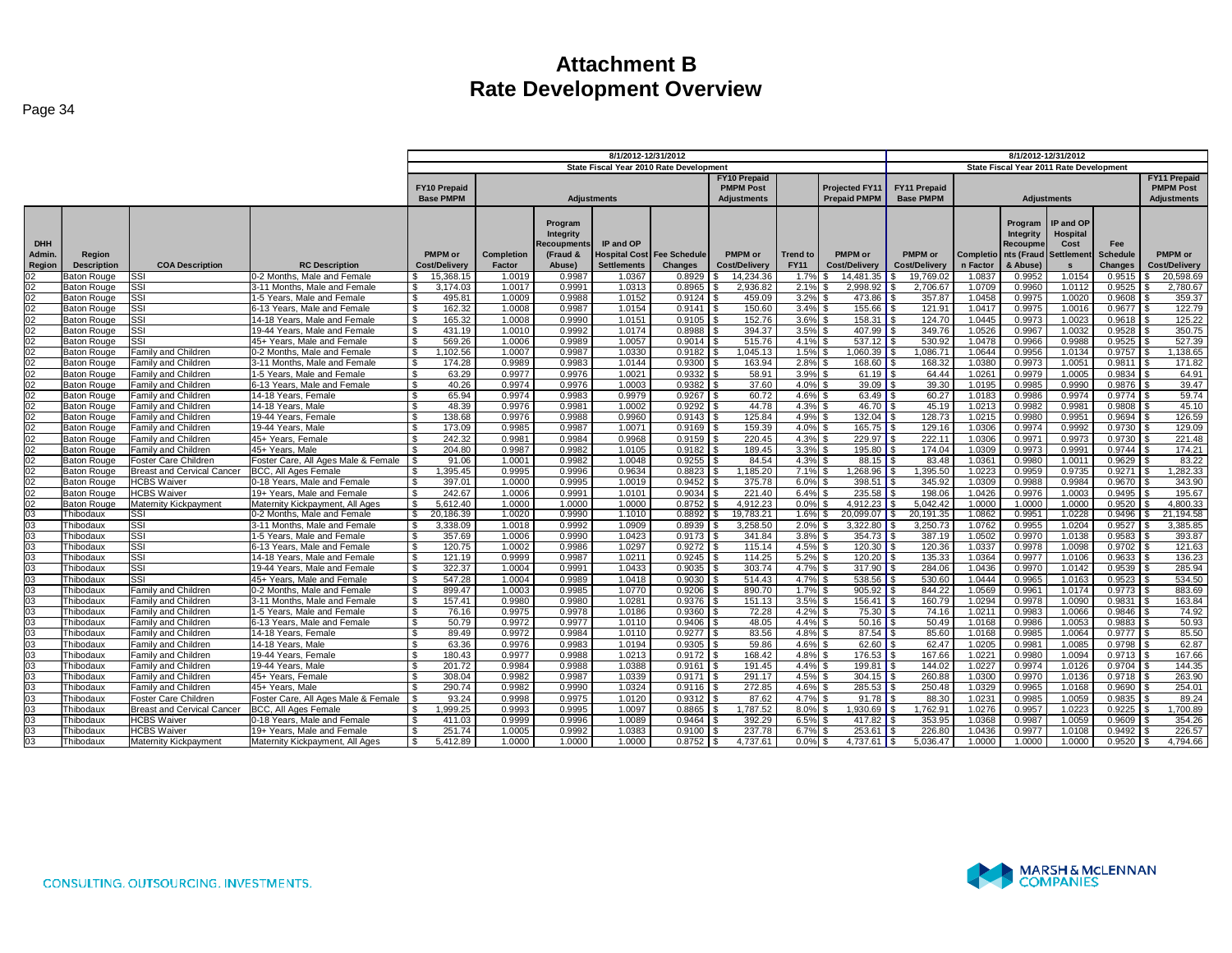|                                |                           |                                   |                                     | 8/1/2012-12/31/2012                              |              |                                     |                   |                                        |                                              |                          |                                                          |                          |                                                      |
|--------------------------------|---------------------------|-----------------------------------|-------------------------------------|--------------------------------------------------|--------------|-------------------------------------|-------------------|----------------------------------------|----------------------------------------------|--------------------------|----------------------------------------------------------|--------------------------|------------------------------------------------------|
|                                |                           |                                   |                                     | <b>Weighted FY10</b><br>and FY11 PMPM<br>at FY11 |              | <b>Projected FFS</b><br><b>PMPM</b> |                   | <b>PMPM Post MC</b><br><b>Savings</b>  | <b>PMPM Post</b><br>Smoothing<br>w/Statewide |                          | <b>Final Prepaid</b><br>Premium w/ Tax<br>(Gross of GME) |                          | <b>Final Prepaid</b><br>Premium w/Tax<br>Net of GME) |
| <b>DHH</b><br>Admin.<br>Region | <b>Region Description</b> | <b>COA Description</b>            | <b>RC Description</b>               | <b>PMPM</b> or<br><b>Cost/Delivery</b>           | <b>Trend</b> | <b>PMPM</b> or<br>Cost/Delivery     | <b>MC Savings</b> | <b>PMPM</b> or<br><b>Cost/Delivery</b> | <b>PMPM</b> or<br><b>Cost/Delivery</b>       | Premium<br>w/Tax<br>Load | <b>PMPM</b> or<br><b>Cost/Delivery</b>                   | <b>GME</b><br>Adjustment | <b>PMPM</b> or<br><b>Cost/Delivery</b>               |
| 02                             | Baton Rouge               | SSI                               | 0-2 Months, Male and Female         | 18, 151.75                                       | 1.69%        | 18.708.46                           | $-15.39%$         | 15.828.38                              | 14.726.70                                    | 14.19                    | 17.142.77                                                | 0.9466                   | 16,227.77                                            |
|                                | <b>Baton Rouge</b>        | SSI                               | 3-11 Months. Male and Female        | 2,867.97<br>\$                                   | 2.22%        | 2,983.45                            | $-12.61%$         | 2,607.23                               | 2,861.27                                     | 14.1%                    | 3,330.69                                                 | 0.9450                   | 3,147.45                                             |
| <u>영업영업영업영업영업</u>              | Baton Rouge               | SSI                               | 1-5 Years, Male and Female          | $\mathfrak{L}$<br>405.17                         | 3.52%        | 431.21                              | $-6.36%$          | 403.77 \$                              | 442.29                                       | 14.1%                    | 514.85                                                   | 0.9658                   | 497.26                                               |
|                                | Baton Rouge               | SSI                               | 6-13 Years, Male and Female         | $\mathfrak{L}$<br>135.94                         | 3.72%        | 145.18                              | $-6.65%$          | 135.52 \$                              | 142.00                                       | 14.1%                    | 165.29                                                   | 0.9740                   | 161.00                                               |
|                                | Baton Rouge               | SSI                               | 14-18 Years. Male and Female        | 138.46<br>\$                                     | 4.00%        | 148.58                              | $-8.93%$          |                                        | 146.57                                       | 14.1%                    | 170.61                                                   | 0.9656                   | 164.74                                               |
|                                | <b>Baton Rouge</b>        | SSI                               | 19-44 Years, Male and Female        | 373.65<br>$\mathfrak{s}$                         | 3.82%        | 399.73                              | $-12.86%$         | 348.31 \$                              | 348.31                                       | 14.1%                    | 405.45                                                   | 0.9829                   | 398.52                                               |
|                                | <b>Baton Rouge</b>        | SSI                               | 45+ Years, Male and Female          | 531.28<br>$\mathfrak{L}$                         | 4.36%        | 573.70                              | $-12.27%$         | 503.31                                 | 503.31                                       | 14.1%                    | 585.88                                                   | 0.9849                   | 577.02                                               |
|                                | <b>Baton Rouge</b>        | Family and Children               | 0-2 Months, Male and Female         | \$<br>1,107.35                                   | 1.47%        | 1,136.87                            | $-20.91%$         | 899.13 \$                              | 899.13                                       | 14.1%                    | 1,046.65                                                 | 0.9870                   | 1,033.10                                             |
|                                | <b>Baton Rouge</b>        | Family and Children               | 3-11 Months, Male and Female        | $\mathfrak{L}$<br>170.53                         | 2.89%        | 179.52                              | $-8.88%$          | 163.58 \$                              | 163.58                                       | 14.1%                    | 190.42                                                   | 0.9920                   | 188.91                                               |
|                                | Baton Rouge               | Family and Children               | 1-5 Years, Male and Female          | 63.42<br>\$                                      | 3.83%        | 67.86                               | $-5.52%$          |                                        | 64.12                                        | 14.1%                    | 74.64                                                    | 0.9943                   | 74.21                                                |
|                                | <b>Baton Rouge</b>        | Family and Children               | 6-13 Years. Male and Female         | $\mathfrak{L}$<br>39.32                          | 4.02%        | 42.21                               | $-3.98%$          | 40.53                                  | 40.53                                        | 14.1%                    | 47.18                                                    | 0.9956                   | 46.97                                                |
|                                | <b>Baton Rouge</b>        | Family and Children               | 14-18 Years, Female                 | 61.24<br>$\mathfrak{L}$                          | 4.70%        | 66.52                               | $-7.02%$          |                                        | 61.85                                        | 14.1%                    | 72.00                                                    | 0.9949                   | 71.63                                                |
|                                | <b>Baton Rouge</b>        | Family and Children               | 14-18 Years, Male                   | 45.74<br><b>S</b>                                | 4.43%        | 49.45                               | $-7.84%$          | $45.57$ \$                             | 45.57                                        | 14.1%                    | 53.05                                                    | 0.9943                   | 52.75                                                |
|                                | Baton Rouge               | Family and Children               | 19-44 Years, Female                 | 128.77<br>$\mathfrak{L}$                         | 5.15%        | 140.96                              | $-12.00%$         | 124.05                                 | 124.05                                       | 14.1%                    | 144.40                                                   | 0.9915                   | 143.17                                               |
|                                | Baton Rouge               | Family and Children               | 19-44 Years, Male                   | 143.75<br>\$                                     | 4.23%        | 154.87                              | $-14.73%$         | $132.05$ \\$                           | 139.84                                       | 14.1%                    | 162.78                                                   | 0.9775                   | 159.13                                               |
|                                | Baton Rouge               | Family and Children               | 45+ Years, Female                   | \$<br>224.88                                     | 4.36%        | 242.85                              | $-13.55%$         | 209.95 \$                              | 219.63                                       | 14.1%                    | 255.66                                                   | 0.9766                   | 249.68                                               |
|                                | <b>Baton Rouge</b>        | Family and Children               | 45+ Years, Male                     | 182.84<br>\$                                     | 3.73%        | 195.31                              | $-14.25%$         | 167.48 \$                              | 213.65                                       | 14.1%                    | 248.70                                                   | 0.9738                   | 242.17                                               |
|                                | <b>Baton Rouge</b>        | Foster Care Children              | Foster Care, All Ages Male & Female | 85.19<br>-\$                                     | 4.31%        | 91.92                               | $-3.82%$          |                                        | 97.24                                        | 14.1%                    | 113.19                                                   | 0.9844                   | 111.42                                               |
|                                | <b>Baton Rouge</b>        | <b>Breast and Cervical Cancer</b> | <b>BCC. All Ages Female</b>         | 1.276.98<br>-\$                                  | 7.45%        | 1,453.31                            | $-12.11%$         | 1.277.39                               | 1,254.06                                     | 14.1%                    | 1,459.75                                                 | 0.9762                   | 1.424.98                                             |
|                                | <b>Baton Rouge</b>        | <b>HCBS Waiver</b>                | 0-18 Years, Male and Female         | 365.75<br>$\mathfrak{L}$                         | 6.17%        | 407.38                              | 5.21%             | 428.58                                 | 769.71                                       | 14.1%                    | 895.99                                                   | 0.9919                   | 888.77                                               |
|                                | Baton Rouge               | <b>HCBS Waiver</b>                | 19+ Years, Male and Female          | £,<br>211.63                                     | 6.77%        | 238.12                              | $-9.53%$          | $215.43$ \$                            | 273.70                                       | 14.1%                    | 318.60                                                   | 0.9750                   | 310.63                                               |
|                                | <b>Baton Rouge</b>        | Maternity Kickpayment             | Maternity Kickpayment, All Ages     | 4.845.09<br>$\mathfrak{L}$                       | 0.00%        | 4,845.09                            | 1.74%             | 4,929.40 \$                            | 4,929.40                                     | 8.2%                     | 5,368.41                                                 | 0.9988                   | 5,362.07                                             |
| <u> ଅଆଆଆଆଆଆଆ</u>               | Thibodaux                 | SSI                               | 0-2 Months, Male and Female         | 20.756.38<br>$\mathfrak{L}$                      | 1.60%        | 21.358.91                           | $-15.93%$         | 17.955.48                              | 14.726.70                                    | 14.1%                    | 17.142.77                                                | 0.9466                   | 16.227.77                                            |
|                                | Thibodaux                 | SSI                               | 3-11 Months. Male and Female        | 3.360.63<br>$\mathbf{s}$                         | 2.09%        | 3.488.26                            | $-14.02%$         | $2.999.27$ \$                          | 2.861.27                                     | 14.1%                    | 3.330.69                                                 | 0.9450                   | 3.147.45                                             |
| $\frac{03}{03}$                | Thibodaux                 | SSI                               | 1-5 Years, Male and Female          | <b>S</b><br>378.21                               | 3.81%        | 404.51                              | $-6.76%$          |                                        | 442.29                                       | 14.1%                    | 514.85                                                   | 0.9658                   | 497.26                                               |
|                                | Thibodaux                 | SSI                               | 6-13 Years, Male and Female         | $\mathfrak{L}$<br>121.10                         | 4.75%        | 131.65                              | $-5.47%$          |                                        | 142.00                                       | 14.1%                    | 165.29                                                   | 0.9740                   | 161.00                                               |
|                                | Thibodaux                 | SSI                               | 14-18 Years, Male and Female        | 129.82                                           | 5.18%        | 142.17                              | $-8.26%$          | 130.43                                 | 146.57                                       | 14.19                    | 170.61                                                   | 0.9656                   | 164.74                                               |
| $\frac{03}{03}$                | Thibodaux                 | SSI                               | 19-44 Years, Male and Female        | 298.73<br>্ণ                                     | 4.94%        | 325.84                              | $-12.84%$         | 284.02                                 | 284.02                                       | 14.1%                    | 330.61                                                   | 0.9729                   | 321.66                                               |
|                                | Thibodaux                 | SSI                               | 45+ Years, Male and Female          | 536.13<br>-\$                                    | 4.92%        | 584.50                              | $-12.82%$         | 509.55 \$                              | 509.55                                       | 14.1%                    | 593.14                                                   | 0.9753                   | 578.50                                               |
|                                | Thibodaux                 | Family and Children               | 0-2 Months, Male and Female         | $\mathfrak{L}$<br>892.58                         | 1.79%        | 921.50                              | $-17.87%$         | 756.84 \$                              | 756.84                                       | 14.1%                    | 881.01                                                   | 0.9684                   | 853.15                                               |
|                                | Thibodaux                 | Family and Children               | 3-11 Months. Male and Female        | $\mathfrak{L}$<br>160.87                         | 3.57%        | 171.36                              | $-5.33%$          | 162.23                                 | 162.23                                       | 14.1%                    | 188.84                                                   | 0.9874                   | 186.46                                               |
|                                | Thibodaux                 | Family and Children               | 1-5 Years, Male and Female          | 75.07<br>$\mathfrak{L}$                          | 4.32%        | 81.01                               | $-5.12%$          | 76.86 \$                               | 76.86                                        | 14.1%                    | 89.47                                                    | 0.9914                   | 88.70                                                |
|                                | Thibodaux                 | Family and Children               | 6-13 Years, Male and Female         | 50.62<br>$\mathfrak{L}$                          | 4.50%        | 54.80                               | $-4.33%$          | 52.43                                  | 52.43                                        | 14.1%                    | 61.03                                                    | 0.9922                   | 60.56                                                |
|                                | Thibodaux                 | Family and Children               | 14-18 Years, Female                 | 86.32<br>-\$                                     | 4.99%        | 94.23                               | $-7.29%$          | 87.36 \$                               | 87.36                                        | 14.1%                    | 101.70                                                   | 0.9917                   | 100.85                                               |
|                                | Thibodaux                 | Family and Children               | 14-18 Years, Male                   | $\mathfrak{L}$<br>62.76                          | 4.83%        | 68.32                               | $-8.97%$          |                                        | 62.19                                        | 14.1%                    | 72.40                                                    | 0.9880                   | 71.53                                                |
|                                | Thibodaux                 | Family and Children               | 19-44 Years, Female                 | -\$<br>171.21                                    | 5.09%        | 187.22                              | $-11.88%$         | 164.98                                 | 164.98                                       | 14.1%                    | 192.04                                                   | 0.9861                   | 189.38                                               |
|                                | Thibodaux                 | Family and Children               | 19-44 Years, Male                   | 166.53<br>\$                                     | 5.09%        | 182.11                              | $-15.44%$         | 153.99 \$                              | 139.84                                       | 14.1%                    | 162.78                                                   | 0.9775                   | 159.13                                               |
|                                | Thibodaux                 | Family and Children               | 45+ Years, Female                   | $\mathfrak{L}$<br>280.00                         | 4.59%        | 303.57                              | $-14.56%$         | 259.37 \$                              | 219.63                                       | 14.1%                    | 255.66                                                   | 0.9766                   | 249.68                                               |
| ଅଅଅଅଅଅଅଅଅଅଅଅଅ                  | Thibodaux                 | Family and Children               | 45+ Years, Male                     | 266.61                                           | 4.70%        | 289.59                              | $-15.78%$         | 243.88                                 | 213.65                                       | 14.1%                    | 248.70                                                   | 0.9738                   | 242.17                                               |
|                                | Thibodaux                 | Foster Care Children              | Foster Care, All Ages Male & Female | 90.25<br>. ፍ                                     | 5.11%        | 98.73                               | $-2.81%$          | 95.96 \$                               | 97.24                                        | 14.1%                    | 113.19                                                   | 0.9844                   | 111.42                                               |
|                                | Thibodaux                 | <b>Breast and Cervical Cancer</b> | <b>BCC. All Ages Female</b>         | 1.792.81<br>-S                                   | 7.68%        | 2.048.29                            | $-12.90%$         | 1.784.00 \$                            | 1.254.06                                     | 14.1%                    | 1.459.75                                                 | 0.9762                   | 1.424.98                                             |
|                                | Thibodaux                 | <b>HCBS Waiver</b>                | 0-18 Years. Male and Female         | 379.68<br>-S                                     | 6.35%        | 424.17                              | 4.20%             | 441.97 \$                              | 769.71                                       | 14.1%                    | 895.99                                                   | 0.9919                   | 888.77                                               |
|                                | Thibodaux                 | <b>HCBS Waiver</b>                | 19+ Years. Male and Female          | 237.39<br>$\mathfrak{s}$                         | 6.91%        | 267.74                              | $-9.84%$          | 241.40 \$                              | 273.70                                       | 14.1%                    | 318.60                                                   | 0.9750                   | 310.63                                               |
| 03                             | Thibodaux                 | Maternity Kickpayment             | Maternity Kickpayment, All Ages     | 4.771.84<br>$\mathbf{s}$                         | 0.00%        | 4.771.84                            | 1.74%             | 4.854.87                               | 4.854.87                                     | 8.2%                     | 5.287.25                                                 | 0.9856                   | 5.211.17                                             |
|                                |                           |                                   |                                     |                                                  |              |                                     |                   |                                        |                                              |                          |                                                          |                          |                                                      |

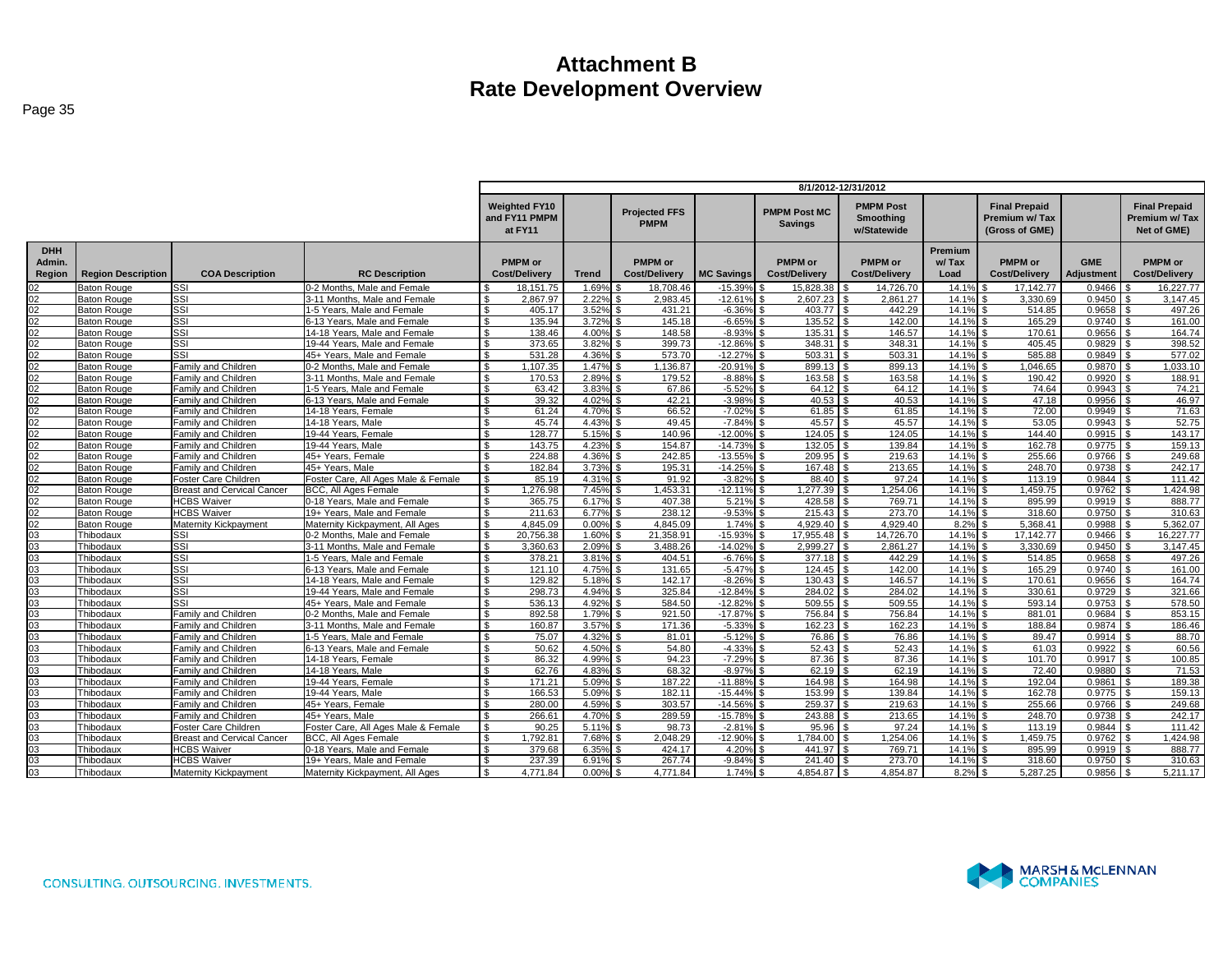|                      |                    |                              |                                     |                                         |                   |                                                        | 8/1/2012-12/31/2012                            |                                         |                                                               |                 |                                              |                                         |          |                       | 8/1/2012-12/31/2012                                                        |                        |                                                               |
|----------------------|--------------------|------------------------------|-------------------------------------|-----------------------------------------|-------------------|--------------------------------------------------------|------------------------------------------------|-----------------------------------------|---------------------------------------------------------------|-----------------|----------------------------------------------|-----------------------------------------|----------|-----------------------|----------------------------------------------------------------------------|------------------------|---------------------------------------------------------------|
|                      |                    |                              |                                     |                                         |                   |                                                        |                                                | State Fiscal Year 2010 Rate Development |                                                               |                 |                                              |                                         |          |                       | State Fiscal Year 2011 Rate Development                                    |                        |                                                               |
|                      |                    |                              |                                     | <b>FY10 Prepaid</b><br><b>Base PMPM</b> |                   |                                                        | <b>Adjustments</b>                             |                                         | <b>FY10 Prepaid</b><br><b>PMPM Post</b><br><b>Adjustments</b> |                 | <b>Projected FY11</b><br><b>Prepaid PMPM</b> | <b>FY11 Prepaid</b><br><b>Base PMPM</b> |          |                       | <b>Adjustments</b>                                                         |                        | <b>FY11 Prepaid</b><br><b>PMPM Post</b><br><b>Adiustments</b> |
| <b>DHH</b><br>Admin. | <b>Region</b>      |                              |                                     | <b>PMPM</b> or                          | <b>Completion</b> | Program<br>Integrity<br><b>Recoupments</b><br>(Fraud & | IP and OP<br><b>Hospital Cost Fee Schedule</b> |                                         | <b>PMPM</b> or                                                | <b>Trend to</b> | PMPM or                                      | PMPM or                                 |          | Integrity<br>Recoupme | Program IIP and OP<br>Hospital<br>Cost<br>Completio Ints (Fraud Settlement | Fee<br><b>Schedule</b> | PMPM or                                                       |
| Region               | <b>Description</b> | <b>COA Description</b>       | <b>RC Description</b>               | <b>Cost/Delivery</b>                    | Factor            | Abuse)                                                 | <b>Settlements</b>                             | <b>Changes</b>                          | <b>Cost/Delivery</b>                                          | <b>FY11</b>     | <b>Cost/Deliverv</b>                         | <b>Cost/Delivery</b>                    | n Factor | & Abuse)              |                                                                            | <b>Changes</b>         | Cost/Delivery                                                 |
| 04                   | _afavette          | SSI                          | 0-2 Months, Male and Female         | 19.172.98                               | 1.0019            | 0.9988                                                 | 1.0667                                         | 0.8919                                  | 18.254.73                                                     | 1.7%            | 18.563.59                                    | 15.184.08                               | 1.0823   | 0.9953                | 1.0264                                                                     | 0.9516                 | 15,975.44                                                     |
| 04                   | Lafavette          | SSI                          | 3-11 Months, Male and Female        | l S<br>4.014.86                         | 1.0018            | 0.9993                                                 | 1.0567                                         | 0.8938                                  | 3,795.88                                                      | 2.0%            | 3,872.97                                     | 2,695.80                                | 1.0728   | 0.9958                | 1.0173                                                                     | 0.9509                 | 2,785.92                                                      |
| 04                   | Lafavette          | <b>ISSI</b>                  | 1-5 Years. Male and Female          | 644.56                                  | 1.0008            | 0.9992                                                 | 1.0259                                         | $0.9148$ \$                             | 604.91                                                        | $3.1\%$ \$      |                                              | 446.58                                  | 1.047'   | 0.9977                | 1.0028                                                                     | 0.9586                 | 448.50                                                        |
| 04                   | Lafavette          | <b>ISSI</b>                  | 6-13 Years. Male and Female         | l s<br>157.60                           | 1.0002            | 0.9987                                                 | 0.9983                                         | 0.9277                                  | 145.79                                                        | 4.2%            | $151.87$ S                                   | 144.83                                  | 1.0373   | 0.9978                | 0.9932                                                                     | 0.9659                 | 143.81                                                        |
| 04                   | Lafavette          | <b>ISSI</b>                  | 14-18 Years, Male and Female        | - \$<br>227.41                          | 1.0009            | 0.9990                                                 | 1.0277                                         | 0.9070                                  | 211.96                                                        | $3.3\%$ \$      | $218.99$ S                                   | 141.74                                  | 1.0384   | 0.9976                | 0.9945                                                                     | 0.9642                 | 140.81                                                        |
| 04                   | Lafavette          | <b>ISSI</b>                  | 19-44 Years. Male and Female        | - \$<br>339.51                          | 1.0005            | 0.9989                                                 | 1.0105                                         | 0.9045                                  | 310.13                                                        | $4.2\%$         | 323.11                                       | 300.78                                  | 1.0426   | 0.9972                | 0.9918                                                                     | 0.9546                 | 296.08                                                        |
| 04                   | Lafavette          | <b>ISSI</b>                  | 45+ Years. Male and Female          | 521.82                                  | 1.0005            | 0.9986                                                 | 1.0022                                         | 0.9051                                  | 472.86                                                        | $4.1\%$ \$      |                                              | 469.68                                  | 1.0454   | 0.9968                | 0.9901                                                                     | 0.9551                 | 462.84                                                        |
| 04                   | Lafavette          | <b>Family and Children</b>   | 0-2 Months, Male and Female         | .013.50                                 | 1.0003            | 0.9983                                                 | 1.0523                                         | 0.9203                                  | 980.17                                                        | $1.6\%$ \$      |                                              | 034.90                                  | 1.060'   | 0.9959                | 1.0211                                                                     | 0.9772                 | 1,090.09                                                      |
| 04                   | Lafavette          | Family and Children          | 3-11 Months, Male and Female        | 178.80                                  | 0.9985            | 0.9981                                                 | 1.0173                                         | $0.9314$ \$                             | 168.84                                                        | $3.1\%$ \$      | $174.10$ S                                   | 148.79                                  | 1.0272   | 0.9980                | 0.9993                                                                     | 0.9829                 | 149.81                                                        |
| 04                   | Lafavette          | Family and Children          | 1-5 Years. Male and Female          | <b>S</b><br>71.74                       | 0.9977            | 0.9976                                                 | 1.0028                                         | $0.9312$ \$                             | 66.68                                                         | $3.8\%$ \$      |                                              | 68.66                                   | 1.0236   | 0.9981                | 0.9958                                                                     | 0.9831                 | 68.67                                                         |
| 04                   | Lafavette          | Family and Children          | 6-13 Years. Male and Female         | ٦S<br>47.37                             | 0.9974            | 0.9975                                                 | 0.9968                                         | 0.9368                                  | 44.01                                                         | $3.9\%$ \$      | $45.72$ S                                    | 44.28                                   | 1.0177   | 0.9985                | 0.9918                                                                     | 0.9882                 | 44.11                                                         |
| 04                   | Lafavette          | Family and Children          | 14-18 Years, Female                 | l \$<br>76.46                           | 0.9974            | 0.9982                                                 | 0.9904                                         | 0.9248                                  | 69.72                                                         | $4.5\%$ \$      | $72.88$ $\overline{\phantom{1}5}$            | 70.20                                   | 1.018'   | 0.9984                | 0.9865                                                                     | 0.9774                 | 68.80                                                         |
| 04                   | _afavette          | Family and Children          | 14-18 Years, Male                   | 53.85                                   | 0.9976            | 0.9981                                                 | 0.9952                                         | 0.9269                                  | 49.45                                                         | $4.4\%$ \$      | 51.61                                        | 49.99                                   | 1.0223   | 0.9982                | 0.9925                                                                     | 0.9812                 | 49.68                                                         |
| 04                   | Lafavette          | Family and Children          | 19-44 Years, Female                 | 152.14                                  | 0.9976            | 0.9986                                                 | 0.9900                                         | 0.9171                                  | 137.61                                                        | $4.7\%$ \$      | $144.04$ S                                   | 139.27                                  | 1.0216   | 0.9980                | 0.9848                                                                     | 0.9717                 | 135.88                                                        |
| 04                   | Lafavette          | Family and Children          | 19-44 Years, Male                   | 157.39                                  | 0.9982            | 0.9986                                                 | 0.9966                                         | 0.9168                                  | 143.34                                                        | $4.4\%$ \$      | 149.60 $\vert$ \$                            | 147.45                                  | 1.0299   | 0.9973                | 0.9882                                                                     | 0.9719                 | 145.46                                                        |
| 04                   | Lafavette          | Family and Children          | 45+ Years, Female                   | 223.08                                  | 0.9979            | 0.9983                                                 | 0.9861                                         | 0.9194                                  | 201.47                                                        | $4.4\%$ \$      | 210.28                                       | 218.4'                                  | 1.0234   | 0.9972                | 0.9719                                                                     | 0.9713                 | 210.41                                                        |
| 04                   | Lafavette          | Family and Children          | 45+ Years, Male                     | 237.66                                  | 0.9983            | 0.9976                                                 | 0.9967                                         | 0.9175                                  | 216.45                                                        | 3.7%            |                                              | 196.40                                  | 1.0276   | 0.9971                | 0.9807                                                                     | 0.9710                 | 191.62                                                        |
| 04                   | Lafavette          | Foster Care Children         | Foster Care, All Ages Male & Female | 87.58                                   | 0.9999            | 0.9978                                                 | 0.9968                                         | 0.9277                                  | 80.81                                                         | $4.4\%$ \$      | 84.35                                        | 90.82                                   | 1.0324   | 0.9981                | 0.9938                                                                     | 0.9677                 | 90.00                                                         |
| 04                   | Lafavette          | Breast and Cervical Cancer   | BCC, All Ages Female                | 2.288.77                                | 0.9996            | 0.9992                                                 | 0.9235                                         | 0.8819                                  | 1.861.84                                                      | $6.7\%$ \$      | .986.14                                      | .565.75                                 | 1.0253   | 0.9963                | 0.9353                                                                     | 0.9325                 | ,394.97                                                       |
| 04                   | Lafavette          | <b>HCBS</b> Waiver           | 0-18 Years. Male and Female         | .086.02                                 | 0.9999            | 0.9998                                                 | 0.9985                                         | 0.9482                                  | 1.027.86                                                      | $7.0\%$ \$      | $.099.33$ \$                                 | .239.40                                 | 1.039    | 0.9990                | 1.0032                                                                     | 0.9561                 | 1.234.00                                                      |
| 04                   | Lafayette          | <b>HCBS Waiver</b>           | 19+ Years. Male and Female          | 391.26                                  | 1.0005            | 0.9990                                                 | 1.0181                                         | 0.9073                                  | 361.22                                                        | 6.4%            | 384.25                                       | 350.69                                  | 1.0467   | 0.9977                | 1.0031                                                                     | 0.9460                 | 347.52                                                        |
| 04                   | Lafavette          | <b>Maternity Kickpayment</b> | Maternity Kickpayment, All Ages     | .721.41                                 | 1.0000            | 1.0000                                                 | 1.0000                                         | 0.8752                                  | 4,132.39                                                      | $0.0\%$ \$      | 4.132.39 ∎                                   | 1.522.43                                | 1.0000   | 1.0000                | 1.0000                                                                     | 0.9520                 | 4,305.30                                                      |



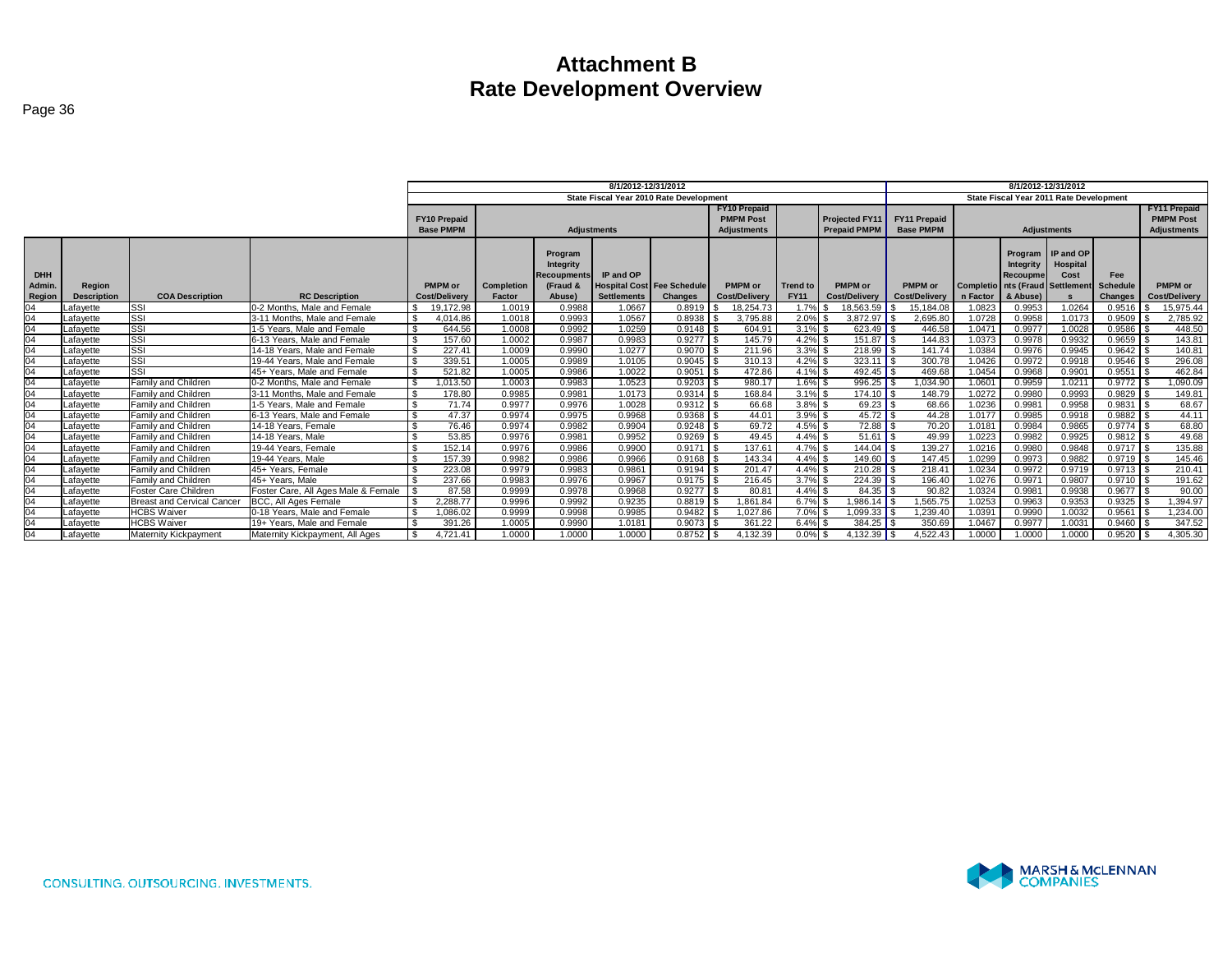|                                |                           |                            |                                     | 8/1/2012-12/31/2012                              |              |                                        |                   |                                        |                                                     |                          |                                                         |                          |                                                       |
|--------------------------------|---------------------------|----------------------------|-------------------------------------|--------------------------------------------------|--------------|----------------------------------------|-------------------|----------------------------------------|-----------------------------------------------------|--------------------------|---------------------------------------------------------|--------------------------|-------------------------------------------------------|
|                                |                           |                            |                                     | <b>Weighted FY10</b><br>and FY11 PMPM<br>at FY11 |              | <b>Projected FFS</b><br><b>PMPM</b>    |                   | <b>PMPM Post MC</b><br><b>Savings</b>  | <b>PMPM Post</b><br><b>Smoothing</b><br>w/Statewide |                          | <b>Final Prepaid</b><br>Premium w/Tax<br>(Gross of GME) |                          | <b>Final Prepaid</b><br>Premium w/ Tax<br>Net of GME) |
| <b>DHH</b><br>Admin.<br>Region | <b>Region Description</b> | <b>COA Description</b>     | <b>RC Description</b>               | <b>PMPM</b> or<br><b>Cost/Delivery</b>           | <b>Trend</b> | <b>PMPM</b> or<br><b>Cost/Delivery</b> | <b>MC Savings</b> | <b>PMPM</b> or<br><b>Cost/Deliverv</b> | <b>PMPM</b> or<br><b>Cost/Deliverv</b>              | Premium<br>w/Tax<br>Load | <b>PMPM</b> or<br><b>Cost/Deliverv</b>                  | <b>GME</b><br>Adjustment | <b>PMPM</b> or<br>Cost/Delivery                       |
| 04                             | afavette                  | <b>ISSI</b>                | 0-2 Months. Male and Female         | 17.010.70                                        | 1.71%        | 17,538.22                              | $-14.52\%$ \$     | 14.991.01                              | 14,726.70                                           | 14.1% \$                 | 17.142.77                                               | 0.9466                   | 16,227.77                                             |
| 04                             | _afavette                 | <b>SSI</b>                 | 3-11 Months. Male and Female        | 3,220.74                                         | 2.20%        | 3.349.15                               | $-12.62%$         | 2,926.40                               | 2,861.27                                            | 14.1% \$                 | 3,330.69                                                | 0.9450                   | 3.147.45                                              |
| 04                             | .afavette                 | <b>SSI</b>                 | 1-5 Years, Male and Female          | 518.49                                           | 3.32%        | 549.86                                 | $-4.83\%$ \$      |                                        | 442.29                                              | 14.1% \$                 | 514.85                                                  | $0.9658$ \ \$            | 497.26                                                |
| 04                             | .afavette                 | SSI                        | 6-13 Years. Male and Female         | 147.03                                           | 4.22%        | 158.39                                 | $-3.88%$          | 152.24                                 | 142.00                                              | 14.1% \$                 | 165.29                                                  | 0.9740                   | 161.00                                                |
| $\frac{04}{04}$                | _afavette                 | SSI                        | 14-18 Years, Male and Female        | 172.08                                           | 3.95%        | 184.51                                 | $-8.81\%$ \$      | $168.25$ \\$                           | 146.57                                              | 14.1% \$                 | 170.61                                                  | $0.9656$ \ \$            | 164.74                                                |
|                                | _afavette                 | SSI                        | 19-44 Years, Male and Female        | 306.89                                           | 4.51% \$     | 332.25                                 | $-12.01\%$ \$     | $292.35$ \$                            | 292.35                                              | 14.1% \$                 | 340.31                                                  | $0.9814$ \$              | 333.98                                                |
| 04                             | _afavette                 | SSI                        | 45+ Years. Male and Female          | 474.69                                           | 4.30%        | 512.05                                 | $-11.92\%$ \$     | 450.98                                 | 450.98                                              | 14.1% \$                 | 524.97                                                  | 0.9821                   | 515.58                                                |
| 04                             | _afavette                 | Family and Children        | 0-2 Months. Male and Female         | 0.052.55                                         | $1.64\%$ \$  | 1,083.80                               | $-18.52\%$ \$     | 883.12 \$                              | 883.12                                              | 14.1% \$                 | 1.028.02                                                | $0.9730$ \$              | 1,000.29                                              |
| 04                             | .afavette                 | Family and Children        | 3-11 Months. Male and Female        | 159.53                                           | 3.39%        | 169.39                                 | $-5.78\%$ \$      | 159.61                                 | 159.61                                              | 14.1% \$                 | 185.79                                                  | 0.9891                   | 183.78                                                |
| $\frac{04}{04}$                | _afavette                 | Family and Children        | 1-5 Years. Male and Female          | 68.90                                            | 3.93%        | 73.84                                  | $-5.86%$          | $69.51$ \\$                            | 69.51                                               | 14.1% \$                 | 80.92                                                   | $0.9916$ \$              | 80.24                                                 |
|                                | .afavette                 | Family and Children        | 6-13 Years. Male and Female         | 44.75                                            | 4.04%        | 48.05                                  | $-4.17%$ \$       |                                        | 46.05                                               | 14.1% \$                 | 53.61                                                   | $0.9942$ \$              | 53.30                                                 |
| 04                             | _afavette                 | Family and Children        | 14-18 Years, Female                 | 70.43                                            | 4.70% \$     | 76.51                                  | $-7.79\%$ \$      | $70.55$ \$                             | 70.55                                               | 14.1% \$                 | 82.12                                                   | $0.9926$ \$              | 81.51                                                 |
| 04                             | .afavette                 | Family and Children        | 14-18 Years, Male                   | 50.45                                            | 4.41%        | 54.53                                  | $-8.73%$          | 49.77 \$                               | 49.77                                               | 14.1% \$                 | 57.93                                                   | 0.9893                   | 57.31                                                 |
| 04                             | .afavette                 | Family and Children        | 19-44 Years, Female                 | 139.15                                           | 4.91%        | 151.68                                 | $-11.61%$         | 134.08                                 | 134.08                                              | 14.1% \$                 | 156.07                                                  | 0.9910                   | 154.67                                                |
| $\frac{04}{04}$                | Lafavette                 | Family and Children        | 19-44 Years, Male                   | 147.11                                           | 4.52%        | 159.31                                 | $-15.00%$         | 135.41                                 | 139.84                                              | 14.1% \$                 | 162.78                                                  | $0.9775$ \\$             | 159.13                                                |
|                                | afavette                  | Family and Children        | 45+ Years, Female                   | 210.36                                           | 4.83%        | 229.00                                 | $-12.62%$         | 200.09                                 | 219.63                                              | 14.1% \$                 | 255.66                                                  | 0.9766                   | 249.68                                                |
| 04                             | _afavette                 | Family and Children        | 45+ Years, Male                     | 204.73                                           | 4.09%        | 220.05                                 | $-14.28%$         | 188.62 \$                              | 213.65                                              | 14.1% \$                 | 248.70                                                  | $0.9738$ \$              | 242.17                                                |
| 04                             | _afavette                 | Foster Care Children       | Foster Care, All Ages Male & Female | 87.74                                            | $4.43\%$ \$  | 94.86                                  | $-2.42\%$ \$      | $92.57$ \$                             | 97.24                                               | 14.1% \$                 | 113.19                                                  | $0.9844$ \$              | 111.42                                                |
| 04                             | ∟afayette                 | Breast and Cervical Cancer | BCC, All Ages Female                | .631.43                                          | 6.83%        | 1.837.42                               |                   | 1,608.14                               | 1.254.06                                            | 14.1% \$                 | .459.75                                                 | $0.9762$ \$              | 1,424.98                                              |
| 04                             | ∟afayette                 | <b>HCBS Waiver</b>         | 0-18 Years. Male and Female         | ,180.13                                          | 6.73%        | 1,326.98                               | 4.61% \$          | 1,388.15 \$                            | 769.71                                              | 14.1% \$                 | 895.99                                                  | $0.9919$ \$              | 888.77                                                |
| $\frac{04}{04}$                | .afavette                 | <b>HCBS Waiver</b>         | 19+ Years. Male and Female          | 362.22                                           | 6.47%        | 405.51                                 | $-9.11\%$ \$      | 368.55                                 | 273.70                                              | 14.1% \$                 | 318.60                                                  | 0.9750                   | 310.63                                                |
|                                | _afavette                 | Maternity Kickpayment      | Maternity Kickpayment, All Ages     | 4,236.13                                         | $0.00\%$ \$  | 4,236.13                               | 1.74% \$          | 4,309.85 \$                            | 4,309.85                                            | $8.2\%$ \$               | 4,693.68                                                | $0.9996$ \$              | 4,691.65                                              |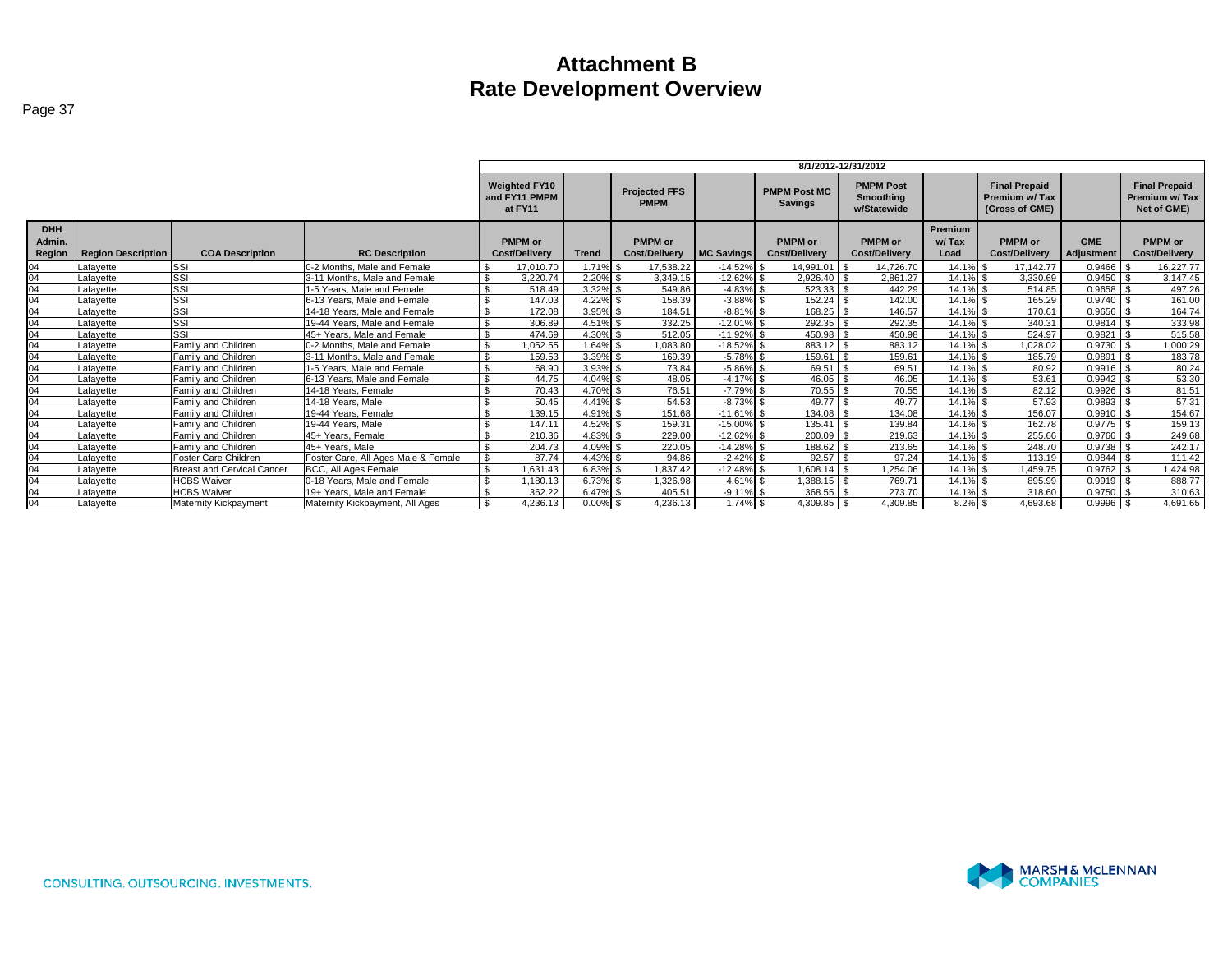|                |                    |                                   |                                     | 8/1/2012-12/31/2012       |            |            |                      |                                         |                      |                 | 8/1/2012-12/31/2012   |                     |           |            |                                         |                 |                      |
|----------------|--------------------|-----------------------------------|-------------------------------------|---------------------------|------------|------------|----------------------|-----------------------------------------|----------------------|-----------------|-----------------------|---------------------|-----------|------------|-----------------------------------------|-----------------|----------------------|
|                |                    |                                   |                                     |                           |            |            |                      | State Fiscal Year 2010 Rate Development |                      |                 |                       |                     |           |            | State Fiscal Year 2011 Rate Development |                 |                      |
|                |                    |                                   |                                     |                           |            |            |                      |                                         | <b>FY10 Prepaid</b>  |                 |                       |                     |           |            |                                         |                 | <b>FY11 Prepaid</b>  |
|                |                    |                                   |                                     | <b>FY10 Prepaid</b>       |            |            |                      |                                         | <b>PMPM Post</b>     |                 | <b>Projected FY11</b> | <b>FY11 Prepaid</b> |           |            |                                         |                 | <b>PMPM Post</b>     |
|                |                    |                                   |                                     | <b>Base PMPM</b>          |            |            | <b>Adjustments</b>   |                                         | <b>Adjustments</b>   |                 | <b>Prepaid PMPM</b>   | <b>Base PMPM</b>    |           |            | <b>Adjustments</b>                      |                 | <b>Adjustments</b>   |
|                |                    |                                   |                                     |                           |            |            |                      |                                         |                      |                 |                       |                     |           |            |                                         |                 |                      |
|                |                    |                                   |                                     |                           |            |            |                      |                                         |                      |                 |                       |                     |           |            |                                         |                 |                      |
|                |                    |                                   |                                     |                           |            | Program    |                      |                                         |                      |                 |                       |                     |           | Program    | IP and OP                               |                 |                      |
|                |                    |                                   |                                     |                           |            | Integrity  |                      |                                         |                      |                 |                       |                     |           | Integrity  | Hospital                                |                 |                      |
| <b>DHH</b>     |                    |                                   |                                     |                           |            | ecoupments | IP and OP            |                                         |                      |                 |                       |                     |           | Recoupme   | Cost                                    | Fee             |                      |
| Admin.         | Region             |                                   |                                     | <b>PMPM</b> or            | Completion | (Fraud &   | <b>Iospital Cost</b> | <b>Fee Schedule</b>                     | <b>PMPM</b> or       | <b>Trend to</b> | <b>PMPM</b> or        | <b>PMPM</b> or      | Completio | nts (Fraud | Settlement                              | <b>Schedule</b> | <b>PMPM</b> or       |
| Region         | <b>Description</b> | <b>COA Description</b>            | <b>RC Description</b>               | Cost/Delivery             | Factor     | Abuse)     | <b>Settlements</b>   | Changes                                 | <b>Cost/Delivery</b> | <b>FY11</b>     | <b>Cost/Delivery</b>  | Cost/Delivery       | n Factor  | & Abuse)   | $\mathbf{s}$                            | <b>Changes</b>  | <b>Cost/Delivery</b> |
|                | ake Charles        | SSI                               | 0-2 Months. Male and Female         | 8,885.06                  | 1.0015     | 0.9979     | 1.0078               | 0.9005                                  | 8,059.03             | 2.2%            | 8,236.16              | 28,259.22           | 1.0833    | 0.9952     | 1.0054                                  | 0.9516          | 29,149.95            |
| 05             | ake Charles        | SSI                               | 3-11 Months, Male and Female        | 1,542.98<br><b>S</b>      | 1.0012     | 0.9984     | 1.0064               | 0.9079                                  | 1,409.35             | 2.6%            | 1,446.61              | 2,384.16            | 1.062'    | 0.9965     | 1.0066                                  | 0.9574          | 2,432.15             |
| 05             | ake Charles        | SSI                               | 1-5 Years, Male and Female          | $\mathcal{S}$<br>610.57   | 1.0006     | 0.9991     | 1.0037               | 0.9201                                  | 563.69               | 3.5%            | 583.51                | 664.66              | 1.0543    | 0.9970     | 1.0086                                  | 0.9563          | 673.83               |
| 05             | ake Charles.       | SSI                               | 6-13 Years, Male and Female         | <b>S</b><br>212.17        | 1.0008     | 0.9990     | 1.0049               | 0.9132                                  | 194.67               | 3.5% \$         | 201.55                | 154.52              | 1.0367    | 0.9976     | 1.0139                                  | 0.9647          | 156.32               |
| 05             | ake Charles        | SSI                               | 14-18 Years. Male and Female        | l \$<br>114.05            | 1.0000     | 0.9987     | 1.0020               | 0.9253                                  | 105.60               | 4.8%            | 110.66                | 241.47              | 1.0613    | 0.9964     | 1.0084                                  | 0.9553          | 246.00               |
| 05             | ake Charles        | <b>SSI</b>                        | 19-44 Years, Male and Female        | 350.60<br><b>S</b>        | 1.0006     | 0.9991     | 1.0040               | 0.9046                                  | 318.32               | 4.3%            | 332.14                | 273.92              | 1.044'    | 0.9971     | 1.0149                                  | 0.9533          | 275.89               |
| 05             | ake Charles        | <b>SSI</b>                        | 45+ Years. Male and Female          | <b>S</b><br>581.91        | 1.0007     | 0.9989     | 1.0042               | 0.9027                                  | 527.24               | $4.2\%$ \$      | 549.23                | 477.97              | 1.0472    | 0.9966     | 1.0178                                  | 0.9518          | 483.27               |
| 05             | ake Charles        | Family and Children               | 0-2 Months. Male and Female         | 904.08<br>- \$            | 1.0000     | 0.9982     | 1.0071               | 0.9204                                  | 836.56               | $1.8\%$ \$      | 851.77                | 841.47              | 1.0547    | 0.9962     | 1.0047                                  | 0.9775          | 868.33               |
| 05             | .ake Charles       | Family and Children               | 3-11 Months, Male and Female        | 179.34<br><b>S</b>        | 0.9986     | 0.9982     | 1.0039               | 0.9328                                  | 167.40               | 3.1%            | 172.55                | 156.39              | 1.0305    | 0.9979     | 1.0049                                  | 0.9829          | 158.84               |
| 05             | ake Charles.       | Family and Children               | 1-5 Years. Male and Female          | 77.57<br>- \$             | 0.9977     | 0.9978     | 1.0017               | 0.9331                                  | 72.17                | $4.1\%$ \$      | 75.10                 | 71.65               | 1.0223    | 0.9982     | 1.0075                                  | 0.9838          | 72.48                |
| 05             | ake Charles        | Family and Children               | 6-13 Years. Male and Female         | 52.70<br>-S               | 0.9974     | 0.9977     | 1.0012               | 0.9372                                  | 49.21                | 4.1%            | 51.23<br>- \$         | 48.12               | 1.0180    | 0.9986     | 1.0070                                  | 0.9885          | 48.69                |
| 05             | ake Charles        | Family and Children               | 14-18 Years, Female                 | $\mathbf{s}$<br>84.36     | 0.9974     | 0.9985     | 1.0008               | 0.9277                                  | 78.00                | 4.7%            | 81.69<br>ς.           | 80.94               | 1.0195    | 0.9983     | 1.0113                                  | 0.9769          | 81.38                |
| 0 <sub>5</sub> | ake Charles        | Family and Children               | 14-18 Years, Male                   | 58.28<br>$\mathcal{S}$    | 0.9976     | 0.9983     | 1.0012               | 0.9265                                  | 53.83                | 4.6%            | 56.33<br>∣ \$         | 54.13               | 1.0204    | 0.9983     | 1.0101                                  | 0.9794          | 54.55                |
| 05             | ake Charles        | Family and Children               | 19-44 Years, Female                 | $\mathfrak{s}$<br>185.19  | 0.9980     | 0.9990     | 1.0019               | 0.9160                                  | 169.45               | 4.7%            | 177.40                | 168.01              | 1.0257    | 0.9976     | 1.0165                                  | 0.9691          | 169.35               |
| 05             | ake Charles        | Family and Children               | 19-44 Years, Male                   | $\mathcal{R}$<br>184.87   | 0.9986     | 0.9988     | 1.0036               | 0.9162                                  | 169.56               | 4.2%            | 176.61                | 144.11              | 1.031'    | 0.9976     | 1.0110                                  | 0.9714          | 145.58               |
| 05             | Lake Charles       | Family and Children               | 45+ Years, Female                   | 321.05<br>- \$            | 0.9990     | 0.9987     | 1.0042               | 0.9156                                  | 294.50               | $3.6\%$ \$      | 304.96                | 304.83              | 1.0297    | 0.9969     | 1.0217                                  | 0.9686          | 309.66               |
| 05             | ake Charles        | Family and Children               | 45+ Years, Male                     | 387.82                    | 0.9982     | 0.9984     | 1.0020               | 0.9117                                  | 353.11               | $4.4\%$ \$      | 368.62                | 459.56              | 1.0363    | 0.9960     | 1.0280                                  | 0.9652          | 470.63               |
| 05             | ake Charles        | Foster Care Children              | Foster Care, All Ages Male & Female | 97.82                     | 1.0001     | 0.9983     | 1.0018               | 0.9204                                  | 90.04                | 4.7%            | 94.25                 | 135.71              | 1.0382    | 0.9969     | 1.0208                                  | 0.9483          | 135.96               |
| 05             | ake Charles        | <b>Breast and Cervical Cancer</b> | BCC. All Ages Female                | 1.539.62                  | 0.9995     | 0.9995     | 0.9978               | 0.8843                                  | 1.356.94             | 7.8%            | 1.463.46              | 1.555.99            | 1.0245    | 0.9956     | 1.0539                                  | 0.9207          | 1,539.91             |
| 05             | ake Charles        | <b>HCBS Waiver</b>                | 0-18 Years. Male and Female         | - \$<br>778.65            | 1.0001     | 0.9997     | 1.0014               | 0.9392                                  | 732.16               | 6.5%            | 779.83                | 770.3'              | 1.0285    | 0.9996     | 1.0020                                  | 0.9659          | 766.58               |
| 05             | ake Charles        | <b>HCBS Waiver</b>                | 19+ Years, Male and Female          | 281.96<br>$\mathfrak{s}$  | 1.0003     | 0.9993     | 1.0028               | 0.9089                                  | 256.85               | $6.7\%$ \$      | 273.98                | 255.83              | 1.0437    | 0.9980     | 1.0068                                  | 0.9509          | 255.10               |
| 0 <sub>5</sub> | ake Charles        | Maternity Kickpayment             | Maternity Kickpayment, All Ages     | 4.710.61<br>$\mathbb{R}$  | 1.0000     | 1.0000     | 1.0000               | 0.8752                                  | 4.122.94             | 0.0%            | 4.122.94              | 4.688.10            | 1.0000    | 1.0000     | 1.0000                                  | 0.9520          | 4.463.02             |
| 06             | Alexandria         | <b>SSI</b>                        | 0-2 Months. Male and Female         | $\mathbf{s}$<br>13.340.37 | 1.0016     | 0.9976     | 1.0114               | 0.9019                                  | 12,158.95            | 2.0%            | 12,408.00<br>- \$     | 13.599.53           | 1.0804    | 0.9954     | 1.0117                                  | 0.9537          | 14.111.11            |
| 06             | Alexandria         | SSI                               | 3-11 Months, Male and Female        | 4.020.72<br>- \$          | 1.0018     | 0.9992     | 1.0123               | 0.8942                                  | 3.643.38             | 2.0%            | 3.714.89              | 3,531.78            | 1.0808    | 0.9954     | 1.0118                                  | 0.9496          | 3,650.50             |
| 06             | Alexandria         | SSI                               | 1-5 Years. Male and Female          | ⊺\$<br>327.73             | 1.0004     | 0.9989     | 0.9997               | 0.9195                                  | 301.04               | 4.1%            | 313.48                | 325.11              | 1.0436    | 0.9976     | 1.0050                                  | 0.9617          | 327.12               |
| 06             | Alexandria         | SSI                               | 6-13 Years, Male and Female         | 165.45<br><b>S</b>        | 1.0005     | 0.9988     | 1.0009               | 0.9197                                  | 152.20               | 4.0%            | 158.36                | 152.79              | 1.0428    | 0.9973     | 1.0053                                  | 0.9637          | 153.94               |
| 06             | Alexandria         | SSI                               | 14-18 Years, Male and Female        | - \$<br>132.10            | 1.0000     | 0.9989     | 0.9976               | 0.9196                                  | 121.07               | 5.2%            | 127.34                | 142.19              | 1.0357    | 0.9978     | 1.0040                                  | 0.9623          | 141.97               |
| 06             | Alexandria         | SSI                               | 19-44 Years, Male and Female        | 287.58<br>$\mathfrak{S}$  | 1.0004     | 0.9991     | 1.0008               | 0.9069                                  | 260.89               | 4.6%            | 272.91                | 283.91              | 1.0445    | 0.9972     | 1.0058                                  | 0.9546          | 283.90               |
| 06             | Alexandria         | <b>SSI</b>                        | 45+ Years, Male and Female          | <b>S</b><br>536.14        | 1.0007     | 0.9989     | 1.0010               | 0.9035                                  | 484.70               | 4.1%            | 504.58                | 504.22              | 1.0506    | 0.9967     | 1.0070                                  | 0.9531          | 506.71               |
| 06             | Alexandria         | Family and Children               | 0-2 Months, Male and Female         | $\sqrt{3}$<br>,425.05     | 1.0007     | 0.9987     | 1.0118               | 0.9193                                  | 1,324.77             | $1.5\%$ \$      | 1,345.02              | 1,353.31            | 1.0639    | 0.9957     | 1.0109                                  | 0.9759          | 1,414.21             |
| 06             | Alexandria         | <b>Family and Children</b>        | 3-11 Months, Male and Female        | $\sqrt{3}$<br>186.53      | 0.9984     | 0.9984     | 1.0032               | 0.9354                                  | 174.46               | $3.5\%$ \$      | 180.54                | 179.77              | 1.0327    | 0.9977     | 1.0049                                  | 0.9812          | 182.62               |
| 06             | Alexandria         | Family and Children               | 1-5 Years. Male and Female          | 87.67<br>- \$             | 0.9976     | 0.9982     | 0.9989               | 0.9359                                  | 81.61                | 4.3%            | 85.14<br>- \$         | 88.36               | 1.0235    | 0.9981     | 1.0032                                  | 0.9817          | 88.90                |
| 06             | Alexandria         | Family and Children               | 6-13 Years. Male and Female         | -S<br>54.41               | 0.9972     | 0.9980     | 0.9970               | 0.9399                                  | 50.74                | $4.6\%$ \$      | 53.05                 | 54.25               | 1.0188    | 0.9985     | 1.0022                                  | 0.9856          | 54.51                |
| 06             | Alexandria         | Family and Children               | 14-18 Years, Female                 | $\mathfrak{s}$<br>87.59   | 0.9973     | 0.9987     | 0.9961               | 0.9257                                  | 80.45                | 5.0%            | 84.46                 | 84.57               | 1.0185    | 0.9985     | 1.0022                                  | 0.9745          | 84.00                |
| 06             | Nexandria          | Family and Children               | 14-18 Years, Male                   | $\mathfrak{s}$<br>61.40   | 0.9975     | 0.9986     | 0.9970               | 0.9291                                  | 56.65                | 4.8%            | 59.38<br>- \$         | 61.41               | 1.0219    | 0.9982     | 1.0030                                  | 0.9780          | 61.45                |
| 06             | Alexandria         | Family and Children               | 19-44 Years, Female                 | 171.62<br>$\mathbf{s}$    | 0.9978     | 0.9990     | 0.9958               | 0.9157                                  | 155.99               | 5.0%            | 163.73<br>- \$        | 152.68              | 1.0226    | 0.9980     | 1.0033                                  | 0.9697          | 151.58               |
| 06             | Alexandria         | Family and Children               | 19-44 Years, Male                   | 174.16<br>- \$            | 0.9979     | 0.9986     | 0.9956               | 0.9157                                  | 158.24               | 4.9%            | 166.06                | 164.36              | 1.020     | 0.9975     | 1.0035                                  | 0.9678          | 162.42               |
| 06             | Nexandria          | Family and Children               | 45+ Years. Female                   | $\mathfrak{R}$<br>302.15  | 0.9983     | 0.9986     | 0.9974               | 0.9174                                  | 275.64               | $4.3\%$ \$      | 287.48                | 246.54              | 1.0310    | 0.9973     | 1.0050                                  | 0.9718          | 247.58               |
| 06             | Alexandria         | Family and Children               | 45+ Years, Male                     | 456.31<br>-96             | 0.9994     | 0.9989     | 1.0023               | 0.9158                                  | 418.14               | 3.2%            | 431.51                | 204.01              | 1.0157    | 0.9982     | 1.0020                                  | 0.9718          | 201.41               |
| 06             | Alexandria         | Foster Care Children              | Foster Care, All Ages Male & Female | 85.98                     | 1.0000     | 0.9983     | 0.9992               | 0.9262                                  | 79.42                | 4.8%            | 83.20                 | 83.15               | 1.0325    | 0.9980     | 1.0034                                  | 0.9641          | 82.88                |
| 06             | Alexandria         | <b>Breast and Cervical Cancer</b> | BCC, All Ages Female                | ,463.18                   | 1.0000     | 0.9992     | 0.9831               | 0.8723                                  | 1,253.72             | 6.1%            | .330.43               | ,155.30             | 1.0275    | 0.9957     | 1.0051                                  | 0.9231          | 1,096.61             |
| 06             | Alexandria         | <b>HCBS Waiver</b>                | 0-18 Years, Male and Female         | 802.90                    | 0.9999     | 0.9998     | 1.0001               | 0.9503                                  | 762.83               | 6.6%            | 813.47                | 856.44              | 1.0310    | 0.9998     | 1.0003                                  | 0.9619          | 849.51               |
| 06             | Alexandria         | <b>HCBS</b> Waiver                | 19+ Years. Male and Female          | 265.34<br>ፍ               | 1.0004     | 0.9994     | 1.0018               | 0.9111                                  | 242.12               | 6.8%            | 258.48                | 256.21              | 1.0413    | 0.9980     | 1.0043                                  | 0.9464          | 253.07               |
| 06             | Alexandria         | Maternity Kickpayment             | Maternity Kickpayment, All Ages     | 5.008.80<br>- \$          | 1.0000     | 1.0000     | 1.0000               | 0.8752                                  | 4.383.93             | 0.0%            | 4.383.93              | 4.831.82            | 1.0000    | 1.0000     | 1.0000                                  | 0.9520          | 4.599.84             |
|                |                    |                                   |                                     |                           |            |            |                      |                                         |                      |                 |                       |                     |           |            |                                         |                 |                      |

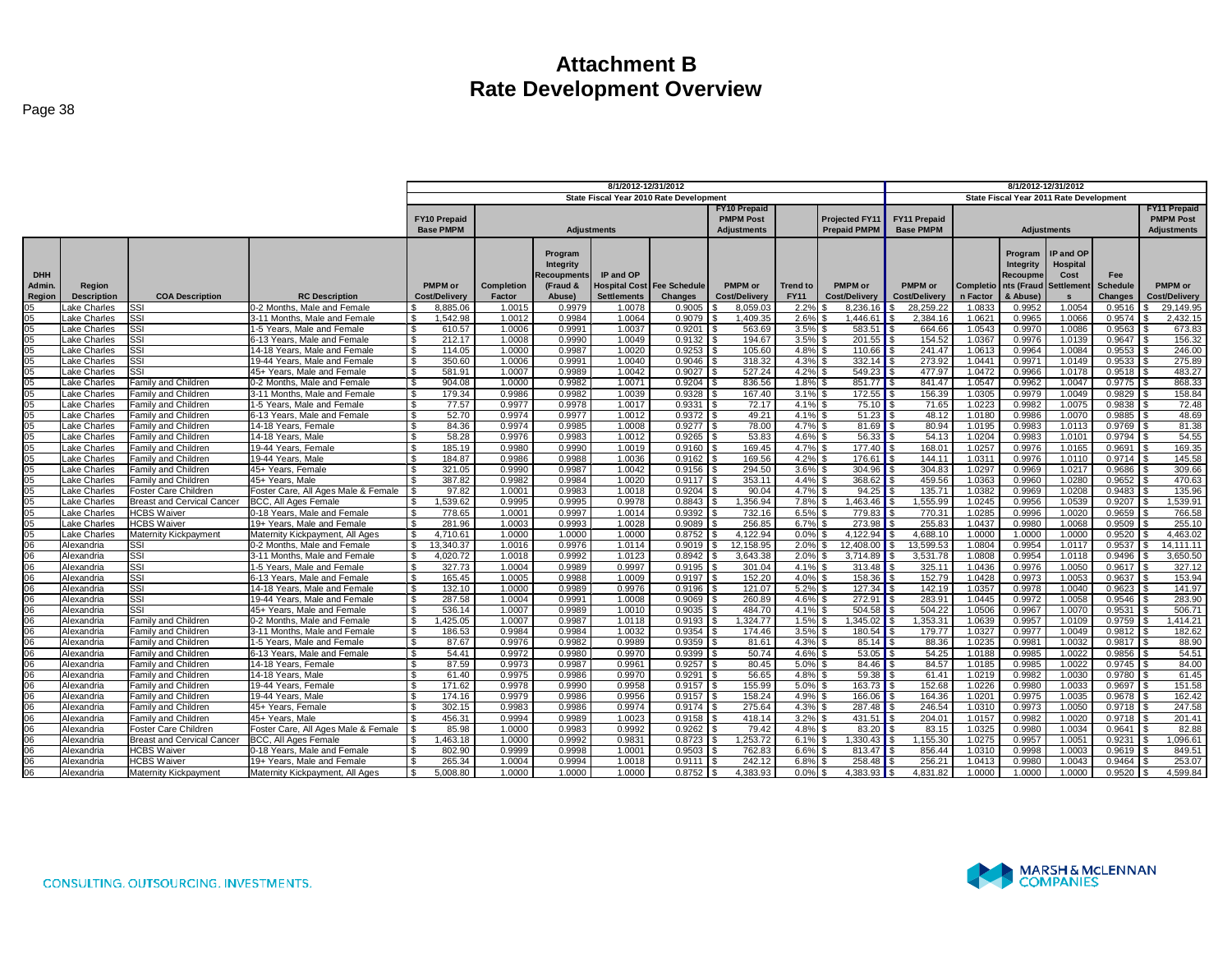|                                |                           |                                   |                                     |                                                  |              |                                        |                   |                                        | 8/1/2012-12/31/2012                                 |                          |                                                         |                                 |                                                       |
|--------------------------------|---------------------------|-----------------------------------|-------------------------------------|--------------------------------------------------|--------------|----------------------------------------|-------------------|----------------------------------------|-----------------------------------------------------|--------------------------|---------------------------------------------------------|---------------------------------|-------------------------------------------------------|
|                                |                           |                                   |                                     | <b>Weighted FY10</b><br>and FY11 PMPM<br>at FY11 |              | <b>Projected FFS</b><br><b>PMPM</b>    |                   | <b>PMPM Post MC</b><br><b>Savings</b>  | <b>PMPM Post</b><br><b>Smoothing</b><br>w/Statewide |                          | <b>Final Prepaid</b><br>Premium w/Tax<br>(Gross of GME) |                                 | <b>Final Prepaid</b><br>Premium w/ Tax<br>Net of GME) |
| <b>DHH</b><br>Admin.<br>Region | <b>Region Description</b> | <b>COA Description</b>            | <b>RC Description</b>               | <b>PMPM</b> or<br><b>Cost/Delivery</b>           | <b>Trend</b> | <b>PMPM</b> or<br><b>Cost/Delivery</b> | <b>MC Savings</b> | <b>PMPM</b> or<br><b>Cost/Delivery</b> | <b>PMPM</b> or<br><b>Cost/Delivery</b>              | Premium<br>w/Tax<br>Load | <b>PMPM or</b><br><b>Cost/Delivery</b>                  | <b>GME</b><br><b>Adiustment</b> | <b>PMPM</b> or<br><b>Cost/Delivery</b>                |
| 05                             | ake Charles               | SSI                               | 0-2 Months, Male and Female         | 20.784.43                                        | 1.78%        | 21.453.45                              | $-15.69%$         | 18.087.79                              | 14,726.70                                           | 14.1%                    | 17.142.77                                               | 0.9466                          | 16.227.77                                             |
| 05                             | ake Charles               | SSI                               | 3-11 Months, Male and Female        | 2.037.93                                         | 2.75%        | 2,139.75                               | $-8.99%$          | 1.947.36                               | 2,861.27<br>l S                                     | 14.1%                    | 3.330.69<br>\$                                          | 0.9450                          | 3,147.45<br>∣ \$                                      |
| 05                             | ake Charles               | SSI                               | 1-5 Years, Male and Female          | 637.70                                           | 3.46%        | 678.02                                 | $-6.92%$          | 631.12                                 | 442.29                                              | 14.1%                    | 514.85                                                  | 0.9658                          | 497.26                                                |
| 05                             | Lake Charles              | SSI                               | 6-13 Years. Male and Female         | 174.42                                           | 4.20%        | 187.81                                 | $-6.78%$          | 175.08                                 | 142.00                                              | 14.1%                    | 165.29                                                  | 0.9740                          | 161.00                                                |
| 05                             | Lake Charles              | SSI                               | 14-18 Years, Male and Female        | 191.86<br>$\mathfrak{L}$                         | 3.65%        | 204.65                                 | $-10.099$         | 184.01                                 | 146.57                                              | 14.1%                    | 170.61                                                  | 0.9656                          | 164.74                                                |
| 05                             | ake Charles               | SSI                               | 19-44 Years, Male and Female        | $\mathfrak{L}$<br>298.39                         | 4.71%        | 324.17                                 | $-12.239$         | 284.52                                 | 284.52                                              | 14.1%                    | 331.20                                                  | 0.9993                          | 330.97                                                |
| 05                             | ake Charles               | SSI                               | 45+ Years, Male and Female          | 509.65                                           | 4.50%        | 551.64                                 | $-12.399$         | 483.29                                 | 483.29                                              | 14.1%                    | 562.57                                                  | 0.9988                          | 561.87                                                |
| $05\,$                         | Lake Charles              | Family and Children               | 0-2 Months, Male and Female         | $\mathfrak{L}$<br>861.70                         | 1.84%        | 890.44                                 | $-17.08%$         | 738.33                                 | 738.33                                              | 14.1%                    | 859.46                                                  | 0.9973                          | 857.11                                                |
| 05                             | Lake Charles              | <b>Family and Children</b>        | 3-11 Months, Male and Female        | 164.33<br>$\hat{\mathcal{L}}$                    | 3.29%        | 174.18                                 | $-6.17%$          | 163.43                                 | 163.43                                              | 14.1%                    | 190.24                                                  | 0.9978                          | 189.82                                                |
| 05                             | Lake Charles              | Family and Children               | 1-5 Years, Male and Female          | 73.52<br><b>¢</b>                                | 4.17%        | 79.13                                  | $-5.71%$          | 74.61                                  | 74.61                                               | 14.1%                    | 86.85                                                   | 0.9993                          | 86.79                                                 |
| 05                             | Lake Charles              | Family and Children               | 6-13 Years, Male and Female         | $\mathcal{R}$<br>49.71                           | 4.24%        | 53.57                                  | $-4.86%$          | 50.97                                  | 50.97                                               | 14.1%                    | 59.33<br>- \$                                           | 0.9994                          | 59.29                                                 |
| 05                             | ake Charles               | Family and Children               | 14-18 Years, Female                 | 81.51                                            | 4.88%        | 88.80                                  | $-8.00%$          | 81.70                                  | 81.70                                               | 14.1%                    | 95.10                                                   | 0.9998                          | 95.09                                                 |
| 05                             | ake Charles               | Family and Children               | 14-18 Years, Male                   | 55.26                                            | 4.75%        | 60.08                                  | $-8.87%$          | 54.74                                  | 54.74                                               | 14.1%                    | 63.73                                                   | 0.9996                          | 63.70                                                 |
| 05                             | Lake Charles              | Family and Children               | 19-44 Years, Female                 | 172.57<br>\$                                     | 4.98%        | 188.35                                 | $-12.819$         | 164.22                                 | 164.22                                              | 14.1%                    | 191.16                                                  | 0.9997                          | 191.10                                                |
| 05                             | Lake Charles              | Family and Children               | 19-44 Years, Male                   | 157.99<br>ፍ                                      | 4.43%        | 170.81                                 | $-16.07%$         | 143.37                                 | 139.84                                              | 14.1%                    | 162.78                                                  | 0.9775                          | 159.13                                                |
| 05                             | Lake Charles              | Family and Children               | 45+ Years, Female                   | 307.78                                           | 4.35%        | 332.28                                 | $-14.819$         | 283.06                                 | 219.63                                              | 14.1%                    | 255.66                                                  | 0.9766                          | 249.68                                                |
| 05                             | ake Charles               | Family and Children               | 45+ Years, Male                     | 429.83                                           | 4.61%        | 466.14                                 | $-16.16%$         | 390.80                                 | 213.65                                              | 14.1%                    | 248.70<br>- \$                                          | 0.9738                          | 242.17                                                |
| 05                             | ake Charles               | Foster Care Children              | Foster Care, All Ages Male & Female | 119.28                                           | 5.03%        | 130.29                                 | $-6.69%$          | 121.58                                 | 97.24                                               | 14.1%                    | 113.19                                                  | 0.9844                          | 111.42                                                |
| 05                             | Lake Charles              | <b>Breast and Cervical Cancer</b> | BCC, All Ages Female                | 1.509.33                                         | 7.90%        | 1.730.73                               | $-12.80%$         | 1.509.24                               | 1.254.06                                            | 14.1%                    | 1,459.75                                                | 0.9762                          | 1.424.98                                              |
| 05                             | Lake Charles              | <b>HCBS Waiver</b>                | 0-18 Years. Male and Female         | $\mathfrak{L}$<br>771.88                         | 6.65%        | 866.65                                 | 6.15%             | 919.91                                 | 769.71                                              | 14.1%                    | 895.99                                                  | 0.9919                          | 888.77                                                |
| 05                             |                           | <b>HCBS Waiver</b>                | 19+ Years. Male and Female          | 262.66<br>$\mathfrak{L}$                         | 6.81%        | 295.72                                 | $-8.04%$          | 271.93                                 | 273.70                                              | 14.1%                    | 318.60                                                  | 0.9750                          | 310.63                                                |
| 05                             | Lake Charles              |                                   | Maternity Kickpayment, All Ages     | 4.326.99                                         | 0.00%        | 4.326.99                               | 1.74%             | 4.402.28                               | 4.402.28                                            | 8.2%                     | 4.794.35                                                | 0.9993                          | 4.791.23                                              |
| 06                             | ake Charles<br>Alexandria | Maternity Kickpayment             | 0-2 Months, Male and Female         | 13.429.87                                        |              |                                        | $-14.029$         |                                        |                                                     | 14.1%                    | 17.142.77                                               |                                 |                                                       |
|                                |                           | SSI                               |                                     |                                                  | 1.89%        | 13.890.01                              |                   | 11.943.31                              | 14.726.70                                           |                          |                                                         | 0.9466                          | 16.227.77                                             |
| 06                             | Alexandria                | SSI                               | 3-11 Months, Male and Female        | -\$<br>3,676.26                                  | 1.96%        | 3,807.07                               | $-13.90%$         | 3,278.03                               | 2,861.27                                            | 14.1%                    | 3,330.69<br>\$.                                         | 0.9450                          | 3,147.45                                              |
| 06                             | Alexandria                | SSI                               | 1-5 Years, Male and Female          | ፍ<br>321.66                                      | 4.12%        | 345.90                                 | $-5.83%$          | 325.72                                 | 442.29                                              | 14.1%                    | 514.85                                                  | 0.9658                          | 497.26                                                |
| 06                             | Alexandria                | SSI                               | 6-13 Years. Male and Female         | 155.71<br>$\mathcal{R}$                          | 4.23%        | 167.76                                 | $-7.18%$          | 155.72                                 | 142.00<br>۱۹.                                       | 14.1%                    | 165.29<br>-96                                           | 0.9740                          | 161.00                                                |
| 06                             | Alexandria                | SSI                               | 14-18 Years. Male and Female        | 136.12                                           | 5.09%        | 148.84                                 | $-8.229$          | 136.60                                 | 146.57                                              | 14.1%                    | 170.61                                                  | 0.9656                          | 164.74                                                |
| 06                             | Alexandria                | SSI                               | 19-44 Years, Male and Female        | 279.51                                           | 4.87%        | 304.49                                 | $-12.549$         | 266.31                                 | 266.31                                              | 14.1%                    | 309.99                                                  | 0.9943                          | 308.23                                                |
| 06                             | Alexandria                | SSI                               | 45+ Years. Male and Female          | 505.85                                           | 4.29%        | 545.56                                 | $-12.469$         | 477.58                                 | 477.58                                              | 14.1%                    | 555.93                                                  | 0.9957                          | 553.51                                                |
| 06                             | Alexandria                | Family and Children               | 0-2 Months. Male and Female         | $\mathbf{\$}$<br>1,386.53                        | 1.53%        | ,424.91                                | $-20.29%$         | 1,135.77                               | 1,135.77                                            | 14.1%                    | 1,322.12<br>-96                                         | 0.9960                          | 1,316.83                                              |
| 06                             | Alexandria                | Family and Children               | 3-11 Months, Male and Female        | 181.79                                           | 3.57%        | 193.63                                 | $-8.09%$          | 177.97                                 | 177.97                                              | 14.1%                    | 207.17<br>\$.                                           | 0.9972                          | 206.58                                                |
| 06                             | Alexandria                | Family and Children               | 1-5 Years, Male and Female          | 87.39                                            | 4.39%        | 94.43                                  | $-7.23%$          | 87.60                                  | 87.60                                               | 14.1%                    | 101.97                                                  | 0.9976                          | 101.72                                                |
| 06                             | Alexandria                | <b>Family and Children</b>        | 6-13 Years. Male and Female         | 53.93<br>$\mathfrak{L}$                          | 4.55%        | 58.42                                  | $-5.86%$          | 55.00                                  | 55.00                                               | 14.1%                    | 64.02                                                   | 0.9981                          | 63.90                                                 |
| 06                             | Alexandria                | <b>Family and Children</b>        | 14-18 Years, Female                 | 84.18                                            | 5.09%        | 92.05                                  | $-8.729$          | 84.02                                  | 84.02                                               | 14.1%                    | 97.81                                                   | 0.9975                          | 97.56                                                 |
| 06                             | Alexandria                | Family and Children               | 14-18 Years, Male                   | 60.62<br><b>¢</b>                                | 4.90%        | 66.07                                  | $-9.80%$          | 59.59                                  | 59.59                                               | 14.1%                    | 69.37                                                   | 0.9969                          | 69.16                                                 |
| 06                             | Alexandria                | Family and Children               | 19-44 Years, Female                 | 156.44<br>\$                                     | 5.27%        | 171.60                                 | $-13.069$         | 149.18                                 | 149.18                                              | 14.1%                    | 173.65                                                  | 0.9968                          | 173.10                                                |
| 06                             | Alexandria                | Familv and Children               | 19-44 Years, Male                   | 163.88                                           | 5.68%        | 181.00                                 | $-14.629$         | 154.53                                 | 139.84                                              | 14.1%                    | 162.78<br>\$.                                           | 0.9775                          | 159.13<br>l \$                                        |
| 06                             | Alexandria                | Family and Children               | 45+ Years, Female                   | $\hat{\mathcal{L}}$<br>263.54                    | 4.55%        | 285.50                                 | $-14.669$         | 243.65                                 | 219.63                                              | 14.1%                    | 255.66                                                  | 0.9766                          | 249.68                                                |
| 06                             | Alexandria                | Family and Children               | 45+ Years, Male                     | 293.45                                           | 4.34%        | 316.75                                 | $-16.299$         | 265.13                                 | 213.65                                              | 14.1%                    | 248.70                                                  | 0.9738                          | 242.17                                                |
| 06                             | Alexandria                | Foster Care Children              | Foster Care, All Ages Male & Female | 83.01<br>$\mathbf{\$}$                           | 4.90%        | 90.47                                  | $-5.02%$          | 85.93                                  | 97.24<br>l \$                                       | 14.1%                    | 113.19<br>$\mathbf{s}$                                  | 0.9844                          | 111.42<br>l \$                                        |
| 06                             | Alexandria                | <b>Breast and Cervical Cancer</b> | BCC, All Ages Female                | 1.190.14                                         | 6.83%        | .340.44                                | $-12.15%$         | 1.177.63                               | 1.254.06                                            | 14.1%                    | 1.459.75                                                | 0.9762                          | 1,424.98                                              |
| 06                             | Alexandria                | <b>HCBS Waiver</b>                | 0-18 Years, Male and Female         | 835.09                                           | 6.96%        | 942.57                                 | 7.35%             | 1.011.83                               | 769.71                                              | 14.1%                    | 895.99                                                  | 0.9919                          | 888.77                                                |
| 06                             | Alexandria                | <b>HCBS Waiver</b>                | 19+ Years. Male and Female          | $\mathfrak{L}$<br>255.23                         | 6.94%        | 287.99                                 | $-6.89%$          | 268.16                                 | 273.70                                              | 14.1%                    | 318.60                                                  | 0.9750                          | 310.63                                                |
| 06                             | Alexandria                | Maternity Kickpayment             | Maternity Kickpayment, All Ages     | 4.513.48<br>$\hat{\mathbf{r}}$                   | 0.00%        | 4.513.48                               | 1.74%             | 4.592.02                               | 4.592.02                                            | 8.2%                     | 5.000.98                                                | 0.9970                          | 4,985.89                                              |

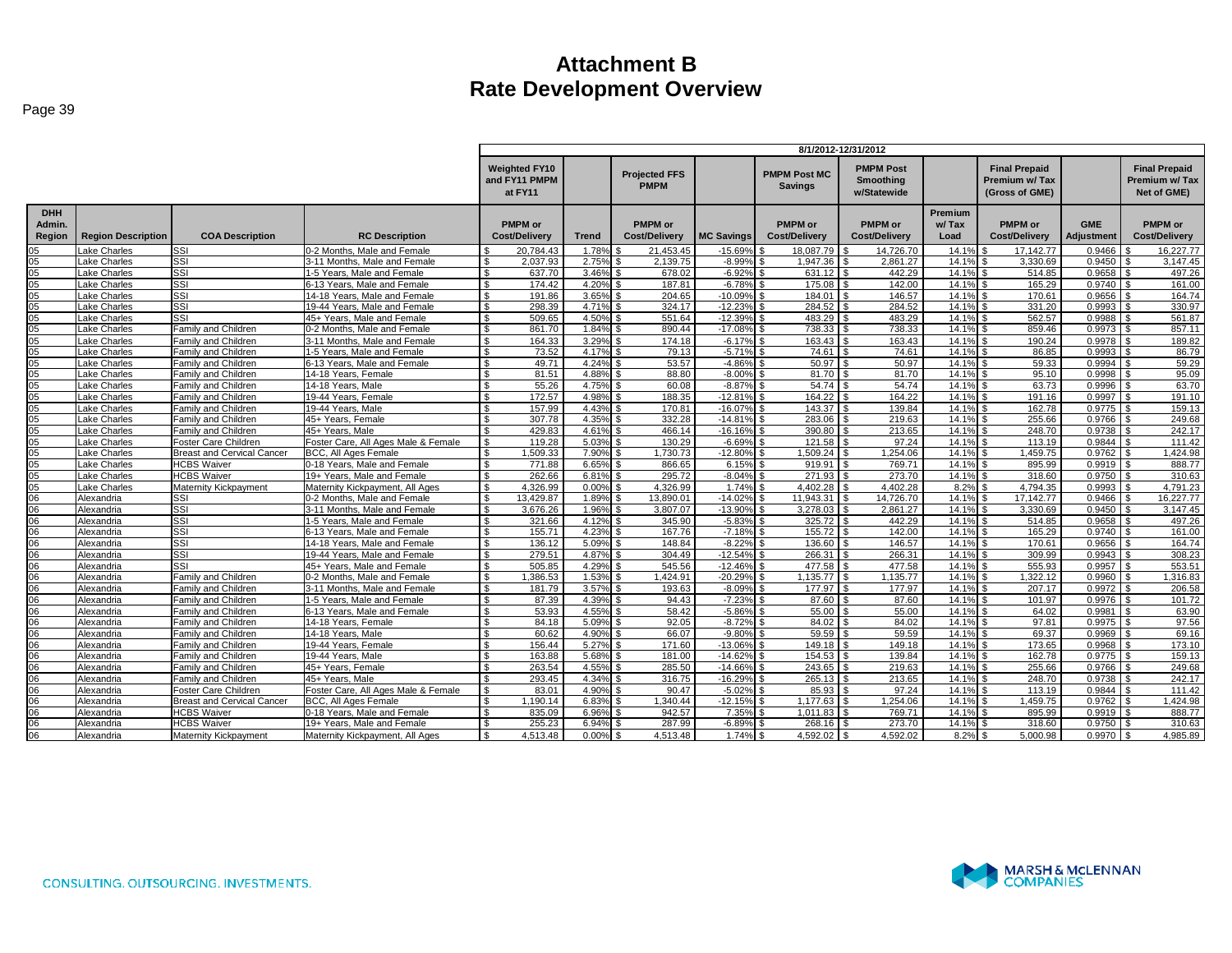|            |                    |                                   |                                     | 8/1/2012-12/31/2012       |            |                    |                    |                                         |                      | 8/1/2012 12/31/2012 |                         |                      |           |                  |                                         |                 |                     |
|------------|--------------------|-----------------------------------|-------------------------------------|---------------------------|------------|--------------------|--------------------|-----------------------------------------|----------------------|---------------------|-------------------------|----------------------|-----------|------------------|-----------------------------------------|-----------------|---------------------|
|            |                    |                                   |                                     |                           |            |                    |                    | State Fiscal Year 2010 Rate Development |                      |                     |                         |                      |           |                  | State Fiscal Year 2011 Rate Development |                 |                     |
|            |                    |                                   |                                     |                           |            |                    |                    |                                         | <b>FY10 Prepaid</b>  |                     |                         |                      |           |                  |                                         |                 | <b>FY11 Prepaid</b> |
|            |                    |                                   |                                     | <b>FY10 Prepaid</b>       |            |                    |                    |                                         | <b>PMPM Post</b>     |                     | <b>Projected FY11</b>   | <b>FY11 Prepaid</b>  |           |                  |                                         |                 | <b>PMPM Post</b>    |
|            |                    |                                   |                                     | <b>Base PMPM</b>          |            | <b>Adjustments</b> |                    |                                         | <b>Adjustments</b>   |                     | <b>Prepaid PMPM</b>     | <b>Base PMPM</b>     |           |                  | <b>Adjustments</b>                      |                 | <b>Adjustments</b>  |
|            |                    |                                   |                                     |                           |            |                    |                    |                                         |                      |                     |                         |                      |           |                  |                                         |                 |                     |
|            |                    |                                   |                                     |                           |            |                    |                    |                                         |                      |                     |                         |                      |           |                  |                                         |                 |                     |
|            |                    |                                   |                                     |                           |            | Program            |                    |                                         |                      |                     |                         |                      |           | Program          | <b>IP and OP</b>                        |                 |                     |
| <b>DHH</b> |                    |                                   |                                     |                           |            | Integrity          |                    |                                         |                      |                     |                         |                      |           | <b>Integrity</b> | Hospital                                |                 |                     |
|            |                    |                                   |                                     |                           |            | <b>Recoupments</b> | IP and OP          |                                         |                      |                     |                         |                      |           | Recoupme         | Cost                                    | Fee             |                     |
| Admin.     | Region             |                                   |                                     | <b>PMPM</b> or            | Completion | (Fraud &           |                    | Hospital Cost Fee Schedule              | <b>PMPM</b> or       | <b>Trend to</b>     | <b>PMPM</b> or          | <b>PMPM</b> or       | Completio | nts (Fraud       | <b>Settlement</b>                       | <b>Schedule</b> | <b>PMPM</b> or      |
| Region     | <b>Description</b> | <b>COA Description</b>            | <b>RC Description</b>               | <b>Cost/Delivery</b>      | Factor     | Abuse)             | <b>Settlements</b> | <b>Changes</b>                          | <b>Cost/Delivery</b> | <b>FY11</b>         | <b>Cost/Delivery</b>    | <b>Cost/Delivery</b> | n Factor  | & Abuse)         |                                         | Changes         | Cost/Delivery       |
|            | Shreveport         | SSI                               | 0-2 Months. Male and Female         | 13,960.05                 | 1.0017     | 0.9981             | 0.9997             | 0.8977                                  | 12,527.33            | 1.9%                | 12,766.49               | 12, 155.8            | 1.0761    | 0.9956           | 1.0024                                  | 0.9560          | 12,480.19           |
| 07         | Shreveport         | SSI                               | 3-11 Months. Male and Female        | 4,430.09<br>-S            | 1.0017     | 0.9989             | 1.0146             | 0.8965                                  | 4,032.08             | 2.2%                | 4.122.53                | 1.543.22             | 1.0740    | 0.9958           | 1.0184                                  | 0.9522          | 1,600.48            |
| 07         | Shreveport         | SSI                               | 1-5 Years. Male and Female          | 364.37<br>- \$            | 1.0010     | 0.9990             | 1.0433             | 0.9092                                  | 345.61               | 3.6%                | 358.00                  | 291.93               | 1.0503    | 0.9972           | 1.0514                                  | 0.9571          | 307.67              |
| 07         | Shreveport         | SSI                               | 3-13 Years, Male and Female         | $\mathfrak{s}$<br>120.28  | 1.0005     | 0.9988             | 1.0688             | 0.9156                                  | 117.62               | 4.6%                | 122.97                  | 111.29               | 1.0427    | 0.9974           | 1.0657                                  | 0.9612          | 118.56              |
| 07         | Shreveport         | SSI                               | 14-18 Years, Male and Female        | ه.<br>179.78              | 1.0009     | 0.9992             | 1.0600             | 0.9041                                  | 172.32               | 4.2%                | 179.54                  | 120.50               | 1.0463    | 0.9970           | 1.0738                                  | 0.9556          | 128.99              |
| 07         | Shreveport         | SSI                               | 19-44 Years, Male and Female        | s,<br>374.13              | 1,0010     | 0.9994             | 1.0632             | 0.8983                                  | 357.46               | 4.1%                | 372.06                  | 289.45               | 1.0526    | 0.9966           | 1.0831                                  | 0.9504          | 312.57              |
| 07         | Shreveport         | SSI                               | 45+ Years, Male and Female          | 529.68<br>- \$            | 1.0008     | 0.9991             | 1.0899             | 0.9007                                  | 519.93               | 4.4%                | 542.85                  | 421.83               | 1.0513    | 0.9966           | 1.0904                                  | 0.9513          | 458.42              |
| 07         | Shreveport         | Family and Children               | 0-2 Months, Male and Female         | $\mathbf{R}$<br>.251.84   | 1.0007     | 0.9986             | 1.0051             | 0.9191                                  | 1,155.61             | 1.6%                | .173.82                 | 1.052.7 <sup>2</sup> | 1.0619    | 0.9957           | 1.0069                                  | 0.9775          | 095.56              |
| 07         | Shreveport         | Family and Children               | 3-11 Months, Male and Female        | 183.13<br>l \$            | 0.9988     | 0.9988             | 1.0353             | 0.9295                                  | 175.80               | 3.5%                | 181.90                  | 150.30               | 1.0324    | 0.9977           | 1.0352                                  | 0.9802          | 157.08              |
| 07         | Shreveport         | Family and Children               | 1-5 Years. Male and Female          | $\mathfrak{s}$<br>76.06   | 0.9981     | 0.9985             | 1.0520             | 0.9295                                  | 74.12                | 4.3%                | 77.31   \$              | 66.1                 | 1.0254    | 0.9980           | 1.051                                   | 0.9799          | 69.68               |
| 07         | Shreveport         | <b>Family and Children</b>        | 6-13 Years, Male and Female         | \$<br>43.51               | 0.9976     | 0.9983             | 1.0562             | 0.9331                                  | 42.71                | 4.6%                | 44.69                   | 39.28                | 1.0207    | 0.9984           | 1.0521                                  | 0.9820          | 41.35               |
| 07         | Shreveport         | Family and Children               | 14-18 Years, Female                 | \$<br>78.07               | 0.9976     | 0.9988             | 1.0926             | 0.9218                                  | 78.34                | 5.2%                | 82.44                   | 71.07                | 1.0200    | 0.9982           | 1.0885                                  | 0.9726          | 76.60               |
| 07         | Shreveport         | Family and Children               | 14-18 Years, Male                   | l \$<br>46.71             | 0.9976     | 0.9987             | 1.0753             | 0.9259                                  | 46.34                | 5.1%                | 48.72                   | 44.43                | 1.0218    | 0.9982           | 1.0698                                  | 0.9757          | 47.30               |
| 07         | Shreveport         | Family and Children               | 19-44 Years, Female                 | - \$<br>160.35            | 0.9980     | 0.9990             | 1.1074             | 0.9132                                  | 161.68               | 5.1%                | 169.99                  | 144.77               | 1.0263    | 0.9976           | 1.1058                                  | 0.9676          | 158.61              |
| 07         | Shreveport         | Family and Children               | 19-44 Years, Male                   | - \$<br>193.16            | 0.9990     | 0.9991             | 1.0624             | 0.9176                                  | 187.95               | 4.2%                | 195.81                  | 149.77               | 1.0256    | 0.997'           | 1.1512                                  | 0.9681          | 170.69              |
| 07         | Shreveport         | Family and Children               | 45+ Years, Female                   | 247.72<br>- \$            | 0.9985     | 0.9989             | 1.1160             | 0.9155                                  | 252.42               | 4.7%                | 264.41                  | 197.95               | 1.0330    | 0.9971           | 1.0977                                  | 0.9696          | 217.00              |
| 07         | Shreveport         | Family and Children               | 45+ Years, Male                     | 306.30<br>-S              | 0.9986     | 0.9987             | 1.1128             | 0.9148                                  | 310.98               | 4.6%                | 325.19                  | 226.1                | 1.0386    | 0.997            | 1.0673                                  | 0.9715          | 242.74              |
| 07         | Shreveport         | Foster Care Children              | Foster Care, All Ages Male & Female | 105.81<br>-96             | 1.0005     | 0.9987             | 1.0614             | 0.9125                                  | 102.39               | 4.5%                | 107.04                  | 79.54                | 1.0338    | 0.9981           | 1.0582                                  | 0.9609          | 83.45               |
| 07         | Shreveport         | <b>Breast and Cervical Cancer</b> | BCC, All Ages Female                | 1,266.15<br>\$.           | 0.9996     | 0.9994             | 1.3953             | 0.8845                                  | 1,561.05             | 8.1%                | 1,686.75                | 1.119.45             | 1.0241    | 0.9956           | 1.3857                                  | 0.9197          | 1,454.54            |
| 07         | Shreveport         | <b>HCBS Waiver</b>                | 0-18 Years, Male and Female         | 661.15                    | 0.9999     | 0.9999             | 1.0108             | 0.9504                                  | 635.00               | 6.9%                | 678.51                  | 628.02               | 1.0309    | 0.9999           | 1.0053                                  | 0.9622          | 626.21              |
| 07         | Shreveport         | <b>HCBS Waiver</b>                | 19+ Years, Male and Female          | 278.34                    | 1.0010     | 0.9992             | 1.0333             | 0.8956                                  | 257.64               | 6.0%                | 273.15                  | 251.39               | 1.0528    | 0.9970           | 1.0579                                  | 0.9439          | 263.49              |
| 07         | Shreveport         | Maternity Kickpayment             | Maternity Kickpayment, All Ages     | 5,474.37<br>- \$          | 1.0000     | 1.0000             | 1.0000             | 0.8752                                  | 4,791.41             | 0.0%                | $4,791.41$ \$           | 5,154.96             | 1.0000    | 1.0000           | 1.0000                                  | 0.9520          | 4,907.47            |
| 08         | Monroe             | <b>SSI</b>                        | 0-2 Months. Male and Female         | $\mathbf{s}$<br>18.564.34 | 1.0018     | 0.9983             | 1.0188             | 0.8981                                  | 16.985.89            | 1.9%                | 17.306.78               | 20.641.88            | 1.0800    | 0.9954           | 1.0071                                  | 0.9541          | 21.320.37           |
| 80         | Monroe             | SSI                               | 3-11 Months, Male and Female        | 2.418.88<br>-S            | 1.0014     | 0.9987             | 1.0151             | 0.9036                                  | 2,219.10             | 2.4%                | 2.272.47                | 3.282.78             | 1.0721    | 0.9961           | 1.0060                                  | 0.9535          | 3,362.60            |
| 80         | Monroe             | SSI                               | 1-5 Years, Male and Female          | $\mathfrak{s}$<br>519.23  | 1.0007     | 0.9991             | 1.0075             | 0.9186                                  | 480.49               | 3.4%                | 496.76                  | 437.37               | 1.0469    | 0.9976           | 1.0028                                  | 0.9602          | 439.79              |
| 80         | Monroe             | <b>SSI</b>                        | 6-13 Years, Male and Female         | 162.97<br><b>S</b>        | 1.0005     | 0.9989             | 1.0043             | 0.9220                                  | 150.81               | 4.1%                | 156.93                  | 125.47               | 1.0388    | 0.9978           | 1.0021                                  | 0.9673          | 126.06              |
| 08         | Monroe             | SSI                               | 14-18 Years, Male and Female        | $\mathfrak{s}$<br>171.47  | 1.0006     | 0.9991             | 1.0060             | $0.9146$ \ \$                           | 157.73               | 4.0%                | $164.07$ $\blacksquare$ | 149.45               | 1.0459    | 0.9973           | 1.0030                                  | 0.9608          | 150.23              |
| 08         | Monroe             | SSI                               | 19-44 Years, Male and Female        | - S<br>314.76             | 1.0007     | 0.9993             | 1.0061             | 0.9023                                  | 285.73               | 4.2%                | 297.60                  | 330.15               | 1.0532    | 0.9968           | 1.0039                                  | 0.9533          | 331.69              |
| 08         | Monroe             | SSI                               | 45+ Years, Male and Female          | 535.80<br>- \$            | 1.0007     | 0.9991             | 1.0053             | 0.9027                                  | 486.11               | 4.0%                | 505.39                  | 481.73               | 1.0514    | 0.9967           | 1.0035                                  | 0.9536          | 483.07              |
| 80         | Monroe             | Family and Children               | 0-2 Months, Male and Female         | <b>S</b><br>,406.51       | 1.0005     | 0.9985             | 1.0175             | 0.9227                                  | 1,319.20             | 1.6%                | 1,339.95                | 1,192.50             | 1.0599    | 0.9959           | 1.0061                                  | 0.9805          | 1,241.74            |
| 08         | Monroe             | Family and Children               | 3-11 Months, Male and Female        | - \$<br>193.70            | 0.9985     | 0.9986             | 1.0063             | 0.9372                                  | 182.14               | 3.4%                | 188.36                  | 184.00               | 1.0339    | 0.9976           | 1.0028                                  | 0.9830          | 187.09              |
| 08         | Monroe             | Family and Children               | 1-5 Years, Male and Female          | $\mathfrak{s}$<br>83.29   | 0.9977     | 0.9984             | 1.0010             | 0.9383                                  | 77.92                | 4.3%                | 81.25                   | 81.33                | 1.0247    | 0.9981           | 1.001                                   | 0.9828          | 81.87               |
| 08         | Monroe             | Family and Children               | 6-13 Years. Male and Female         | ه.<br>-<br>50.33          | 0.9974     | 0.9983             | 0.9992             | 0.9412                                  | 47.13                | 4.4%                | 49.22                   | 47.14                | 1.0182    | 0.9986           | 1.0008                                  | 0.9862          | 47.31               |
| 08         | Monroe             | Family and Children               | 14-18 Years, Female                 | <b>S</b><br>84.07         | 0.9975     | 0.9989             | 0.9986             | 0.9315                                  | 77.92                | 4.7%                | $81.58$ $\vert$ :       | 76.12                | 1.0184    | 0.9986           | 1.0007                                  | 0.9782          | 75.77               |
| 08         | Monroe             | Family and Children               | 14-18 Years, Male                   | -S<br>61.49               | 0.9978     | 0.9987             | 1.0003             | 0.9298                                  | 56.99                | 4.6%                | $59.60$ \$              | 51.08                | 1.0194    | 0.9983           | 1.0008                                  | 0.9796          | 50.97               |
| 80         | Monroe             | Family and Children               | 19-44 Years, Female                 | 148.97<br>- \$            | 0.9980     | 0.9991             | 1.0000             | 0.9189                                  | 136.48               | 4.6%                | 142.79                  | 143.94               | 1.0272    | 0.9977           | 1.0017                                  | 0.9720          | 143.65              |
| 08         | Monroe             | Family and Children               | 19-44 Years. Male                   | 166.25<br>- \$            | 0.9982     | 0.9990             | 1.0001             | 0.9192                                  | 152.40               | 4.6%                | 159.37                  | 106.93               | 1.0284    | 0.9976           | 1.0019                                  | 0.9731          | 106.96              |
| 08         | Monroe             | Family and Children               | 45+ Years, Female                   | 285.97<br>ŗ,              | 0.9987     | 0.9988             | 1.0025             | 0.9184                                  | 262.64               | 3.9%                | 272.92                  | 246.66               | 1.0351    | 0.9969           | 1.0027                                  | 0.9724          | 248.15              |
| 08         | Monroe             | Family and Children               | 45+ Years, Male                     | 311.30                    | 0.9991     | 0.9987             | 1.0069             | 0.9156                                  | 286.38               | 3.5%                | 296.43                  | 186.25               | 1.0340    | 0.9971           | 1.0027                                  | 0.9752          | 187.78              |
| 80         | Monroe             | Foster Care Children              | Foster Care, All Ages Male & Female | 81.98<br>- \$             | 0.9999     | 0.9983             | 0.9994             | 0.9306                                  | 76.11                | 5.0%                | 79.90                   | 88.02                | 1.0275    | 0.9986           | 1.0008                                  | 0.9757          | 88.19               |
| 80         | Monroe             | <b>Breast and Cervical Cancer</b> | <b>BCC, All Ages Female</b>         | 966.28                    | 0.9996     | 0.9993             | 0.9819             | 0.8835                                  | 837.37               | 6.9%                |                         | 796.7                | 1.0315    | 0.9960           | 1.0005                                  | 0.9271          | 759.25              |
| 08         | Monroe             | <b>HCBS Waiver</b>                | 0-18 Years. Male and Female         | ,009.00<br>-S             | 1.0002     | 0.9996             | 1.0028             | 0.9350                                  | 945.88               | 6.4%                | 1,006.85                | 1.037.98             | 1.0384    | 0.9989           | 1.0014                                  | 0.9580          | 1,032.84            |
| 08         | Monroe             | <b>HCBS Waiver</b>                | 19+ Years, Male and Female          | 283.67<br>- \$            | 1.0005     | 0.9993             | 1.0049             | 0.9077                                  | 258.71               | 6.8%                | 276.21                  | 278.69               | 1.0496    | 0.9973           | 1.003                                   | 0.9459          | 276.81              |
| 08         | Monroe             | Maternity Kickpayment             | Maternity Kickpayment, All Ages     | 5.674.85<br>-S            | 1.0000     | 1.0000             | 1.0000             | 0.8752                                  | 4.966.88<br>l S      | 0.0%                | 4.966.88 $\vert$ \$     | 5.121.63             | 1.0000    | 1.0000           | 1.0000                                  | $0.9520$ \$     | 4.875.73            |
|            |                    |                                   |                                     |                           |            |                    |                    |                                         |                      |                     |                         |                      |           |                  |                                         |                 |                     |

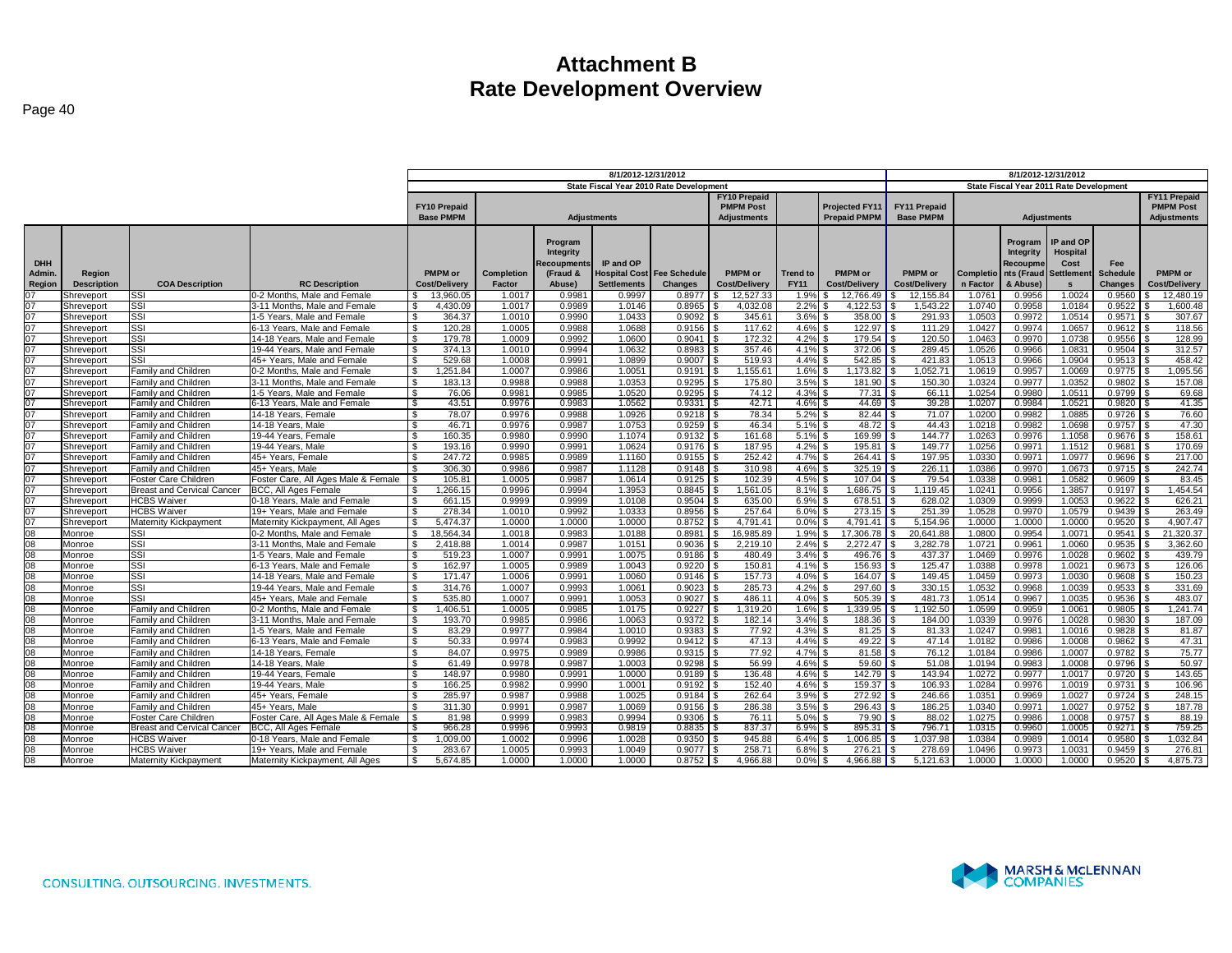| Page 41                                                             |                           |                                   |                                     |                                                  |              |                                        |                       |                                        | 8/1/2012-12/31/2012                                 |                          |                                                         |                          |                                                       |
|---------------------------------------------------------------------|---------------------------|-----------------------------------|-------------------------------------|--------------------------------------------------|--------------|----------------------------------------|-----------------------|----------------------------------------|-----------------------------------------------------|--------------------------|---------------------------------------------------------|--------------------------|-------------------------------------------------------|
|                                                                     |                           |                                   |                                     | <b>Weighted FY10</b><br>and FY11 PMPM<br>at FY11 |              | <b>Projected FFS</b><br><b>PMPM</b>    |                       | <b>PMPM Post MC</b><br><b>Savings</b>  | <b>PMPM Post</b><br><b>Smoothing</b><br>w/Statewide |                          | <b>Final Prepaid</b><br>Premium w/Tax<br>(Gross of GME) |                          | <b>Final Prepaid</b><br>Premium w/ Tax<br>Net of GME) |
| <b>DHH</b><br>Admin.<br>Region                                      | <b>Region Description</b> | <b>COA Description</b>            | <b>RC Description</b>               | <b>PMPM</b> or<br><b>Cost/Delivery</b>           | <b>Trend</b> | <b>PMPM</b> or<br><b>Cost/Delivery</b> | <b>MC Savings</b>     | <b>PMPM</b> or<br><b>Cost/Deliverv</b> | <b>PMPM</b> or<br><b>Cost/Delivery</b>              | Premium<br>w/Tax<br>Load | <b>PMPM</b> or<br><b>Cost/Delivery</b>                  | <b>GME</b><br>Adjustment | <b>PMPM</b> or<br><b>Cost/Delivery</b>                |
| 07                                                                  | Shreveport                | SSI                               | 0-2 Months, Male and Female         | 12.594.71                                        | 1.93%        | 13.035.33                              | $-13.789$             | 11.238.98                              | 14.726.70                                           | 14.19                    | 17.142.77                                               | 0.9466                   | 16,227.77                                             |
| $\overline{07}$                                                     | Shreveport                | SSI                               | 3-11 Months, Male and Female        | 2.609.30                                         | 2.35%        | 2.720.77                               | $-12.859$             | 2.371.28                               | 2.861.27                                            | 14.1%                    | 3.330.69                                                | 0.9450                   | 3.147.45                                              |
| $\frac{07}{07}$                                                     | Shreveport                | SSI                               | 1-5 Years, Male and Female          | 327.80                                           | 3.90%        | 351.14                                 | $-8.07%$              | 322.82                                 | 442.29                                              | 14.1%                    | 514.85                                                  | 0.9658                   | 497.26                                                |
|                                                                     | Shreveport                | SSI                               | 6-13 Years, Male and Female         | 120.32                                           | 4.69%        | 130.68                                 | $-7.52%$              | 120.85                                 | 142.00                                              | 14.1%                    | 165.29                                                  | 0.9740                   | 161.00                                                |
| $\overline{07}$                                                     | Shreveport                | SSI                               | 14-18 Years. Male and Female        | 149.21<br>-S                                     | 4.68%        | 162.01                                 | $-10.99%$             | 144.20                                 | 146.57                                              | 14.1%                    | 170.61                                                  | 0.9656                   | 164.74                                                |
| 07                                                                  | Shreveport                | SSI                               | 19-44 Years, Male and Female        | 336.37                                           | 4.54%        | 364.37                                 | $-13.50$ <sup>c</sup> | 315.16                                 | 315.16                                              | 14.1%                    | 366.86                                                  | 0.9379                   | 344.07<br>l \$                                        |
| 07                                                                  | Shreveport                | SSI                               | 45+ Years, Male and Female          | 492.19                                           | 4.62%        | 533.89                                 | $-12.63%$             | 466.44                                 | 466.44                                              | 14.1%                    | 542.95                                                  | 0.9426                   | 511.81                                                |
| $\frac{07}{07}$                                                     | Shreveport                | Family and Children               | 0-2 Months, Male and Female         | 1.126.86<br>\$                                   | 1.62%        | 1,159.98                               | $-19.569$             | 933.05                                 | 933.05                                              | 14.1%                    | 1,086.13                                                | 0.9161                   | 994.98                                                |
|                                                                     | Shreveport                | Family and Children               | 3-11 Months, Male and Female        | 167.01<br>\$                                     | 3.68%        | 178.24                                 | $-8.83%$              | 162.51                                 | 162.51                                              | 14.1%                    | 189.17                                                  | 0.9641                   | 182.39                                                |
| 07                                                                  | Shreveport                | Family and Children               | 1-5 Years, Male and Female          | 72.74<br>$\mathfrak{s}$                          | 4.51%        | 78.75                                  | $-8.61%$              | 71.97                                  | 71.97                                               | 14.1%                    | 83.77                                                   | 0.9731                   | 81.52                                                 |
| $\overline{07}$                                                     | Shreveport                | Family and Children               | 6-13 Years, Male and Female         | 42.69                                            | 4.76%        | 46.41                                  | $-7.23%$              | 43.05                                  | 43.05                                               | 14.19                    | 50.12                                                   | 0.9802                   | 49.12                                                 |
| 07                                                                  | Shreveport                | Family and Children               | 14-18 Years, Female                 | 78.94<br>ፍ                                       | 5.38%        | 86.74                                  | $-9.76%$              | 78.28                                  | 78.28                                               | 14.1%                    | 91.12                                                   | 0.9774                   | 89.06                                                 |
| $\frac{07}{07}$                                                     | Shreveport                | Family and Children               | 14-18 Years, Male                   | 47.87<br>ፍ                                       | 5.23%        | 52.47                                  | $-10.129$             | 47.16                                  | 47.16                                               | 14.1%                    | 54.90                                                   | 0.9768                   | 53.62                                                 |
|                                                                     | Shreveport                | Family and Children               | 19-44 Years, Female                 | 163.16                                           | 5.31%        | 179.10                                 | $-13.68%$             | 154.59                                 | 154.59                                              | 14.1%                    | 179.95                                                  | 0.9668                   | 173.97                                                |
| 07                                                                  | Shreveport                | Family and Children               | 19-44 Years, Male                   | 180.74                                           | 5.23%        | 198.11                                 | $-15.64%$             | 167.12                                 | 139.84                                              | 14.1%                    | 162.78                                                  | 0.9775                   | 159.13                                                |
| $\frac{07}{07}$                                                     | Shreveport                | Family and Children               | 45+ Years, Female                   | 235.96<br>\$                                     | 4.85%        | 256.95                                 | $-14.739$             | 219.10                                 | 219.63                                              | 14.1%                    | 255.66                                                  | 0.9766                   | 249.68                                                |
|                                                                     | Shreveport                | Family and Children               | 45+ Years, Male                     | 275.72<br>. ድ                                    | 4.42%        | 298.04                                 | $-15.90%$             | 250.65                                 | 213.65                                              | 14.1%                    | 248.70                                                  | 0.9738                   | 242.17                                                |
| 07                                                                  | Shreveport                | Foster Care Children              | Foster Care, All Ages Male & Female | 92.88<br>.ኖ                                      | 4.87%        | 101.18                                 | $-6.12%$              | 94.99                                  | 97.24                                               | 14.1%                    | 113.19                                                  | 0.9844                   | 111.42                                                |
| $\frac{07}{07}$                                                     | Shreveport                | <b>Breast and Cervical Cancer</b> | <b>BCC. All Ages Female</b>         | .547.43                                          | 8.21%        | 1.783.70                               | $-12.819$             | 1,555.17                               | 1.254.06                                            | 14.1%                    | 1.459.75                                                | 0.9762                   | 1.424.98                                              |
|                                                                     | Shreveport                | <b>HCBS Waiver</b>                | 0-18 Years. Male and Female         | 647.13                                           | 7.04%        | 731.49                                 | 7.66%                 | 787.51                                 | 769.71                                              | 14.1%                    | 895.99                                                  | 0.9919                   | 888.77                                                |
| $\frac{07}{07}$                                                     | Shreveport                | <b>HCBS Waiver</b>                | 19+ Years, Male and Female          | 267.36<br>ፍ                                      | 6.53%        | 299.58                                 | $-11.049$             | 266.51                                 | 273.70                                              | 14.1%                    | 318.60                                                  | 0.9750                   | 310.63                                                |
|                                                                     | Shreveport                | Maternity Kickpayment             | Maternity Kickpayment, All Ages     | 4.861.05<br>\$                                   | 0.00%        | 4.861.05                               | 1.74%                 | 4.945.63                               | 4.945.63                                            | 8.2%                     | 5.386.09<br>\$                                          | 0.9999                   | 5,385.50<br><b>A</b>                                  |
| $\frac{08}{08}$                                                     | Monroe                    | SSI                               | 0-2 Months, Male and Female         | 19.714.93                                        | 1.84%        | 20.374.30                              | $-12.349$             | 17.859.85                              | 14.726.70                                           | 14.1%                    | 17.142.77                                               | 0.9466                   | 16.227.77                                             |
|                                                                     | Monroe                    | SSI                               | 3-11 Months, Male and Female        | 2,926.55                                         | 2.31%        | 3,049.26                               | $-10.42%$             | 2,731.50                               | 2,861.27                                            | 14.1%                    | 3,330.69                                                | 0.9450                   | 3,147.45                                              |
|                                                                     | Monroe                    | SSI                               | 1-5 Years, Male and Female          | 462.58                                           | 3.59%        | 492.89                                 | $-4.79%$              | 469.26                                 | 442.29                                              | 14.1%                    | 514.85                                                  | 0.9658                   | 497.26                                                |
| $\begin{array}{c}\n 08 \\ \hline\n 08 \\ \hline\n 08\n \end{array}$ | Monroe                    | SSI                               | 3-13 Years. Male and Female         | 138.40                                           | 4.31%        | 149.33                                 | $-5.339$              | 141.36                                 | 142.00                                              | 14.1%                    | 165.29                                                  | 0.9740                   | 161.00                                                |
|                                                                     | Monroe                    | SSI                               | 14-18 Years, Male and Female        | 155.77                                           | 4.23%        | 167.83                                 | $-9.069$              | 152.63                                 | 146.57                                              | 14.1%                    | 170.61                                                  | 0.9656                   | 164.74                                                |
|                                                                     | Monroe                    | SSI                               | 19-44 Years, Male and Female        | 318.06                                           | 4.13%        | 342.06                                 | $-12.629$             | 298.90                                 | 298.90                                              | 14.1%                    | 347.93                                                  | 0.9900                   | 344.45                                                |
| 08                                                                  | Monroe                    | SSI                               | 45+ Years. Male and Female          | 492.00                                           | 4.10%        | 528.87                                 | $-11.989$             | 465.52                                 | 465.52                                              | 14.19                    | 541.88                                                  | 0.9899                   | 536.44                                                |
| $\frac{08}{08}$                                                     | Monroe                    | Family and Children               | 0-2 Months. Male and Female         | 1.281.02<br>\$                                   | 1.63%        | 1,318.91                               | $-16.94%$             | 1,095.49                               | 1,095.49                                            | 14.1%                    | 1,275.23                                                | 0.9887                   | 1,260.84<br>l \$                                      |
|                                                                     | Monroe                    | Family and Children               | 3-11 Months, Male and Female        | $\mathfrak{L}$<br>187.60                         | 3.45%        | 199.42                                 | $-7.66%$              | 184.15                                 | 184.15                                              | 14.1%                    | 214.36                                                  | 0.9945                   | 213.19                                                |
|                                                                     | Monroe                    | Family and Children               | 1-5 Years, Male and Female          | 81.62                                            | 4.30%        | 88.05                                  | $-6.38%$              | 82.42                                  | 82.42                                               | 14.1%                    | 95.95                                                   | 0.9955                   | 95.52                                                 |
|                                                                     | Monroe                    | Family and Children               | 6-13 Years, Male and Female         | 48.07                                            | 4.53%        | 52.06                                  | $-4.749$              | 49.59                                  | 49.59                                               | 14.1%                    | 57.73                                                   | 0.9965                   | 57.53                                                 |
|                                                                     | Monroe                    | Family and Children               | 14-18 Years, Female                 | 78.09<br>Я.                                      | 4.82%        | 84.99                                  | $-6.58%$              | 79.40                                  | 79.40                                               | 14.1%                    | 92.43                                                   | 0.9961                   | 92.07                                                 |
|                                                                     | Monroe                    | Family and Children               | 14-18 Years, Male                   | 54.42                                            | 4.84%        | 59.25                                  | $-8.72%$              | 54.09                                  | 54.09                                               | 14.1%                    | 62.96                                                   | 0.9949                   | 62.64                                                 |
|                                                                     | Monroe                    | Family and Children               | 19-44 Years, Female                 | 143.31                                           | 4.76%        | 155.82                                 | $-12.38%$             | 136.53                                 | 136.53                                              | 14.1%                    | 158.93                                                  | 0.9937                   | 157.93                                                |
|                                                                     | Monroe                    | Family and Children               | 19-44 Years, Male                   | 127.92                                           | 4.70%        | 138.95                                 | $-14.069$             | 119.41                                 | 139.84                                              | 14.1%                    | 162.78                                                  | 0.9775                   | 159.13                                                |
|                                                                     | Monroe                    | Family and Children               | 45+ Years, Female                   | 258.06<br>ፍ                                      | 4.11%        | 277.46                                 | $-14.69%$             | 236.71                                 | 219.63                                              | 14.1%                    | 255.66                                                  | 0.9766                   | 249.68                                                |
| <u>ଅଅଅଅଅଅଅଅଅ</u>                                                    | Monroe                    | Family and Children               | 45+ Years, Male                     | 231.24                                           | 3.95%        | 247.95                                 | $-16.399$             | 207.31                                 | 213.65                                              | 14.1%                    | 248.70                                                  | 0.9738                   | 242.17                                                |
|                                                                     | Monroe                    | Foster Care Children              | Foster Care, All Ages Male & Female | 84.88<br>-\$                                     | 5.02%        | 92.70                                  | $-2.83%$              | 90.08                                  | 97.24                                               | 14.19                    | 113.19                                                  | 0.9844                   | 111.42                                                |
|                                                                     | Monroe                    | <b>Breast and Cervical Cancer</b> | <b>BCC. All Ages Female</b>         | 813.67                                           | 6.82%        | 916.34                                 | $-11.839$             | 807.90                                 | 1.254.06                                            | 14.1%                    | 1,459.75                                                | 0.9762                   | 1,424.98                                              |
|                                                                     | Monroe                    | <b>HCBS Waiver</b>                | 0-18 Years, Male and Female         | 1.022.45<br>. ድ                                  | 6.46%        | 1.144.39                               | 4.04%                 | 1.190.67                               | 769.71                                              | 14.1%                    | 895.99                                                  | 0.9919                   | 888.77                                                |
| $\frac{80}{80}$                                                     | Monroe                    | <b>HCBS Waiver</b>                | 19+ Years. Male and Female          | 276.57                                           | 6.72%        | 310.91                                 | $-9.23%$              | 282.20                                 | 273.70                                              | 14.1%                    | 318.60                                                  | 0.9750                   | 310.63                                                |
|                                                                     | Monroe                    | Maternity Kickpayment             | Maternity Kickpayment, All Ages     | 4,912.19                                         | $0.00\%$ \$  | 4,912.19                               | 1.74%                 | 4,997.67                               | 4,997.67                                            | 8.2%                     | 5,442.76                                                | 0.9999                   | 5,442.18                                              |

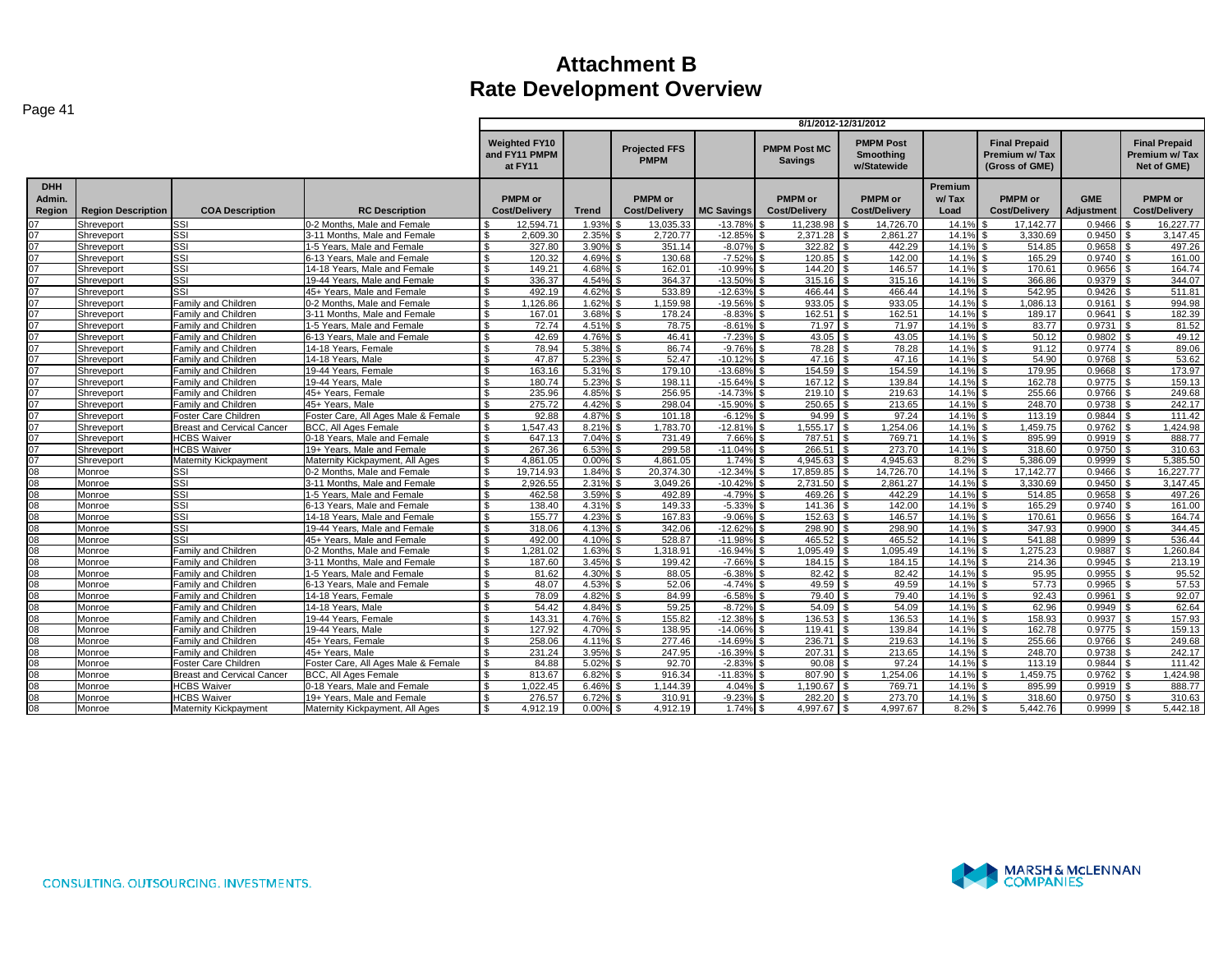| <b>DHH</b><br>Admin.<br><b>Region</b> | <b>Region Description</b> | <b>COA Description</b>            | <b>RC Description</b>               | <b>PMPM Post</b><br><b>Smoothing</b><br>w/Statewide | <b>FY11 Family</b><br><b>Planning</b><br>Percentage | <b>Family Planning</b><br><b>PMPM</b>     |
|---------------------------------------|---------------------------|-----------------------------------|-------------------------------------|-----------------------------------------------------|-----------------------------------------------------|-------------------------------------------|
| 01                                    | <b>New Orleans</b>        | SSI                               | 0-2 Months. Male and Female         | \$<br>14.726.70                                     | 0.0%                                                | <b>S</b><br>$\sim$                        |
| 01                                    | New Orleans               | SSI                               | 3-11 Months. Male and Female        | \$<br>2,861.27                                      | 0.0%                                                | \$<br>$\blacksquare$                      |
| 01                                    | New Orleans               | SSI                               | 1-5 Years, Male and Female          | \$<br>442.29                                        | 0.0%                                                | \$<br>$\mathbf{r}$                        |
| 01                                    | New Orleans               | SSI                               | 6-13 Years. Male and Female         | \$<br>142.00                                        | 0.0%                                                | \$<br>0.03                                |
| 01                                    | <b>New Orleans</b>        | SSI                               | 14-18 Years. Male and Female        | \$<br>146.57                                        | 1.1%                                                | \$<br>1.57                                |
| 01                                    | <b>New Orleans</b>        | SSI                               | 19-44 Years. Male and Female        | $\frac{1}{2}$<br>346.03                             | 0.5%                                                | \$<br>1.58                                |
| 01                                    | New Orleans               | SSI                               | 45+ Years, Male and Female          | \$<br>531.42                                        | 0.0%                                                | \$<br>0.15                                |
| 01                                    | New Orleans               | Family and Children               | 0-2 Months. Male and Female         | \$<br>921.14                                        | 0.0%                                                | $\mathbb S$<br>$\mathbf{r}$               |
| 01                                    | New Orleans               | Family and Children               | 3-11 Months, Male and Female        | \$<br>149.16                                        | 0.0%                                                | \$<br>$\blacksquare$                      |
| 01                                    | New Orleans               | Family and Children               | 1-5 Years, Male and Female          | \$<br>64.70                                         | 0.0%                                                | $\sqrt[6]{\frac{1}{2}}$<br>$\blacksquare$ |
| 01                                    | <b>New Orleans</b>        | <b>Family and Children</b>        | 6-13 Years. Male and Female         | $\frac{1}{2}$<br>40.26                              | 0.1%                                                | \$<br>0.03                                |
| 01                                    | <b>New Orleans</b>        | Family and Children               | 14-18 Years, Female                 | \$<br>62.25                                         | 5.6%                                                | \$<br>3.46                                |
| 01                                    | New Orleans               | Family and Children               | 14-18 Years, Male                   | \$<br>49.12                                         | 0.1%                                                | \$<br>0.03                                |
| 01                                    | <b>New Orleans</b>        | Family and Children               | 19-44 Years. Female                 | \$<br>129.04                                        | 4.2%                                                | \$<br>5.47                                |
| 01                                    | <b>New Orleans</b>        | Family and Children               | 19-44 Years, Male                   | $\frac{1}{2}$<br>139.84                             | 0.0%                                                | $\mathfrak s$<br>0.00                     |
| 01                                    | <b>New Orleans</b>        | Family and Children               | 45+ Years, Female                   | \$<br>219.63                                        | 0.5%                                                | \$<br>1.04                                |
| 01                                    | New Orleans               | Family and Children               | 45+ Years, Male                     | \$<br>213.65                                        | 0.0%                                                | \$<br>$\blacksquare$                      |
| $\overline{01}$                       | New Orleans               | Foster Care Children              | Foster Care, All Ages Male & Female | \$<br>97.24                                         | 0.7%                                                | \$<br>0.71                                |
| 01                                    | <b>New Orleans</b>        | <b>Breast and Cervical Cancer</b> | <b>BCC, All Ages Female</b>         | \$<br>1,254.06                                      | 0.1%                                                | $\sqrt[6]{\frac{1}{2}}$<br>1.32           |
| 01                                    | <b>New Orleans</b>        | <b>HCBS Waiver</b>                | 0-18 Years, Male and Female         | \$<br>769.71                                        | 0.1%                                                | \$<br>0.70                                |
| 01                                    | <b>New Orleans</b>        | <b>HCBS Waiver</b>                | 19+ Years. Male and Female          | \$<br>273.70                                        | 0.2%                                                | \$<br>0.53                                |
| 01                                    | New Orleans               | Maternity Kickpayment             | Maternity Kickpayment, All Ages     | \$<br>6,116.24                                      | 0.1%                                                | \$<br>3.69                                |
| 09                                    | Mandeville                | SSI                               | 0-2 Months. Male and Female         | \$<br>14.726.70                                     | 0.0%                                                | \$<br>$\omega$                            |
| 09                                    | Mandeville                | SSI                               | 3-11 Months, Male and Female        | \$<br>2,861.27                                      | 0.0%                                                | \$<br>$\mathbf{r}$                        |
| $\overline{09}$                       | Mandeville                | $\overline{\text{SSI}}$           | 1-5 Years, Male and Female          | $\overline{\mathcal{S}}$<br>442.29                  | 0.0%                                                | \$<br>$\blacksquare$                      |
| 09                                    | Mandeville                | $\overline{\text{SSI}}$           | 6-13 Years, Male and Female         | $\frac{1}{2}$<br>142.00                             | 0.1%                                                | \$<br>0.11                                |
| 09                                    | Mandeville                | $\overline{\text{SSI}}$           | 14-18 Years, Male and Female        | $\frac{1}{2}$<br>146.57                             | 0.8%                                                | \$<br>1.14                                |
| $\overline{09}$                       | Mandeville                | SSI                               | 19-44 Years, Male and Female        | $\overline{\mathbf{e}}$<br>319.73                   | 0.5%                                                | $\sqrt{3}$<br>1.55                        |
| 09                                    | Mandeville                | $\overline{\text{SSI}}$           | 45+ Years. Male and Female          | $\overline{\mathcal{S}}$<br>523.37                  | 0.0%                                                | \$<br>0.06                                |
| $\overline{09}$                       | Mandeville                | Family and Children               | 0-2 Months, Male and Female         | \$<br>814.40                                        | 0.0%                                                | \$<br>$\sim$                              |
| 09                                    | Mandeville                | Family and Children               | 3-11 Months, Male and Female        | \$<br>159.00                                        | 0.0%                                                | \$<br>$\sim$                              |
| 09                                    | Mandeville                | Family and Children               | 1-5 Years, Male and Female          | \$<br>79.49                                         | 0.0%                                                | \$<br>$\mathbf{r}$                        |
| 09                                    | Mandeville                | <b>Family and Children</b>        | 6-13 Years, Male and Female         | \$<br>55.35                                         | 0.1%                                                | \$<br>0.05                                |
| 09                                    | Mandeville                | Family and Children               | 14-18 Years, Female                 | $\overline{\mathcal{S}}$<br>79.19                   | 5.2%                                                | \$<br>4.12                                |
| $\overline{09}$                       | Mandeville                | Family and Children               | 14-18 Years, Male                   | $\overline{\mathcal{S}}$<br>58.38                   | 0.0%                                                | $\mathsf{\$}$<br>0.00                     |
| 09                                    | Mandeville                | <b>Family and Children</b>        | 19-44 Years, Female                 | \$<br>151.15                                        | 3.8%                                                | \$<br>5.70                                |
| 09                                    | Mandeville                | Family and Children               | 19-44 Years, Male                   | \$<br>139.84                                        | 0.0%                                                | $$\mathbb{S}$$<br>0.01                    |
| 09                                    | Mandeville                | Family and Children               | 45+ Years. Female                   | \$<br>219.63                                        | 0.1%                                                | \$<br>0.33                                |
| 09                                    | Mandeville                | Family and Children               | 45+ Years, Male                     | \$<br>213.65                                        | 0.0%                                                | \$<br>$\sim$                              |
| 09                                    | Mandeville                | Foster Care Children              | Foster Care, All Ages Male & Female | \$<br>97.24                                         | 0.9%                                                | \$<br>0.84                                |
| 09                                    | Mandeville                | <b>Breast and Cervical Cancer</b> | <b>BCC, All Ages Female</b>         | \$<br>1,254.06                                      | 0.2%                                                | \$<br>2.00                                |
| 09                                    | Mandeville                | <b>HCBS Waiver</b>                | 0-18 Years, Male and Female         | $\frac{1}{2}$<br>769.71                             | 0.0%                                                | \$<br>0.14                                |
| $\overline{09}$                       | Mandeville                | <b>HCBS Waiver</b>                | 19+ Years, Male and Female          | \$<br>273.70                                        | 0.2%                                                | \$<br>0.62                                |
| 09                                    | Mandeville                | Maternity Kickpayment             | Maternity Kickpayment, All Ages     | \$<br>4,550.38                                      | 0.1%                                                | $\sqrt[6]{\frac{1}{2}}$<br>5.08           |

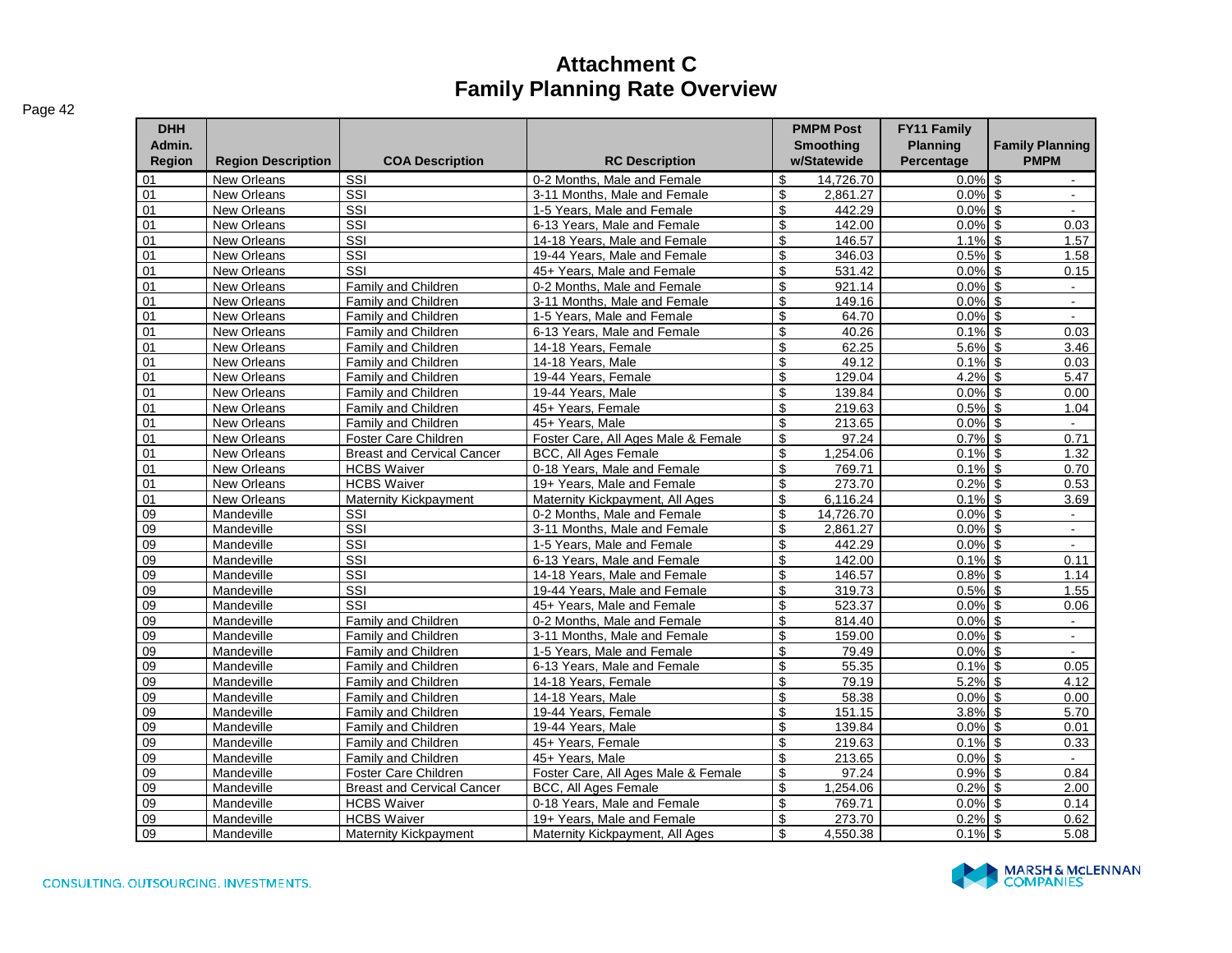| <b>DHH</b><br>Admin.<br><b>Region</b> | <b>Region Description</b> | <b>COA Description</b>            | <b>RC Description</b>               | <b>PMPM Post</b><br><b>Smoothing</b><br>w/Statewide | <b>FY11 Family</b><br><b>Planning</b><br>Percentage | <b>Family Planning</b><br><b>PMPM</b> |
|---------------------------------------|---------------------------|-----------------------------------|-------------------------------------|-----------------------------------------------------|-----------------------------------------------------|---------------------------------------|
| 02                                    | <b>Baton Rouge</b>        | SSI                               | 0-2 Months, Male and Female         | 14,726.70<br>\$                                     | $0.0\%$ \$                                          | $\sim$                                |
| 02                                    | <b>Baton Rouge</b>        | SSI                               | 3-11 Months. Male and Female        | \$<br>2,861.27                                      | $0.0\%$ \$                                          | $\blacksquare$                        |
| 02                                    | <b>Baton Rouge</b>        | SSI                               | 1-5 Years. Male and Female          | \$<br>442.29                                        | $0.0\%$ \$                                          | $\blacksquare$                        |
| 02                                    | <b>Baton Rouge</b>        | $\overline{\text{SSI}}$           | 6-13 Years, Male and Female         | \$<br>142.00                                        | $0.0\sqrt{8}$ \$                                    | 0.06                                  |
| 02                                    | <b>Baton Rouge</b>        | SSI                               | 14-18 Years. Male and Female        | \$<br>146.57                                        | $1.1\%$ \$                                          | 1.65                                  |
| $\overline{02}$                       | <b>Baton Rouge</b>        | $\overline{\text{SSI}}$           | 19-44 Years, Male and Female        | $\overline{\mathcal{E}}$<br>348.31                  | $0.4\%$ \$                                          | 1.37                                  |
| 02                                    | <b>Baton Rouge</b>        | SSI                               | 45+ Years. Male and Female          | \$<br>503.31                                        | $0.0\%$ \$                                          | 0.13                                  |
| 02                                    | <b>Baton Rouge</b>        | Family and Children               | 0-2 Months, Male and Female         | \$<br>899.13                                        | $0.0\%$ \$                                          | $\blacksquare$                        |
| 02                                    | <b>Baton Rouge</b>        | Family and Children               | 3-11 Months, Male and Female        | \$<br>163.58                                        | $0.0\%$ \$                                          | $\blacksquare$                        |
| 02                                    | <b>Baton Rouge</b>        | Family and Children               | 1-5 Years, Male and Female          | \$<br>64.12                                         | $0.0\%$ \$                                          | $\blacksquare$                        |
| $\overline{02}$                       | <b>Baton Rouge</b>        | Family and Children               | 6-13 Years, Male and Female         | \$<br>40.53                                         | $0.1\%$ \$                                          | 0.04                                  |
| 02                                    | <b>Baton Rouge</b>        | Family and Children               | 14-18 Years, Female                 | \$<br>61.85                                         | $5.9\%$ \$                                          | 3.68                                  |
| 02                                    | <b>Baton Rouge</b>        | Family and Children               | 14-18 Years, Male                   | \$<br>45.57                                         | $0.0\%$ \$                                          | 0.01                                  |
| 02                                    | <b>Baton Rouge</b>        | Family and Children               | 19-44 Years, Female                 | \$<br>124.05                                        | $3.7\%$ \$                                          | 4.64                                  |
| 02                                    | <b>Baton Rouge</b>        | Family and Children               | 19-44 Years, Male                   | \$<br>139.84                                        | $0.0\%$ \$                                          | $\mathcal{L}_{\mathcal{A}}$           |
| 02                                    | <b>Baton Rouge</b>        | Family and Children               | 45+ Years, Female                   | $\overline{\mathcal{S}}$<br>219.63                  | $0.2\%$ \$                                          | 0.38                                  |
| 02                                    | <b>Baton Rouge</b>        | Family and Children               | 45+ Years, Male                     | \$<br>213.65                                        | $0.0\%$ \$                                          | $\overline{\phantom{a}}$              |
| 02                                    | <b>Baton Rouge</b>        | <b>Foster Care Children</b>       | Foster Care, All Ages Male & Female | \$<br>97.24                                         | $0.9\%$ \$                                          | 0.85                                  |
| 02                                    | <b>Baton Rouge</b>        | <b>Breast and Cervical Cancer</b> | <b>BCC, All Ages Female</b>         | \$<br>1,254.06                                      | $0.1\%$ \$                                          | 0.96                                  |
| $\overline{02}$                       | <b>Baton Rouge</b>        | <b>HCBS Waiver</b>                | 0-18 Years, Male and Female         | \$<br>769.71                                        | $0.2\%$ \$                                          | 1.69                                  |
| 02                                    | <b>Baton Rouge</b>        | <b>HCBS Waiver</b>                | 19+ Years, Male and Female          | $\overline{\mathcal{S}}$<br>273.70                  | $0.3\%$ \$                                          | 0.83                                  |
| 02                                    | <b>Baton Rouge</b>        | Maternity Kickpayment             | Maternity Kickpayment, All Ages     | \$<br>4,929.40                                      | $0.0\%$ \$                                          | 2.08                                  |
| 03                                    | Thibodaux                 | SSI                               | 0-2 Months, Male and Female         | \$<br>14,726.70                                     | $0.0\%$ \$                                          | $\sim$                                |
| 03                                    | Thibodaux                 | $\overline{\text{SSI}}$           | 3-11 Months. Male and Female        | \$<br>2.861.27                                      | $0.0\%$ \$                                          | $\mathbb{Z}^{\mathbb{Z}}$             |
| 03                                    | Thibodaux                 | $\overline{\text{SSI}}$           | 1-5 Years, Male and Female          | \$<br>442.29                                        | $0.0\%$ \$                                          | $\sim$                                |
| 03                                    | Thibodaux                 | SSI                               | 6-13 Years, Male and Female         | \$<br>142.00                                        | $0.1\%$ \$                                          | 0.09                                  |
| 03                                    | Thibodaux                 | SSI                               | 14-18 Years. Male and Female        | \$<br>146.57                                        | $1.5\%$ \$                                          | 2.25                                  |
| 03                                    | Thibodaux                 | SSI                               | 19-44 Years. Male and Female        | \$<br>284.02                                        | $0.8\%$ \$                                          | 2.21                                  |
| $\overline{03}$                       | Thibodaux                 | SSI                               | 45+ Years. Male and Female          | \$<br>509.55                                        | $0.0\%$ \$                                          | 0.14                                  |
| $\overline{03}$                       | Thibodaux                 | Family and Children               | 0-2 Months, Male and Female         | \$<br>756.84                                        | $0.0\%$ \$                                          | $\mathbf{r}$                          |
| $\overline{03}$                       | Thibodaux                 | Family and Children               | 3-11 Months, Male and Female        | \$<br>162.23                                        | $0.0\%$ \$                                          | $\blacksquare$                        |
| 03                                    | Thibodaux                 | Family and Children               | 1-5 Years, Male and Female          | \$<br>76.86                                         | $0.0\%$ \$                                          | $\sim$                                |
| 03                                    | Thibodaux                 | Family and Children               | 6-13 Years. Male and Female         | \$<br>52.43                                         | $0.2\%$ \$                                          | 0.08                                  |
| 03                                    | Thibodaux                 | Family and Children               | 14-18 Years, Female                 | \$<br>87.36                                         | $6.6\%$ \$                                          | 5.74                                  |
| 03                                    | Thibodaux                 | Family and Children               | 14-18 Years, Male                   | \$<br>62.19                                         | $0.0\%$ \$                                          | 0.00                                  |
| 03                                    | Thibodaux                 | Family and Children               | 19-44 Years, Female                 | \$<br>164.98                                        | $4.3\%$ \$                                          | 7.02                                  |
| 03                                    | Thibodaux                 | Family and Children               | 19-44 Years, Male                   | \$<br>139.84                                        | $0.0\%$ \$                                          | 0.02                                  |
| 03                                    | Thibodaux                 | Family and Children               | 45+ Years, Female                   | \$<br>219.63                                        | $0.2%$ \$                                           | 0.44                                  |
| $\overline{03}$                       | Thibodaux                 | Family and Children               | 45+ Years, Male                     | \$<br>213.65                                        | $0.0\%$ \$                                          | $\mathbf{r}$                          |
| 03                                    | Thibodaux                 | Foster Care Children              | Foster Care, All Ages Male & Female | \$<br>97.24                                         | $0.8\%$ \$                                          | 0.82                                  |
| 03                                    | Thibodaux                 | <b>Breast and Cervical Cancer</b> | <b>BCC, All Ages Female</b>         | \$<br>1,254.06                                      | $0.0\%$ \$                                          | 0.06                                  |
| 03                                    | Thibodaux                 | <b>HCBS Waiver</b>                | 0-18 Years, Male and Female         | \$<br>769.71                                        | $0.2\%$ \$                                          | 1.17                                  |
| 03                                    | Thibodaux                 | <b>HCBS Waiver</b>                | 19+ Years. Male and Female          | \$<br>273.70                                        | $0.5\%$ \$                                          | 1.35                                  |
| 03                                    | Thibodaux                 | <b>Maternity Kickpayment</b>      | Maternity Kickpayment, All Ages     | \$<br>4.854.87                                      | $0.1\%$ \$                                          | 4.66                                  |

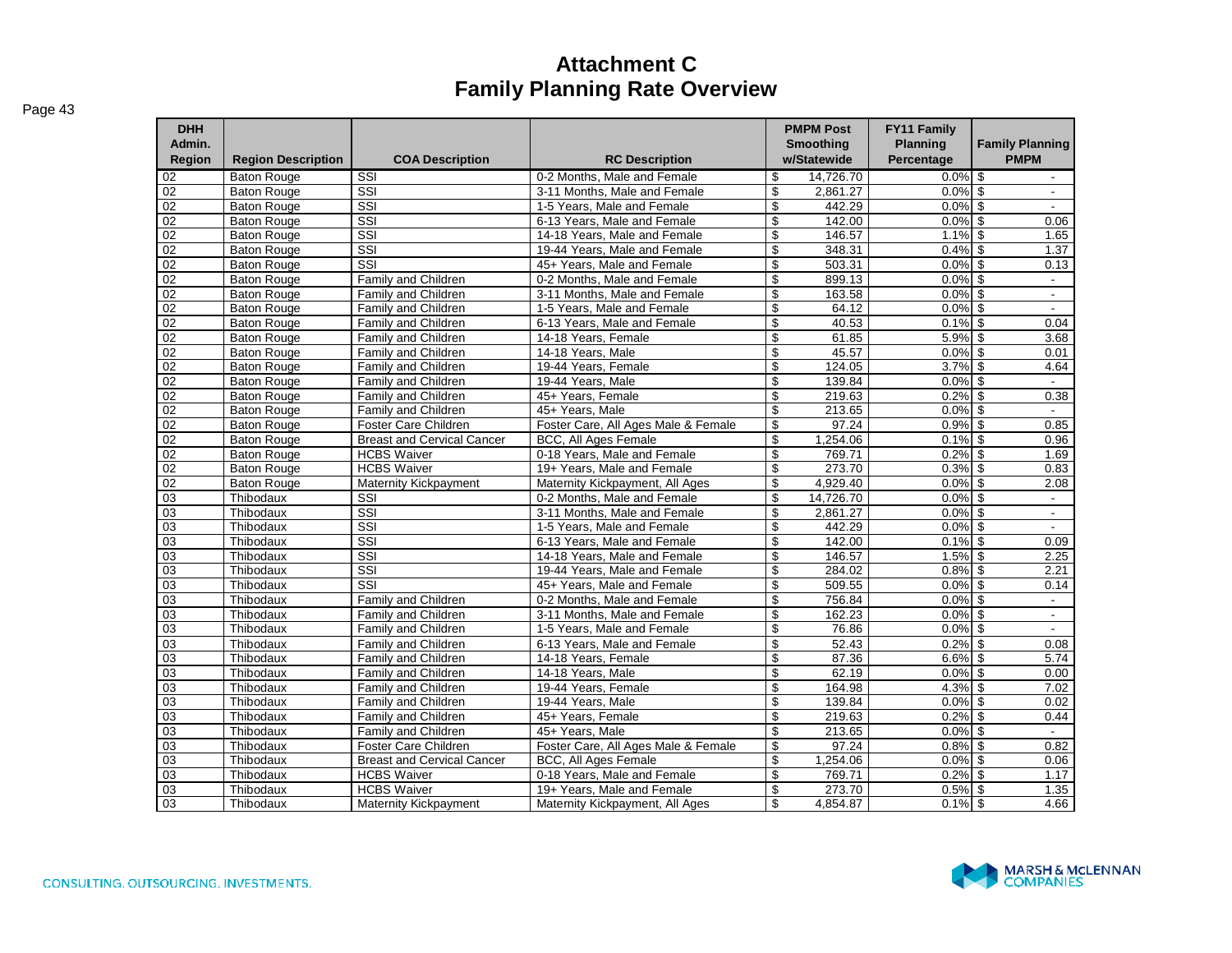| <b>DHH</b><br>Admin.<br><b>Region</b> | <b>Region Description</b> | <b>COA Description</b>            | <b>RC Description</b>               | <b>PMPM Post</b><br><b>Smoothing</b><br>w/Statewide | <b>FY11 Family</b><br><b>Planning</b><br>Percentage | <b>Family Planning</b><br><b>PMPM</b> |
|---------------------------------------|---------------------------|-----------------------------------|-------------------------------------|-----------------------------------------------------|-----------------------------------------------------|---------------------------------------|
| 04                                    | Lafayette                 | SSI                               | 0-2 Months, Male and Female         | \$<br>14,726.70                                     | $0.0\%$   \$                                        |                                       |
| 04                                    | Lafayette                 | SSI                               | 3-11 Months, Male and Female        | \$<br>2,861.27                                      | $0.0\%$ \$                                          |                                       |
| 04                                    | Lafayette                 | SSI                               | 1-5 Years, Male and Female          | \$<br>442.29                                        | $0.0\%$ \$                                          | $\blacksquare$                        |
| 04                                    | Lafayette                 | SSI                               | 6-13 Years, Male and Female         | \$<br>142.00                                        | $0.0\%$ \$                                          | 0.04                                  |
| 04                                    | Lafayette                 | SSI                               | 14-18 Years, Male and Female        | \$<br>146.57                                        | $0.9\%$ \$                                          | 1.26                                  |
| 04                                    | Lafayette                 | SSI                               | 19-44 Years, Male and Female        | \$<br>292.35                                        | 0.4%                                                | 1.16                                  |
| 04                                    | Lafayette                 | SSI                               | 45+ Years, Male and Female          | \$<br>450.98                                        | $0.0\%$ \$                                          | 0.12                                  |
| 04                                    | Lafayette                 | Family and Children               | 0-2 Months, Male and Female         | \$<br>883.12                                        | $0.0\%$ \$                                          |                                       |
| 04                                    | Lafayette                 | Family and Children               | 3-11 Months, Male and Female        | \$<br>159.61                                        | $0.0\%$ \$                                          |                                       |
| 04                                    | Lafayette                 | Family and Children               | 1-5 Years, Male and Female          | \$<br>69.51                                         | $0.0\%$ \$                                          |                                       |
| 04                                    | Lafayette                 | Family and Children               | 6-13 Years, Male and Female         | \$<br>46.05                                         | $0.1\%$ \$                                          | 0.04                                  |
| 04                                    | Lafayette                 | Family and Children               | 14-18 Years, Female                 | \$<br>70.55                                         | $5.2\%$ \$                                          | 3.68                                  |
| 04                                    | Lafayette                 | Family and Children               | 14-18 Years, Male                   | \$<br>49.77                                         | $0.0\%$ \$                                          | 0.00                                  |
| 04                                    | Lafayette                 | Family and Children               | 19-44 Years, Female                 | \$<br>134.08                                        | $4.2\%$ \$                                          | 5.69                                  |
| 04                                    | Lafayette                 | Family and Children               | 19-44 Years, Male                   | \$<br>139.84                                        | $0.0\%$ \$                                          | 0.01                                  |
| 04                                    | Lafayette                 | Family and Children               | 45+ Years, Female                   | \$<br>219.63                                        | $0.3\%$ \$                                          | 0.55                                  |
| 04                                    | Lafayette                 | Family and Children               | 45+ Years, Male                     | \$<br>213.65                                        | $0.0\%$ \$                                          |                                       |
| 04                                    | Lafayette                 | Foster Care Children              | Foster Care, All Ages Male & Female | \$<br>97.24                                         | $0.8\%$ \$                                          | 0.74                                  |
| 04                                    | Lafayette                 | <b>Breast and Cervical Cancer</b> | BCC, All Ages Female                | \$<br>.254.06                                       | $0.0\%$ \$                                          | 0.38                                  |
| 04                                    | Lafayette                 | <b>HCBS Waiver</b>                | 0-18 Years, Male and Female         | \$<br>769.71                                        | $0.0\%$ \$                                          | 0.31                                  |
| 04                                    | Lafayette                 | <b>HCBS Waiver</b>                | 19+ Years, Male and Female          | \$<br>273.70                                        | $0.2\%$ \$                                          | 0.46                                  |
| 04                                    | Lafayette                 | <b>Maternity Kickpayment</b>      | Maternity Kickpayment, All Ages     | \$<br>4,309.85                                      | $0.0\%$ \$                                          | 1.78                                  |

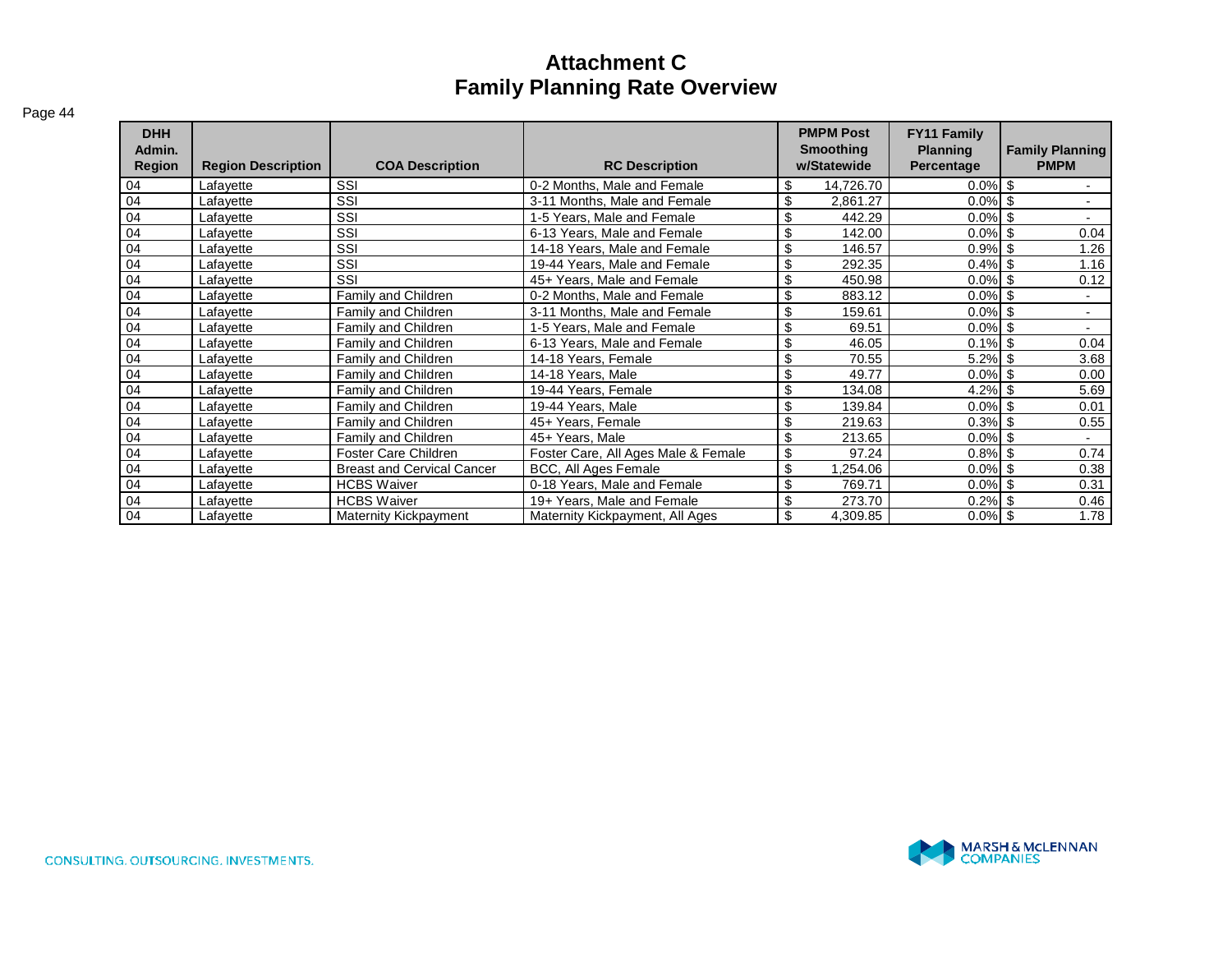| <b>DHH</b><br>Admin.<br>Region | <b>Region Description</b> | <b>COA Description</b>            | <b>RC Description</b>               | <b>PMPM Post</b><br><b>Smoothing</b><br>w/Statewide | FY11 Family<br><b>Planning</b><br>Percentage | <b>Family Planning</b><br><b>PMPM</b> |
|--------------------------------|---------------------------|-----------------------------------|-------------------------------------|-----------------------------------------------------|----------------------------------------------|---------------------------------------|
| 05                             | <b>Lake Charles</b>       | SSI                               | 0-2 Months, Male and Female         | 14,726.70<br>\$                                     | $0.0\%$ \$                                   |                                       |
| 05                             | <b>Lake Charles</b>       | $\overline{\text{SSI}}$           | 3-11 Months, Male and Female        | \$<br>2.861.27                                      | 0.0%                                         | \$                                    |
| 05                             | <b>Lake Charles</b>       | SSI                               | 1-5 Years, Male and Female          | \$<br>442.29                                        | $0.0\%$ \$                                   |                                       |
| 05                             | <b>Lake Charles</b>       | SSI                               | 6-13 Years, Male and Female         | \$<br>142.00                                        | $0.0\%$ \$                                   | 0.07                                  |
| 05                             | <b>Lake Charles</b>       | $\overline{\text{ss}}$            | 14-18 Years, Male and Female        | \$<br>146.57                                        | $0.9\%$ \$                                   | 1.33                                  |
| 05                             | <b>Lake Charles</b>       | $\overline{\text{ss}}$            | 19-44 Years, Male and Female        | \$<br>284.52                                        | $0.5\%$ \$                                   | 1.46                                  |
| 05                             | <b>Lake Charles</b>       | SSI                               | 45+ Years, Male and Female          | $\overline{\mathbb{S}}$<br>483.29                   | 0.0%                                         | $\overline{\mathbf{s}}$<br>0.03       |
| 05                             | <b>Lake Charles</b>       | Family and Children               | 0-2 Months, Male and Female         | \$<br>738.33                                        | 0.0%                                         | \$<br>$\sim$                          |
| 05                             | <b>Lake Charles</b>       | <b>Family and Children</b>        | 3-11 Months, Male and Female        | \$<br>163.43                                        | 0.0%                                         | $\mathbf{s}$<br>$\mathbf{r}$          |
| $\overline{05}$                | <b>Lake Charles</b>       | Family and Children               | 1-5 Years, Male and Female          | \$<br>74.61                                         | $0.0\%$ \$                                   | $\mathbf{r}$                          |
| 05                             | <b>Lake Charles</b>       | <b>Family and Children</b>        | 6-13 Years, Male and Female         | \$<br>50.97                                         | $0.1\%$ \$                                   | 0.06                                  |
| $\overline{05}$                | <b>Lake Charles</b>       | <b>Family and Children</b>        | 14-18 Years, Female                 | \$<br>81.70                                         | $5.9\%$ \$                                   | 4.83                                  |
| 05                             | <b>Lake Charles</b>       | Family and Children               | 14-18 Years, Male                   | \$<br>54.74                                         | 0.0%                                         | $\overline{s}$<br>0.00                |
| 05                             | <b>Lake Charles</b>       | Family and Children               | 19-44 Years, Female                 | \$<br>164.22                                        | 4.0%                                         | \$<br>6.58                            |
| 05                             | <b>Lake Charles</b>       | Family and Children               | 19-44 Years, Male                   | \$<br>139.84                                        | 0.0%                                         | \$                                    |
| 05                             | <b>Lake Charles</b>       | Family and Children               | 45+ Years, Female                   | \$<br>219.63                                        | 0.2%                                         | \$<br>0.53                            |
| 05                             | <b>Lake Charles</b>       | Family and Children               | 45+ Years, Male                     | $\overline{\mathcal{S}}$<br>213.65                  | $0.0\%$ \$                                   | $\overline{\phantom{a}}$              |
| 05                             | <b>Lake Charles</b>       | Foster Care Children              | Foster Care, All Ages Male & Female | \$<br>97.24                                         | $0.4\%$ \$                                   | 0.35                                  |
| 05                             | <b>Lake Charles</b>       | <b>Breast and Cervical Cancer</b> | <b>BCC, All Ages Female</b>         | \$<br>1,254.06                                      | $0.0\%$ \$                                   | 0.01                                  |
| $\overline{05}$                | <b>Lake Charles</b>       | <b>HCBS</b> Waiver                | 0-18 Years. Male and Female         | \$<br>769.71                                        | 0.0%                                         | \$<br>0.01                            |
| 05                             | <b>Lake Charles</b>       | <b>HCBS Waiver</b>                | 19+ Years, Male and Female          | \$<br>273.70                                        | 0.2%                                         | \$<br>0.67                            |
| 05                             | <b>Lake Charles</b>       | Maternity Kickpayment             | Maternity Kickpayment, All Ages     | \$<br>4,402.28                                      | 0.2%                                         | \$<br>10.87                           |
| $\overline{06}$                | Alexandria                | SSI                               | 0-2 Months, Male and Female         | \$<br>14,726.70                                     | $0.0\%$ \$                                   | $\blacksquare$                        |
| $\overline{06}$                | Alexandria                | $\overline{\text{ss}}$            | 3-11 Months, Male and Female        | \$<br>2,861.27                                      | $0.0\%$ \$                                   | $\blacksquare$                        |
| 06                             | Alexandria                | SSI                               | 1-5 Years, Male and Female          | \$<br>442.29                                        | 0.0%                                         | \$<br>$\blacksquare$                  |
| 06                             | Alexandria                | SSI                               | 6-13 Years, Male and Female         | \$<br>142.00                                        | $0.0\%$ \$                                   | 0.06                                  |
| 06                             | Alexandria                | $\overline{\text{ss}}$            | 14-18 Years, Male and Female        | \$<br>146.57                                        | $1.3\%$ \$                                   | 1.88                                  |
| 06                             | Alexandria                | $\overline{\text{ss}}$            | 19-44 Years, Male and Female        | \$<br>266.31                                        | $0.5\%$ \$                                   | 1.35                                  |
| 06                             | Alexandria                | SSI                               | 45+ Years, Male and Female          | \$<br>477.58                                        | $0.0\%$ \$                                   | 0.06                                  |
| 06                             | Alexandria                | <b>Family and Children</b>        | 0-2 Months, Male and Female         | \$<br>1,135.77                                      | $0.0\%$ \$                                   | $\sim$                                |
| $\overline{06}$                | Alexandria                | Family and Children               | 3-11 Months, Male and Female        | \$<br>177.97                                        | 0.0%                                         | \$<br>$\omega$                        |
| 06                             | Alexandria                | Family and Children               | 1-5 Years, Male and Female          | \$<br>87.60                                         | 0.0%                                         | \$<br>$\sim$                          |
| 06                             | Alexandria                | <b>Family and Children</b>        | 6-13 Years. Male and Female         | \$<br>55.00                                         | 0.1%                                         | \$<br>0.07                            |
| 06                             | Alexandria                | <b>Family and Children</b>        | 14-18 Years, Female                 | \$<br>84.02                                         | $6.0\%$ \$                                   | 5.05                                  |
| 06                             | Alexandria                | <b>Family and Children</b>        | 14-18 Years, Male                   | \$<br>59.59                                         | $0.0\%$ \$                                   | $\mathbf{r}$                          |
| 06                             | Alexandria                | <b>Family and Children</b>        | 19-44 Years, Female                 | \$<br>149.18                                        | $4.1\%$ \$                                   | 6.12                                  |
| 06                             | Alexandria                | Family and Children               | 19-44 Years, Male                   | \$<br>139.84                                        | $0.0\%$ \$                                   | 0.01                                  |
| 06                             | Alexandria                | Family and Children               | 45+ Years, Female                   | \$<br>219.63                                        | 0.2%                                         | \$<br>0.42                            |
| 06                             | Alexandria                | Family and Children               | 45+ Years, Male                     | \$<br>213.65                                        | $0.0\%$ \$                                   | $\overline{\phantom{a}}$              |
| 06                             | Alexandria                | Foster Care Children              | Foster Care, All Ages Male & Female | \$<br>97.24                                         | $0.9\%$ \$                                   | 0.87                                  |
| 06                             | Alexandria                | <b>Breast and Cervical Cancer</b> | BCC, All Ages Female                | \$<br>1,254.06                                      | $0.0\%$ \$                                   | 0.27                                  |
| 06                             | Alexandria                | <b>HCBS Waiver</b>                | 0-18 Years. Male and Female         | \$<br>769.71                                        | $0.0\%$ \$                                   | 0.13                                  |
| 06                             | Alexandria                | <b>HCBS Waiver</b>                | 19+ Years, Male and Female          | \$<br>273.70                                        | $0.1\%$ \$                                   | 0.22                                  |
| 06                             | Alexandria                | <b>Maternity Kickpayment</b>      | Maternity Kickpayment, All Ages     | \$<br>4,592.02                                      | $0.1\%$ \$                                   | 3.74                                  |

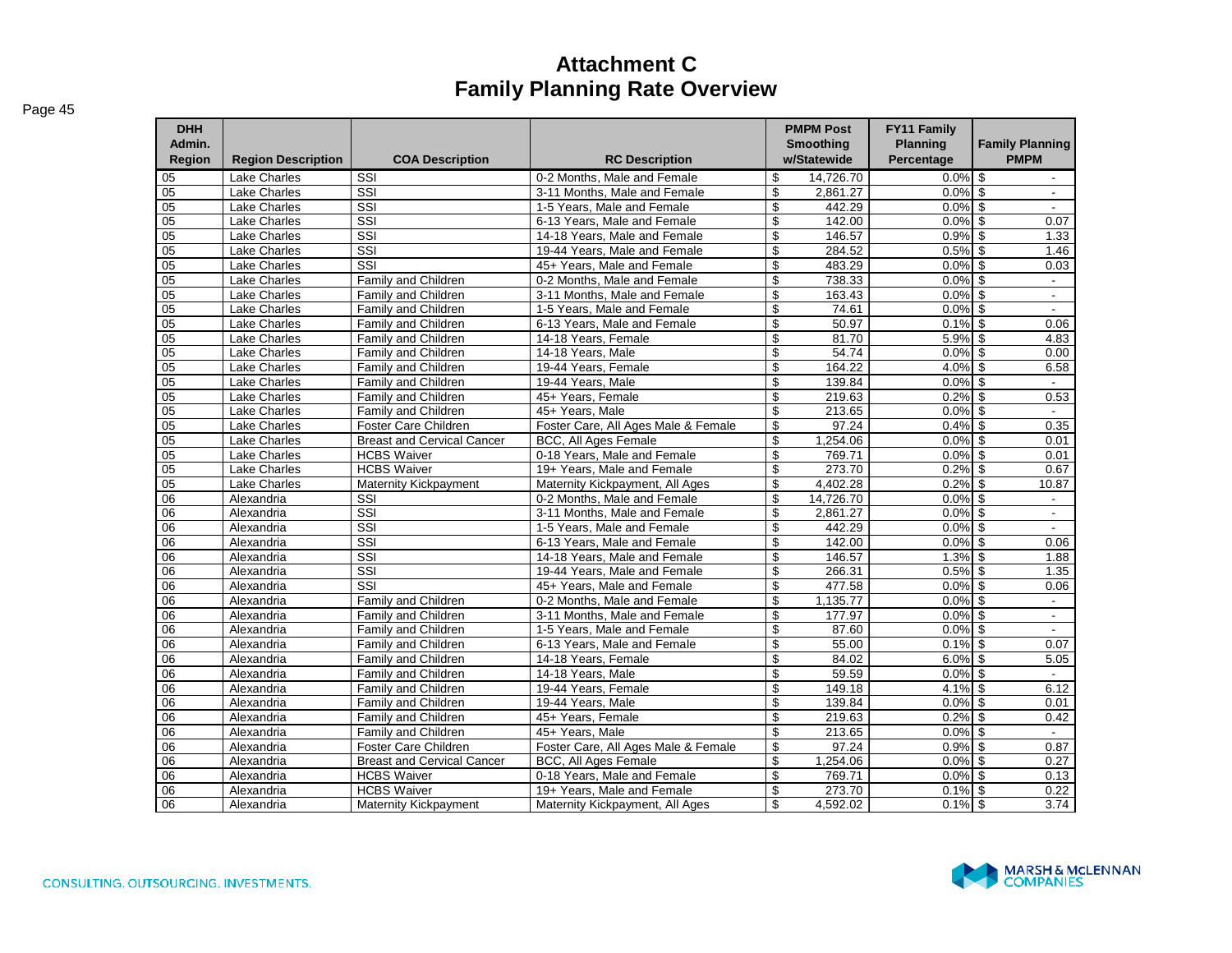| <b>DHH</b><br>Admin. |                           |                                   |                                     | <b>PMPM Post</b><br><b>Smoothing</b> | FY11 Family<br><b>Planning</b> | <b>Family Planning</b>                                |
|----------------------|---------------------------|-----------------------------------|-------------------------------------|--------------------------------------|--------------------------------|-------------------------------------------------------|
| <b>Region</b>        | <b>Region Description</b> | <b>COA Description</b>            | <b>RC Description</b>               | w/Statewide                          | Percentage                     | <b>PMPM</b>                                           |
| 07                   | Shreveport                | SSI                               | 0-2 Months, Male and Female         | \$<br>14,726.70                      | $0.0\%$ \$                     |                                                       |
| 07                   | Shreveport                | SSI                               | 3-11 Months, Male and Female        | \$<br>2.861.27                       | 0.0%                           | \$<br>$\overline{\phantom{a}}$                        |
| 07                   | Shreveport                | SSI                               | 1-5 Years, Male and Female          | \$<br>442.29                         | $0.0\%$ \$                     | $\overline{\phantom{a}}$                              |
| 07                   | Shreveport                | SSI                               | 6-13 Years. Male and Female         | \$<br>142.00                         | $0.1\%$ \$                     | 0.15                                                  |
| 07                   | Shreveport                | SSI                               | 14-18 Years, Male and Female        | \$<br>146.57                         | $1.9\%$ \$                     | 2.74                                                  |
| 07                   | Shreveport                | SSI                               | 19-44 Years, Male and Female        | \$<br>315.16                         | 0.5%                           | \$<br>1.69                                            |
| 07                   | Shreveport                | SSI                               | 45+ Years. Male and Female          | \$<br>466.44                         | 0.0%                           | \$<br>0.19                                            |
| 07                   | Shreveport                | Family and Children               | 0-2 Months. Male and Female         | \$<br>933.05                         | 0.0%                           | $\mathfrak{S}$<br>$\sim$                              |
| 07                   | Shreveport                | <b>Family and Children</b>        | 3-11 Months, Male and Female        | \$<br>162.51                         | $0.0\%$ \$                     | $\mathbf{r}$                                          |
| 07                   | Shreveport                | Family and Children               | 1-5 Years. Male and Female          | \$<br>71.97                          | 0.0%                           | $\mathfrak{S}$                                        |
| 07                   | Shreveport                | <b>Family and Children</b>        | 6-13 Years. Male and Female         | \$<br>43.05                          | 0.2%                           | \$<br>0.08                                            |
| 07                   | Shreveport                | Family and Children               | 14-18 Years, Female                 | \$<br>78.28                          | 7.0%                           | \$<br>5.50                                            |
| 07                   | Shreveport                | Family and Children               | 14-18 Years, Male                   | \$<br>47.16                          | 0.0%                           | $\boldsymbol{\mathsf{s}}$<br>0.01                     |
| 07                   | Shreveport                | Family and Children               | 19-44 Years, Female                 | \$<br>154.59                         | $4.4\%$ \$                     | 6.75                                                  |
| 07                   | Shreveport                | Family and Children               | 19-44 Years, Male                   | \$<br>139.84                         | 0.1%                           | $\mathfrak{s}$<br>0.07                                |
| 07                   | Shreveport                | Family and Children               | 45+ Years, Female                   | \$<br>219.63                         | $0.4\%$ \$                     | 0.90                                                  |
| 07                   | Shreveport                | Family and Children               | 45+ Years, Male                     | \$<br>213.65                         | 0.0%                           | \$<br>$\sim$                                          |
| 07                   | Shreveport                | <b>Foster Care Children</b>       | Foster Care, All Ages Male & Female | \$<br>97.24                          | 1.5%                           | \$<br>1.44                                            |
| 07                   | Shreveport                | <b>Breast and Cervical Cancer</b> | <b>BCC, All Ages Female</b>         | \$<br>1,254.06                       | 0.0%                           | $\overline{\mathbf{s}}$<br>$\mathbb{Z}^2$             |
| 07                   | Shreveport                | <b>HCBS Waiver</b>                | 0-18 Years. Male and Female         | \$<br>769.71                         | $0.1\%$ \$                     | 0.52                                                  |
| 07                   | Shreveport                | <b>HCBS Waiver</b>                | 19+ Years. Male and Female          | \$<br>273.70                         | 0.4%                           | \$<br>1.03                                            |
| 07                   | Shreveport                | Maternity Kickpayment             | Maternity Kickpayment, All Ages     | \$<br>4.945.63                       | 0.1%                           | \$<br>3.61                                            |
| 08                   | Monroe                    | SSI                               | 0-2 Months, Male and Female         | \$<br>14,726.70                      | 0.0%                           | $\boldsymbol{\mathsf{s}}$<br>$\overline{\phantom{a}}$ |
| $\overline{08}$      | Monroe                    | SSI                               | 3-11 Months, Male and Female        | \$<br>2,861.27                       | $0.0\%$ \$                     | $\blacksquare$                                        |
| 08                   | Monroe                    | $\overline{\text{SSI}}$           | 1-5 Years. Male and Female          | \$<br>442.29                         | $0.0\%$ \$                     | $\overline{\phantom{a}}$                              |
| $\overline{08}$      | Monroe                    | SSI                               | 6-13 Years, Male and Female         | \$<br>142.00                         | $0.1\%$ \$                     | 0.13                                                  |
| 08                   | Monroe                    | SSI                               | 14-18 Years. Male and Female        | \$<br>146.57                         | $1.4\%$ \$                     | 2.04                                                  |
| 08                   | Monroe                    | SSI                               | 19-44 Years, Male and Female        | \$<br>298.90                         | 0.5%                           | \$<br>1.61                                            |
| 08                   | Monroe                    | SSI                               | 45+ Years. Male and Female          | \$<br>465.52                         | 0.0%                           | \$<br>0.14                                            |
| $\overline{08}$      | Monroe                    | Family and Children               | 0-2 Months, Male and Female         | \$<br>1,095.49                       | 0.0%                           | \$<br>$\blacksquare$                                  |
| 08                   | Monroe                    | Family and Children               | 3-11 Months. Male and Female        | \$<br>184.15                         | 0.0%                           | \$<br>$\blacksquare$                                  |
| 08                   | Monroe                    | Family and Children               | 1-5 Years. Male and Female          | \$<br>82.42                          | $0.0\%$ \$                     | $\mathbf{r}$                                          |
| 08                   | Monroe                    | Family and Children               | 6-13 Years. Male and Female         | \$<br>49.59                          | 0.2%                           | \$<br>0.11                                            |
| $\overline{08}$      | Monroe                    | <b>Family and Children</b>        | 14-18 Years, Female                 | \$<br>79.40                          | 7.7%                           | \$<br>6.08                                            |
| $\overline{08}$      | Monroe                    | Family and Children               | 14-18 Years, Male                   | \$<br>54.09                          | 0.0%                           | \$<br>0.00                                            |
| 08                   | Monroe                    | Family and Children               | 19-44 Years, Female                 | \$<br>136.53                         | 4.8%                           | \$<br>6.62                                            |
| $\overline{08}$      | Monroe                    | Family and Children               | 19-44 Years, Male                   | \$<br>139.84                         | 0.0%                           | \$<br>0.06                                            |
| 08                   | Monroe                    | Family and Children               | 45+ Years, Female                   | \$<br>219.63                         | $0.3\%$ \$                     | 0.57                                                  |
| 08                   | Monroe                    | Family and Children               | 45+ Years, Male                     | \$<br>213.65                         | 0.0%                           | \$<br>$\sim$                                          |
| 08                   | Monroe                    | <b>Foster Care Children</b>       | Foster Care, All Ages Male & Female | \$<br>97.24                          | $1.3\%$ \$                     | 1.22                                                  |
| 08                   | Monroe                    | <b>Breast and Cervical Cancer</b> | BCC, All Ages Female                | \$<br>1,254.06                       | 0.1%                           | \$<br>1.06                                            |
| $\overline{08}$      | Monroe                    | <b>HCBS Waiver</b>                | 0-18 Years, Male and Female         | \$<br>769.71                         | $0.1\%$ \$                     | 0.94                                                  |
| 08                   | Monroe                    | <b>HCBS Waiver</b>                | 19+ Years, Male and Female          | \$<br>273.70                         | 0.3%                           | $\mathfrak{L}$<br>0.75                                |
| 08                   | Monroe                    | Maternity Kickpayment             | Maternity Kickpayment, All Ages     | \$<br>4.997.67                       | $0.1\%$ \$                     | 4.71                                                  |